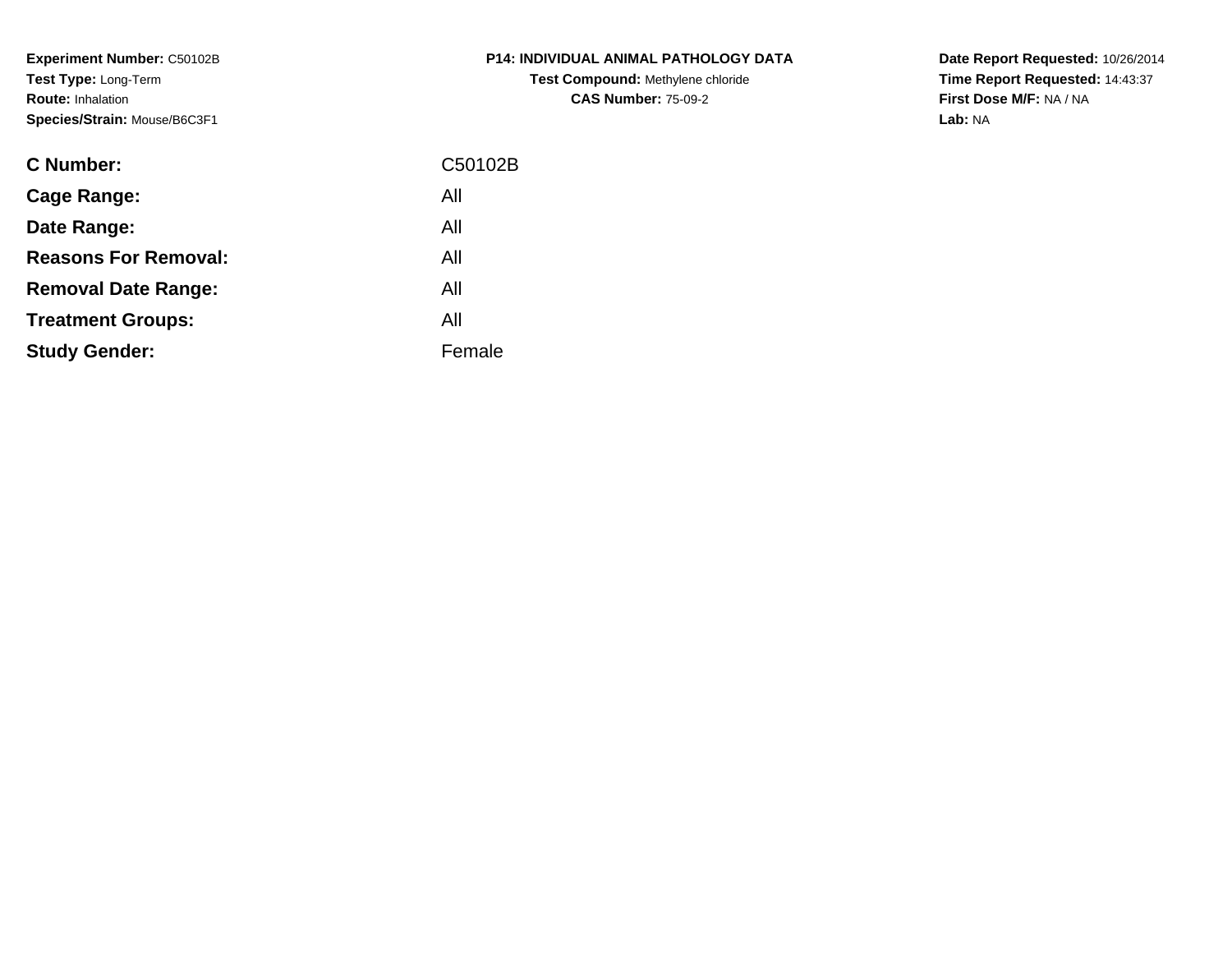| Experiment Number: C50102B<br>Test Type: Long-Term<br><b>Route: Inhalation</b><br>Species/Strain: Mouse/B6C3F1 |                                | <b>P14: INDIVIDUAL ANIMAL PATHOLOGY DATA</b><br>Test Compound: Methylene chloride<br><b>CAS Number: 75-09-2</b> | Date Report Requested: 10/26/2014<br>Time Report Requested: 14:43:37<br>First Dose M/F: NA / NA<br>Lab: NA |
|----------------------------------------------------------------------------------------------------------------|--------------------------------|-----------------------------------------------------------------------------------------------------------------|------------------------------------------------------------------------------------------------------------|
| <b>ANIMAL ID: 1 001</b>                                                                                        | <b>TRT#: 1</b><br>DOSE: 40 PPM | <b>SEX: Female</b><br><b>DISP:</b> Moribund Sacrifice                                                           | DAY ON TEST:<br>HISTO:                                                                                     |
| <b>OBSERVATIONS</b>                                                                                            |                                |                                                                                                                 |                                                                                                            |
| Intestine Small                                                                                                |                                | Amyloidosis                                                                                                     |                                                                                                            |
|                                                                                                                | Jejunum                        |                                                                                                                 |                                                                                                            |
| Kidney                                                                                                         | Tubule                         | Cast, Nos                                                                                                       |                                                                                                            |
| Liver                                                                                                          |                                | Hepatocellular Adenoma                                                                                          |                                                                                                            |
|                                                                                                                |                                | Hepatocellular Carcinoma                                                                                        |                                                                                                            |
| Ovary                                                                                                          |                                | Atrophy, Nos                                                                                                    |                                                                                                            |
| Spleen                                                                                                         |                                | Hematopoiesis                                                                                                   |                                                                                                            |
| Unspecified                                                                                                    | <b>Multiple Organs Nos</b>     | Inflammation, Suppurative                                                                                       |                                                                                                            |
| PRIMARY CAUSE OF DEATH                                                                                         |                                |                                                                                                                 |                                                                                                            |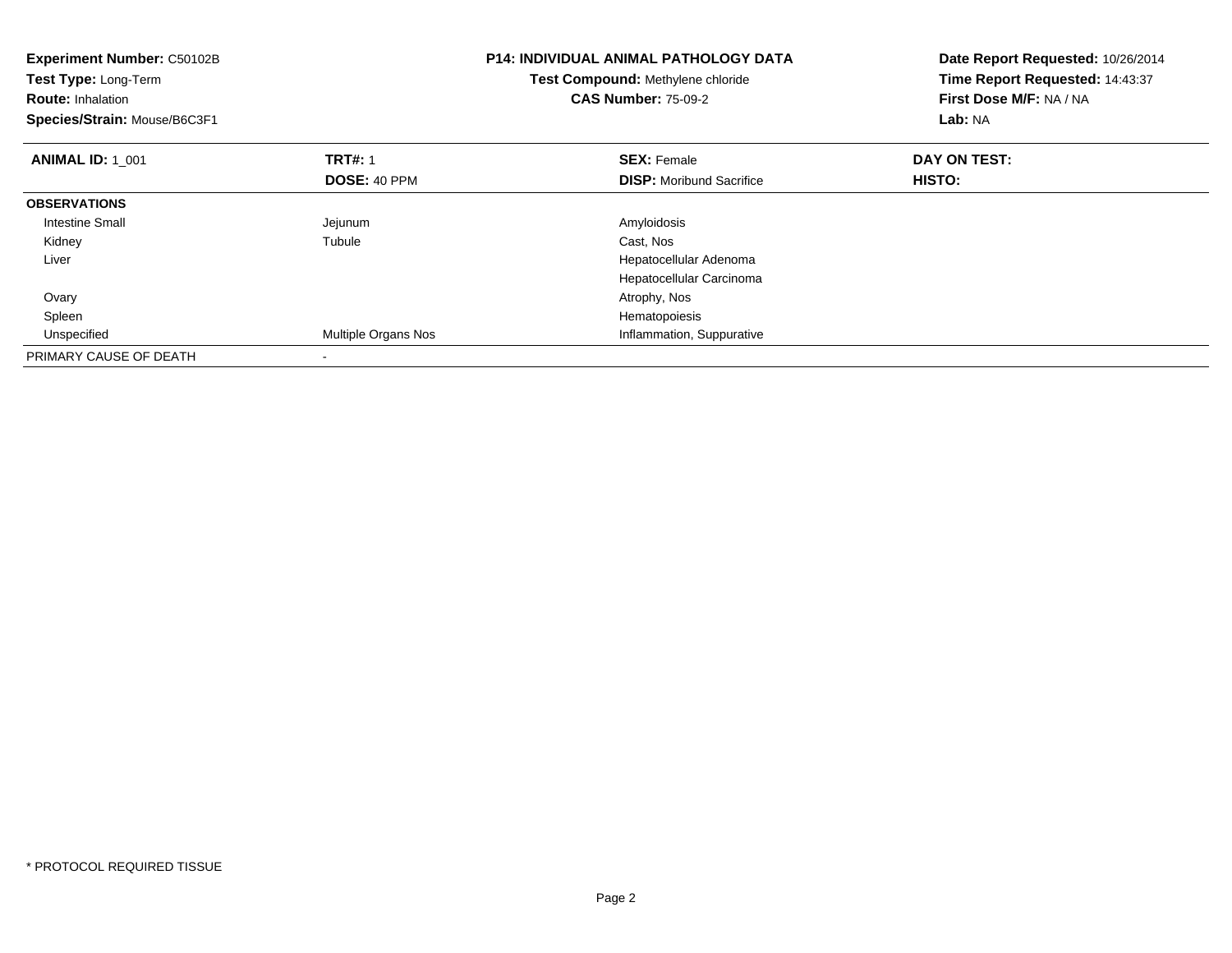| <b>Experiment Number: C50102B</b><br>Test Type: Long-Term |                     | <b>P14: INDIVIDUAL ANIMAL PATHOLOGY DATA</b> | Date Report Requested: 10/26/2014 |  |
|-----------------------------------------------------------|---------------------|----------------------------------------------|-----------------------------------|--|
|                                                           |                     | Test Compound: Methylene chloride            | Time Report Requested: 14:43:37   |  |
| <b>Route: Inhalation</b>                                  |                     | <b>CAS Number: 75-09-2</b>                   | First Dose M/F: NA / NA           |  |
| Species/Strain: Mouse/B6C3F1                              |                     |                                              | Lab: NA                           |  |
| <b>ANIMAL ID: 1 003</b>                                   | <b>TRT#: 1</b>      | <b>SEX: Female</b>                           | DAY ON TEST:                      |  |
|                                                           | <b>DOSE: 40 PPM</b> | <b>DISP: Natural Death</b>                   | <b>HISTO:</b>                     |  |
| <b>OBSERVATIONS</b>                                       |                     |                                              |                                   |  |
| Ovary                                                     |                     | Teratoma, Nos                                |                                   |  |
| PRIMARY CAUSE OF DEATH                                    |                     |                                              |                                   |  |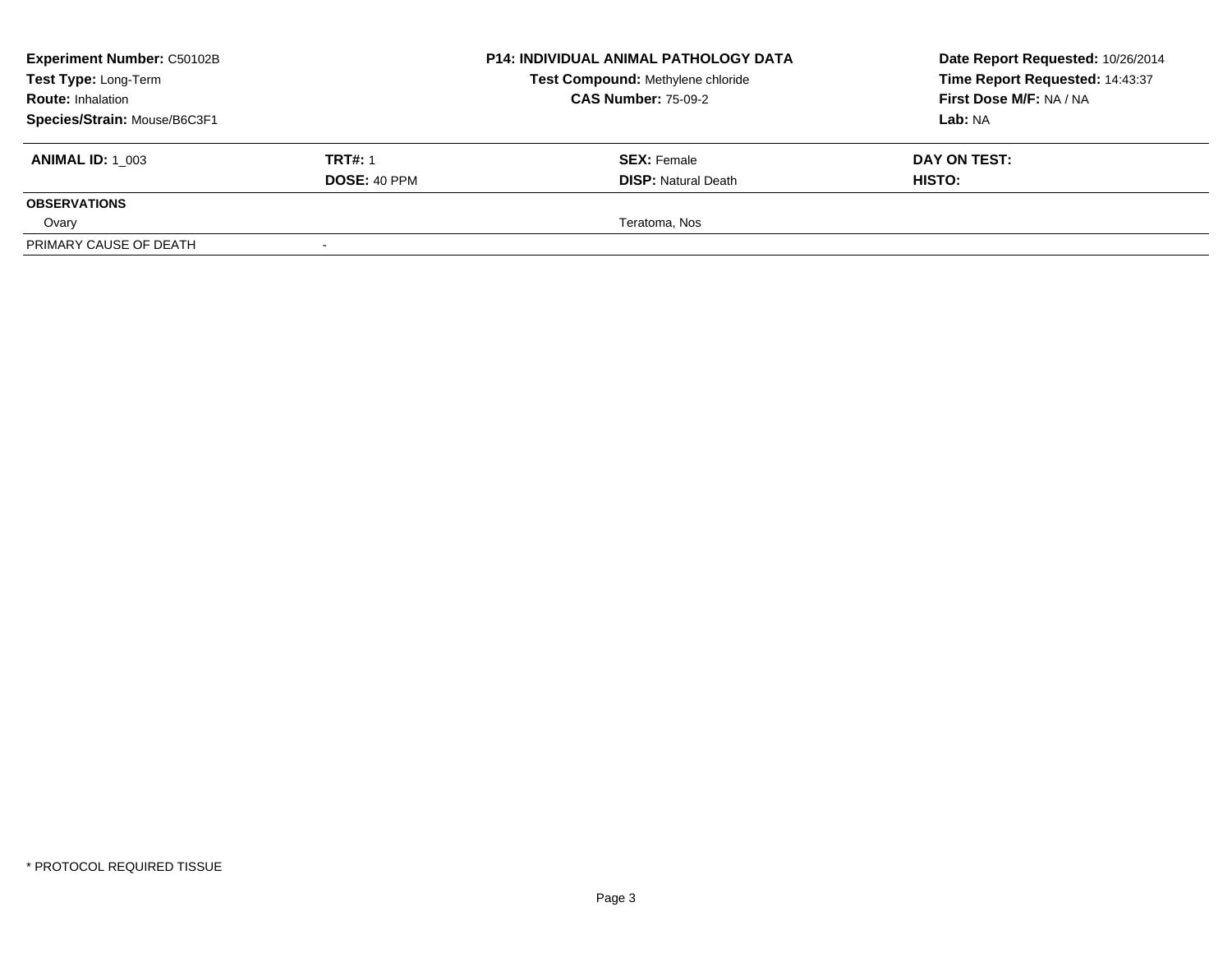**Test Type:** Long-Term

**Route:** Inhalation

**Species/Strain:** Mouse/B6C3F1

### **P14: INDIVIDUAL ANIMAL PATHOLOGY DATA**

## **Test Compound:** Methylene chloride**CAS Number:** 75-09-2

| <b>ANIMAL ID: 1_004</b> | <b>TRT#: 1</b>           | <b>SEX: Female</b>                  | DAY ON TEST: |  |
|-------------------------|--------------------------|-------------------------------------|--------------|--|
|                         | DOSE: 40 PPM             | <b>DISP: Terminal Sacrifice</b>     | HISTO:       |  |
| <b>OBSERVATIONS</b>     |                          |                                     |              |  |
| Adrenal gland           |                          | Congestion, Nos                     |              |  |
| Brain                   |                          | Mineralization                      |              |  |
| Kidney                  | Tubule                   | Cast, Nos                           |              |  |
| Liver                   |                          | Degeneration, Cytologic             |              |  |
|                         |                          | Hepatocellular Adenoma              |              |  |
|                         |                          | Hepatocellular Carcinoma            |              |  |
| Lung                    |                          | Alveolar/Bronchiolar Adenoma        |              |  |
|                         |                          | Alveolar/Bronchiolar Carcinoma      |              |  |
|                         |                          | Lymphocytic Inflammatory Infiltrate |              |  |
| Ovary                   |                          | Atrophy, Nos                        |              |  |
| Stomach                 | <b>Glandular Stomach</b> | Dilatation, Nos                     |              |  |
| Thyroid                 |                          | Hyperplasia, Follicular Cell        |              |  |
| PRIMARY CAUSE OF DEATH  | $\overline{\phantom{a}}$ |                                     |              |  |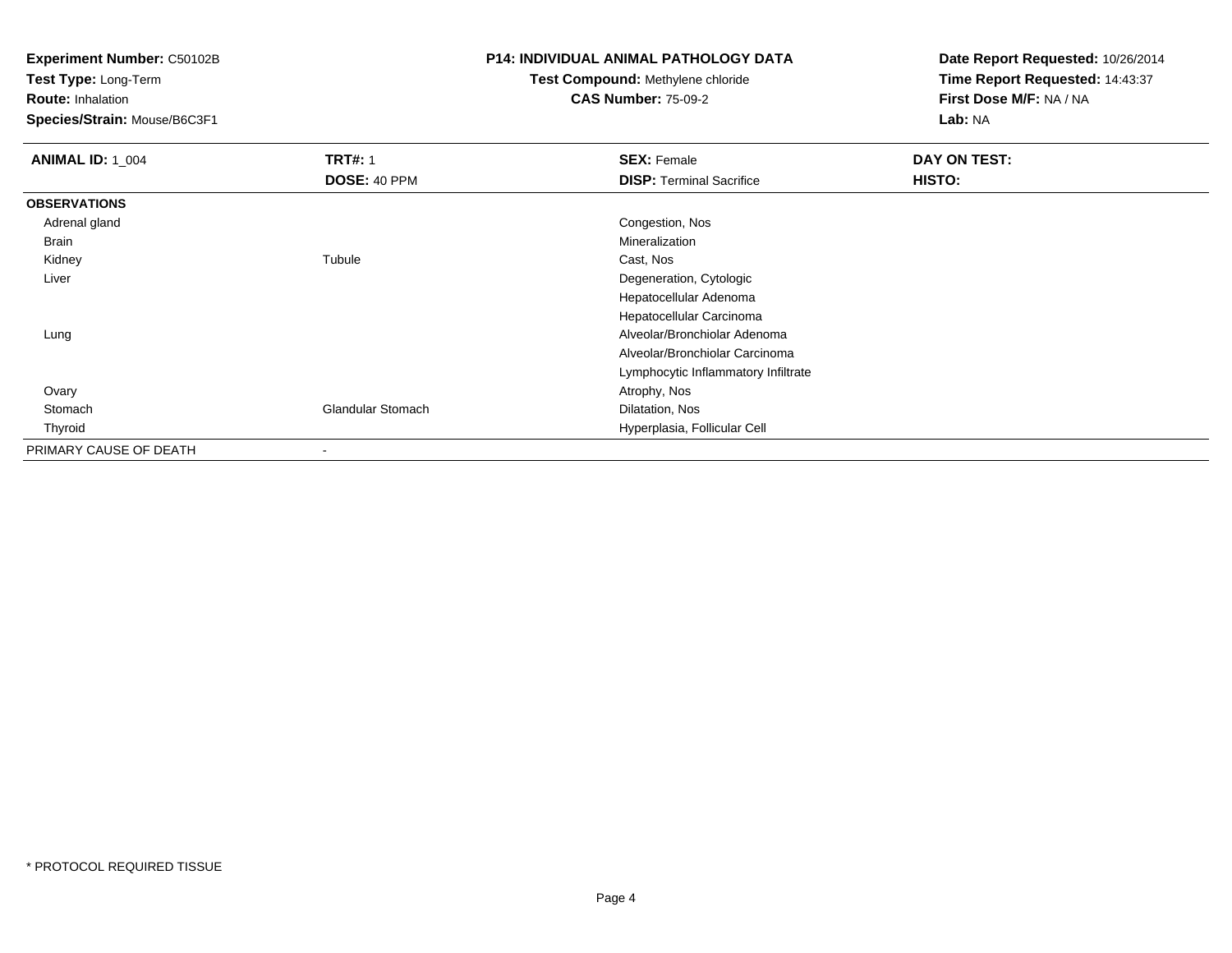| <b>Experiment Number: C50102B</b><br>Test Type: Long-Term<br><b>Route: Inhalation</b><br>Species/Strain: Mouse/B6C3F1 |                | <b>P14: INDIVIDUAL ANIMAL PATHOLOGY DATA</b><br>Test Compound: Methylene chloride<br><b>CAS Number: 75-09-2</b> | Date Report Requested: 10/26/2014<br>Time Report Requested: 14:43:37<br>First Dose M/F: NA / NA<br>Lab: NA |  |
|-----------------------------------------------------------------------------------------------------------------------|----------------|-----------------------------------------------------------------------------------------------------------------|------------------------------------------------------------------------------------------------------------|--|
| <b>ANIMAL ID: 1 005</b>                                                                                               | <b>TRT#: 1</b> | <b>SEX: Female</b>                                                                                              | DAY ON TEST:                                                                                               |  |
|                                                                                                                       | DOSE: 40 PPM   | <b>DISP: Natural Death</b>                                                                                      | <b>HISTO:</b>                                                                                              |  |
| <b>OBSERVATIONS</b>                                                                                                   |                |                                                                                                                 |                                                                                                            |  |
| <b>Brain</b>                                                                                                          |                | <b>Mineralization</b>                                                                                           |                                                                                                            |  |
| Liver                                                                                                                 |                | Hepatocellular Carcinoma                                                                                        |                                                                                                            |  |
|                                                                                                                       |                | Mineralization                                                                                                  |                                                                                                            |  |
|                                                                                                                       |                | Necrosis, Nos                                                                                                   |                                                                                                            |  |
| Lung                                                                                                                  |                | Alveolar/Bronchiolar Adenoma                                                                                    |                                                                                                            |  |
|                                                                                                                       |                | Alveolar/Bronchiolar Carcinoma                                                                                  |                                                                                                            |  |
|                                                                                                                       |                | Inflammation, Acute/Chronic                                                                                     |                                                                                                            |  |
| Ovary                                                                                                                 |                | Atrophy, Nos                                                                                                    |                                                                                                            |  |
| PRIMARY CAUSE OF DEATH                                                                                                |                |                                                                                                                 |                                                                                                            |  |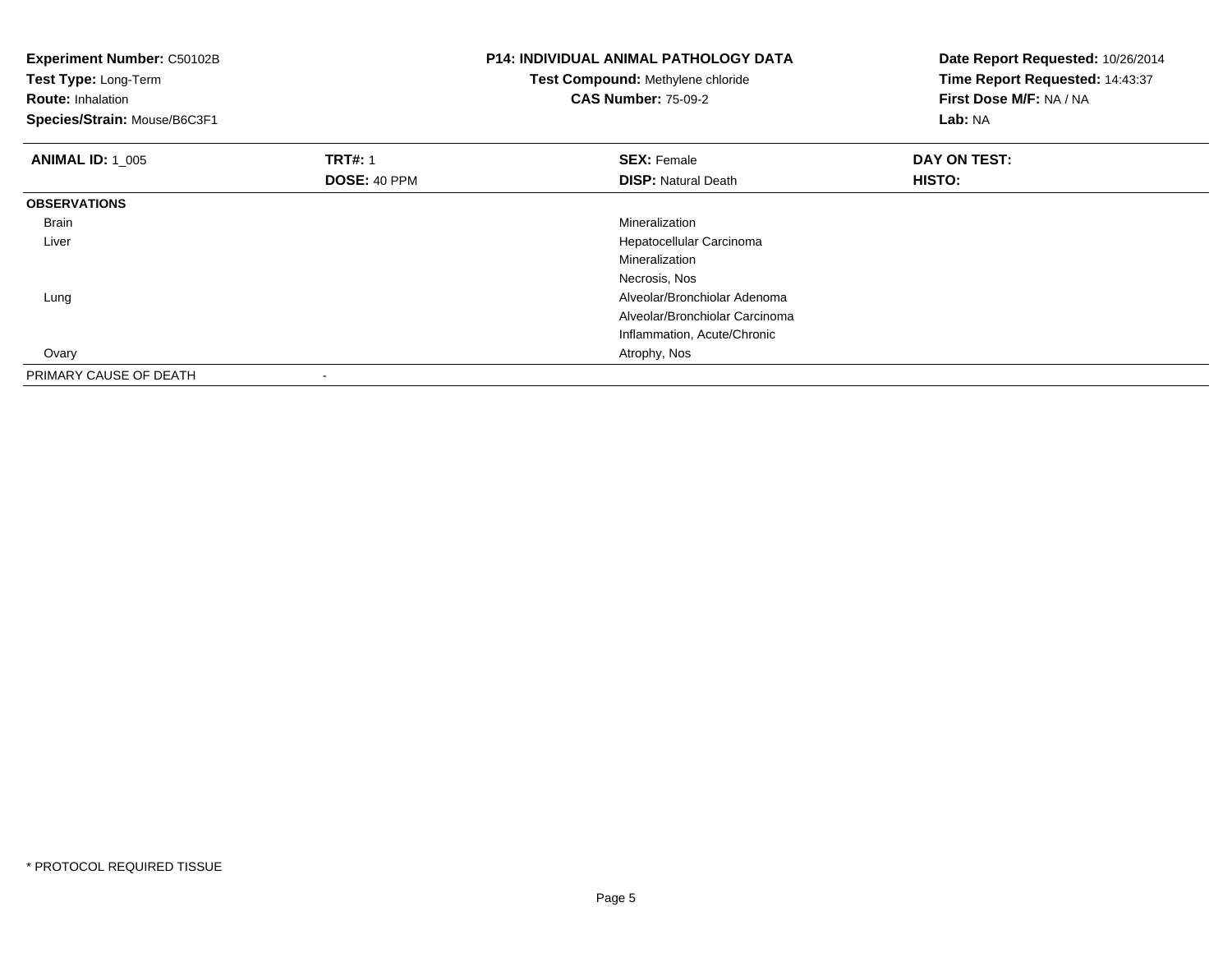| <b>Experiment Number: C50102B</b><br>Test Type: Long-Term<br><b>Route: Inhalation</b><br>Species/Strain: Mouse/B6C3F1 |                     | <b>P14: INDIVIDUAL ANIMAL PATHOLOGY DATA</b><br>Test Compound: Methylene chloride<br><b>CAS Number: 75-09-2</b> | Date Report Requested: 10/26/2014<br>Time Report Requested: 14:43:37<br>First Dose M/F: NA / NA<br>Lab: NA |
|-----------------------------------------------------------------------------------------------------------------------|---------------------|-----------------------------------------------------------------------------------------------------------------|------------------------------------------------------------------------------------------------------------|
| <b>ANIMAL ID: 1 006</b>                                                                                               | <b>TRT#: 1</b>      | <b>SEX: Female</b>                                                                                              | DAY ON TEST:                                                                                               |
|                                                                                                                       | <b>DOSE: 40 PPM</b> | <b>DISP:</b> Moribund Sacrifice                                                                                 | HISTO:                                                                                                     |
| <b>OBSERVATIONS</b>                                                                                                   |                     |                                                                                                                 |                                                                                                            |
| Kidney                                                                                                                | Tubule              | Cast, Nos                                                                                                       |                                                                                                            |
| Liver                                                                                                                 |                     | Hepatocellular Carcinoma                                                                                        |                                                                                                            |
|                                                                                                                       |                     | Necrosis, Focal                                                                                                 |                                                                                                            |
| Lung                                                                                                                  |                     | Alveolar/Bronchiolar Adenoma                                                                                    |                                                                                                            |
| Ovary                                                                                                                 |                     | Atrophy, Nos                                                                                                    |                                                                                                            |
| PRIMARY CAUSE OF DEATH                                                                                                |                     |                                                                                                                 |                                                                                                            |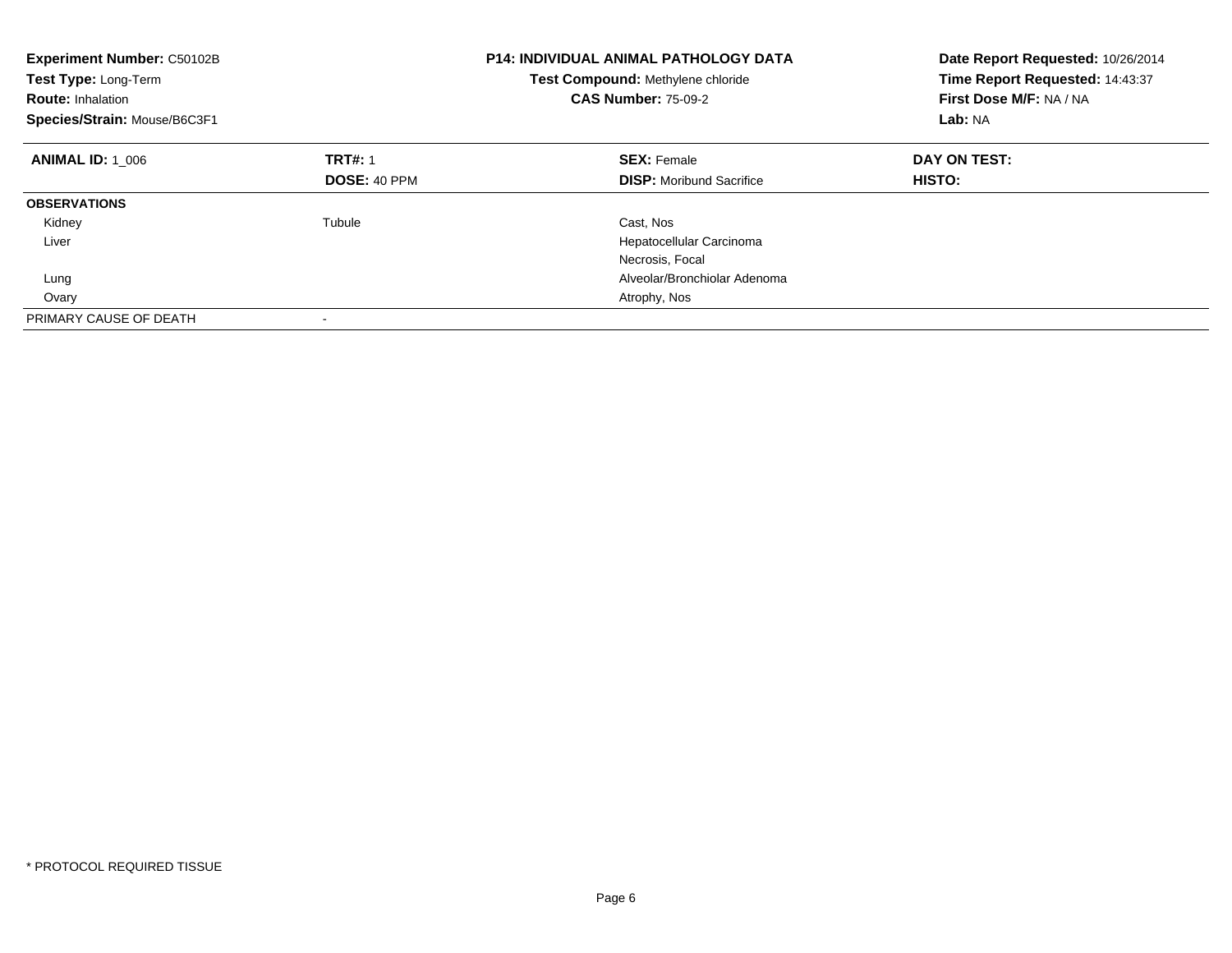| Experiment Number: C50102B<br>Test Type: Long-Term<br><b>Test Compound: Methylene chloride</b><br><b>CAS Number: 75-09-2</b><br><b>Route: Inhalation</b><br>Species/Strain: Mouse/B6C3F1 |                     | <b>P14: INDIVIDUAL ANIMAL PATHOLOGY DATA</b> | Date Report Requested: 10/26/2014<br>Time Report Requested: 14:43:37<br>First Dose M/F: NA / NA<br>Lab: NA |
|------------------------------------------------------------------------------------------------------------------------------------------------------------------------------------------|---------------------|----------------------------------------------|------------------------------------------------------------------------------------------------------------|
| <b>ANIMAL ID: 1 007</b>                                                                                                                                                                  | <b>TRT#: 1</b>      | <b>SEX: Female</b>                           | DAY ON TEST:                                                                                               |
|                                                                                                                                                                                          | DOSE: 40 PPM        | <b>DISP:</b> Moribund Sacrifice              | HISTO:                                                                                                     |
| <b>OBSERVATIONS</b>                                                                                                                                                                      |                     |                                              |                                                                                                            |
| Kidney                                                                                                                                                                                   |                     | Nephrosis, Hydro                             |                                                                                                            |
| Liver                                                                                                                                                                                    |                     | Hepatocellular Adenoma                       |                                                                                                            |
| Lung                                                                                                                                                                                     |                     | Alveolar/Bronchiolar Carcinoma               |                                                                                                            |
| Ovary                                                                                                                                                                                    |                     | Cyst, Nos                                    |                                                                                                            |
| Unspecified                                                                                                                                                                              | Multiple Organs Nos | Lymphoma, Histiocytic-Malignant Type         |                                                                                                            |
| PRIMARY CAUSE OF DEATH                                                                                                                                                                   |                     |                                              |                                                                                                            |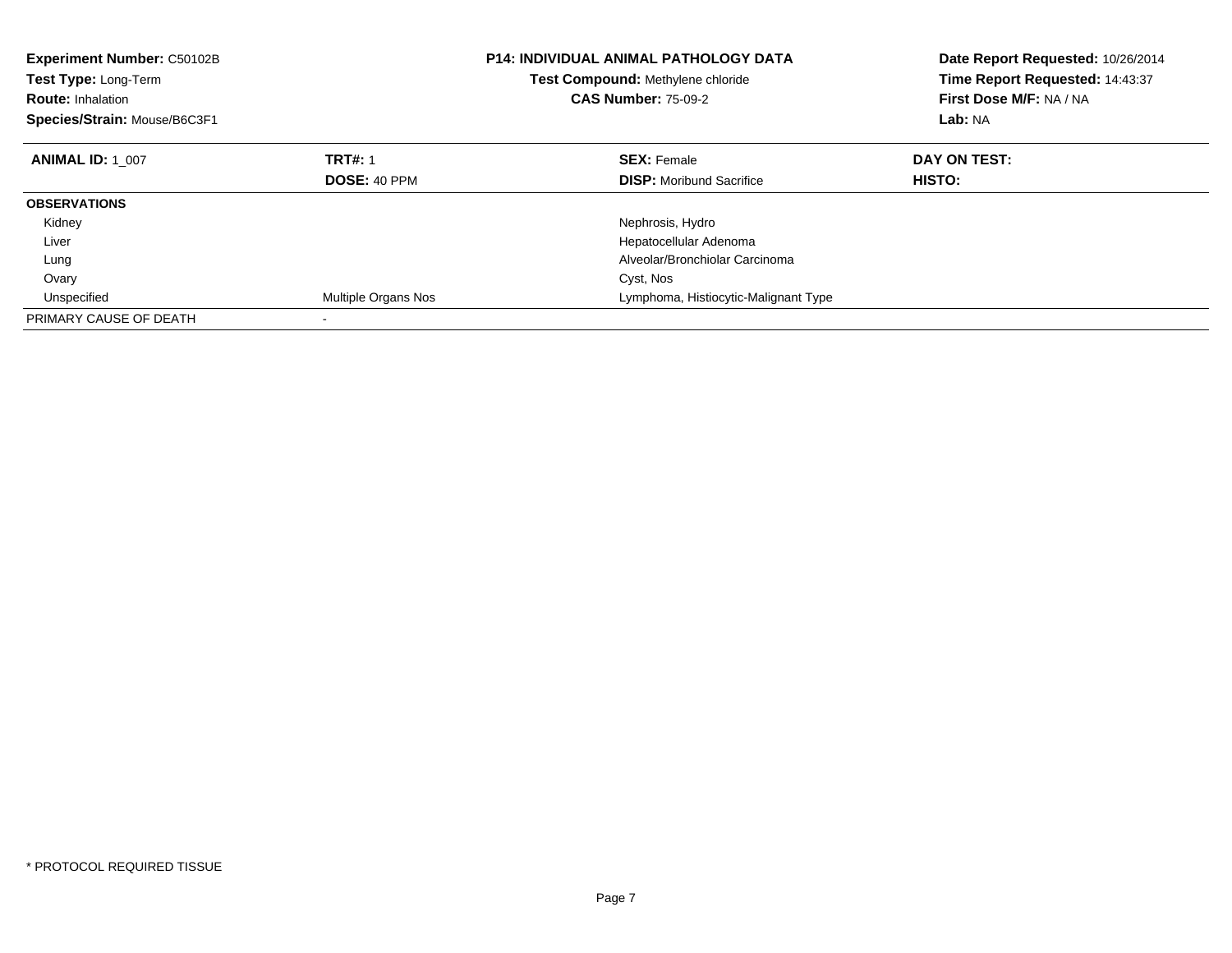| <b>Experiment Number: C50102B</b><br>Test Type: Long-Term<br><b>Route: Inhalation</b><br>Species/Strain: Mouse/B6C3F1 |                                | <b>P14: INDIVIDUAL ANIMAL PATHOLOGY DATA</b><br>Test Compound: Methylene chloride<br><b>CAS Number: 75-09-2</b> | Date Report Requested: 10/26/2014<br>Time Report Requested: 14:43:37<br>First Dose M/F: NA / NA<br>Lab: NA |  |
|-----------------------------------------------------------------------------------------------------------------------|--------------------------------|-----------------------------------------------------------------------------------------------------------------|------------------------------------------------------------------------------------------------------------|--|
| <b>ANIMAL ID: 1 008</b>                                                                                               | <b>TRT#: 1</b><br>DOSE: 40 PPM | <b>SEX: Female</b><br><b>DISP:</b> Moribund Sacrifice                                                           | DAY ON TEST:<br>HISTO:                                                                                     |  |
| <b>OBSERVATIONS</b>                                                                                                   |                                |                                                                                                                 |                                                                                                            |  |
| <b>Brain</b>                                                                                                          |                                | Mineralization                                                                                                  |                                                                                                            |  |
| Liver                                                                                                                 |                                | Hepatocellular Adenoma                                                                                          |                                                                                                            |  |
|                                                                                                                       |                                | Hepatocellular Carcinoma                                                                                        |                                                                                                            |  |
| Lung                                                                                                                  |                                | Alveolar/Bronchiolar Adenoma                                                                                    |                                                                                                            |  |
|                                                                                                                       |                                | Alveolar/Bronchiolar Carcinoma                                                                                  |                                                                                                            |  |
| Ovary                                                                                                                 |                                | Atrophy, Nos                                                                                                    |                                                                                                            |  |
|                                                                                                                       |                                | Cyst, Nos                                                                                                       |                                                                                                            |  |
| PRIMARY CAUSE OF DEATH                                                                                                | $\overline{\phantom{a}}$       |                                                                                                                 |                                                                                                            |  |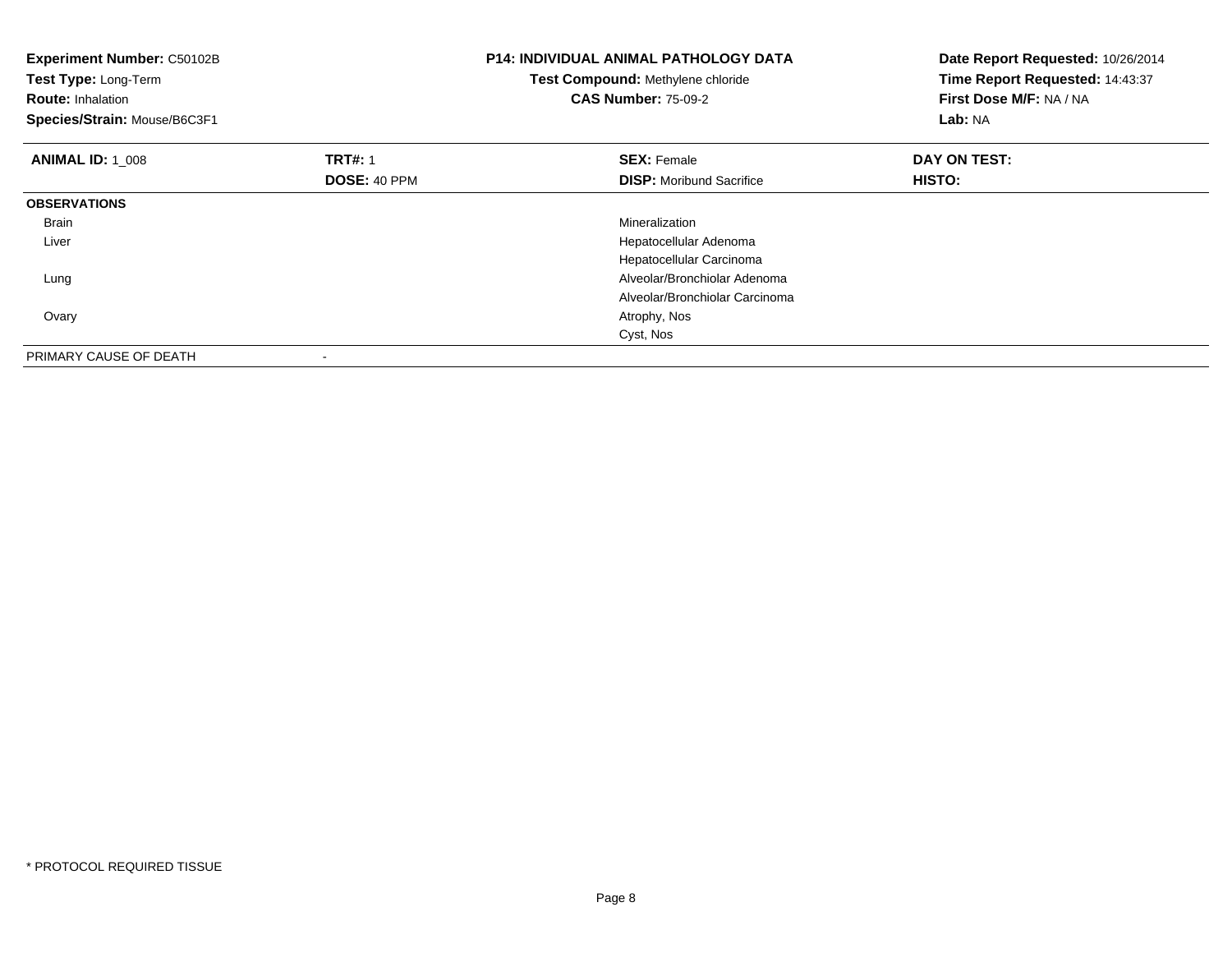| <b>Experiment Number: C50102B</b><br>Test Type: Long-Term<br><b>Route: Inhalation</b><br>Species/Strain: Mouse/B6C3F1 |                                | <b>P14: INDIVIDUAL ANIMAL PATHOLOGY DATA</b><br><b>Test Compound: Methylene chloride</b><br><b>CAS Number: 75-09-2</b> | Date Report Requested: 10/26/2014<br>Time Report Requested: 14:43:37<br>First Dose M/F: NA / NA<br>Lab: NA |  |
|-----------------------------------------------------------------------------------------------------------------------|--------------------------------|------------------------------------------------------------------------------------------------------------------------|------------------------------------------------------------------------------------------------------------|--|
| <b>ANIMAL ID: 1_009</b>                                                                                               | <b>TRT#: 1</b><br>DOSE: 40 PPM | <b>SEX: Female</b><br><b>DISP:</b> Terminal Sacrifice                                                                  | DAY ON TEST:<br>HISTO:                                                                                     |  |
| <b>OBSERVATIONS</b>                                                                                                   |                                |                                                                                                                        |                                                                                                            |  |
| Kidney<br>Liver                                                                                                       | Tubule                         | Cast, Nos<br>Degeneration, Cytologic<br>Hepatocellular Adenoma                                                         |                                                                                                            |  |
| Lung                                                                                                                  |                                | Hepatocellular Carcinoma<br>Alveolar/Bronchiolar Carcinoma<br>Lymphocytic Inflammatory Infiltrate                      |                                                                                                            |  |
| Nasal cavity                                                                                                          |                                | Hyperplasia, Epithelial                                                                                                |                                                                                                            |  |
| Ovary                                                                                                                 |                                | Atrophy, Nos                                                                                                           |                                                                                                            |  |
| Stomach                                                                                                               | <b>Glandular Stomach</b>       | Dilatation, Nos                                                                                                        |                                                                                                            |  |
| PRIMARY CAUSE OF DEATH                                                                                                |                                |                                                                                                                        |                                                                                                            |  |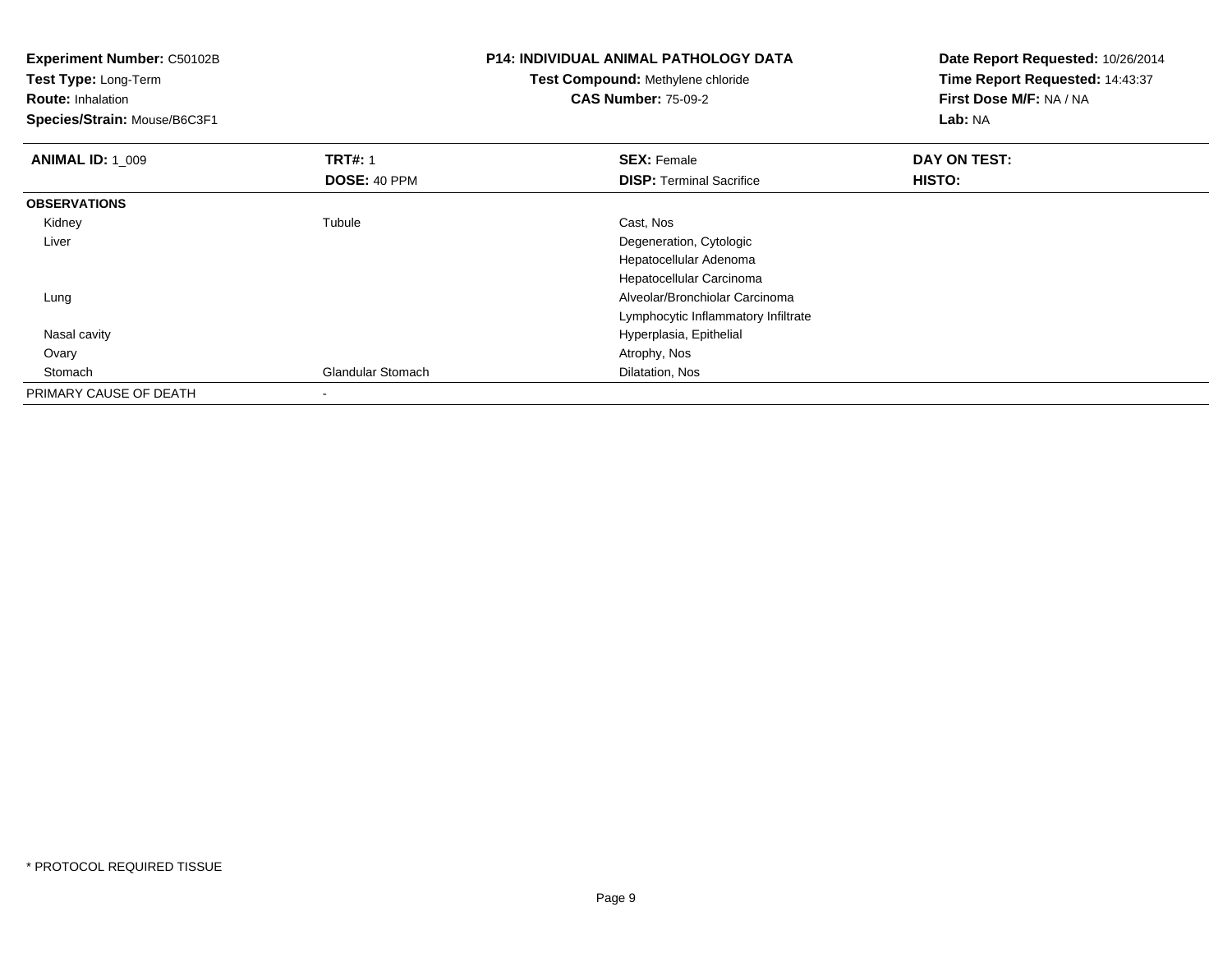| <b>Experiment Number: C50102B</b><br>Test Type: Long-Term<br><b>Route: Inhalation</b><br>Species/Strain: Mouse/B6C3F1 |                                | <b>P14: INDIVIDUAL ANIMAL PATHOLOGY DATA</b><br>Test Compound: Methylene chloride<br><b>CAS Number: 75-09-2</b> | Date Report Requested: 10/26/2014<br>Time Report Requested: 14:43:37<br>First Dose M/F: NA / NA<br>Lab: NA |
|-----------------------------------------------------------------------------------------------------------------------|--------------------------------|-----------------------------------------------------------------------------------------------------------------|------------------------------------------------------------------------------------------------------------|
| <b>ANIMAL ID: 1 010</b>                                                                                               | <b>TRT#: 1</b><br>DOSE: 40 PPM | <b>SEX: Female</b><br><b>DISP:</b> Moribund Sacrifice                                                           | DAY ON TEST:<br>HISTO:                                                                                     |
| <b>OBSERVATIONS</b>                                                                                                   |                                |                                                                                                                 |                                                                                                            |
| Liver                                                                                                                 |                                | Hepatocellular Carcinoma                                                                                        |                                                                                                            |
| Lung                                                                                                                  |                                | Alveolar/Bronchiolar Adenoma                                                                                    |                                                                                                            |
| Ovary                                                                                                                 |                                | Atrophy, Nos                                                                                                    |                                                                                                            |
| Tooth                                                                                                                 | Pulp Of Tooth                  | Abscess, Nos                                                                                                    |                                                                                                            |
| PRIMARY CAUSE OF DEATH                                                                                                |                                |                                                                                                                 |                                                                                                            |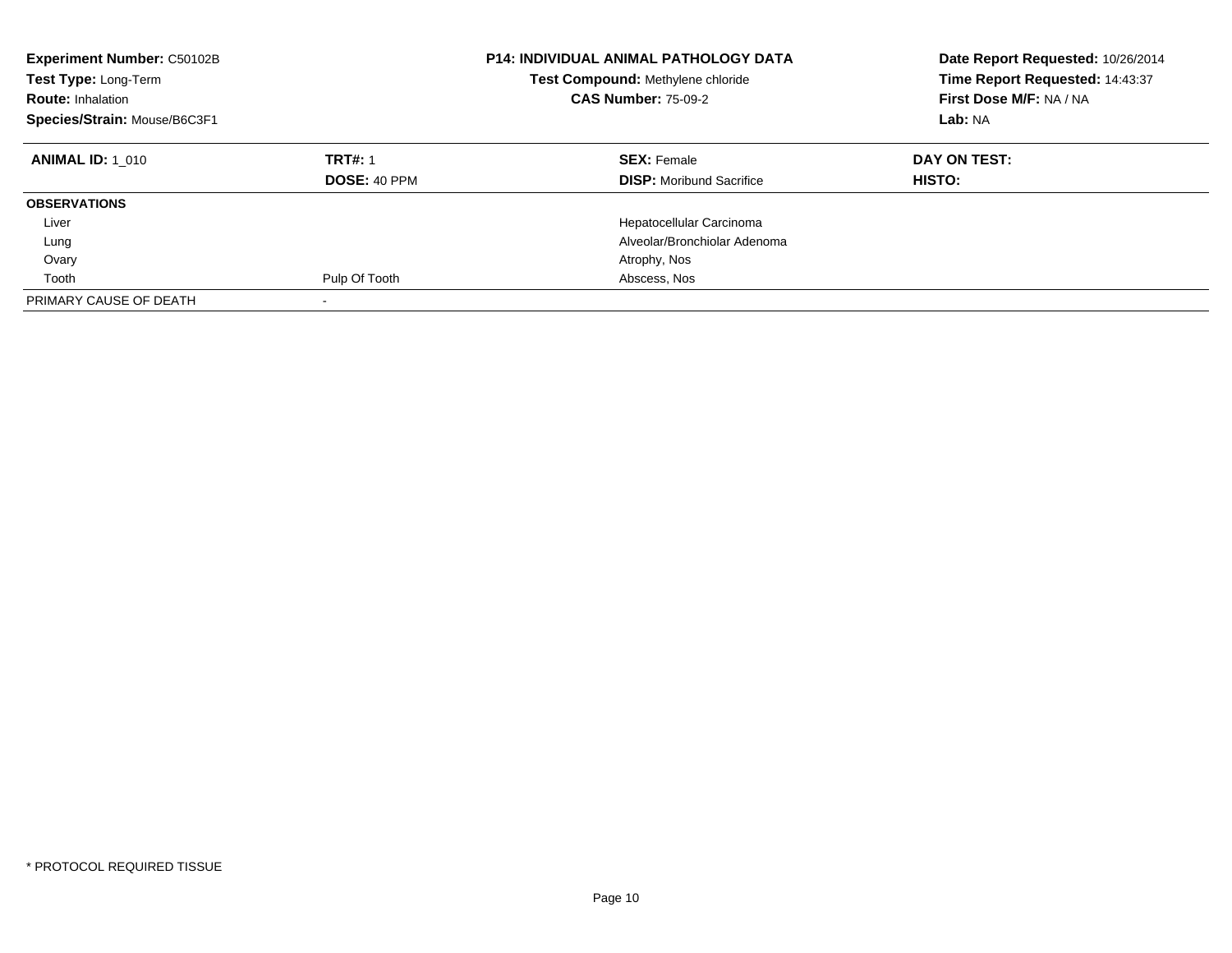| <b>P14: INDIVIDUAL ANIMAL PATHOLOGY DATA</b><br><b>Experiment Number: C50102B</b><br>Test Type: Long-Term<br>Test Compound: Methylene chloride<br><b>CAS Number: 75-09-2</b><br><b>Route: Inhalation</b><br>Species/Strain: Mouse/B6C3F1 |                     |                                 | Date Report Requested: 10/26/2014<br>Time Report Requested: 14:43:37<br>First Dose M/F: NA / NA<br>Lab: NA |
|------------------------------------------------------------------------------------------------------------------------------------------------------------------------------------------------------------------------------------------|---------------------|---------------------------------|------------------------------------------------------------------------------------------------------------|
| <b>ANIMAL ID: 1 011</b>                                                                                                                                                                                                                  | <b>TRT#: 1</b>      | <b>SEX: Female</b>              | DAY ON TEST:                                                                                               |
|                                                                                                                                                                                                                                          | <b>DOSE: 40 PPM</b> | <b>DISP:</b> Moribund Sacrifice | HISTO:                                                                                                     |
| <b>OBSERVATIONS</b>                                                                                                                                                                                                                      |                     |                                 |                                                                                                            |
| Kidney                                                                                                                                                                                                                                   | Tubule              | Cast, Nos                       |                                                                                                            |
| Liver                                                                                                                                                                                                                                    |                     | Degeneration, Cytologic         |                                                                                                            |
|                                                                                                                                                                                                                                          |                     | Hepatocellular Carcinoma        |                                                                                                            |
| Lung                                                                                                                                                                                                                                     |                     | Alveolar/Bronchiolar Adenoma    |                                                                                                            |
| Stomach                                                                                                                                                                                                                                  | Glandular Stomach   | Dilatation, Nos                 |                                                                                                            |
|                                                                                                                                                                                                                                          | Glandular Stomach   | Inflammation, Suppurative       |                                                                                                            |
| PRIMARY CAUSE OF DEATH                                                                                                                                                                                                                   |                     |                                 |                                                                                                            |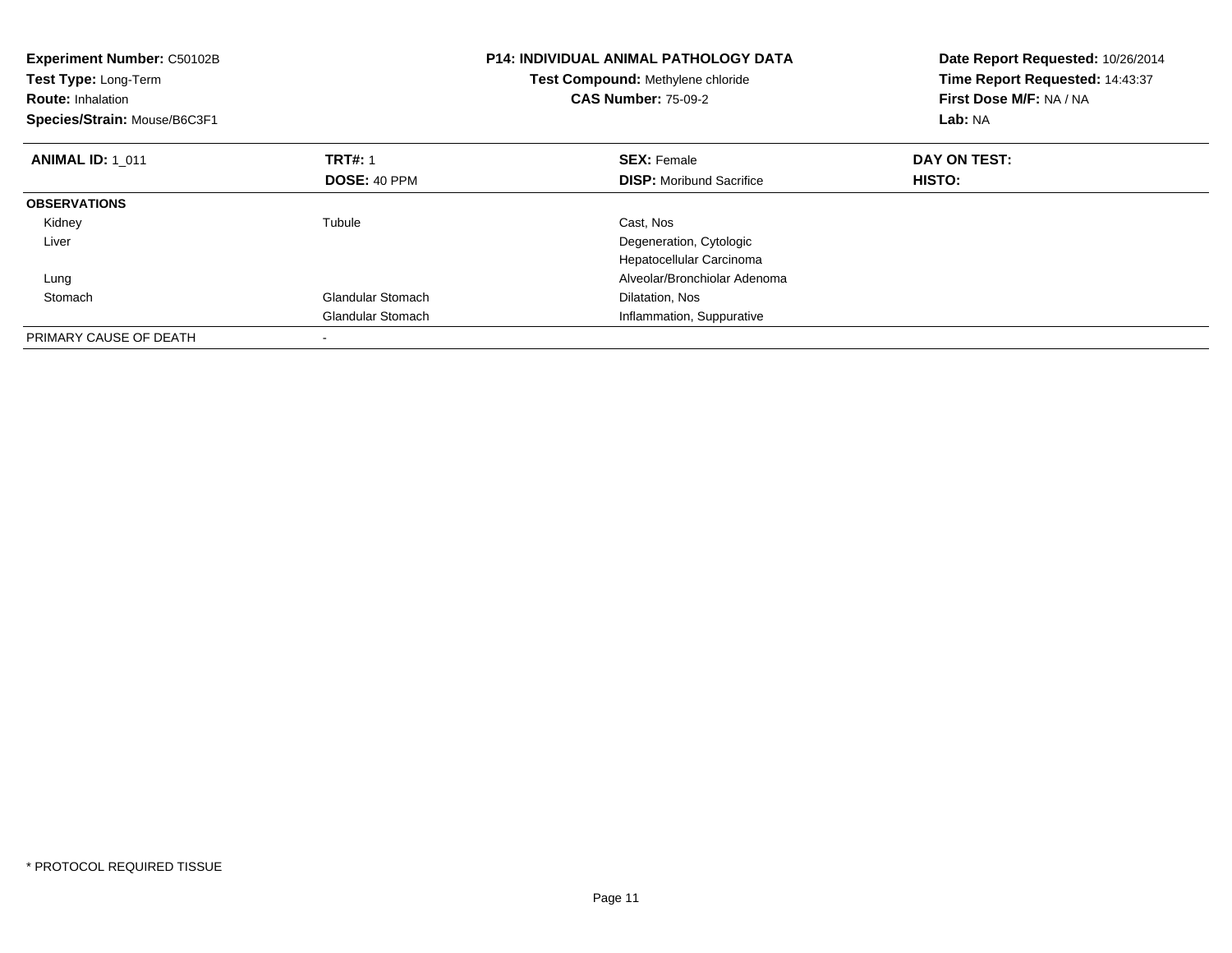**Test Type:** Long-Term

**Route:** Inhalation

**Species/Strain:** Mouse/B6C3F1

#### **P14: INDIVIDUAL ANIMAL PATHOLOGY DATA**

## **Test Compound:** Methylene chloride**CAS Number:** 75-09-2

| <b>ANIMAL ID: 1_012</b> | <b>TRT#: 1</b>              | <b>SEX: Female</b>                   | DAY ON TEST: |  |
|-------------------------|-----------------------------|--------------------------------------|--------------|--|
|                         | <b>DOSE: 40 PPM</b>         | <b>DISP:</b> Moribund Sacrifice      | HISTO:       |  |
| <b>OBSERVATIONS</b>     |                             |                                      |              |  |
| Adrenal gland           |                             | Hematopoiesis                        |              |  |
| Bone marrow             |                             | Hyperplasia, Hematopoietic           |              |  |
| Kidney                  |                             | Glomerulonephritis, Nos              |              |  |
|                         | Tubule                      | Necrosis, Nos                        |              |  |
| Liver                   |                             | Hepatocellular Carcinoma             |              |  |
|                         |                             | Necrosis, Nos                        |              |  |
| Lung                    |                             | Hepatocellular Carcinoma, Metastatic |              |  |
|                         |                             | Inflammation, Suppurative            |              |  |
| Lymph node              | <b>Bronchial Lymph Node</b> | Congestion, Nos                      |              |  |
| Salivary gland          |                             | Inflammation, Acute/Chronic          |              |  |
| Spleen                  |                             | Hematopoiesis                        |              |  |
| PRIMARY CAUSE OF DEATH  | $\blacksquare$              |                                      |              |  |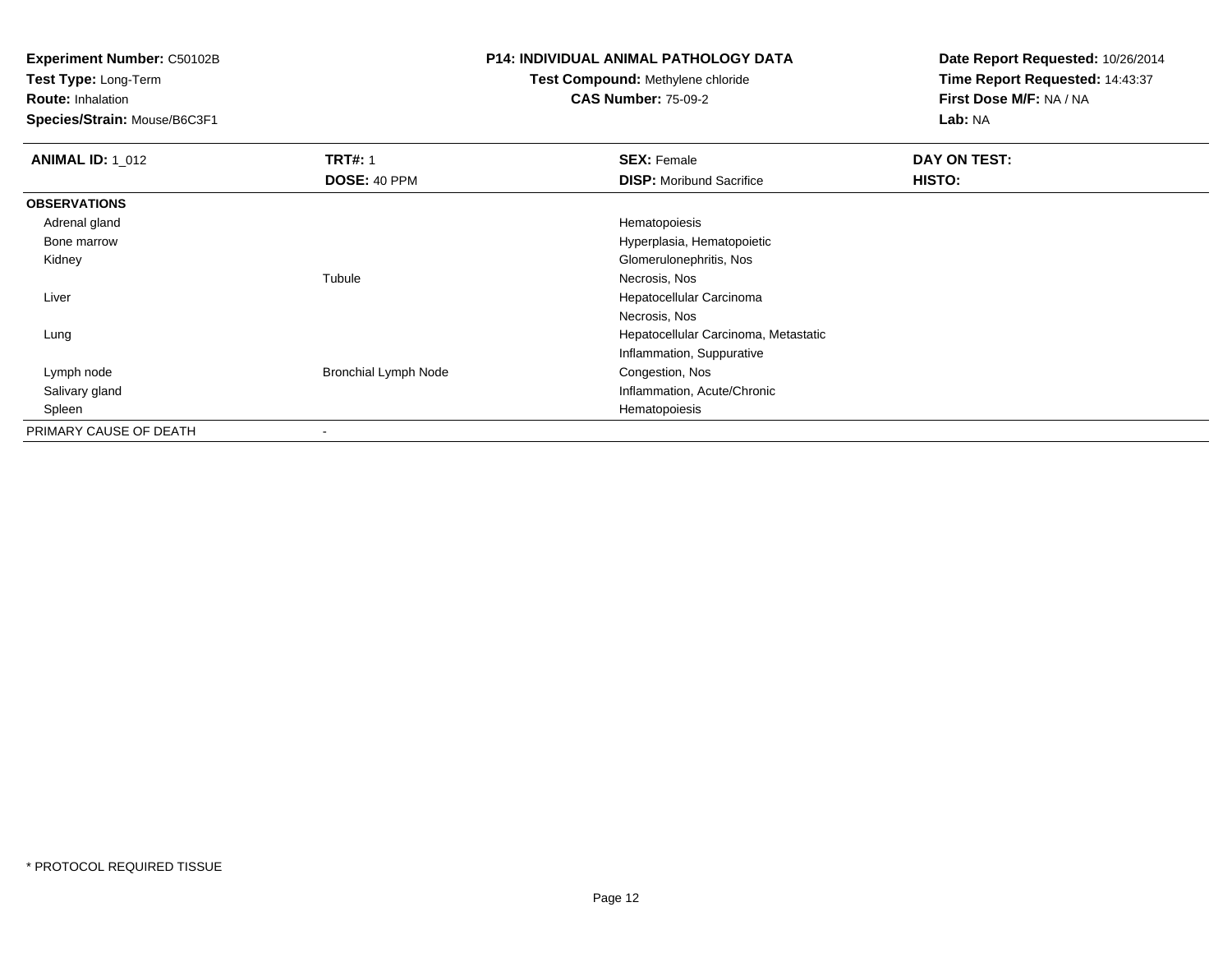**Test Type:** Long-Term

**Route:** Inhalation

**Species/Strain:** Mouse/B6C3F1

## **P14: INDIVIDUAL ANIMAL PATHOLOGY DATA**

## **Test Compound:** Methylene chloride**CAS Number:** 75-09-2

| <b>ANIMAL ID: 1 013</b> | <b>TRT#: 1</b>              | <b>SEX: Female</b>                         | DAY ON TEST:  |  |
|-------------------------|-----------------------------|--------------------------------------------|---------------|--|
|                         | DOSE: 40 PPM                | <b>DISP:</b> Moribund Sacrifice            | <b>HISTO:</b> |  |
| <b>OBSERVATIONS</b>     |                             |                                            |               |  |
| Bone                    | Sternum                     | Fibrous Osteodystrophy                     |               |  |
| Brain                   |                             | Corpora Amylacea                           |               |  |
| Liver                   |                             | Hepatocellular Adenoma                     |               |  |
|                         |                             | Hepatocellular Carcinoma                   |               |  |
| Lung                    |                             | Alveolar/Bronchiolar Adenoma               |               |  |
|                         |                             | Alveolar/Bronchiolar Carcinoma             |               |  |
| Lymph node              | <b>Bronchial Lymph Node</b> | Alveolar/Bronchiolar Carcinoma, Metastatic |               |  |
| Ovary                   |                             | Atrophy, Nos                               |               |  |
|                         |                             | Cyst, Hemorrhagic                          |               |  |
| Uterus                  | Endometrium                 | Hyperplasia, Nos                           |               |  |
| PRIMARY CAUSE OF DEATH  |                             |                                            |               |  |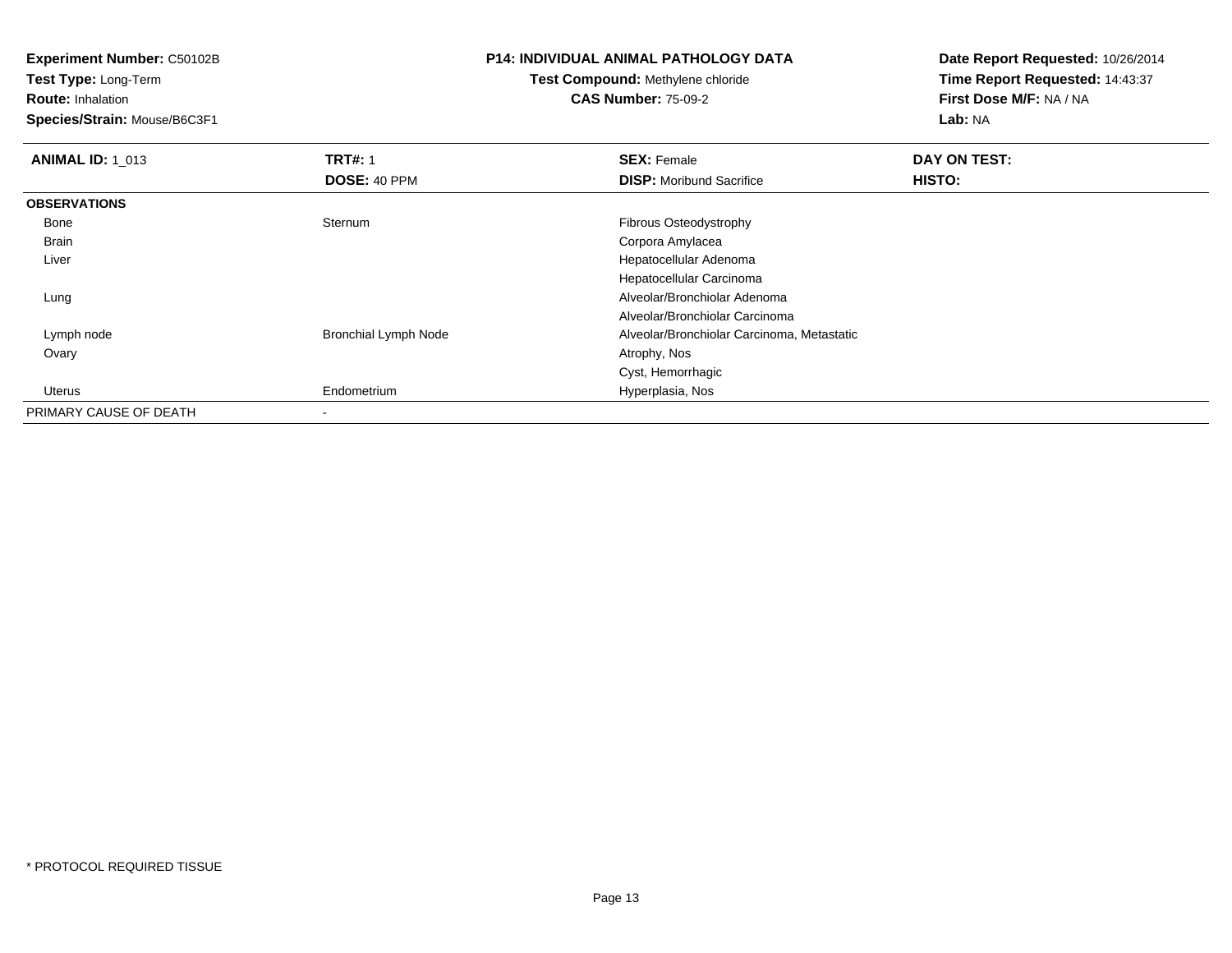| <b>Experiment Number: C50102B</b><br>Test Type: Long-Term<br><b>Route: Inhalation</b><br>Species/Strain: Mouse/B6C3F1 |                     | <b>P14: INDIVIDUAL ANIMAL PATHOLOGY DATA</b><br>Test Compound: Methylene chloride<br><b>CAS Number: 75-09-2</b> | Date Report Requested: 10/26/2014<br>Time Report Requested: 14:43:38<br>First Dose M/F: NA / NA<br>Lab: NA |
|-----------------------------------------------------------------------------------------------------------------------|---------------------|-----------------------------------------------------------------------------------------------------------------|------------------------------------------------------------------------------------------------------------|
| <b>ANIMAL ID: 1 015</b>                                                                                               | <b>TRT#: 1</b>      | <b>SEX: Female</b>                                                                                              | DAY ON TEST:                                                                                               |
|                                                                                                                       | DOSE: 40 PPM        | <b>DISP:</b> Natural Death                                                                                      | HISTO:                                                                                                     |
| <b>OBSERVATIONS</b>                                                                                                   |                     |                                                                                                                 |                                                                                                            |
| Bone                                                                                                                  | Sternum             | Fibrous Osteodystrophy                                                                                          |                                                                                                            |
| Brain                                                                                                                 |                     | Mineralization                                                                                                  |                                                                                                            |
| Kidney                                                                                                                |                     | Infarct, Nos                                                                                                    |                                                                                                            |
| Liver                                                                                                                 |                     | Metamorphosis, Fatty                                                                                            |                                                                                                            |
| Lung                                                                                                                  |                     | Alveolar/Bronchiolar Carcinoma                                                                                  |                                                                                                            |
| Unspecified                                                                                                           | Multiple Organs Nos | Alveolar/Bronchiolar Carcinoma, Metastatic                                                                      |                                                                                                            |
| Uterus                                                                                                                | Endometrium         | Hyperplasia, Nos                                                                                                |                                                                                                            |
| PRIMARY CAUSE OF DEATH                                                                                                |                     |                                                                                                                 |                                                                                                            |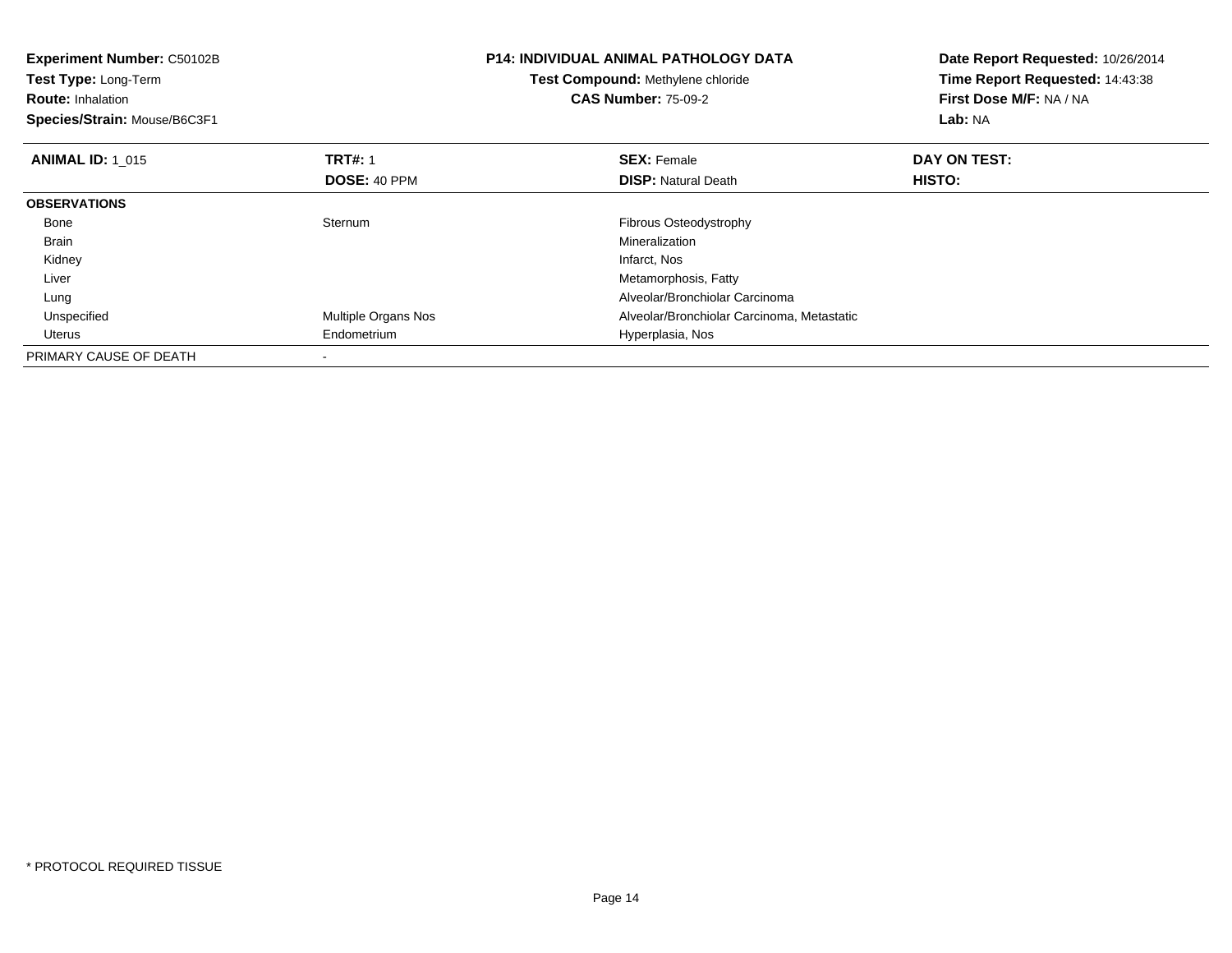**Experiment Number:** C50102B**Test Type:** Long-Term**Route:** Inhalation **Species/Strain:** Mouse/B6C3F1**P14: INDIVIDUAL ANIMAL PATHOLOGY DATATest Compound:** Methylene chloride**CAS Number:** 75-09-2**Date Report Requested:** 10/26/2014**Time Report Requested:** 14:43:38**First Dose M/F:** NA / NA**Lab:** NA**ANIMAL ID: 1\_016 6 DAY ON TEST:** 1 **SEX:** Female **SEX: Female DAY ON TEST: DOSE:** 40 PPM**DISP:** Terminal Sacrifice **HISTO: OBSERVATIONS** Kidneyy the contract of the contract of the contract of the contract of the contract of the contract of the contract of the contract of the contract of the contract of the contract of the contract of the contract of the contract Tubule Cast, Nos Liver Degeneration, Cytologic Hepatocellular Adenoma Alveolar/Bronchiolar Carcinoma LungAlveoli Histiocytosis Hyperplasia, Nos Ovaryy and the control of the control of the control of the control of the control of the control of the control of the control of the control of the control of the control of the control of the control of the control of the co StomachGlandular Stomach Dilatation, Nos Uterus Atrophy, Nos PRIMARY CAUSE OF DEATH-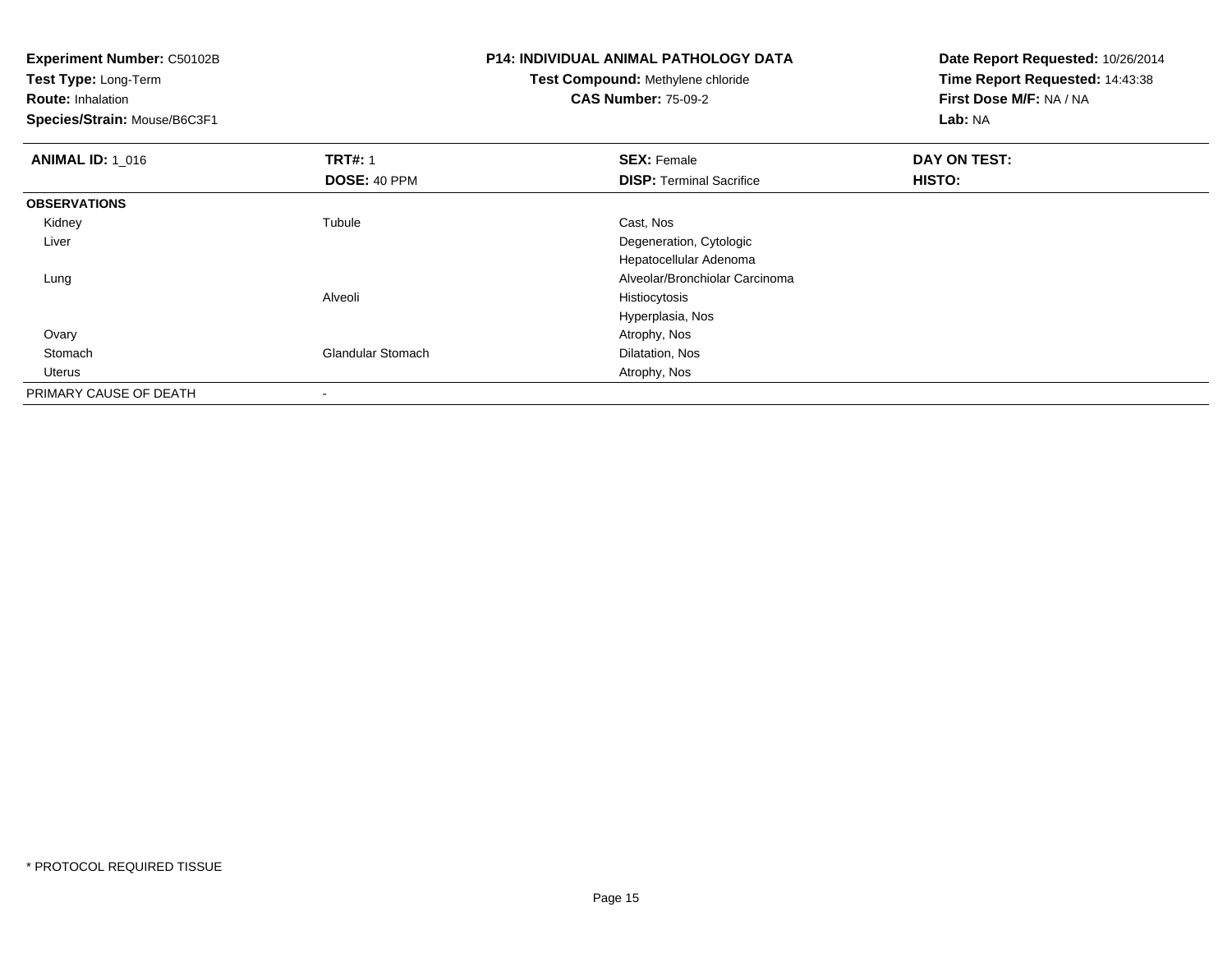| <b>Experiment Number: C50102B</b><br>Test Type: Long-Term<br><b>Route: Inhalation</b><br>Species/Strain: Mouse/B6C3F1 |                     | <b>P14: INDIVIDUAL ANIMAL PATHOLOGY DATA</b><br>Test Compound: Methylene chloride<br><b>CAS Number: 75-09-2</b> | Date Report Requested: 10/26/2014<br>Time Report Requested: 14:43:38<br>First Dose M/F: NA / NA<br>Lab: NA |
|-----------------------------------------------------------------------------------------------------------------------|---------------------|-----------------------------------------------------------------------------------------------------------------|------------------------------------------------------------------------------------------------------------|
| <b>ANIMAL ID: 1 017</b>                                                                                               | <b>TRT#: 1</b>      | <b>SEX: Female</b>                                                                                              | DAY ON TEST:                                                                                               |
|                                                                                                                       | <b>DOSE: 40 PPM</b> | <b>DISP:</b> Moribund Sacrifice                                                                                 | HISTO:                                                                                                     |
| <b>OBSERVATIONS</b>                                                                                                   |                     |                                                                                                                 |                                                                                                            |
| Kidney                                                                                                                | Tubule              | Cast, Nos                                                                                                       |                                                                                                            |
| Liver                                                                                                                 |                     | Degeneration, Cytologic                                                                                         |                                                                                                            |
|                                                                                                                       |                     | Hepatocellular Carcinoma                                                                                        |                                                                                                            |
| Lung                                                                                                                  |                     | Alveolar/Bronchiolar Adenoma                                                                                    |                                                                                                            |
|                                                                                                                       |                     | Alveolar/Bronchiolar Carcinoma                                                                                  |                                                                                                            |
| <b>Uterus</b>                                                                                                         |                     | Mineralization                                                                                                  |                                                                                                            |
| PRIMARY CAUSE OF DEATH                                                                                                |                     |                                                                                                                 |                                                                                                            |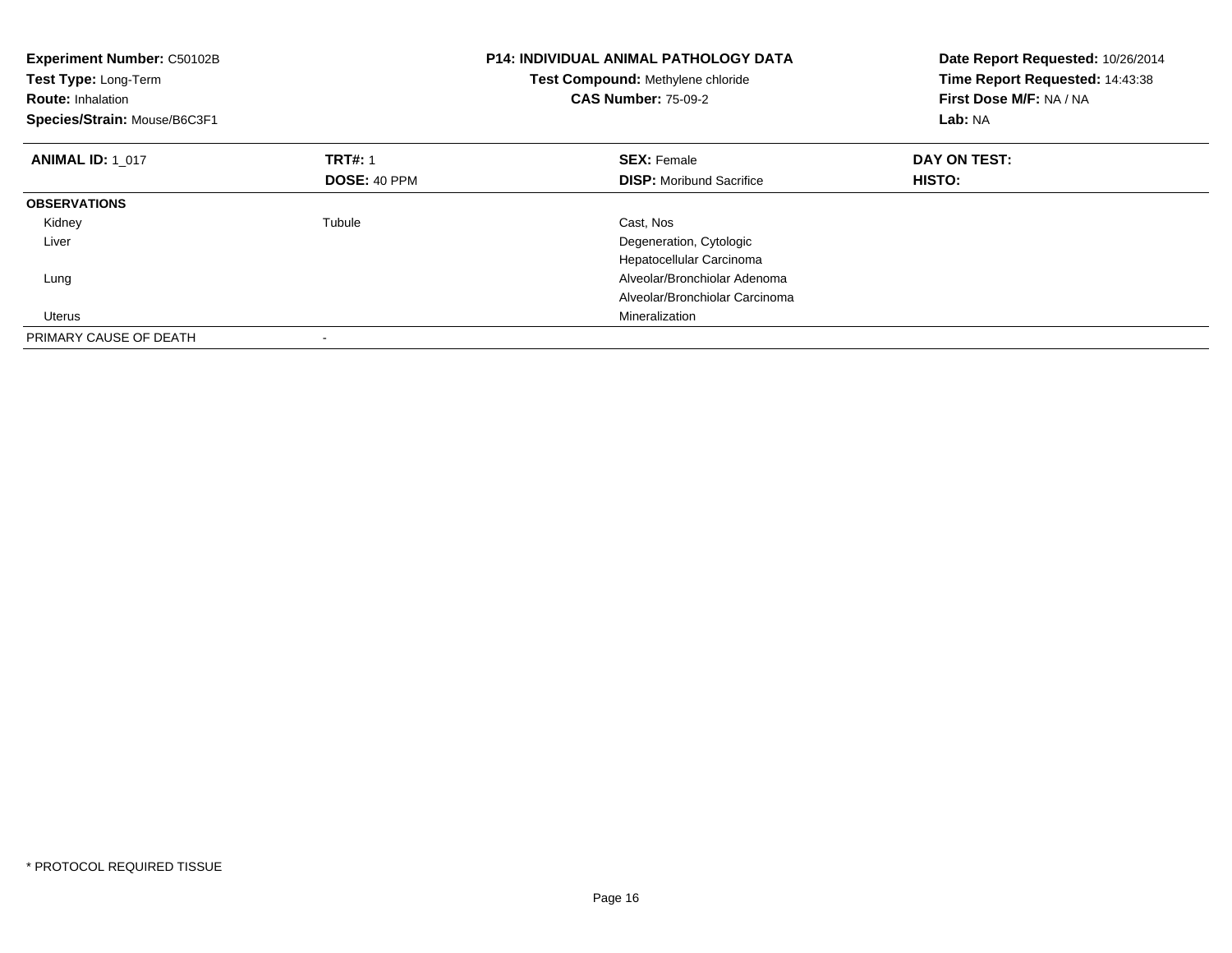| <b>Experiment Number: C50102B</b><br><b>Test Type: Long-Term</b><br><b>Route: Inhalation</b><br>Species/Strain: Mouse/B6C3F1 |                     | P14: INDIVIDUAL ANIMAL PATHOLOGY DATA<br>Test Compound: Methylene chloride<br><b>CAS Number: 75-09-2</b> | Date Report Requested: 10/26/2014<br>Time Report Requested: 14:43:38<br>First Dose M/F: NA / NA<br>Lab: NA |
|------------------------------------------------------------------------------------------------------------------------------|---------------------|----------------------------------------------------------------------------------------------------------|------------------------------------------------------------------------------------------------------------|
| <b>ANIMAL ID: 1 018</b>                                                                                                      | <b>TRT#: 1</b>      | <b>SEX: Female</b>                                                                                       | DAY ON TEST:                                                                                               |
|                                                                                                                              | <b>DOSE: 40 PPM</b> | <b>DISP:</b> Moribund Sacrifice                                                                          | HISTO:                                                                                                     |
| <b>OBSERVATIONS</b>                                                                                                          |                     |                                                                                                          |                                                                                                            |
| Kidney                                                                                                                       | Tubule              | Cast, Nos                                                                                                |                                                                                                            |
| Liver                                                                                                                        |                     | Hepatocellular Carcinoma                                                                                 |                                                                                                            |
| Lung                                                                                                                         |                     | Alveolar/Bronchiolar Adenoma                                                                             |                                                                                                            |
| Ovary                                                                                                                        |                     | Atrophy, Nos                                                                                             |                                                                                                            |
| Unspecified                                                                                                                  | Multiple Organs Nos | Lymphoma, Nos-Malignant                                                                                  |                                                                                                            |
| PRIMARY CAUSE OF DEATH                                                                                                       |                     |                                                                                                          |                                                                                                            |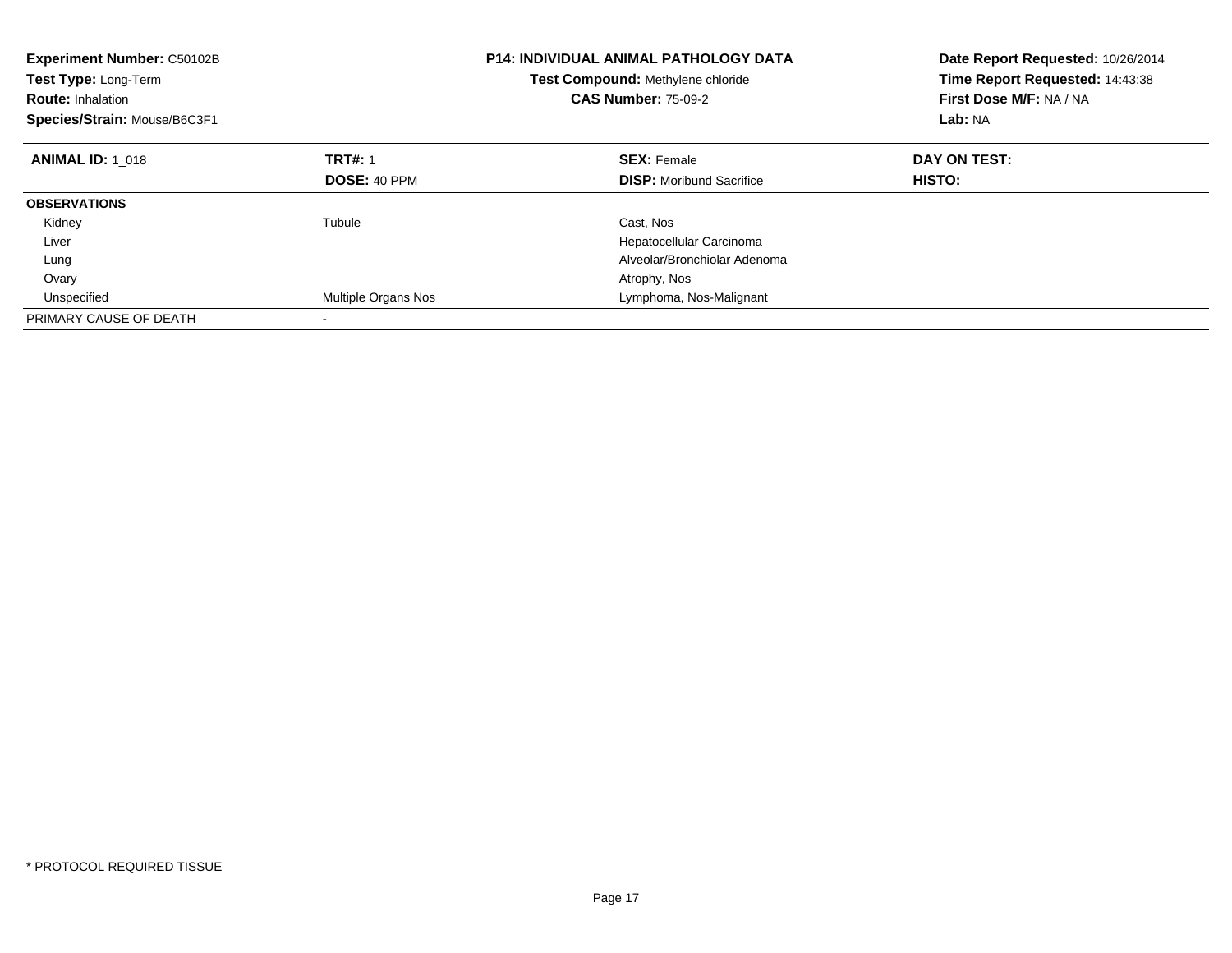| <b>Experiment Number: C50102B</b><br>Test Type: Long-Term<br><b>Route: Inhalation</b><br>Species/Strain: Mouse/B6C3F1 |                            | <b>P14: INDIVIDUAL ANIMAL PATHOLOGY DATA</b><br>Test Compound: Methylene chloride<br><b>CAS Number: 75-09-2</b> | Date Report Requested: 10/26/2014<br>Time Report Requested: 14:43:38<br>First Dose M/F: NA / NA<br>Lab: NA |
|-----------------------------------------------------------------------------------------------------------------------|----------------------------|-----------------------------------------------------------------------------------------------------------------|------------------------------------------------------------------------------------------------------------|
| <b>ANIMAL ID: 1 019</b>                                                                                               | <b>TRT#: 1</b>             | <b>SEX: Female</b>                                                                                              | DAY ON TEST:                                                                                               |
|                                                                                                                       | <b>DOSE: 40 PPM</b>        | <b>DISP: Natural Death</b>                                                                                      | HISTO:                                                                                                     |
| <b>OBSERVATIONS</b>                                                                                                   |                            |                                                                                                                 |                                                                                                            |
| Liver                                                                                                                 |                            | Hemangiosarcoma                                                                                                 |                                                                                                            |
| Lung                                                                                                                  |                            | Alveolar/Bronchiolar Adenoma                                                                                    |                                                                                                            |
|                                                                                                                       |                            | Alveolar/Bronchiolar Carcinoma                                                                                  |                                                                                                            |
| Ovary                                                                                                                 |                            | Atrophy, Nos                                                                                                    |                                                                                                            |
|                                                                                                                       |                            | Cyst, Nos                                                                                                       |                                                                                                            |
| Unspecified                                                                                                           | <b>Multiple Organs Nos</b> | Inflammation, Acute/Chronic                                                                                     |                                                                                                            |
| PRIMARY CAUSE OF DEATH                                                                                                |                            |                                                                                                                 |                                                                                                            |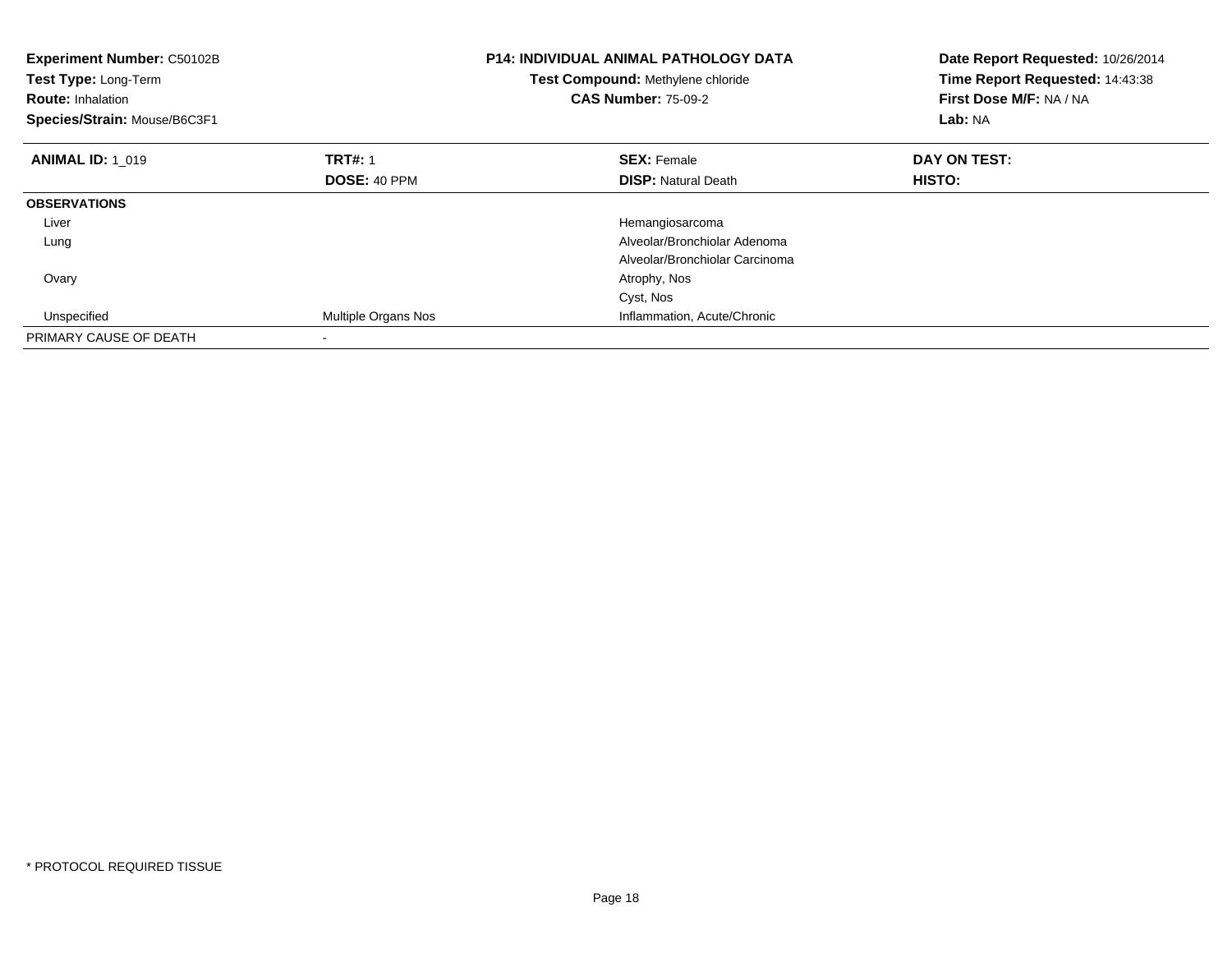| Experiment Number: C50102B<br>Test Type: Long-Term<br><b>Route: Inhalation</b><br>Species/Strain: Mouse/B6C3F1 |                                | <b>P14: INDIVIDUAL ANIMAL PATHOLOGY DATA</b><br><b>Test Compound: Methylene chloride</b><br><b>CAS Number: 75-09-2</b> | Date Report Requested: 10/26/2014<br>Time Report Requested: 14:43:38<br>First Dose M/F: NA / NA<br>Lab: NA |
|----------------------------------------------------------------------------------------------------------------|--------------------------------|------------------------------------------------------------------------------------------------------------------------|------------------------------------------------------------------------------------------------------------|
| <b>ANIMAL ID: 1_020</b>                                                                                        | <b>TRT#: 1</b><br>DOSE: 40 PPM | <b>SEX: Female</b><br><b>DISP:</b> Moribund Sacrifice                                                                  | DAY ON TEST:<br>HISTO:                                                                                     |
| <b>OBSERVATIONS</b>                                                                                            |                                |                                                                                                                        |                                                                                                            |
| Brain                                                                                                          |                                | Mineralization                                                                                                         |                                                                                                            |
| Kidney                                                                                                         | Tubule                         | Cast, Nos                                                                                                              |                                                                                                            |
| Liver                                                                                                          |                                | Alveolar/Bronchiolar Carcinoma, Metastatic                                                                             |                                                                                                            |
|                                                                                                                |                                | Degeneration, Cytologic                                                                                                |                                                                                                            |
|                                                                                                                |                                | Hepatocellular Adenoma                                                                                                 |                                                                                                            |
| Lung                                                                                                           |                                | Alveolar/Bronchiolar Carcinoma                                                                                         |                                                                                                            |
| Ovary                                                                                                          |                                | Atrophy, Nos                                                                                                           |                                                                                                            |
| Stomach                                                                                                        | <b>Glandular Stomach</b>       | Dilatation, Nos                                                                                                        |                                                                                                            |
| PRIMARY CAUSE OF DEATH                                                                                         |                                |                                                                                                                        |                                                                                                            |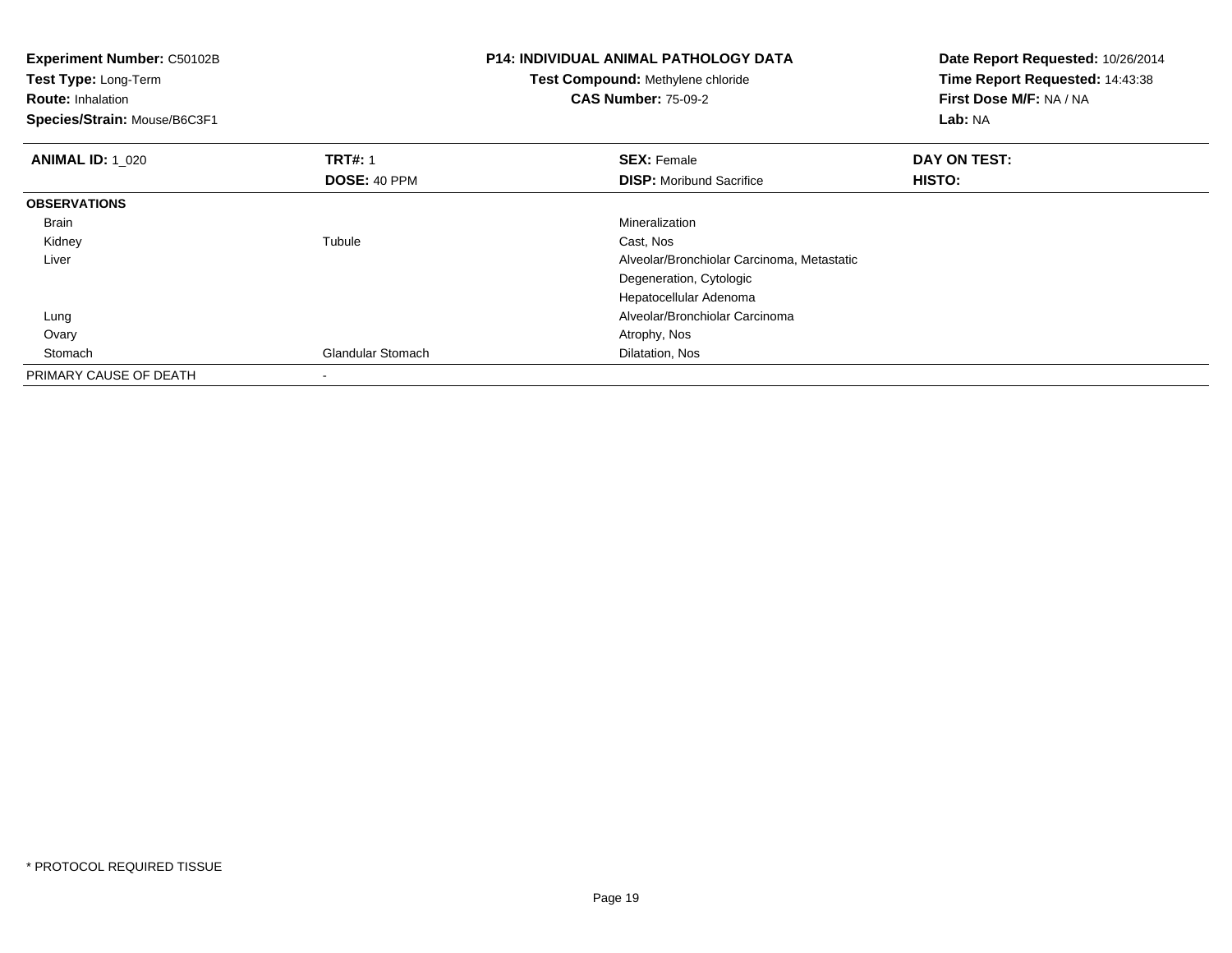| <b>Experiment Number: C50102B</b><br>Test Type: Long-Term<br><b>Route: Inhalation</b><br>Species/Strain: Mouse/B6C3F1 |                | <b>P14: INDIVIDUAL ANIMAL PATHOLOGY DATA</b><br>Test Compound: Methylene chloride<br><b>CAS Number: 75-09-2</b> | Date Report Requested: 10/26/2014<br>Time Report Requested: 14:43:38<br>First Dose M/F: NA / NA<br>Lab: NA |
|-----------------------------------------------------------------------------------------------------------------------|----------------|-----------------------------------------------------------------------------------------------------------------|------------------------------------------------------------------------------------------------------------|
| <b>ANIMAL ID: 1_021</b>                                                                                               | <b>TRT#: 1</b> | <b>SEX: Female</b>                                                                                              | DAY ON TEST:                                                                                               |
|                                                                                                                       | DOSE: 40 PPM   | <b>DISP: Terminal Sacrifice</b>                                                                                 | HISTO:                                                                                                     |
| <b>OBSERVATIONS</b>                                                                                                   |                |                                                                                                                 |                                                                                                            |
| Brain                                                                                                                 |                | Mineralization                                                                                                  |                                                                                                            |
| Kidney                                                                                                                |                | Nephrosis, Hydro                                                                                                |                                                                                                            |
| Liver                                                                                                                 |                | Degeneration, Cytologic                                                                                         |                                                                                                            |
|                                                                                                                       |                | Hepatoblastoma                                                                                                  |                                                                                                            |
|                                                                                                                       |                | Hepatocellular Adenoma                                                                                          |                                                                                                            |
|                                                                                                                       |                | Hepatocellular Carcinoma                                                                                        |                                                                                                            |
| Lung                                                                                                                  |                | Alveolar/Bronchiolar Adenoma                                                                                    |                                                                                                            |
| Ovary                                                                                                                 |                | Atrophy, Nos                                                                                                    |                                                                                                            |
| Thyroid                                                                                                               |                | Follicular-Cell Adenoma                                                                                         |                                                                                                            |
| PRIMARY CAUSE OF DEATH                                                                                                |                |                                                                                                                 |                                                                                                            |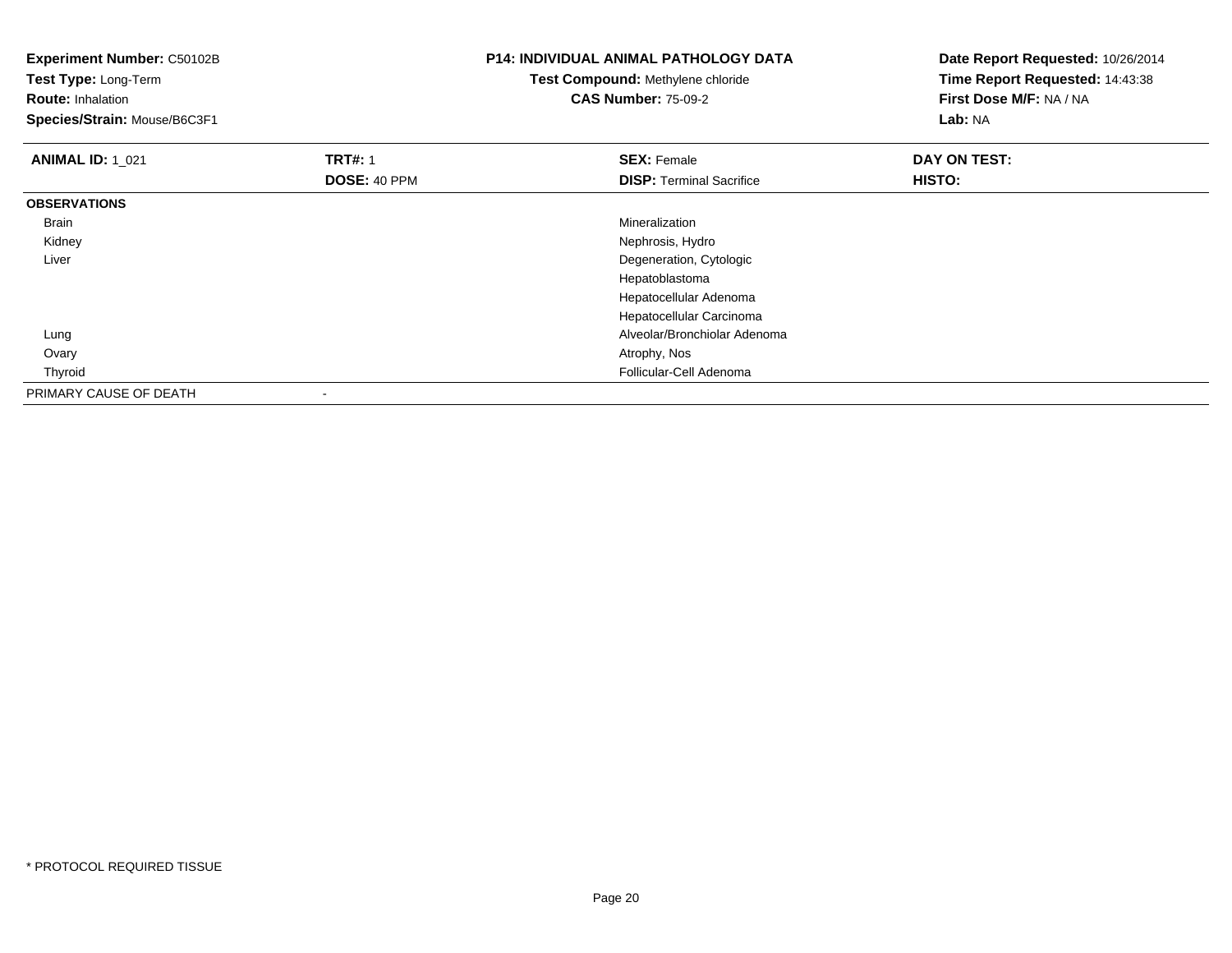| Experiment Number: C50102B<br>Test Type: Long-Term<br><b>Route: Inhalation</b><br>Species/Strain: Mouse/B6C3F1 |                                | <b>P14: INDIVIDUAL ANIMAL PATHOLOGY DATA</b><br>Test Compound: Methylene chloride<br><b>CAS Number: 75-09-2</b> | Date Report Requested: 10/26/2014<br>Time Report Requested: 14:43:38<br>First Dose M/F: NA / NA<br>Lab: NA |
|----------------------------------------------------------------------------------------------------------------|--------------------------------|-----------------------------------------------------------------------------------------------------------------|------------------------------------------------------------------------------------------------------------|
| <b>ANIMAL ID: 1 022</b>                                                                                        | <b>TRT#: 1</b><br>DOSE: 40 PPM | <b>SEX: Female</b><br><b>DISP:</b> Moribund Sacrifice                                                           | DAY ON TEST:<br>HISTO:                                                                                     |
| <b>OBSERVATIONS</b>                                                                                            |                                |                                                                                                                 |                                                                                                            |
| Liver                                                                                                          |                                | Degeneration, Cytologic                                                                                         |                                                                                                            |
|                                                                                                                |                                | Hepatocellular Adenoma                                                                                          |                                                                                                            |
|                                                                                                                |                                | Hepatocellular Carcinoma                                                                                        |                                                                                                            |
| Lung                                                                                                           |                                | Alveolar/Bronchiolar Carcinoma                                                                                  |                                                                                                            |
|                                                                                                                |                                | Lymphocytic Inflammatory Infiltrate                                                                             |                                                                                                            |
| Ovary                                                                                                          |                                | Atrophy, Nos                                                                                                    |                                                                                                            |
| Stomach                                                                                                        |                                | Hyperkeratosis                                                                                                  |                                                                                                            |
| PRIMARY CAUSE OF DEATH                                                                                         |                                |                                                                                                                 |                                                                                                            |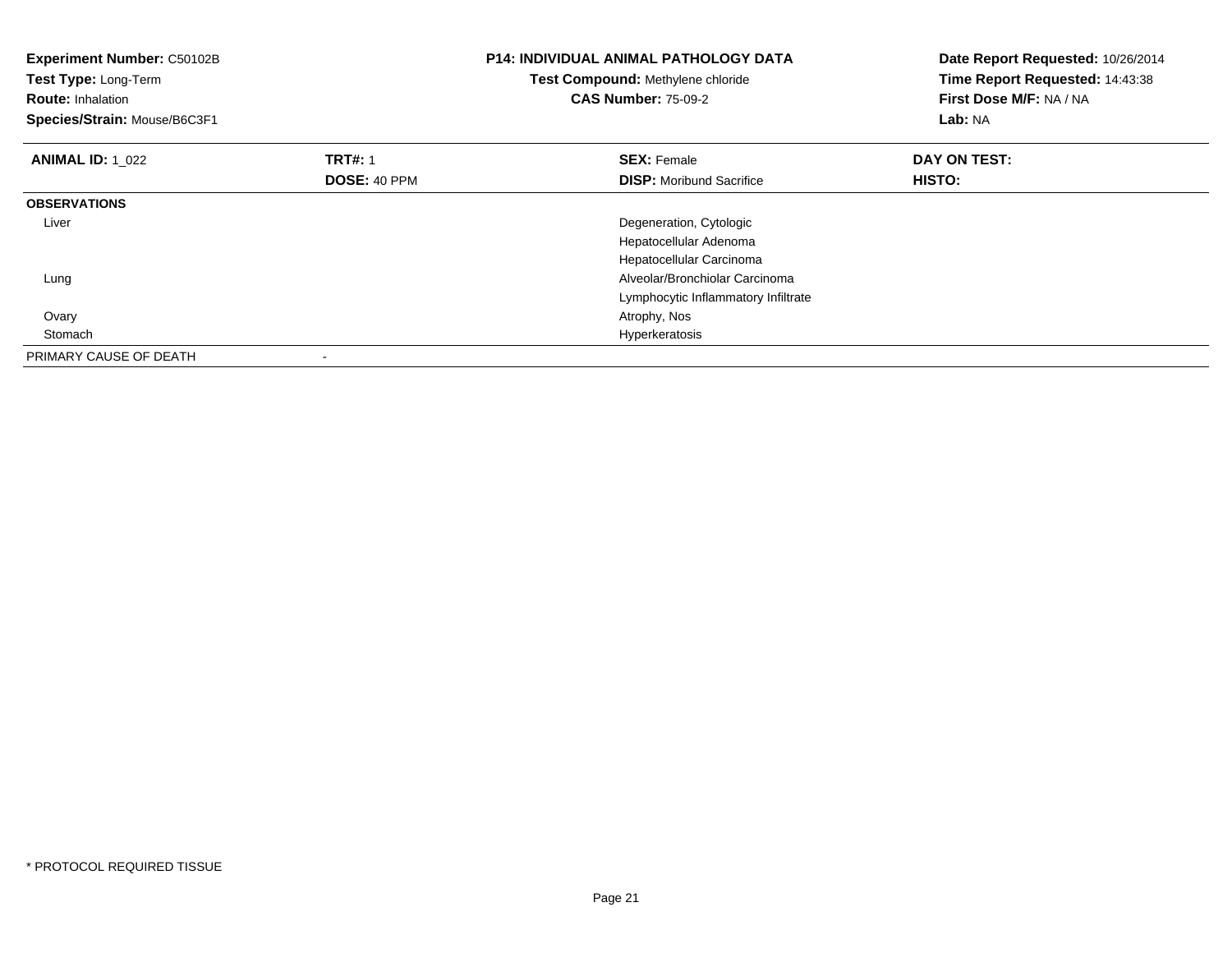| Experiment Number: C50102B<br>Test Type: Long-Term<br><b>Route: Inhalation</b><br>Species/Strain: Mouse/B6C3F1 |                                | <b>P14: INDIVIDUAL ANIMAL PATHOLOGY DATA</b><br>Test Compound: Methylene chloride<br><b>CAS Number: 75-09-2</b> | Date Report Requested: 10/26/2014<br>Time Report Requested: 14:43:38<br>First Dose M/F: NA / NA<br><b>Lab: NA</b> |
|----------------------------------------------------------------------------------------------------------------|--------------------------------|-----------------------------------------------------------------------------------------------------------------|-------------------------------------------------------------------------------------------------------------------|
| <b>ANIMAL ID: 1 023</b>                                                                                        | <b>TRT#: 1</b><br>DOSE: 40 PPM | <b>SEX: Female</b><br><b>DISP:</b> Moribund Sacrifice                                                           | DAY ON TEST:<br>HISTO:                                                                                            |
| <b>OBSERVATIONS</b>                                                                                            |                                |                                                                                                                 |                                                                                                                   |
| Liver                                                                                                          |                                | Degeneration, Cytologic                                                                                         |                                                                                                                   |
|                                                                                                                |                                | Hepatocellular Adenoma                                                                                          |                                                                                                                   |
|                                                                                                                |                                | Hepatocellular Carcinoma                                                                                        |                                                                                                                   |
| Lung                                                                                                           |                                | Alveolar/Bronchiolar Adenoma                                                                                    |                                                                                                                   |
|                                                                                                                |                                | Alveolar/Bronchiolar Carcinoma                                                                                  |                                                                                                                   |
| Ovary                                                                                                          |                                | Atrophy, Nos                                                                                                    |                                                                                                                   |
| <b>Uterus</b>                                                                                                  |                                | Atrophy, Nos                                                                                                    |                                                                                                                   |
| PRIMARY CAUSE OF DEATH                                                                                         |                                |                                                                                                                 |                                                                                                                   |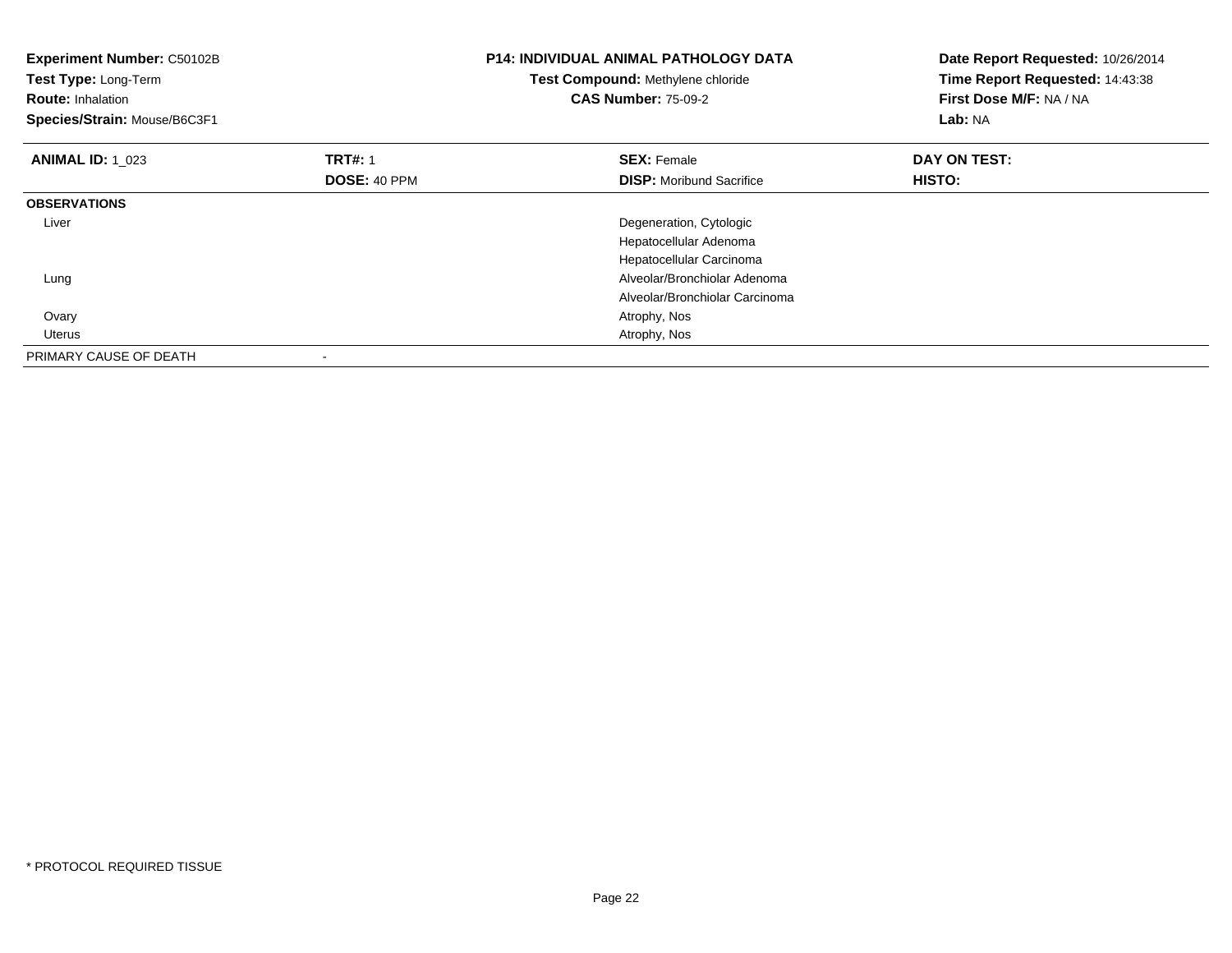| <b>Experiment Number: C50102B</b><br>Test Type: Long-Term<br><b>Route: Inhalation</b><br>Species/Strain: Mouse/B6C3F1 |                          | <b>P14: INDIVIDUAL ANIMAL PATHOLOGY DATA</b><br>Test Compound: Methylene chloride<br><b>CAS Number: 75-09-2</b> | Date Report Requested: 10/26/2014<br>Time Report Requested: 14:43:38<br>First Dose M/F: NA / NA<br>Lab: NA |
|-----------------------------------------------------------------------------------------------------------------------|--------------------------|-----------------------------------------------------------------------------------------------------------------|------------------------------------------------------------------------------------------------------------|
| <b>ANIMAL ID: 1 024</b>                                                                                               | <b>TRT#: 1</b>           | <b>SEX: Female</b>                                                                                              | DAY ON TEST:                                                                                               |
|                                                                                                                       | DOSE: 40 PPM             | <b>DISP:</b> Moribund Sacrifice                                                                                 | HISTO:                                                                                                     |
| <b>OBSERVATIONS</b>                                                                                                   |                          |                                                                                                                 |                                                                                                            |
| Kidney                                                                                                                | Tubule                   | Cast, Nos                                                                                                       |                                                                                                            |
| Liver                                                                                                                 |                          | Hepatocellular Carcinoma                                                                                        |                                                                                                            |
| Lung                                                                                                                  |                          | Inflammation, Necrotizing                                                                                       |                                                                                                            |
| Ovary                                                                                                                 |                          | Atrophy, Nos                                                                                                    |                                                                                                            |
| Uterus                                                                                                                | Endometrium              | Hyperplasia, Nos                                                                                                |                                                                                                            |
| PRIMARY CAUSE OF DEATH                                                                                                | $\overline{\phantom{a}}$ |                                                                                                                 |                                                                                                            |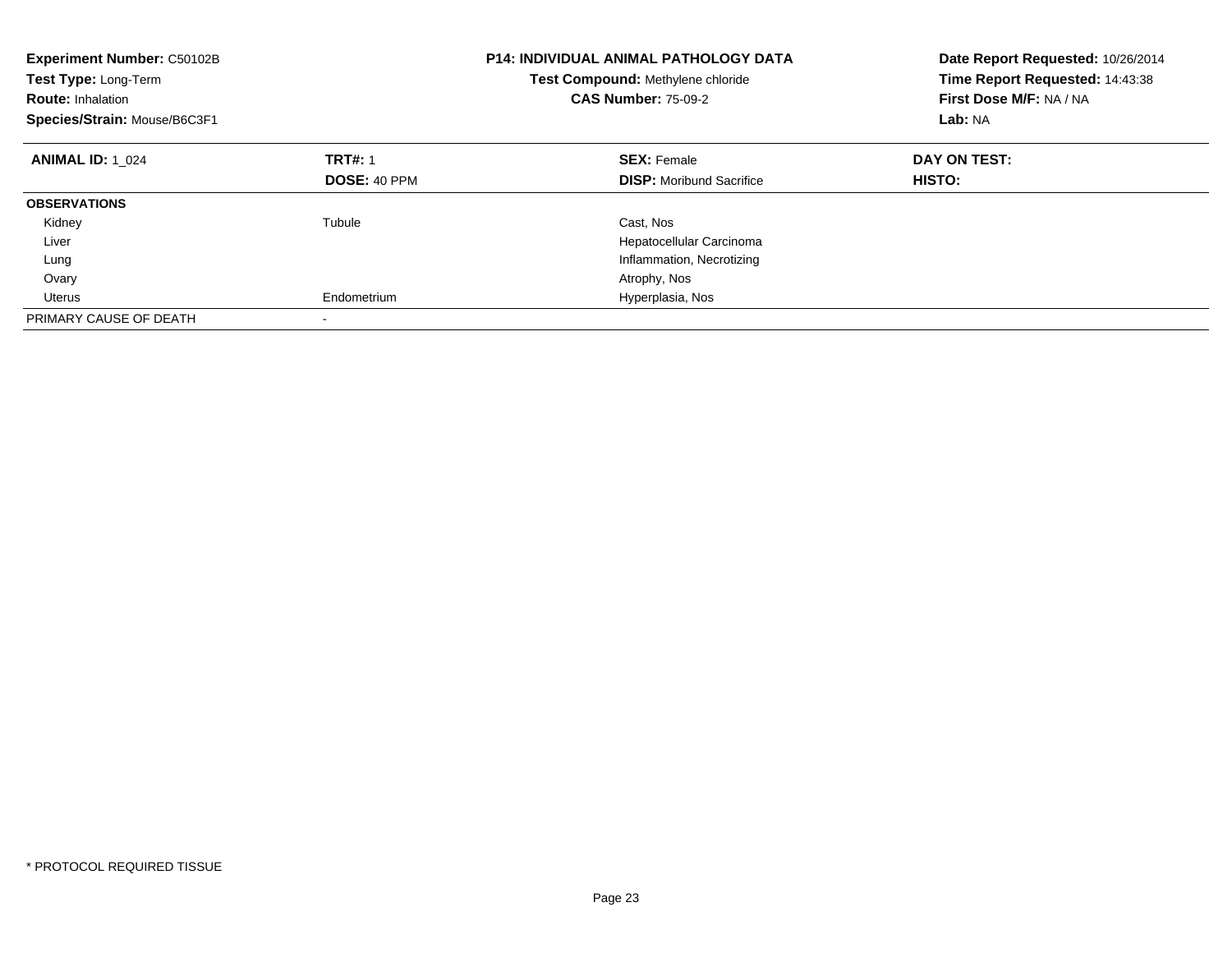| <b>Experiment Number: C50102B</b><br>Test Type: Long-Term<br><b>Route: Inhalation</b><br>Species/Strain: Mouse/B6C3F1 |                 | <b>P14: INDIVIDUAL ANIMAL PATHOLOGY DATA</b><br>Test Compound: Methylene chloride<br><b>CAS Number: 75-09-2</b> | Date Report Requested: 10/26/2014<br>Time Report Requested: 14:43:38<br>First Dose M/F: NA / NA<br>Lab: NA |
|-----------------------------------------------------------------------------------------------------------------------|-----------------|-----------------------------------------------------------------------------------------------------------------|------------------------------------------------------------------------------------------------------------|
| <b>ANIMAL ID: 1 025</b>                                                                                               | <b>TRT#: 1</b>  | <b>SEX: Female</b>                                                                                              | DAY ON TEST:                                                                                               |
|                                                                                                                       | DOSE: 40 PPM    | <b>DISP:</b> Moribund Sacrifice                                                                                 | HISTO:                                                                                                     |
| <b>OBSERVATIONS</b>                                                                                                   |                 |                                                                                                                 |                                                                                                            |
| Adrenal gland                                                                                                         |                 | Angiectasis                                                                                                     |                                                                                                            |
| Harderian gland                                                                                                       | Hardarian Gland | Inflammation, Suppurative                                                                                       |                                                                                                            |
| <b>Intestine Small</b>                                                                                                | Duodenum        | Inflammation, Suppurative                                                                                       |                                                                                                            |
| Kidney                                                                                                                | Tubule          | Cast, Nos                                                                                                       |                                                                                                            |
| Liver                                                                                                                 |                 | Hepatocellular Carcinoma                                                                                        |                                                                                                            |
| Lung                                                                                                                  |                 | Alveolar/Bronchiolar Adenoma                                                                                    |                                                                                                            |
| PRIMARY CAUSE OF DEATH                                                                                                |                 |                                                                                                                 |                                                                                                            |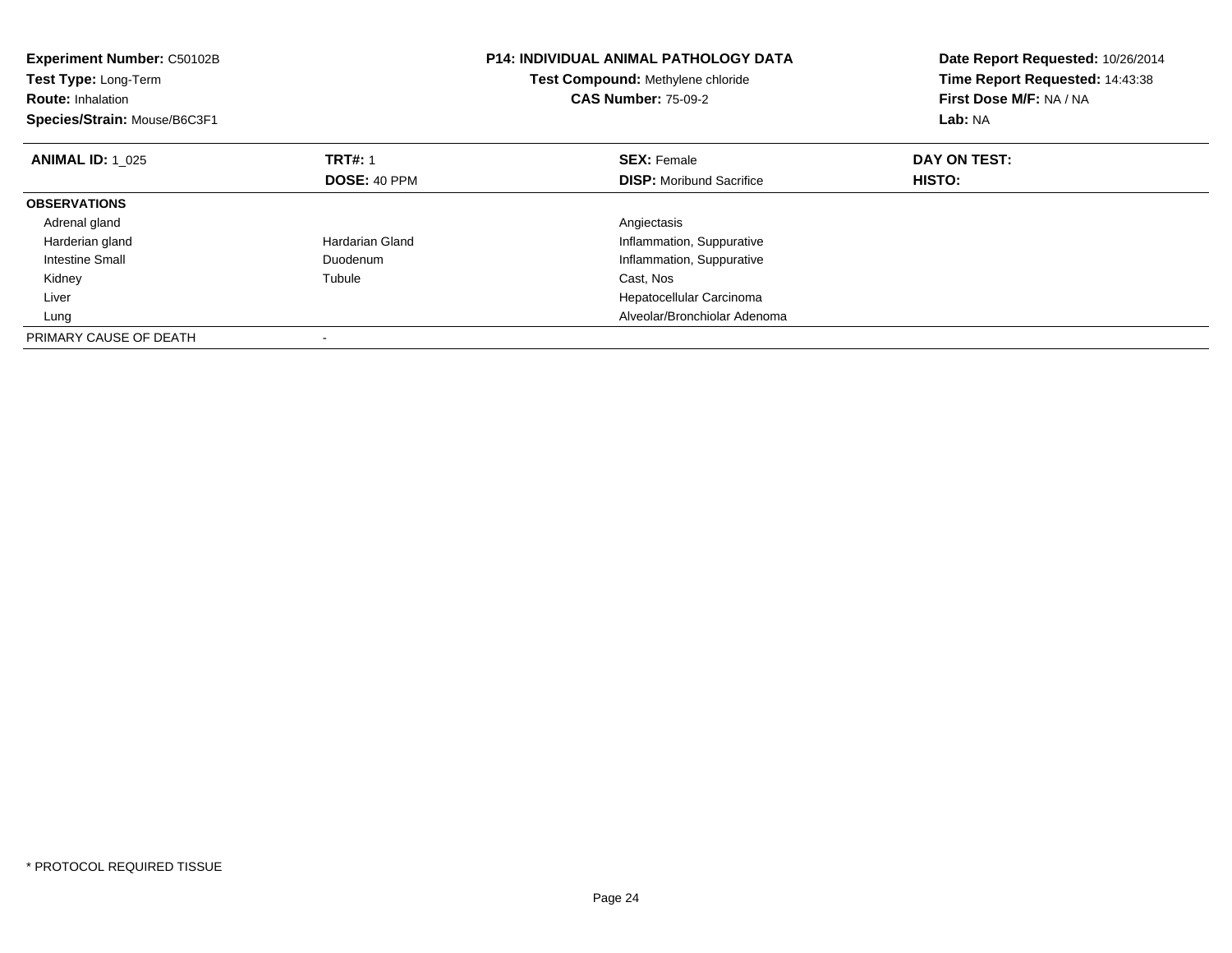**Test Type:** Long-Term

**Route:** Inhalation

**Species/Strain:** Mouse/B6C3F1

# **P14: INDIVIDUAL ANIMAL PATHOLOGY DATA**

## **Test Compound:** Methylene chloride**CAS Number:** 75-09-2

| <b>ANIMAL ID: 1_026</b> | <b>TRT#: 1</b> | <b>SEX: Female</b>                         | DAY ON TEST: |  |
|-------------------------|----------------|--------------------------------------------|--------------|--|
|                         | DOSE: 40 PPM   | <b>DISP:</b> Moribund Sacrifice            | HISTO:       |  |
| <b>OBSERVATIONS</b>     |                |                                            |              |  |
| Bone                    | Sternum        | Fibrous Osteodystrophy                     |              |  |
| Heart                   |                | Alveolar/Bronchiolar Carcinoma, Metastatic |              |  |
| Kidney                  | Tubule         | Cast, Nos                                  |              |  |
| Liver                   |                | Degeneration, Cytologic                    |              |  |
|                         |                | Hepatocellular Adenoma                     |              |  |
| Lung                    |                | Alveolar/Bronchiolar Adenoma               |              |  |
|                         |                | Alveolar/Bronchiolar Carcinoma             |              |  |
| Nasal cavity            |                | Inflammation, Serous                       |              |  |
| Pituitary gland         |                | Angiectasis                                |              |  |
| Uterus                  | Endometrium    | Hyperplasia, Nos                           |              |  |
| PRIMARY CAUSE OF DEATH  | -              |                                            |              |  |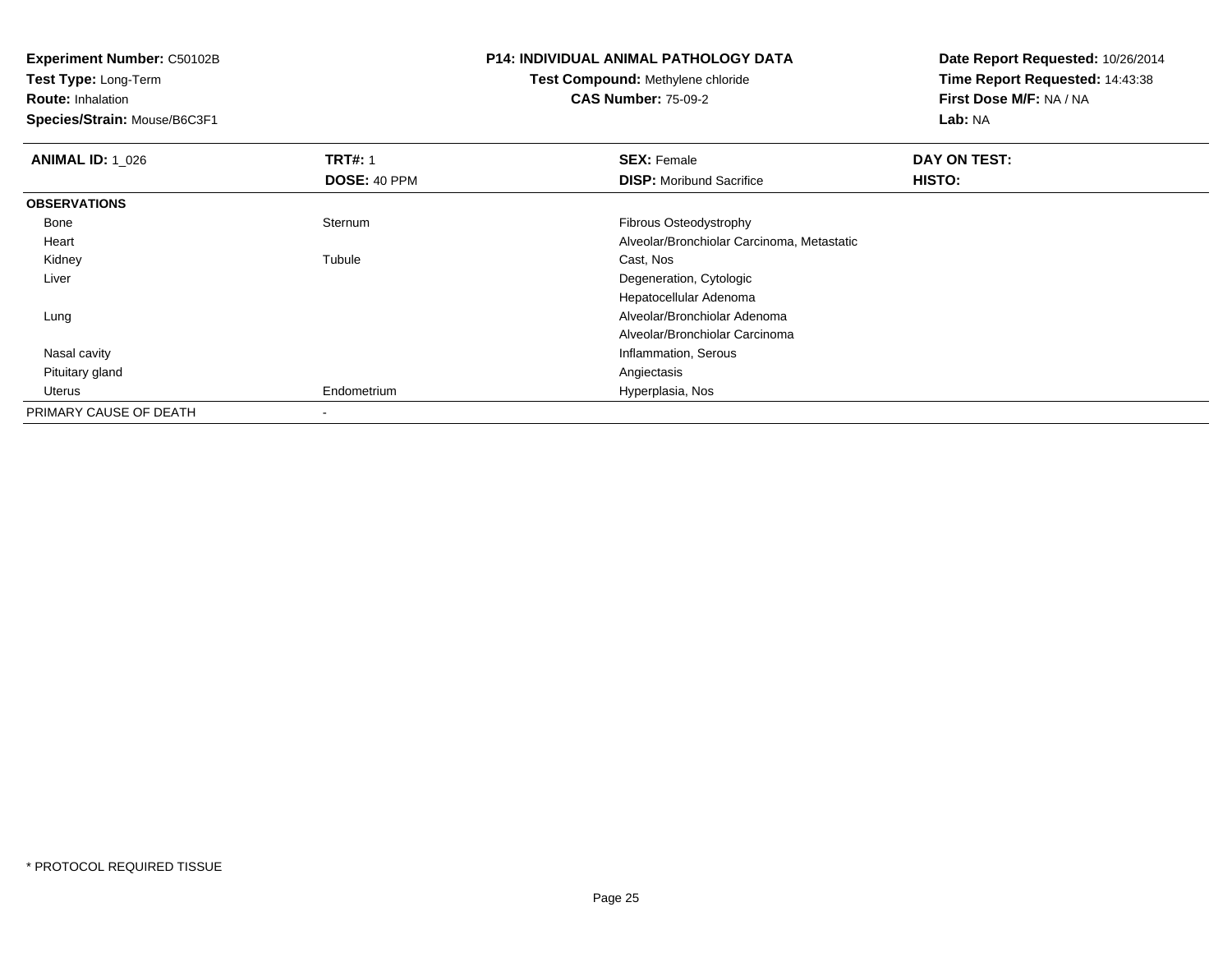| <b>Experiment Number: C50102B</b><br><b>Test Type: Long-Term</b><br><b>Route: Inhalation</b><br>Species/Strain: Mouse/B6C3F1 |                                       | <b>P14: INDIVIDUAL ANIMAL PATHOLOGY DATA</b><br>Test Compound: Methylene chloride<br><b>CAS Number: 75-09-2</b> | Date Report Requested: 10/26/2014<br>Time Report Requested: 14:43:38<br>First Dose M/F: NA / NA<br>Lab: NA |
|------------------------------------------------------------------------------------------------------------------------------|---------------------------------------|-----------------------------------------------------------------------------------------------------------------|------------------------------------------------------------------------------------------------------------|
| <b>ANIMAL ID: 1 027</b>                                                                                                      | <b>TRT#: 1</b><br><b>DOSE: 40 PPM</b> | <b>SEX: Female</b><br><b>DISP:</b> Moribund Sacrifice                                                           | DAY ON TEST:<br><b>HISTO:</b>                                                                              |
| <b>OBSERVATIONS</b>                                                                                                          |                                       |                                                                                                                 |                                                                                                            |
| Kidney<br>Liver                                                                                                              |                                       | Lymphoma, Mixed-Malignant Type<br>Hepatocellular Carcinoma                                                      |                                                                                                            |
| Lung                                                                                                                         |                                       | Hepatocellular Carcinoma, Metastatic                                                                            |                                                                                                            |
| Nasal cavity                                                                                                                 |                                       | Inflammation, Serous                                                                                            |                                                                                                            |
| PRIMARY CAUSE OF DEATH                                                                                                       |                                       |                                                                                                                 |                                                                                                            |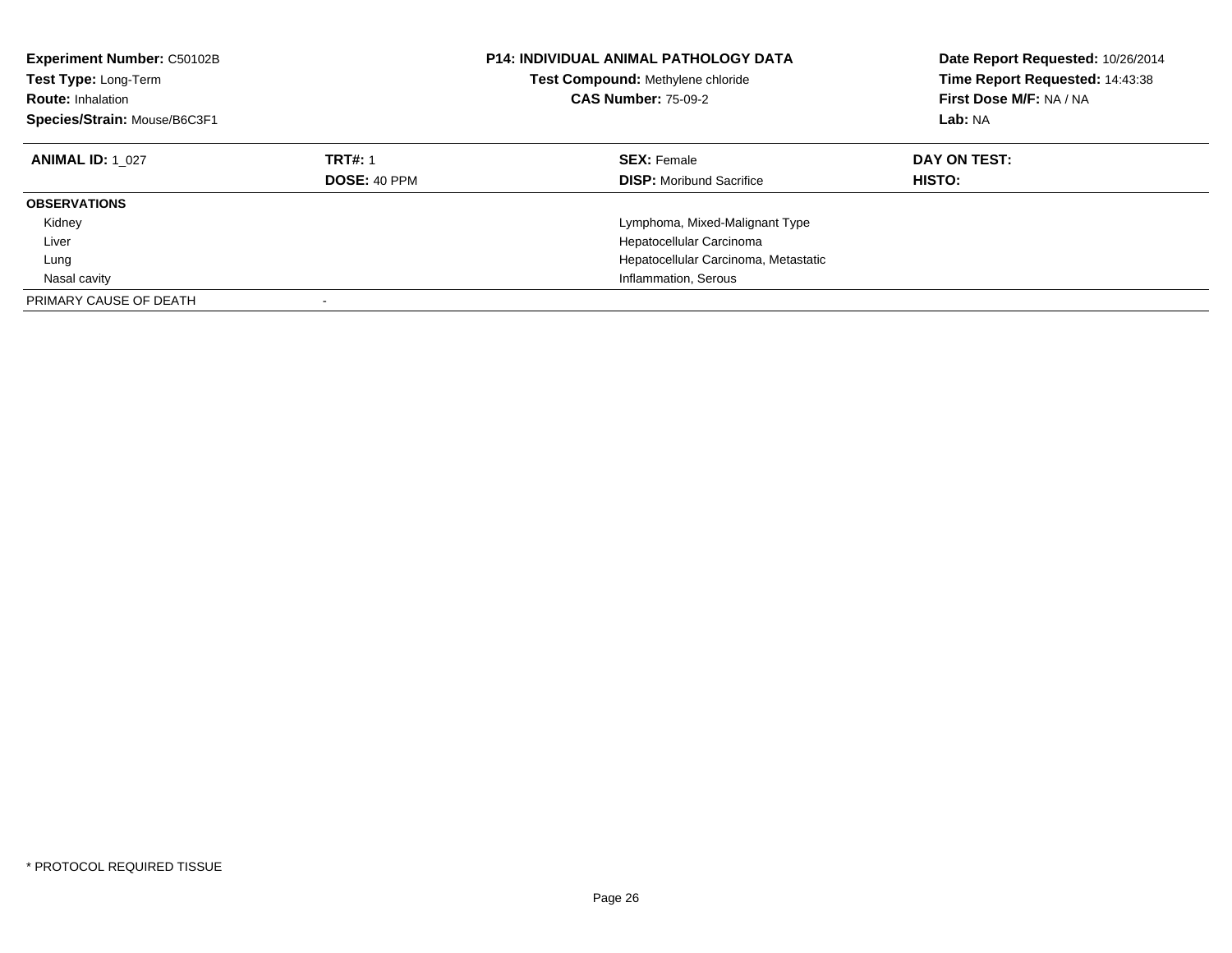| Experiment Number: C50102B<br>Test Type: Long-Term<br><b>Route: Inhalation</b><br>Species/Strain: Mouse/B6C3F1 |                | <b>P14: INDIVIDUAL ANIMAL PATHOLOGY DATA</b><br>Test Compound: Methylene chloride<br><b>CAS Number: 75-09-2</b> | Date Report Requested: 10/26/2014<br>Time Report Requested: 14:43:38<br>First Dose M/F: NA / NA<br><b>Lab: NA</b> |
|----------------------------------------------------------------------------------------------------------------|----------------|-----------------------------------------------------------------------------------------------------------------|-------------------------------------------------------------------------------------------------------------------|
| <b>ANIMAL ID: 1 028</b>                                                                                        | <b>TRT#: 1</b> | <b>SEX: Female</b>                                                                                              | DAY ON TEST:                                                                                                      |
|                                                                                                                | DOSE: 40 PPM   | <b>DISP:</b> Terminal Sacrifice                                                                                 | <b>HISTO:</b>                                                                                                     |
| <b>OBSERVATIONS</b>                                                                                            |                |                                                                                                                 |                                                                                                                   |
| Kidney                                                                                                         | Tubule         | Cast, Nos                                                                                                       |                                                                                                                   |
|                                                                                                                | Tubule         | Cyst, Multiple                                                                                                  |                                                                                                                   |
| Liver                                                                                                          |                | Hepatocellular Carcinoma                                                                                        |                                                                                                                   |
|                                                                                                                |                | Inflammation, Acute/Chronic                                                                                     |                                                                                                                   |
| Lung                                                                                                           |                | Alveolar/Bronchiolar Adenoma                                                                                    |                                                                                                                   |
|                                                                                                                |                | Alveolar/Bronchiolar Carcinoma                                                                                  |                                                                                                                   |
| Ovary                                                                                                          |                | Atrophy, Nos                                                                                                    |                                                                                                                   |
| Thyroid                                                                                                        |                | Follicular-Cell Adenoma                                                                                         |                                                                                                                   |
| PRIMARY CAUSE OF DEATH                                                                                         |                |                                                                                                                 |                                                                                                                   |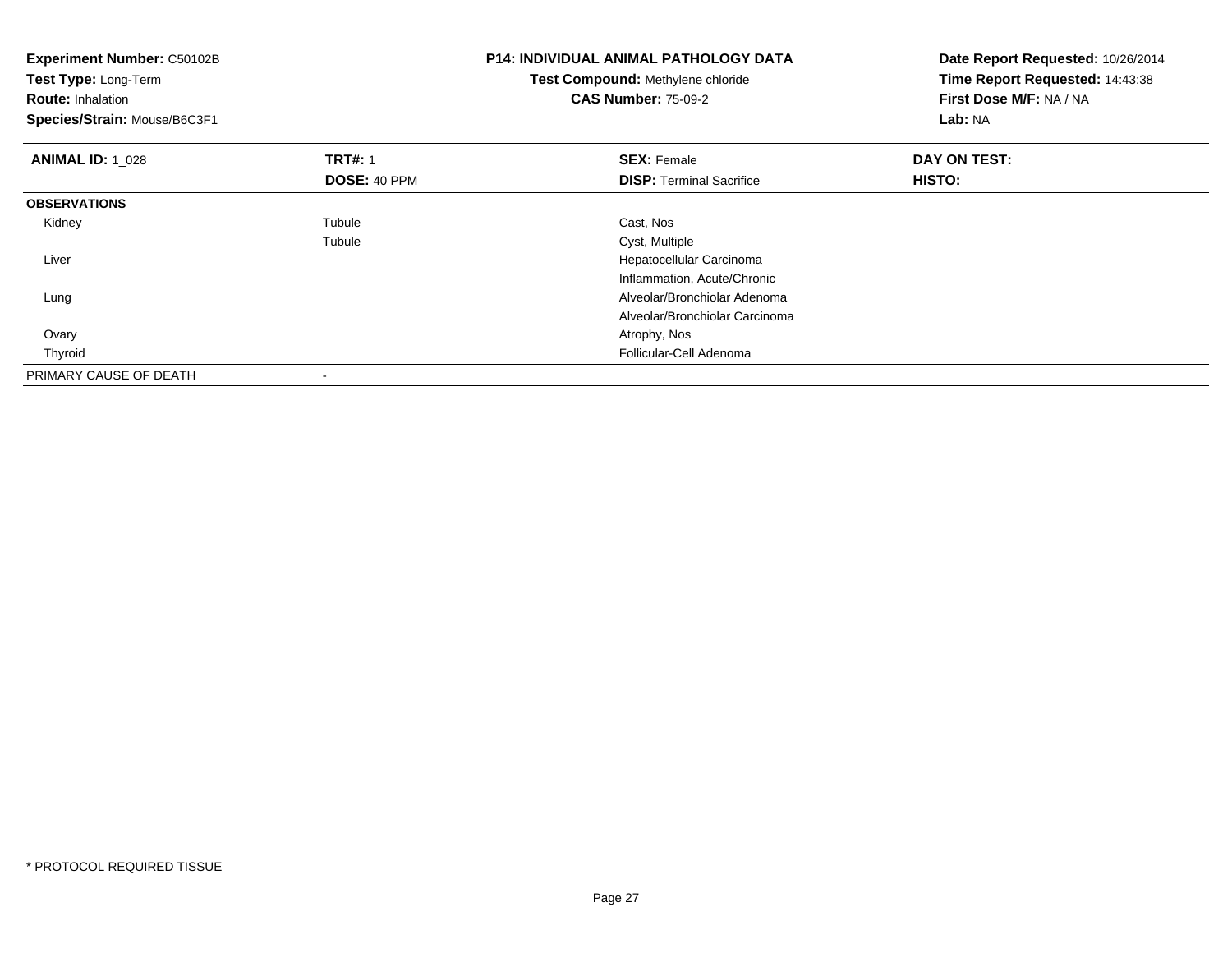| <b>Experiment Number: C50102B</b><br>Test Type: Long-Term<br><b>Route: Inhalation</b><br>Species/Strain: Mouse/B6C3F1 |                          | <b>P14: INDIVIDUAL ANIMAL PATHOLOGY DATA</b><br>Test Compound: Methylene chloride<br><b>CAS Number: 75-09-2</b> | Date Report Requested: 10/26/2014<br>Time Report Requested: 14:43:38<br>First Dose M/F: NA / NA<br>Lab: NA |
|-----------------------------------------------------------------------------------------------------------------------|--------------------------|-----------------------------------------------------------------------------------------------------------------|------------------------------------------------------------------------------------------------------------|
| <b>ANIMAL ID: 1_029</b>                                                                                               | <b>TRT#: 1</b>           | <b>SEX: Female</b>                                                                                              | DAY ON TEST:                                                                                               |
|                                                                                                                       | DOSE: 40 PPM             | <b>DISP: Terminal Sacrifice</b>                                                                                 | HISTO:                                                                                                     |
| <b>OBSERVATIONS</b>                                                                                                   |                          |                                                                                                                 |                                                                                                            |
| Kidney                                                                                                                | Tubule                   | Cast, Nos                                                                                                       |                                                                                                            |
| Liver                                                                                                                 |                          | Degeneration, Cytologic                                                                                         |                                                                                                            |
|                                                                                                                       |                          | Hepatocellular Carcinoma                                                                                        |                                                                                                            |
| Lung                                                                                                                  |                          | Alveolar/Bronchiolar Adenoma                                                                                    |                                                                                                            |
|                                                                                                                       |                          | Alveolar/Bronchiolar Carcinoma                                                                                  |                                                                                                            |
| Stomach                                                                                                               | <b>Glandular Stomach</b> | Dilatation, Nos                                                                                                 |                                                                                                            |
| Unspecified                                                                                                           |                          | Fibrosarcoma                                                                                                    |                                                                                                            |
| Uterus                                                                                                                |                          | Atrophy, Nos                                                                                                    |                                                                                                            |
| PRIMARY CAUSE OF DEATH                                                                                                |                          |                                                                                                                 |                                                                                                            |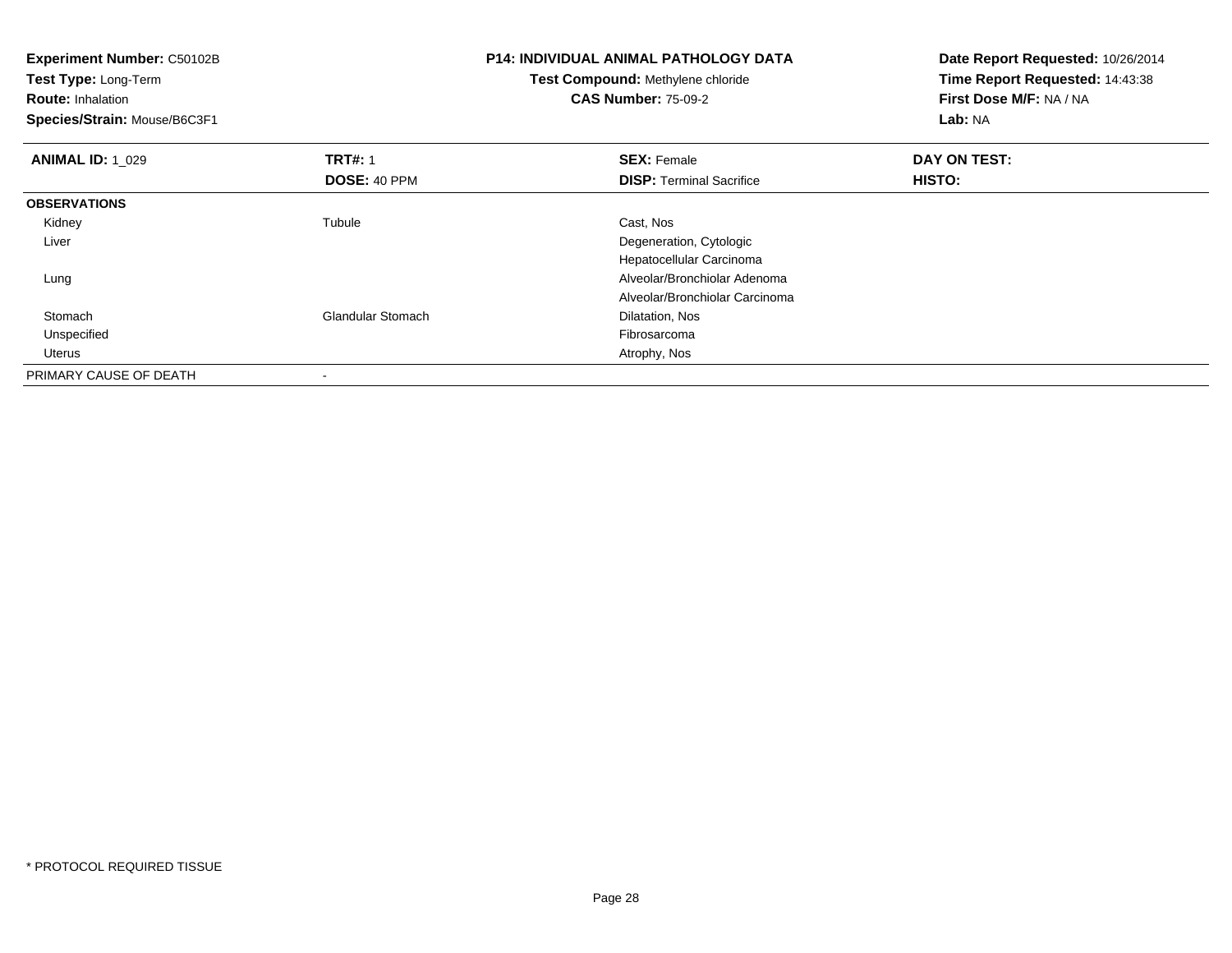| Experiment Number: C50102B<br>Test Type: Long-Term<br><b>Route: Inhalation</b><br>Species/Strain: Mouse/B6C3F1 |                                       | <b>P14: INDIVIDUAL ANIMAL PATHOLOGY DATA</b><br>Test Compound: Methylene chloride<br><b>CAS Number: 75-09-2</b> | Date Report Requested: 10/26/2014<br>Time Report Requested: 14:43:38<br>First Dose M/F: NA / NA<br>Lab: NA |
|----------------------------------------------------------------------------------------------------------------|---------------------------------------|-----------------------------------------------------------------------------------------------------------------|------------------------------------------------------------------------------------------------------------|
| <b>ANIMAL ID: 1 030</b>                                                                                        | <b>TRT#: 1</b><br><b>DOSE: 40 PPM</b> | <b>SEX: Female</b><br><b>DISP:</b> Moribund Sacrifice                                                           | DAY ON TEST:<br>HISTO:                                                                                     |
| <b>OBSERVATIONS</b>                                                                                            |                                       |                                                                                                                 |                                                                                                            |
| Liver                                                                                                          |                                       | Hepatocellular Carcinoma                                                                                        |                                                                                                            |
|                                                                                                                |                                       | Necrosis, Focal                                                                                                 |                                                                                                            |
| Lung                                                                                                           |                                       | Alveolar/Bronchiolar Carcinoma                                                                                  |                                                                                                            |
| Ovary                                                                                                          |                                       | Atrophy, Nos                                                                                                    |                                                                                                            |
| PRIMARY CAUSE OF DEATH                                                                                         |                                       |                                                                                                                 |                                                                                                            |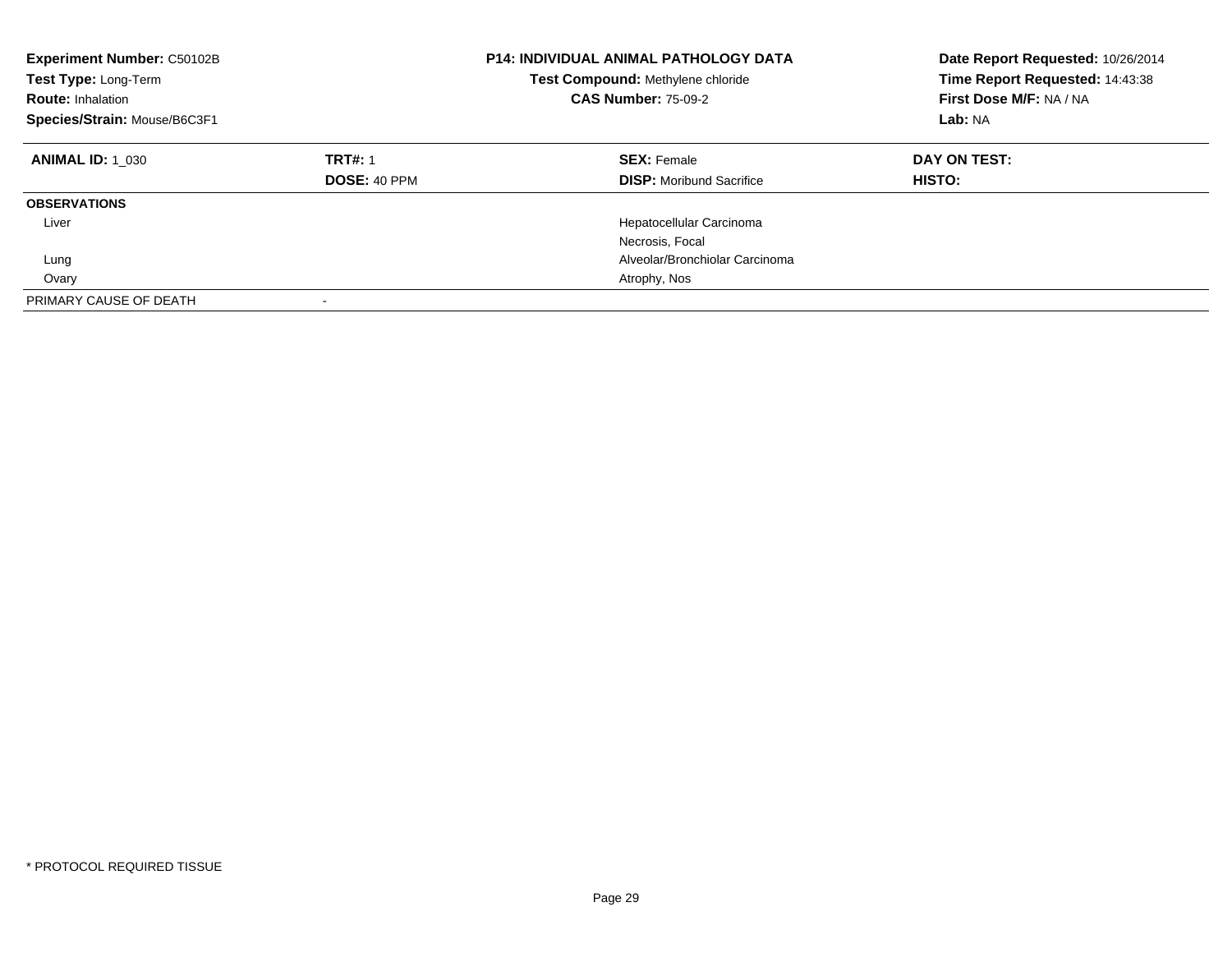| Experiment Number: C50102B<br>Test Type: Long-Term<br><b>Route: Inhalation</b><br>Species/Strain: Mouse/B6C3F1 |                                | <b>P14: INDIVIDUAL ANIMAL PATHOLOGY DATA</b><br>Test Compound: Methylene chloride<br><b>CAS Number: 75-09-2</b> | Date Report Requested: 10/26/2014<br>Time Report Requested: 14:43:38<br>First Dose M/F: NA / NA<br>Lab: NA |
|----------------------------------------------------------------------------------------------------------------|--------------------------------|-----------------------------------------------------------------------------------------------------------------|------------------------------------------------------------------------------------------------------------|
| <b>ANIMAL ID: 1_031</b>                                                                                        | <b>TRT#: 1</b><br>DOSE: 40 PPM | <b>SEX: Female</b><br><b>DISP:</b> Moribund Sacrifice                                                           | DAY ON TEST:<br>HISTO:                                                                                     |
| <b>OBSERVATIONS</b>                                                                                            |                                |                                                                                                                 |                                                                                                            |
| Liver                                                                                                          |                                | Degeneration, Cytologic<br>Hepatocellular Carcinoma                                                             |                                                                                                            |
| Lung<br>Nasal cavity                                                                                           |                                | Alveolar/Bronchiolar Carcinoma<br>Hyperplasia, Epithelial                                                       |                                                                                                            |
| Ovary                                                                                                          |                                | Cyst, Hemorrhagic<br>Cyst, Nos                                                                                  |                                                                                                            |
| Spleen                                                                                                         | <b>Follicles</b>               | Mineralization<br>Atrophy, Nos                                                                                  |                                                                                                            |
| PRIMARY CAUSE OF DEATH                                                                                         |                                |                                                                                                                 |                                                                                                            |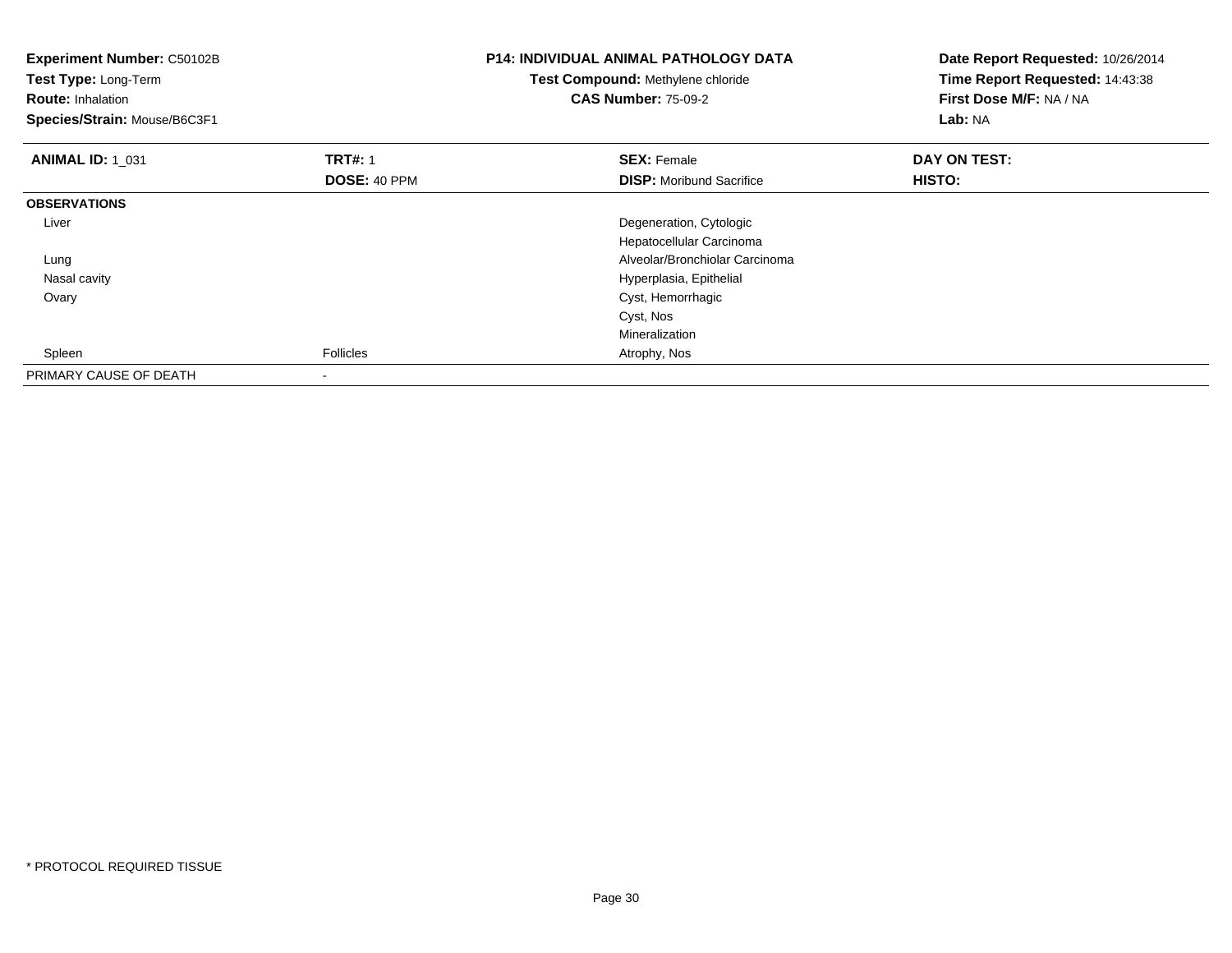| <b>Experiment Number: C50102B</b><br>Test Type: Long-Term<br><b>Route: Inhalation</b><br>Species/Strain: Mouse/B6C3F1 |                     | <b>P14: INDIVIDUAL ANIMAL PATHOLOGY DATA</b><br>Test Compound: Methylene chloride<br><b>CAS Number: 75-09-2</b> | Date Report Requested: 10/26/2014<br>Time Report Requested: 14:43:38<br>First Dose M/F: NA / NA<br>Lab: NA |
|-----------------------------------------------------------------------------------------------------------------------|---------------------|-----------------------------------------------------------------------------------------------------------------|------------------------------------------------------------------------------------------------------------|
| <b>ANIMAL ID: 1 032</b>                                                                                               | <b>TRT#: 1</b>      | <b>SEX: Female</b>                                                                                              | DAY ON TEST:                                                                                               |
|                                                                                                                       | <b>DOSE: 40 PPM</b> | <b>DISP:</b> Moribund Sacrifice                                                                                 | HISTO:                                                                                                     |
| <b>OBSERVATIONS</b>                                                                                                   |                     |                                                                                                                 |                                                                                                            |
| Kidney                                                                                                                | Tubule              | Cast, Nos                                                                                                       |                                                                                                            |
| Lung                                                                                                                  |                     | Alveolar/Bronchiolar Adenoma                                                                                    |                                                                                                            |
| Ovary                                                                                                                 |                     | Atrophy, Nos                                                                                                    |                                                                                                            |
| Unspecified                                                                                                           | Multiple Organs Nos | Lymphoma, Histiocytic-Malignant Type                                                                            |                                                                                                            |
| PRIMARY CAUSE OF DEATH                                                                                                |                     |                                                                                                                 |                                                                                                            |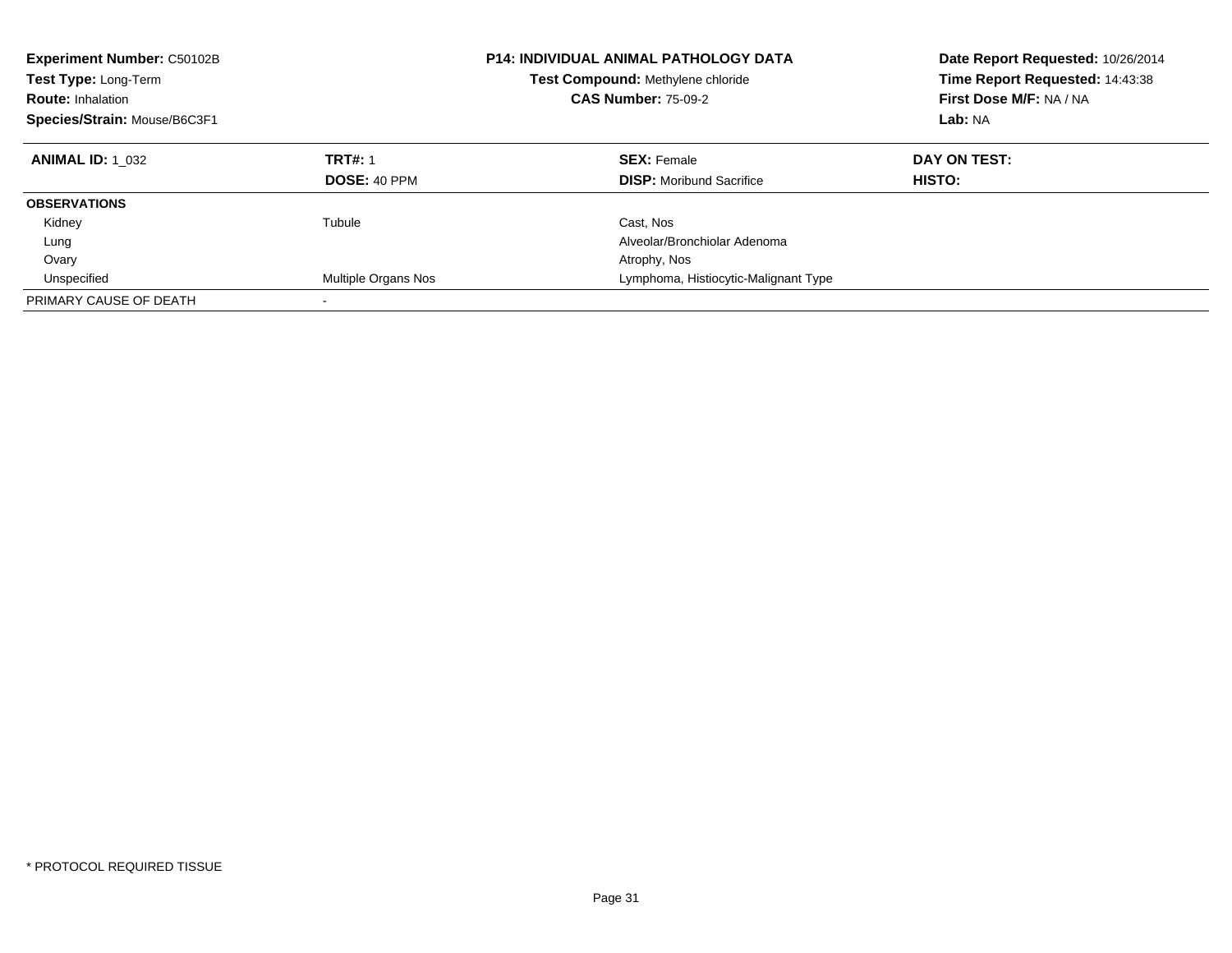| <b>Experiment Number: C50102B</b><br>Test Type: Long-Term<br><b>Route: Inhalation</b><br>Species/Strain: Mouse/B6C3F1 |                                | <b>P14: INDIVIDUAL ANIMAL PATHOLOGY DATA</b><br>Test Compound: Methylene chloride<br><b>CAS Number: 75-09-2</b> | Date Report Requested: 10/26/2014<br>Time Report Requested: 14:43:38<br>First Dose M/F: NA / NA<br>Lab: NA |
|-----------------------------------------------------------------------------------------------------------------------|--------------------------------|-----------------------------------------------------------------------------------------------------------------|------------------------------------------------------------------------------------------------------------|
| <b>ANIMAL ID: 1_033</b>                                                                                               | <b>TRT#: 1</b><br>DOSE: 40 PPM | <b>SEX: Female</b><br><b>DISP:</b> Moribund Sacrifice                                                           | DAY ON TEST:<br><b>HISTO:</b>                                                                              |
| <b>OBSERVATIONS</b>                                                                                                   |                                |                                                                                                                 |                                                                                                            |
| Adrenal gland                                                                                                         |                                | Congestion, Nos                                                                                                 |                                                                                                            |
| Brain                                                                                                                 |                                | Mineralization                                                                                                  |                                                                                                            |
| Kidney                                                                                                                | Tubule                         | Cast, Nos                                                                                                       |                                                                                                            |
| Liver                                                                                                                 |                                | Degeneration, Cytologic                                                                                         |                                                                                                            |
|                                                                                                                       |                                | Hepatocellular Carcinoma                                                                                        |                                                                                                            |
| Lung                                                                                                                  |                                | Alveolar/Bronchiolar Adenoma                                                                                    |                                                                                                            |
|                                                                                                                       |                                | Alveolar/Bronchiolar Carcinoma                                                                                  |                                                                                                            |
| Ovary                                                                                                                 |                                | Atrophy, Nos                                                                                                    |                                                                                                            |
| Uterus                                                                                                                |                                | Leiomyosarcoma                                                                                                  |                                                                                                            |
| PRIMARY CAUSE OF DEATH                                                                                                | $\,$                           |                                                                                                                 |                                                                                                            |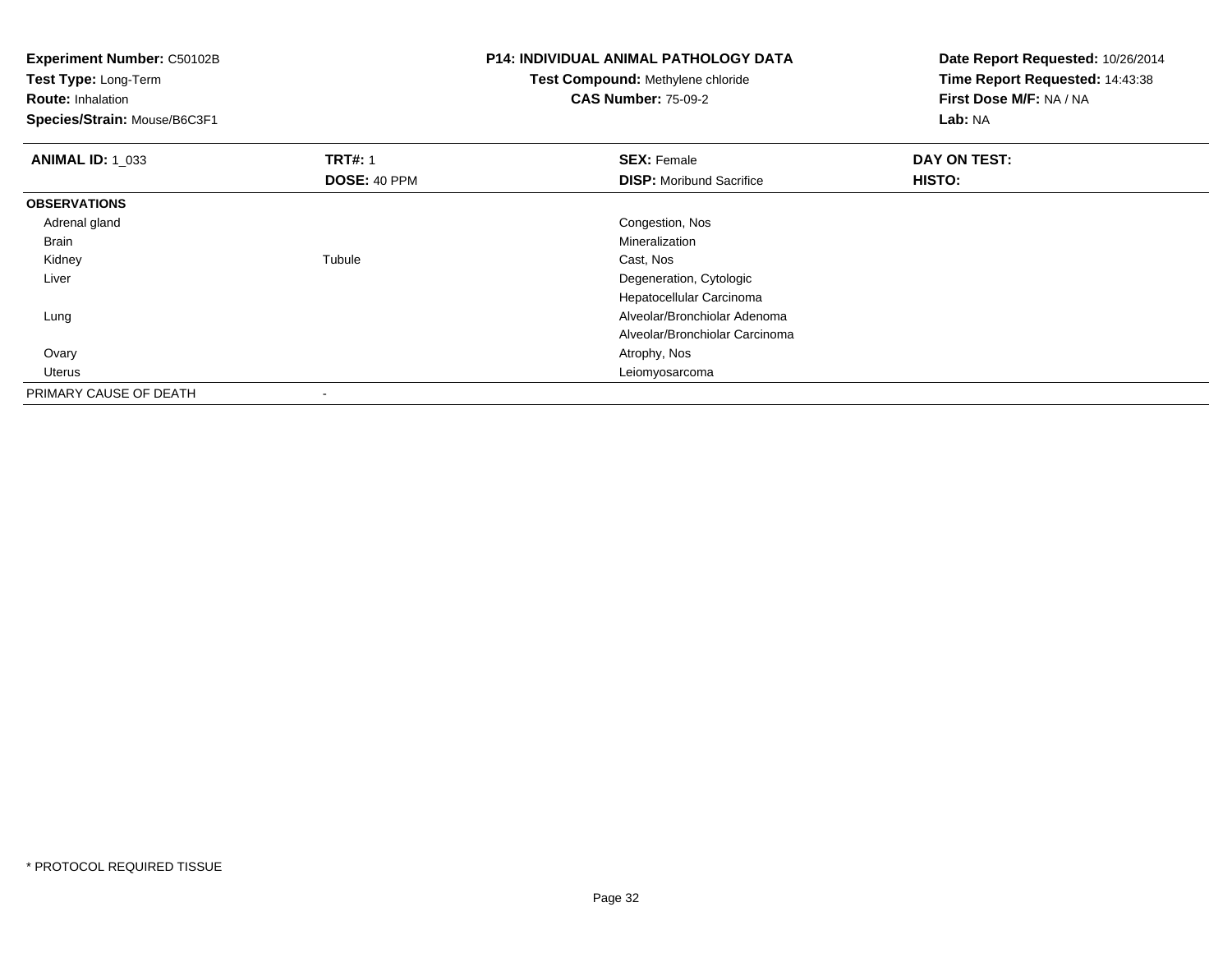| Experiment Number: C50102B<br>Test Type: Long-Term<br><b>Route: Inhalation</b><br>Species/Strain: Mouse/B6C3F1 |                          | <b>P14: INDIVIDUAL ANIMAL PATHOLOGY DATA</b><br>Test Compound: Methylene chloride<br><b>CAS Number: 75-09-2</b> | Date Report Requested: 10/26/2014<br>Time Report Requested: 14:43:38<br>First Dose M/F: NA / NA<br>Lab: NA |
|----------------------------------------------------------------------------------------------------------------|--------------------------|-----------------------------------------------------------------------------------------------------------------|------------------------------------------------------------------------------------------------------------|
| <b>ANIMAL ID: 1 034</b>                                                                                        | <b>TRT#: 1</b>           | <b>SEX: Female</b>                                                                                              | DAY ON TEST:                                                                                               |
|                                                                                                                | DOSE: 40 PPM             | <b>DISP:</b> Terminal Sacrifice                                                                                 | <b>HISTO:</b>                                                                                              |
| <b>OBSERVATIONS</b>                                                                                            |                          |                                                                                                                 |                                                                                                            |
| <b>Brain</b>                                                                                                   |                          | <b>Mineralization</b>                                                                                           |                                                                                                            |
| Kidney                                                                                                         | Tubule                   | Cast, Nos                                                                                                       |                                                                                                            |
| Liver                                                                                                          |                          | Degeneration, Cytologic                                                                                         |                                                                                                            |
|                                                                                                                |                          | Hepatocellular Carcinoma                                                                                        |                                                                                                            |
| Lung                                                                                                           |                          | Alveolar/Bronchiolar Adenoma                                                                                    |                                                                                                            |
|                                                                                                                |                          | Alveolar/Bronchiolar Carcinoma                                                                                  |                                                                                                            |
| Ovary                                                                                                          |                          | Atrophy, Nos                                                                                                    |                                                                                                            |
| Stomach                                                                                                        | <b>Glandular Stomach</b> | Dilatation, Nos                                                                                                 |                                                                                                            |
| PRIMARY CAUSE OF DEATH                                                                                         |                          |                                                                                                                 |                                                                                                            |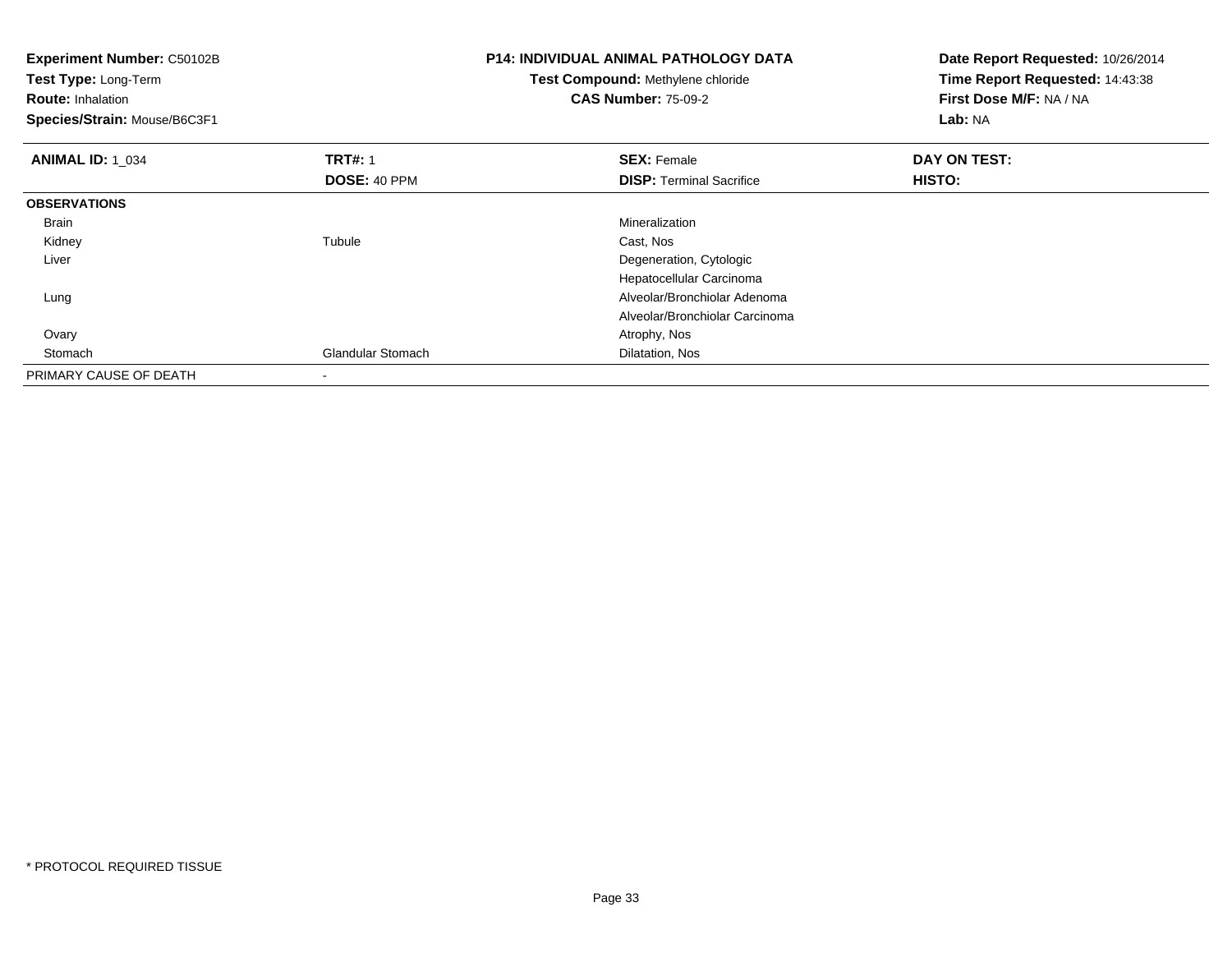| Experiment Number: C50102B<br>Test Type: Long-Term<br><b>Route: Inhalation</b><br>Species/Strain: Mouse/B6C3F1 |                          | <b>P14: INDIVIDUAL ANIMAL PATHOLOGY DATA</b><br>Test Compound: Methylene chloride<br><b>CAS Number: 75-09-2</b> | Date Report Requested: 10/26/2014<br>Time Report Requested: 14:43:38<br>First Dose M/F: NA / NA<br>Lab: NA |
|----------------------------------------------------------------------------------------------------------------|--------------------------|-----------------------------------------------------------------------------------------------------------------|------------------------------------------------------------------------------------------------------------|
| <b>ANIMAL ID: 1 035</b>                                                                                        | <b>TRT#: 1</b>           | <b>SEX: Female</b>                                                                                              | DAY ON TEST:                                                                                               |
|                                                                                                                | DOSE: 40 PPM             | <b>DISP:</b> Moribund Sacrifice                                                                                 | <b>HISTO:</b>                                                                                              |
| <b>OBSERVATIONS</b>                                                                                            |                          |                                                                                                                 |                                                                                                            |
| Liver                                                                                                          |                          | Degeneration, Cytologic                                                                                         |                                                                                                            |
|                                                                                                                |                          | Hepatocellular Adenoma                                                                                          |                                                                                                            |
|                                                                                                                |                          | Hepatocellular Carcinoma                                                                                        |                                                                                                            |
| Lung                                                                                                           |                          | Alveolar/Bronchiolar Carcinoma                                                                                  |                                                                                                            |
| Spleen                                                                                                         |                          | Hematopoiesis                                                                                                   |                                                                                                            |
| Stomach                                                                                                        | <b>Glandular Stomach</b> | Dilatation, Nos                                                                                                 |                                                                                                            |
| Unspecified                                                                                                    | Multiple Organs Nos      | Lymphoma, Histiocytic-Malignant Type                                                                            |                                                                                                            |
| PRIMARY CAUSE OF DEATH                                                                                         |                          |                                                                                                                 |                                                                                                            |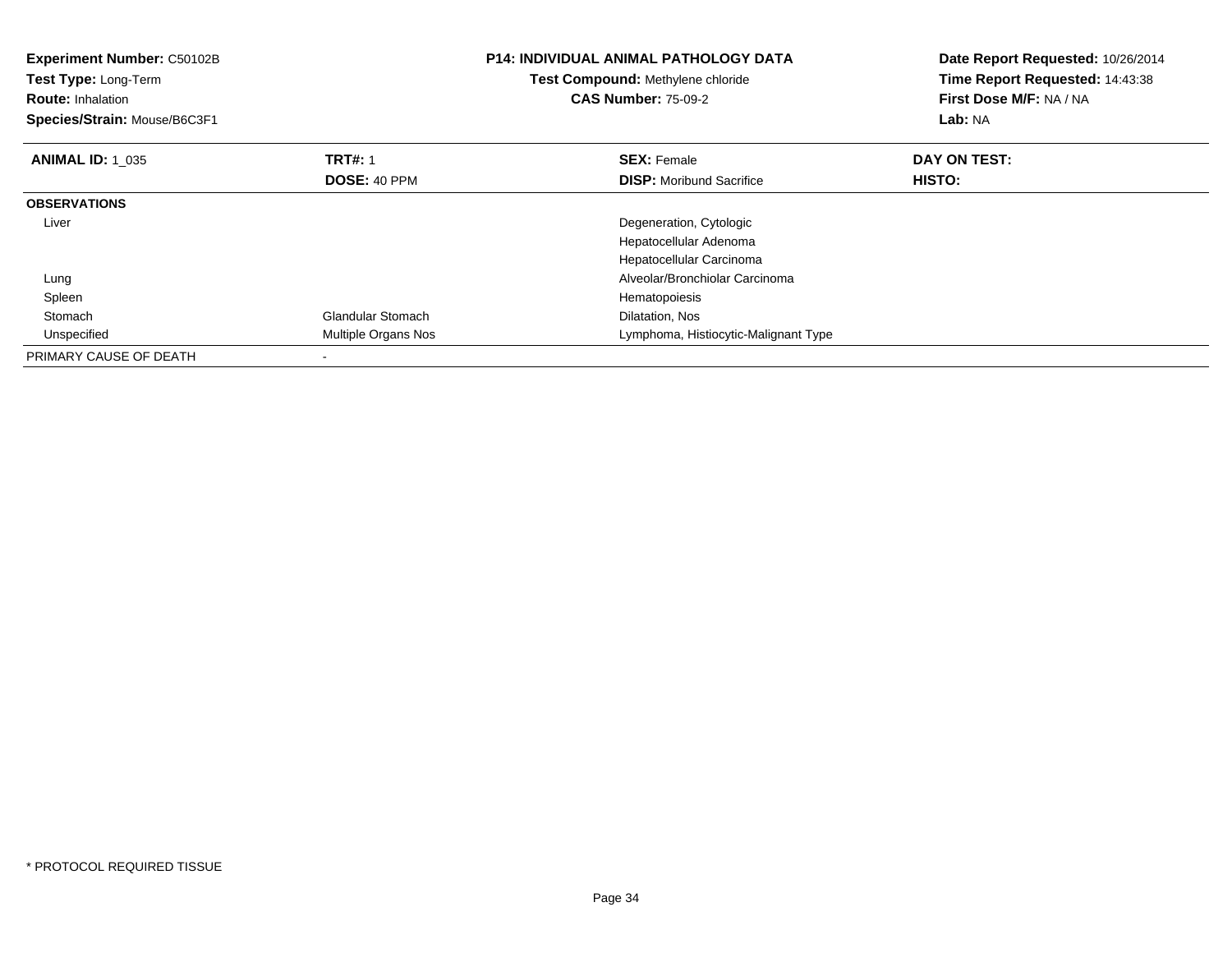| <b>Experiment Number: C50102B</b><br>Test Type: Long-Term<br><b>Route: Inhalation</b><br>Species/Strain: Mouse/B6C3F1 |                                | <b>P14: INDIVIDUAL ANIMAL PATHOLOGY DATA</b><br>Test Compound: Methylene chloride<br><b>CAS Number: 75-09-2</b> | Date Report Requested: 10/26/2014<br>Time Report Requested: 14:43:38<br>First Dose M/F: NA / NA<br>Lab: NA |
|-----------------------------------------------------------------------------------------------------------------------|--------------------------------|-----------------------------------------------------------------------------------------------------------------|------------------------------------------------------------------------------------------------------------|
| <b>ANIMAL ID: 1 036</b>                                                                                               | <b>TRT#: 1</b><br>DOSE: 40 PPM | <b>SEX: Female</b><br><b>DISP:</b> Moribund Sacrifice                                                           | DAY ON TEST:<br>HISTO:                                                                                     |
| <b>OBSERVATIONS</b>                                                                                                   |                                |                                                                                                                 |                                                                                                            |
| Liver                                                                                                                 |                                | Degeneration, Cytologic                                                                                         |                                                                                                            |
| Lung                                                                                                                  |                                | Alveolar/Bronchiolar Carcinoma                                                                                  |                                                                                                            |
| Ovary                                                                                                                 |                                | Cyst, Hemorrhagic                                                                                               |                                                                                                            |
| PRIMARY CAUSE OF DEATH                                                                                                |                                |                                                                                                                 |                                                                                                            |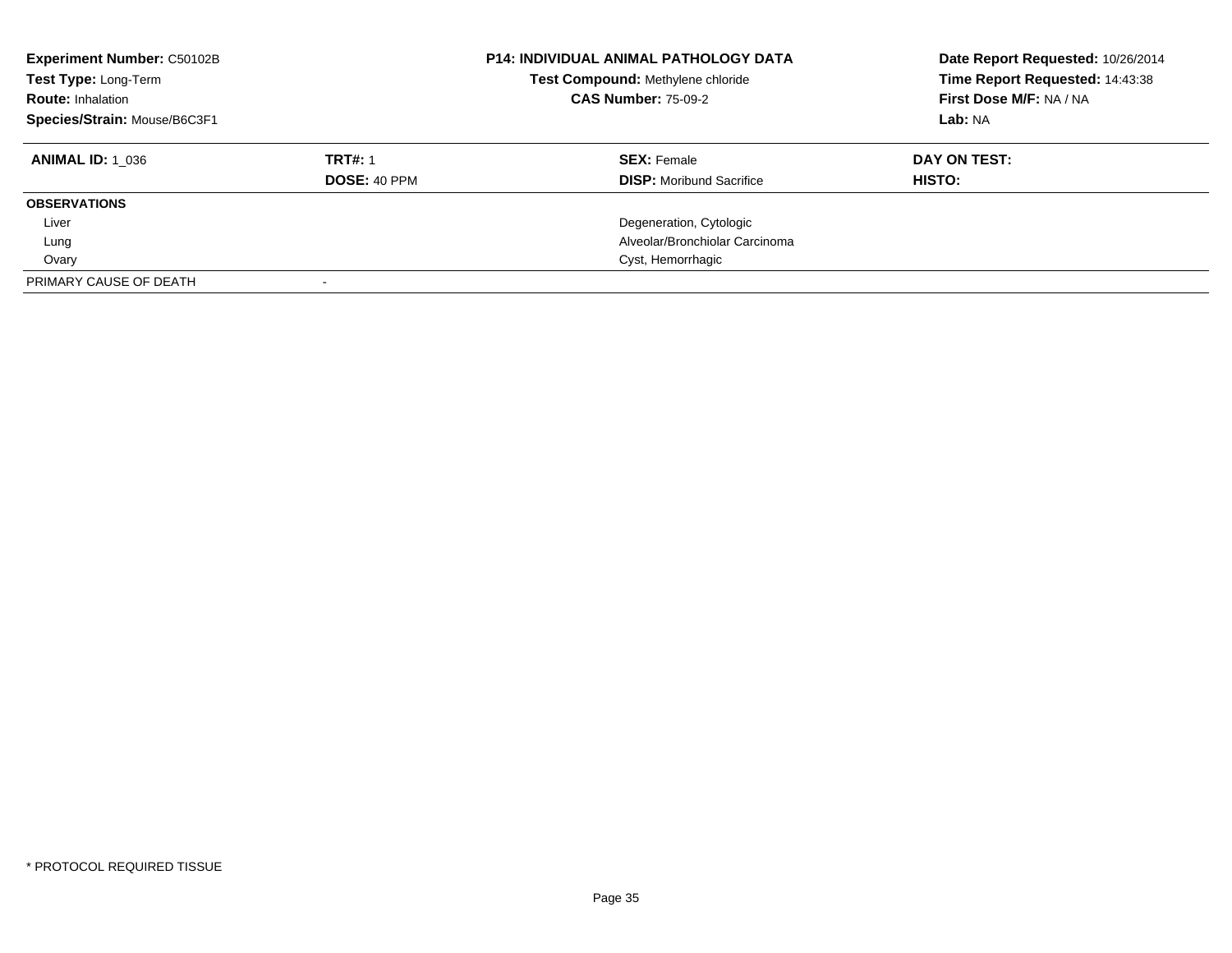| <b>Experiment Number: C50102B</b><br>Test Type: Long-Term |                | <b>P14: INDIVIDUAL ANIMAL PATHOLOGY DATA</b><br>Test Compound: Methylene chloride | Date Report Requested: 10/26/2014<br>Time Report Requested: 14:43:38 |
|-----------------------------------------------------------|----------------|-----------------------------------------------------------------------------------|----------------------------------------------------------------------|
| <b>Route: Inhalation</b>                                  |                | <b>CAS Number: 75-09-2</b>                                                        | First Dose M/F: NA / NA                                              |
| Species/Strain: Mouse/B6C3F1                              |                |                                                                                   | Lab: NA                                                              |
| <b>ANIMAL ID: 1_037</b>                                   | <b>TRT#: 1</b> | <b>SEX: Female</b>                                                                | DAY ON TEST:                                                         |
|                                                           | DOSE: 40 PPM   | <b>DISP: Natural Death</b>                                                        | HISTO:                                                               |
| <b>OBSERVATIONS</b>                                       |                |                                                                                   |                                                                      |
| Kidney                                                    | Tubule         | Cast, Nos                                                                         |                                                                      |
| Liver                                                     |                | Hepatocellular Adenoma                                                            |                                                                      |
|                                                           |                | Hepatocellular Carcinoma                                                          |                                                                      |
| Lung                                                      |                | Alveolar/Bronchiolar Adenoma                                                      |                                                                      |
| Ovary                                                     |                | Atrophy, Nos                                                                      |                                                                      |
| Pituitary gland                                           |                | Adenoma, Nos                                                                      |                                                                      |
| Spleen                                                    |                | Hemosiderosis                                                                     |                                                                      |
| Thyroid                                                   |                | Follicular-Cell Adenoma                                                           |                                                                      |
| Uterus                                                    |                | Atrophy, Nos                                                                      |                                                                      |
| PRIMARY CAUSE OF DEATH                                    |                |                                                                                   |                                                                      |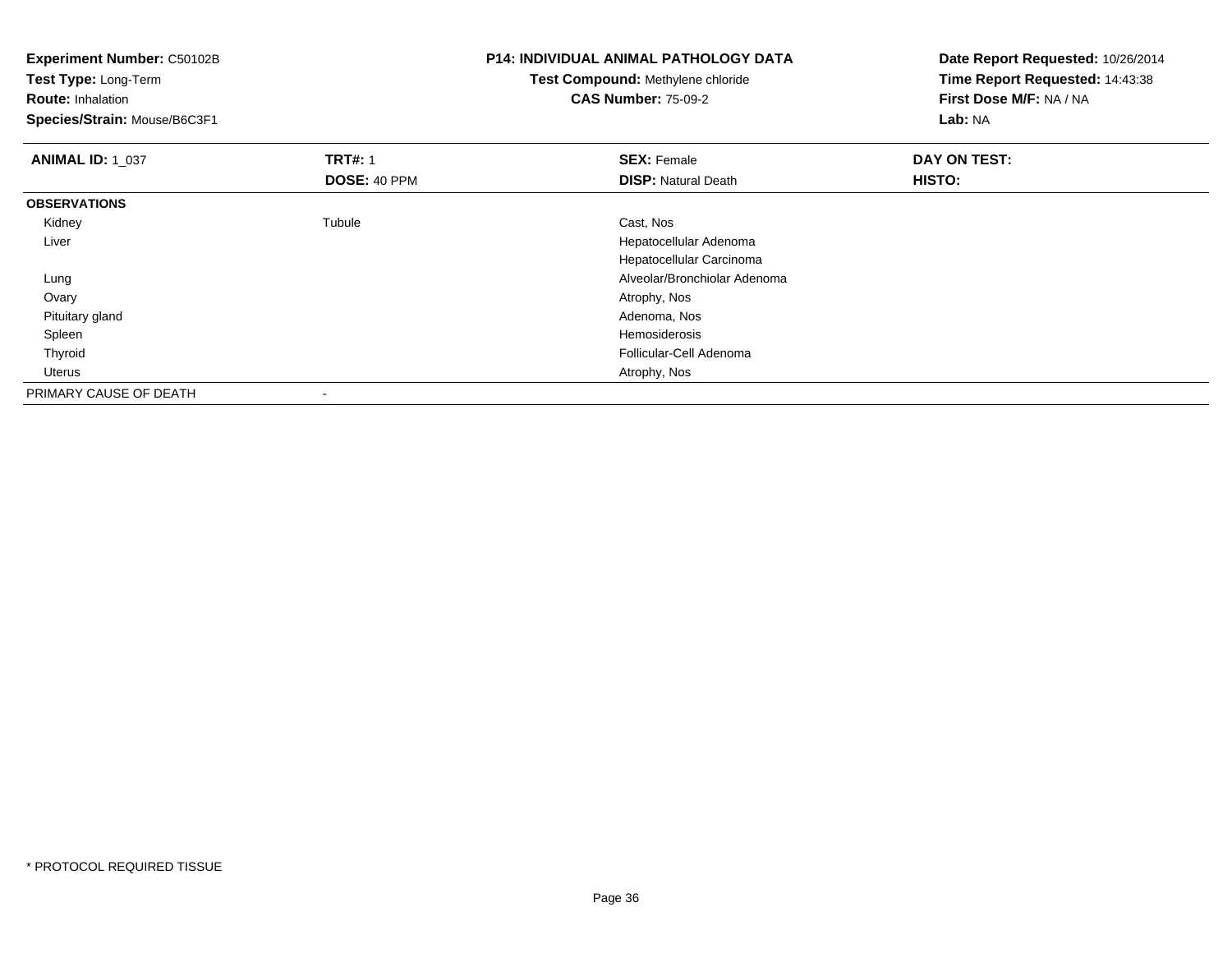| <b>Experiment Number: C50102B</b><br><b>Test Type: Long-Term</b><br><b>Route: Inhalation</b><br>Species/Strain: Mouse/B6C3F1 |                            | <b>P14: INDIVIDUAL ANIMAL PATHOLOGY DATA</b><br>Test Compound: Methylene chloride<br><b>CAS Number: 75-09-2</b> | Date Report Requested: 10/26/2014<br>Time Report Requested: 14:43:38<br>First Dose M/F: NA / NA<br>Lab: NA |
|------------------------------------------------------------------------------------------------------------------------------|----------------------------|-----------------------------------------------------------------------------------------------------------------|------------------------------------------------------------------------------------------------------------|
| <b>ANIMAL ID: 1 038</b>                                                                                                      | <b>TRT#: 1</b>             | <b>SEX: Female</b>                                                                                              | DAY ON TEST:                                                                                               |
|                                                                                                                              | DOSE: 40 PPM               | <b>DISP:</b> Moribund Sacrifice                                                                                 | HISTO:                                                                                                     |
| <b>OBSERVATIONS</b>                                                                                                          |                            |                                                                                                                 |                                                                                                            |
| Adrenal gland                                                                                                                |                            | Cortical Adenoma                                                                                                |                                                                                                            |
| Heart                                                                                                                        |                            | Mineralization                                                                                                  |                                                                                                            |
| Liver                                                                                                                        |                            | Hepatocellular Adenoma                                                                                          |                                                                                                            |
|                                                                                                                              |                            | Hepatocellular Carcinoma                                                                                        |                                                                                                            |
| Ovary                                                                                                                        |                            | Atrophy, Nos                                                                                                    |                                                                                                            |
| Unspecified                                                                                                                  | <b>Multiple Organs Nos</b> | Periarteritis                                                                                                   |                                                                                                            |
| Uterus                                                                                                                       |                            | Atrophy, Nos                                                                                                    |                                                                                                            |
| PRIMARY CAUSE OF DEATH                                                                                                       |                            |                                                                                                                 |                                                                                                            |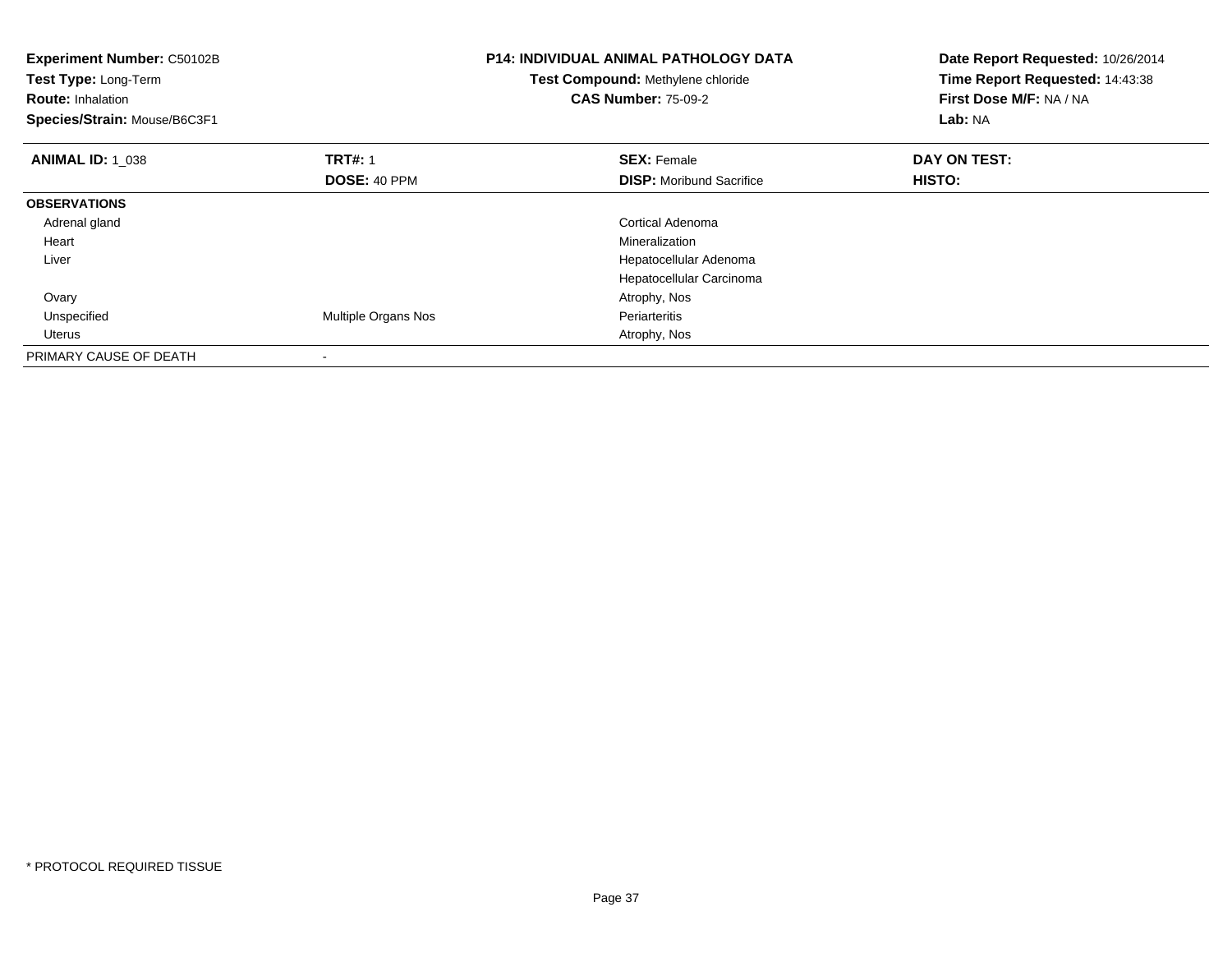| <b>Experiment Number: C50102B</b><br>Test Type: Long-Term<br><b>Route: Inhalation</b><br>Species/Strain: Mouse/B6C3F1 |                | P14: INDIVIDUAL ANIMAL PATHOLOGY DATA<br>Date Report Requested: 10/26/2014<br>Time Report Requested: 14:43:38<br>Test Compound: Methylene chloride<br><b>CAS Number: 75-09-2</b><br>First Dose M/F: NA / NA<br>Lab: NA |              |
|-----------------------------------------------------------------------------------------------------------------------|----------------|------------------------------------------------------------------------------------------------------------------------------------------------------------------------------------------------------------------------|--------------|
| <b>ANIMAL ID: 1 040</b>                                                                                               | <b>TRT#: 1</b> | <b>SEX: Female</b>                                                                                                                                                                                                     | DAY ON TEST: |
|                                                                                                                       | DOSE: 40 PPM   | <b>DISP:</b> Natural Death                                                                                                                                                                                             | HISTO:       |
| <b>OBSERVATIONS</b>                                                                                                   |                |                                                                                                                                                                                                                        |              |
| Bone marrow                                                                                                           |                | Atrophy, Nos                                                                                                                                                                                                           |              |
| Brain                                                                                                                 |                | Mineralization                                                                                                                                                                                                         |              |
| Kidney                                                                                                                | Tubule         | Cast, Nos                                                                                                                                                                                                              |              |
| Liver                                                                                                                 |                | Lymphoma, Nos-Malignant                                                                                                                                                                                                |              |
| Lung                                                                                                                  |                | Alveolar/Bronchiolar Adenoma                                                                                                                                                                                           |              |
| Ovary                                                                                                                 |                | Atrophy, Nos                                                                                                                                                                                                           |              |
| Pituitary gland                                                                                                       |                | Necrosis, Focal                                                                                                                                                                                                        |              |
| Thyroid                                                                                                               |                | Inflammation, Acute/Chronic                                                                                                                                                                                            |              |
| PRIMARY CAUSE OF DEATH                                                                                                |                |                                                                                                                                                                                                                        |              |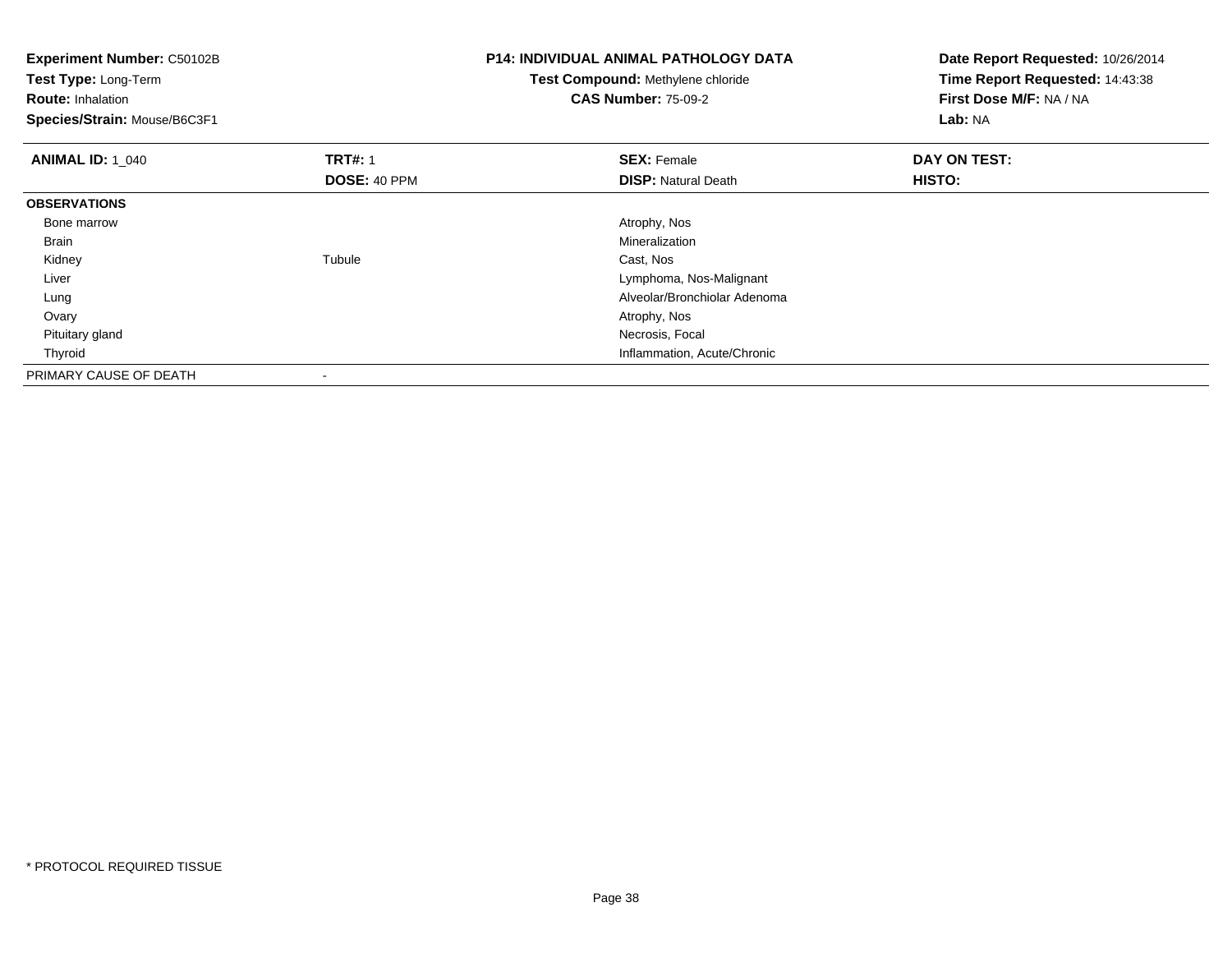| <b>Experiment Number: C50102B</b><br>Test Type: Long-Term<br><b>Route: Inhalation</b><br>Species/Strain: Mouse/B6C3F1 |                | <b>P14: INDIVIDUAL ANIMAL PATHOLOGY DATA</b><br>Test Compound: Methylene chloride<br><b>CAS Number: 75-09-2</b> | Date Report Requested: 10/26/2014<br>Time Report Requested: 14:43:38<br>First Dose M/F: NA / NA<br>Lab: NA |
|-----------------------------------------------------------------------------------------------------------------------|----------------|-----------------------------------------------------------------------------------------------------------------|------------------------------------------------------------------------------------------------------------|
| <b>ANIMAL ID: 1 041</b>                                                                                               | <b>TRT#: 1</b> | <b>SEX: Female</b>                                                                                              | DAY ON TEST:                                                                                               |
|                                                                                                                       | DOSE: 40 PPM   | <b>DISP:</b> Natural Death                                                                                      | HISTO:                                                                                                     |
| <b>OBSERVATIONS</b>                                                                                                   |                |                                                                                                                 |                                                                                                            |
| Lung                                                                                                                  |                | Alveolar/Bronchiolar Adenoma                                                                                    |                                                                                                            |
|                                                                                                                       |                | Alveolar/Bronchiolar Carcinoma                                                                                  |                                                                                                            |
|                                                                                                                       |                | Inflammation, Necrotizing                                                                                       |                                                                                                            |
| Ovary                                                                                                                 |                | Atrophy, Nos                                                                                                    |                                                                                                            |
|                                                                                                                       |                | Cyst, Nos                                                                                                       |                                                                                                            |
| PRIMARY CAUSE OF DEATH                                                                                                |                |                                                                                                                 |                                                                                                            |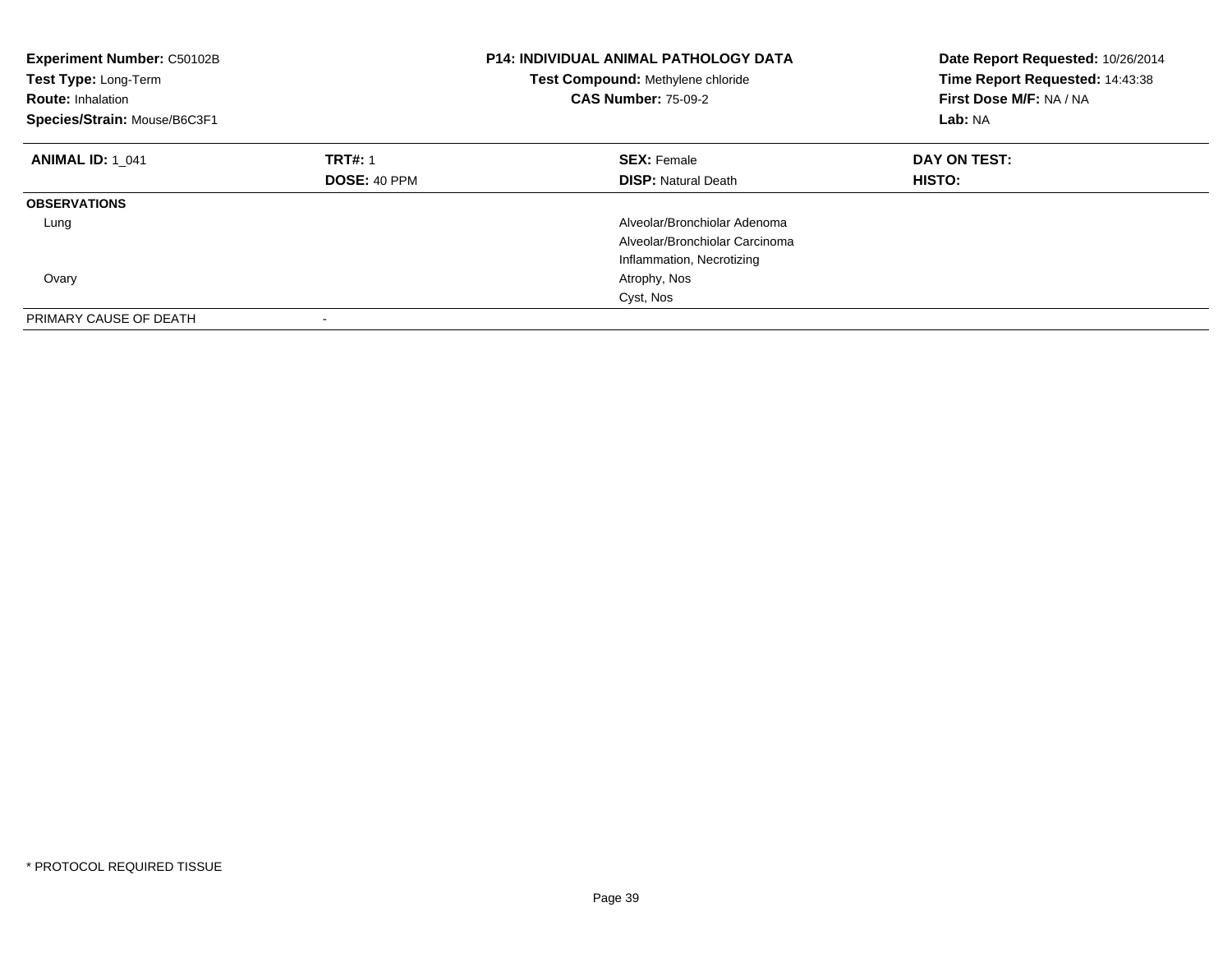| <b>Experiment Number: C50102B</b><br>Test Type: Long-Term<br><b>Route: Inhalation</b><br>Species/Strain: Mouse/B6C3F1 |                     | <b>P14: INDIVIDUAL ANIMAL PATHOLOGY DATA</b><br>Test Compound: Methylene chloride<br><b>CAS Number: 75-09-2</b> | Date Report Requested: 10/26/2014<br>Time Report Requested: 14:43:38<br>First Dose M/F: NA / NA<br>Lab: NA |
|-----------------------------------------------------------------------------------------------------------------------|---------------------|-----------------------------------------------------------------------------------------------------------------|------------------------------------------------------------------------------------------------------------|
| <b>ANIMAL ID: 1 042</b>                                                                                               | <b>TRT#: 1</b>      | <b>SEX: Female</b>                                                                                              | DAY ON TEST:                                                                                               |
|                                                                                                                       | <b>DOSE: 40 PPM</b> | <b>DISP:</b> Moribund Sacrifice                                                                                 | HISTO:                                                                                                     |
| <b>OBSERVATIONS</b>                                                                                                   |                     |                                                                                                                 |                                                                                                            |
| Liver                                                                                                                 |                     | Hepatocellular Adenoma                                                                                          |                                                                                                            |
|                                                                                                                       |                     | Hepatocellular Carcinoma                                                                                        |                                                                                                            |
| Lung                                                                                                                  |                     | Alveolar/Bronchiolar Adenoma                                                                                    |                                                                                                            |
|                                                                                                                       |                     | Alveolar/Bronchiolar Carcinoma                                                                                  |                                                                                                            |
| Ovary                                                                                                                 |                     | Atrophy, Nos                                                                                                    |                                                                                                            |
| PRIMARY CAUSE OF DEATH                                                                                                |                     |                                                                                                                 |                                                                                                            |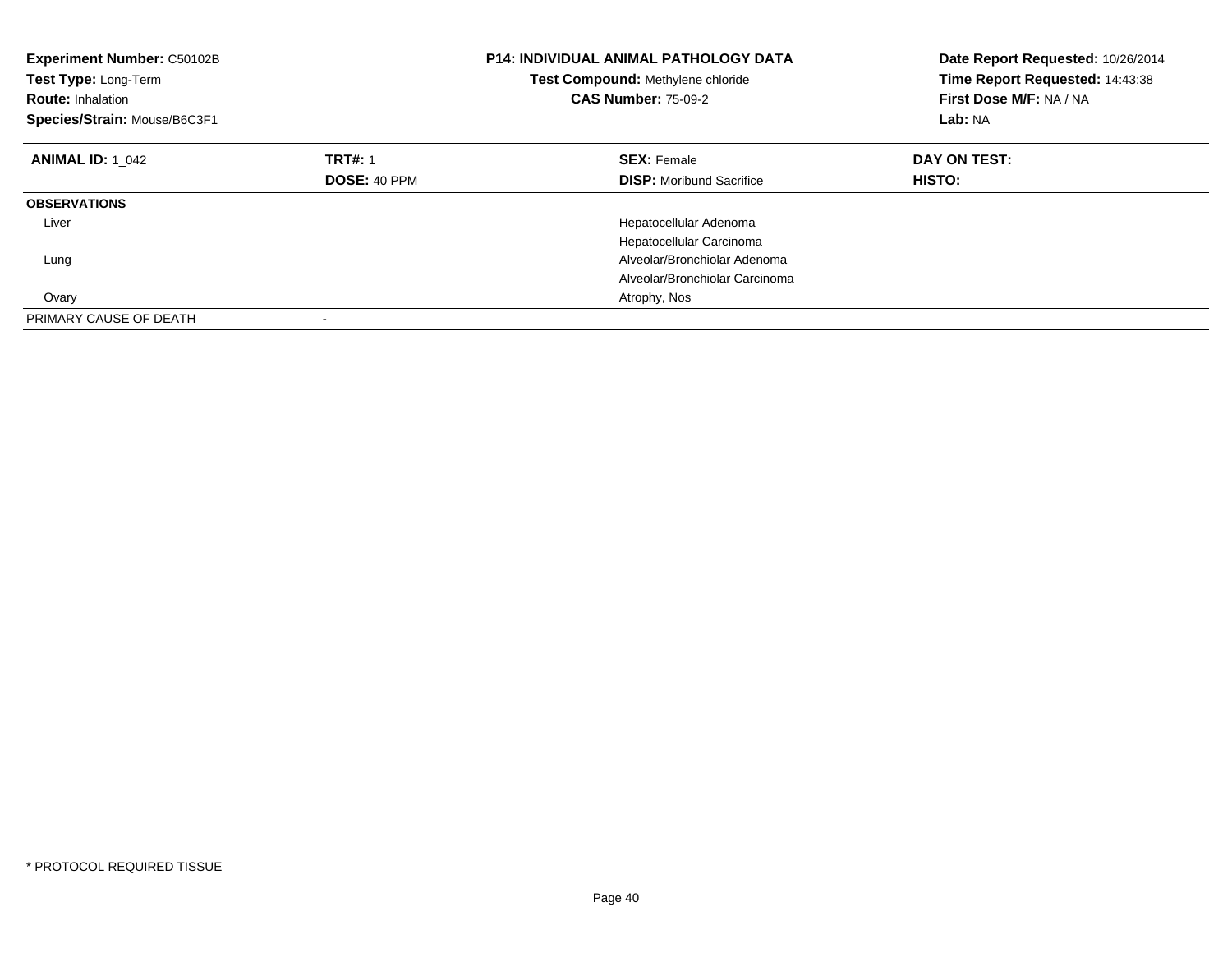| Experiment Number: C50102B<br>Test Type: Long-Term<br><b>Route: Inhalation</b><br>Species/Strain: Mouse/B6C3F1 |                | <b>P14: INDIVIDUAL ANIMAL PATHOLOGY DATA</b><br>Test Compound: Methylene chloride<br><b>CAS Number: 75-09-2</b> | Date Report Requested: 10/26/2014<br>Time Report Requested: 14:43:38<br>First Dose M/F: NA / NA<br>Lab: NA |
|----------------------------------------------------------------------------------------------------------------|----------------|-----------------------------------------------------------------------------------------------------------------|------------------------------------------------------------------------------------------------------------|
| <b>ANIMAL ID: 1 043</b>                                                                                        | <b>TRT#: 1</b> | <b>SEX: Female</b>                                                                                              | DAY ON TEST:                                                                                               |
|                                                                                                                | DOSE: 40 PPM   | <b>DISP:</b> Natural Death                                                                                      | HISTO:                                                                                                     |
| <b>OBSERVATIONS</b>                                                                                            |                |                                                                                                                 |                                                                                                            |
| Brain                                                                                                          |                | Mineralization                                                                                                  |                                                                                                            |
| Liver                                                                                                          |                | Degeneration, Cytologic                                                                                         |                                                                                                            |
|                                                                                                                |                | Hepatocellular Carcinoma                                                                                        |                                                                                                            |
| Lung                                                                                                           |                | Alveolar/Bronchiolar Adenoma                                                                                    |                                                                                                            |
|                                                                                                                |                | Alveolar/Bronchiolar Carcinoma                                                                                  |                                                                                                            |
| Ovary                                                                                                          |                | Atrophy, Nos                                                                                                    |                                                                                                            |
| Thyroid                                                                                                        |                | Hyperplasia, Follicular Cell                                                                                    |                                                                                                            |
| Uterus                                                                                                         |                | Atrophy, Nos                                                                                                    |                                                                                                            |
| PRIMARY CAUSE OF DEATH                                                                                         |                |                                                                                                                 |                                                                                                            |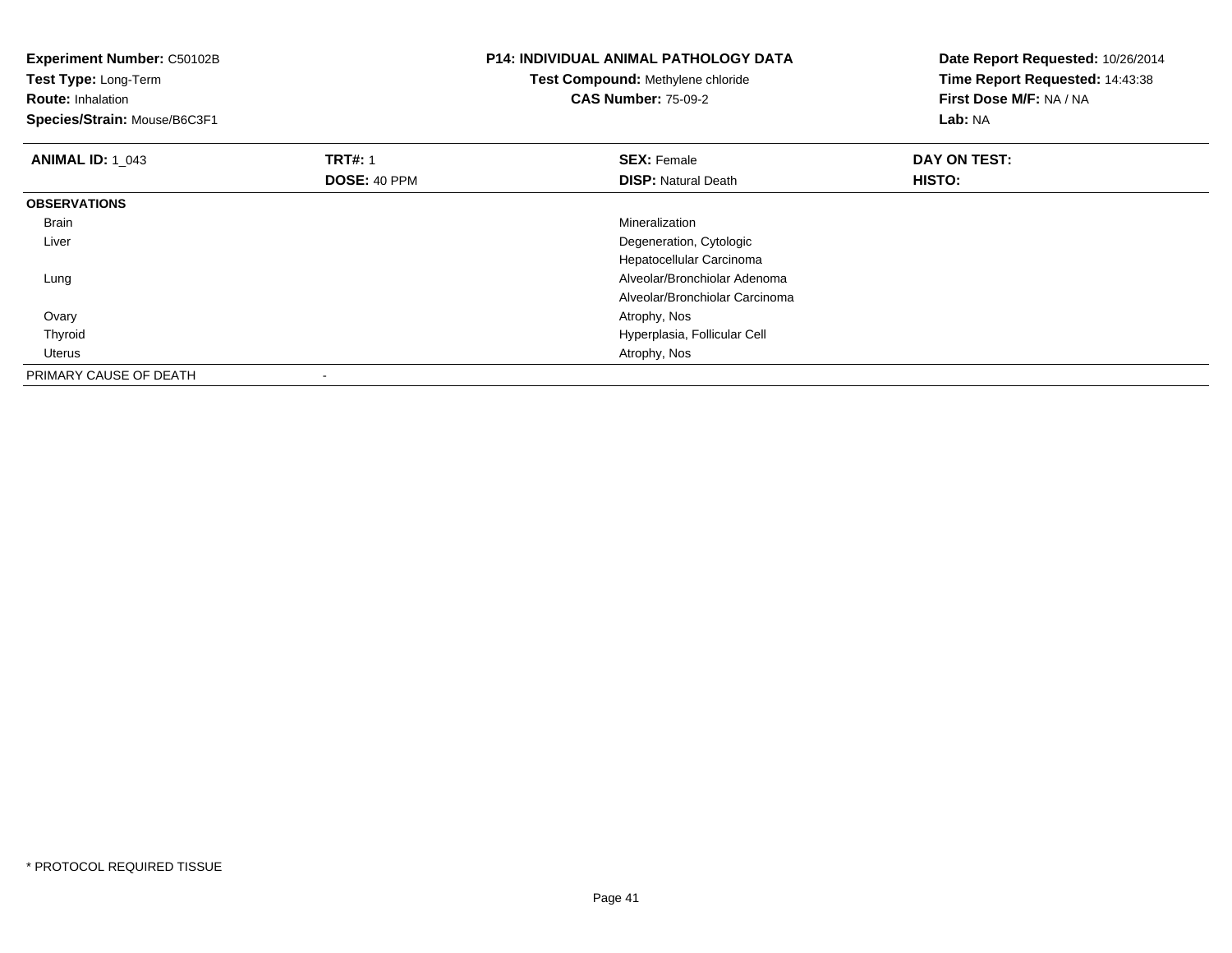**Test Type:** Long-Term**Route:** Inhalation

**Species/Strain:** Mouse/B6C3F1

# **P14: INDIVIDUAL ANIMAL PATHOLOGY DATA**

**Test Compound:** Methylene chloride**CAS Number:** 75-09-2

| <b>ANIMAL ID: 1 044</b> | <b>TRT#: 1</b>         | <b>SEX: Female</b>                         | DAY ON TEST: |  |
|-------------------------|------------------------|--------------------------------------------|--------------|--|
|                         | <b>DOSE: 40 PPM</b>    | <b>DISP:</b> Natural Death                 | HISTO:       |  |
| <b>OBSERVATIONS</b>     |                        |                                            |              |  |
| Bone                    | Sternum                | Fibrous Osteodystrophy                     |              |  |
| Brain                   |                        | Mineralization                             |              |  |
| Heart                   |                        | Alveolar/Bronchiolar Carcinoma, Metastatic |              |  |
| Kidney                  | Tubule                 | Cast, Nos                                  |              |  |
| Liver                   |                        | Hepatocellular Adenoma                     |              |  |
| Lung                    |                        | Alveolar/Bronchiolar Carcinoma             |              |  |
| Lymph node              | Mediastinal Lymph Node | Alveolar/Bronchiolar Carcinoma, Metastatic |              |  |
| Ovary                   |                        | Atrophy, Nos                               |              |  |
| Spleen                  |                        | Lymphoma, Histiocytic-Malignant Type       |              |  |
| PRIMARY CAUSE OF DEATH  |                        |                                            |              |  |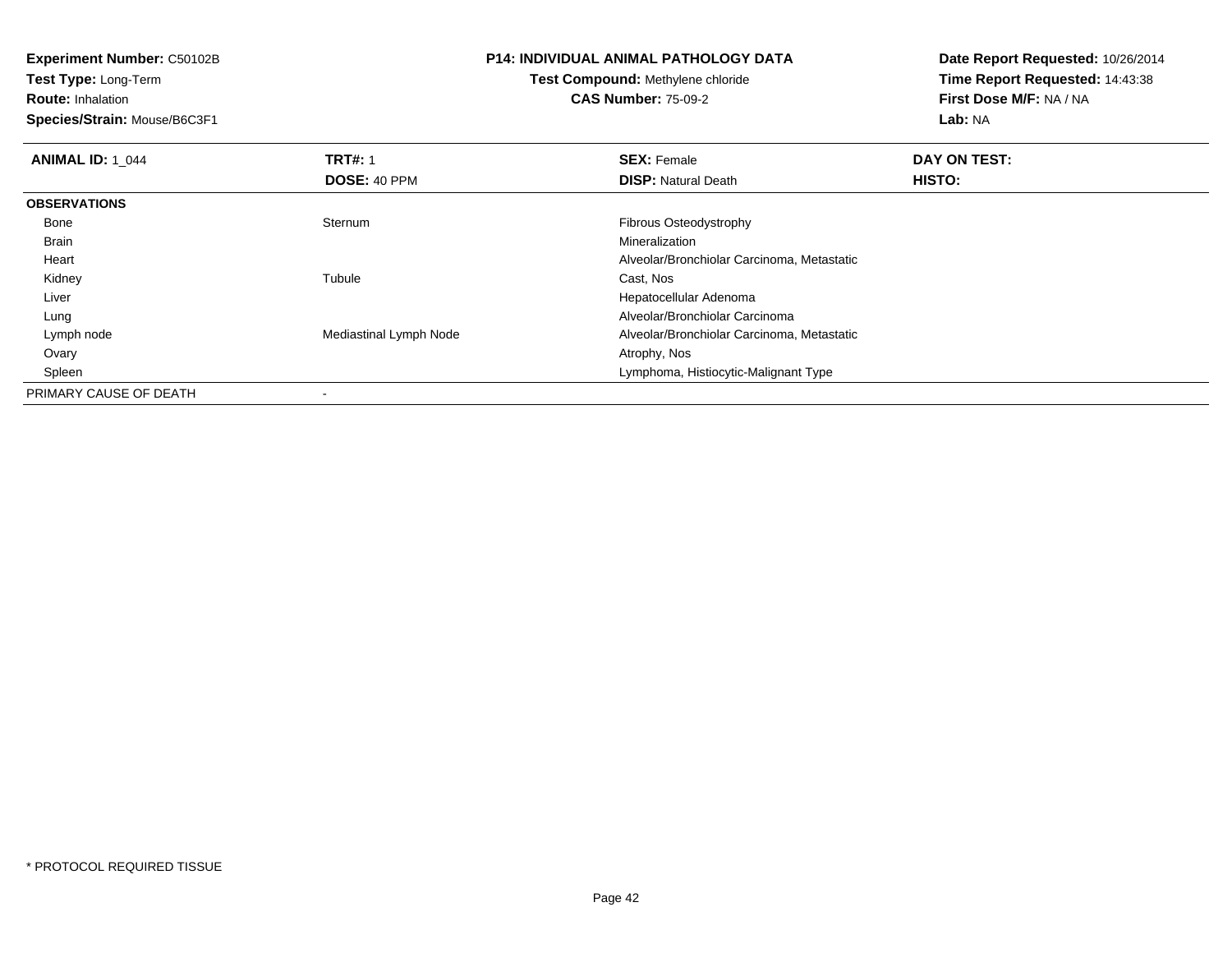| Experiment Number: C50102B<br><b>Test Type: Long-Term</b><br><b>Route: Inhalation</b><br>Species/Strain: Mouse/B6C3F1 | <b>P14: INDIVIDUAL ANIMAL PATHOLOGY DATA</b><br>Test Compound: Methylene chloride<br><b>CAS Number: 75-09-2</b> |                                                       | Date Report Requested: 10/26/2014<br>Time Report Requested: 14:43:38<br>First Dose M/F: NA / NA<br>Lab: NA |
|-----------------------------------------------------------------------------------------------------------------------|-----------------------------------------------------------------------------------------------------------------|-------------------------------------------------------|------------------------------------------------------------------------------------------------------------|
| <b>ANIMAL ID: 1 045</b>                                                                                               | <b>TRT#: 1</b><br><b>DOSE: 40 PPM</b>                                                                           | <b>SEX: Female</b><br><b>DISP:</b> Moribund Sacrifice | DAY ON TEST:<br>HISTO:                                                                                     |
| <b>OBSERVATIONS</b>                                                                                                   |                                                                                                                 |                                                       |                                                                                                            |
| Liver                                                                                                                 |                                                                                                                 | Degeneration, Cystic<br>Hepatocellular Carcinoma      |                                                                                                            |
| Lung                                                                                                                  |                                                                                                                 | Alveolar/Bronchiolar Adenoma                          |                                                                                                            |
| Salivary gland                                                                                                        |                                                                                                                 | Inflammation, Acute/Chronic                           |                                                                                                            |
| PRIMARY CAUSE OF DEATH                                                                                                |                                                                                                                 |                                                       |                                                                                                            |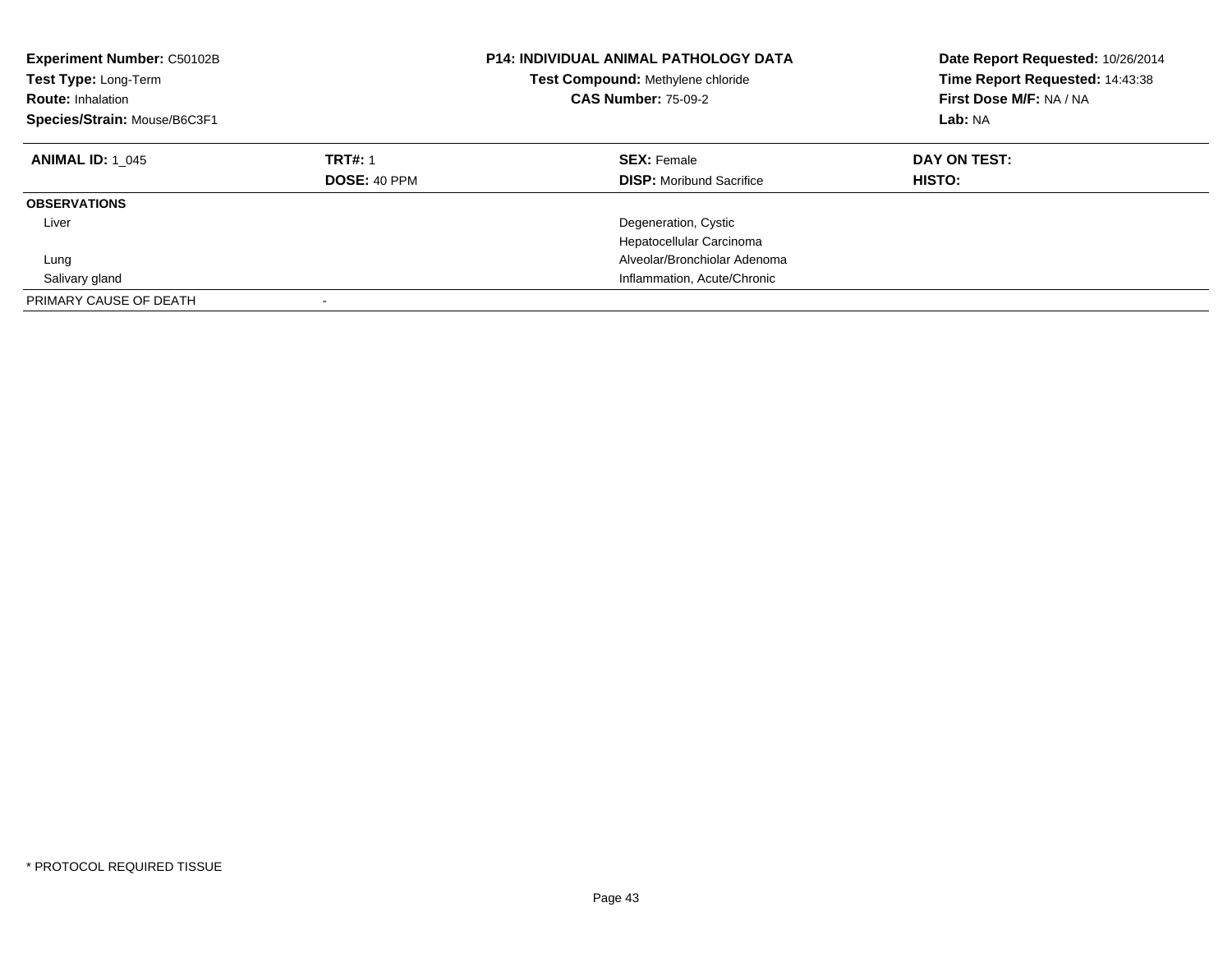| Experiment Number: C50102B<br>Test Type: Long-Term<br><b>Route: Inhalation</b><br>Species/Strain: Mouse/B6C3F1 |                | <b>P14: INDIVIDUAL ANIMAL PATHOLOGY DATA</b><br>Test Compound: Methylene chloride<br><b>CAS Number: 75-09-2</b> | Date Report Requested: 10/26/2014<br>Time Report Requested: 14:43:38<br>First Dose M/F: NA / NA<br>Lab: NA |
|----------------------------------------------------------------------------------------------------------------|----------------|-----------------------------------------------------------------------------------------------------------------|------------------------------------------------------------------------------------------------------------|
| <b>ANIMAL ID: 1 046</b>                                                                                        | <b>TRT#: 1</b> | <b>SEX: Female</b>                                                                                              | DAY ON TEST:                                                                                               |
|                                                                                                                | DOSE: 40 PPM   | <b>DISP: Terminal Sacrifice</b>                                                                                 | HISTO:                                                                                                     |
| <b>OBSERVATIONS</b>                                                                                            |                |                                                                                                                 |                                                                                                            |
| Brain                                                                                                          |                | Mineralization                                                                                                  |                                                                                                            |
| Kidney                                                                                                         | Tubule         | Cast, Nos                                                                                                       |                                                                                                            |
| Liver                                                                                                          |                | Degeneration, Cytologic                                                                                         |                                                                                                            |
|                                                                                                                |                | Hepatocellular Adenoma                                                                                          |                                                                                                            |
|                                                                                                                |                | Hepatocellular Carcinoma                                                                                        |                                                                                                            |
| Lung                                                                                                           |                | Alveolar/Bronchiolar Adenoma                                                                                    |                                                                                                            |
| Ovary                                                                                                          |                | Atrophy, Nos                                                                                                    |                                                                                                            |
| Uterus                                                                                                         |                | Atrophy, Nos                                                                                                    |                                                                                                            |
| PRIMARY CAUSE OF DEATH                                                                                         |                |                                                                                                                 |                                                                                                            |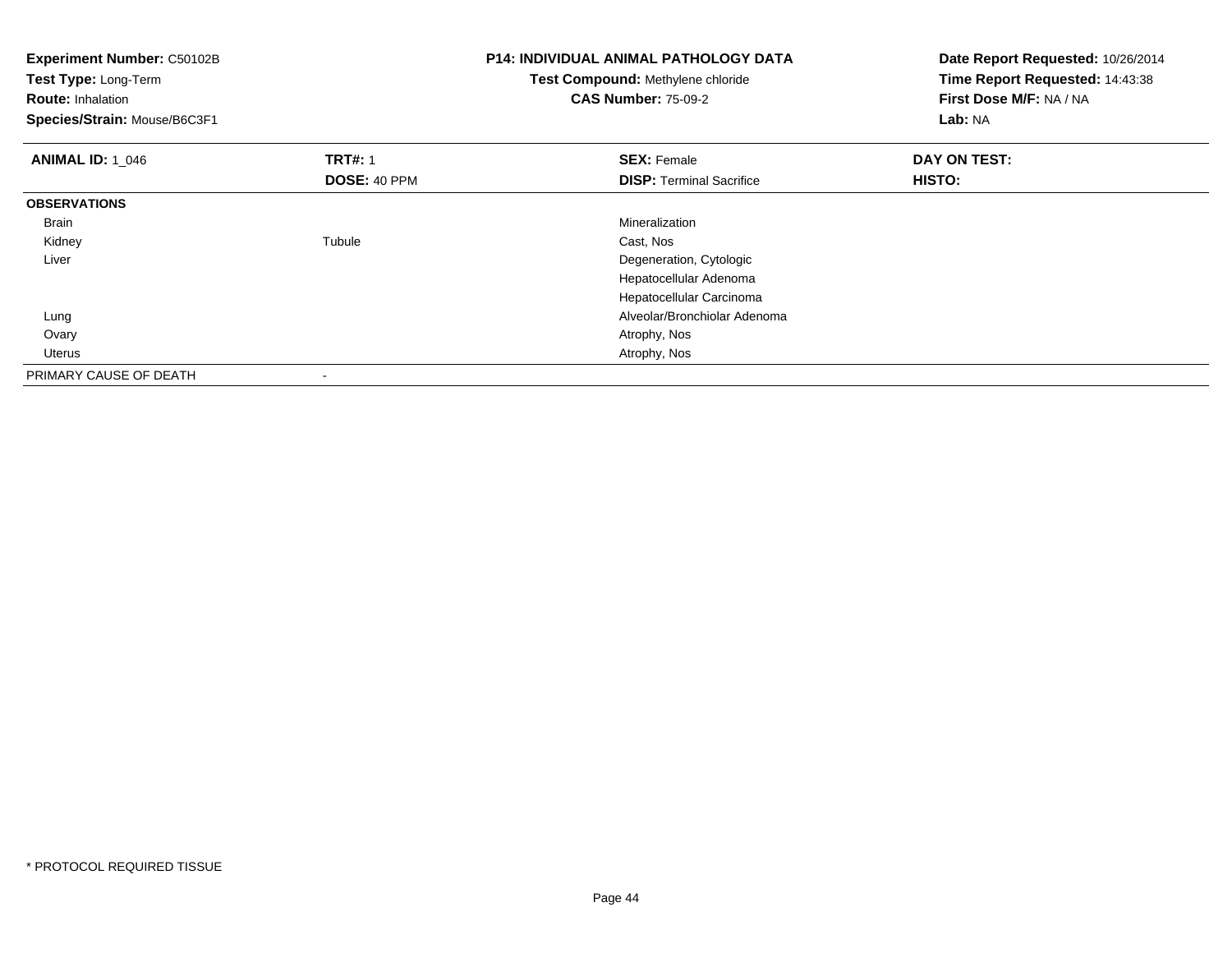| Experiment Number: C50102B<br>Test Type: Long-Term<br><b>Route: Inhalation</b><br>Species/Strain: Mouse/B6C3F1 |                | <b>P14: INDIVIDUAL ANIMAL PATHOLOGY DATA</b><br>Date Report Requested: 10/26/2014<br>Time Report Requested: 14:43:38<br>Test Compound: Methylene chloride<br>First Dose M/F: NA / NA<br><b>CAS Number: 75-09-2</b><br>Lab: NA |              |
|----------------------------------------------------------------------------------------------------------------|----------------|-------------------------------------------------------------------------------------------------------------------------------------------------------------------------------------------------------------------------------|--------------|
| <b>ANIMAL ID: 1 047</b>                                                                                        | <b>TRT#: 1</b> | <b>SEX: Female</b>                                                                                                                                                                                                            | DAY ON TEST: |
|                                                                                                                | DOSE: 40 PPM   | <b>DISP:</b> Moribund Sacrifice                                                                                                                                                                                               | HISTO:       |
| <b>OBSERVATIONS</b>                                                                                            |                |                                                                                                                                                                                                                               |              |
| Adrenal gland                                                                                                  |                | Congestion, Nos                                                                                                                                                                                                               |              |
| Liver                                                                                                          |                | Degeneration, Cytologic                                                                                                                                                                                                       |              |
|                                                                                                                |                | Hepatocellular Adenoma                                                                                                                                                                                                        |              |
| Lung                                                                                                           |                | Alveolar/Bronchiolar Carcinoma                                                                                                                                                                                                |              |
|                                                                                                                | Alveoli        | Crystals, Nos                                                                                                                                                                                                                 |              |
|                                                                                                                | Alveoli        | Histiocytosis                                                                                                                                                                                                                 |              |
| Ovary                                                                                                          |                | Atrophy, Nos                                                                                                                                                                                                                  |              |
| PRIMARY CAUSE OF DEATH                                                                                         |                |                                                                                                                                                                                                                               |              |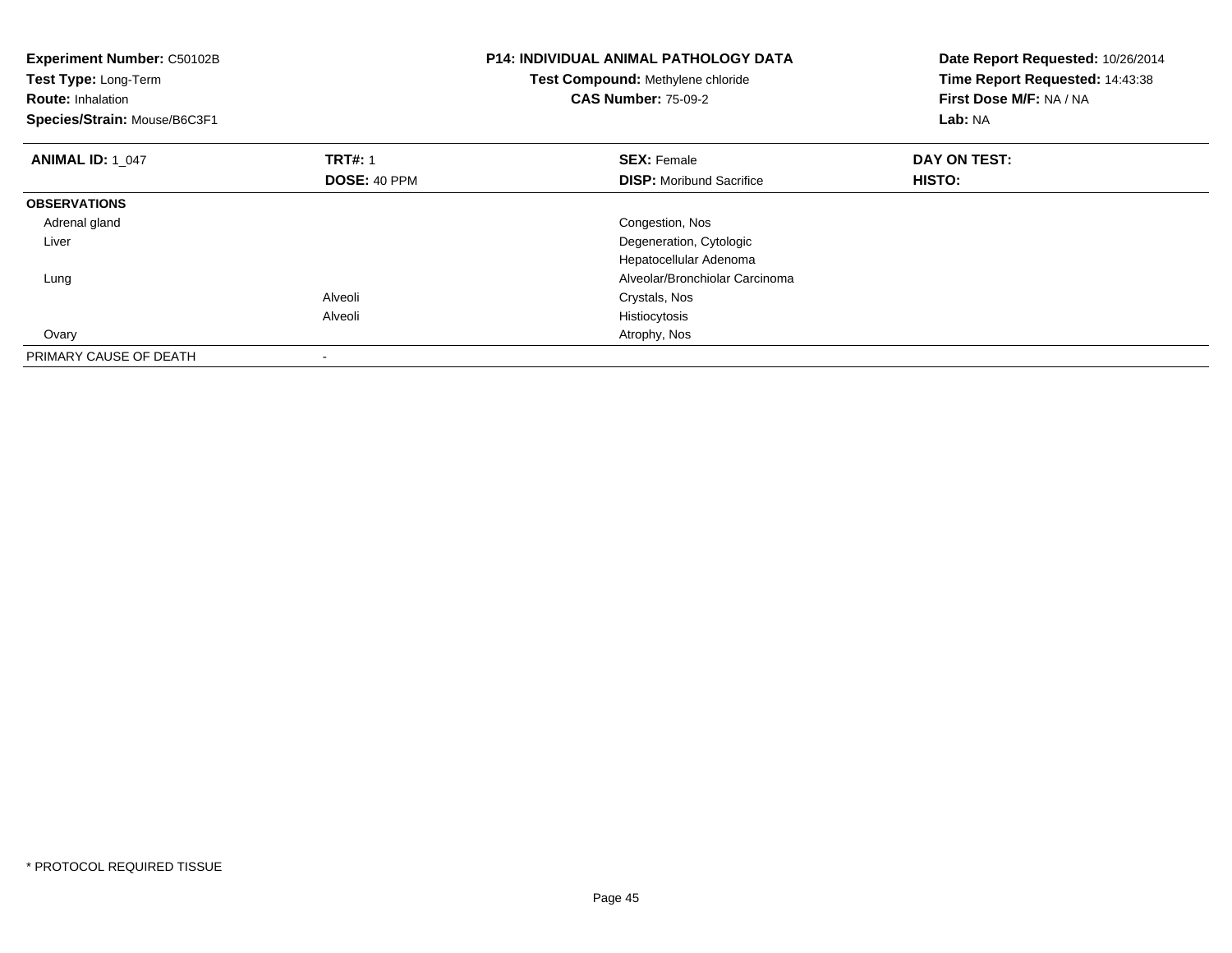| <b>Experiment Number: C50102B</b><br>Test Type: Long-Term<br><b>Route: Inhalation</b><br>Species/Strain: Mouse/B6C3F1 |                          | <b>P14: INDIVIDUAL ANIMAL PATHOLOGY DATA</b><br>Test Compound: Methylene chloride<br><b>CAS Number: 75-09-2</b> | Date Report Requested: 10/26/2014<br>Time Report Requested: 14:43:38<br>First Dose M/F: NA / NA<br>Lab: NA |
|-----------------------------------------------------------------------------------------------------------------------|--------------------------|-----------------------------------------------------------------------------------------------------------------|------------------------------------------------------------------------------------------------------------|
| <b>ANIMAL ID: 1 048</b>                                                                                               | <b>TRT#: 1</b>           | <b>SEX: Female</b>                                                                                              | DAY ON TEST:                                                                                               |
|                                                                                                                       | DOSE: 40 PPM             | <b>DISP:</b> Moribund Sacrifice                                                                                 | HISTO:                                                                                                     |
| <b>OBSERVATIONS</b>                                                                                                   |                          |                                                                                                                 |                                                                                                            |
| Kidney                                                                                                                | Tubule                   | Cast, Nos                                                                                                       |                                                                                                            |
| Liver                                                                                                                 |                          | Degeneration, Cytologic                                                                                         |                                                                                                            |
|                                                                                                                       |                          | Hepatocellular Adenoma                                                                                          |                                                                                                            |
| Lung                                                                                                                  |                          | Alveolar/Bronchiolar Carcinoma                                                                                  |                                                                                                            |
|                                                                                                                       |                          | Inflammation, Suppurative                                                                                       |                                                                                                            |
| Pituitary gland                                                                                                       |                          | Hyperplasia, Focal                                                                                              |                                                                                                            |
| Stomach                                                                                                               | <b>Glandular Stomach</b> | Dilatation, Nos                                                                                                 |                                                                                                            |
| PRIMARY CAUSE OF DEATH                                                                                                |                          |                                                                                                                 |                                                                                                            |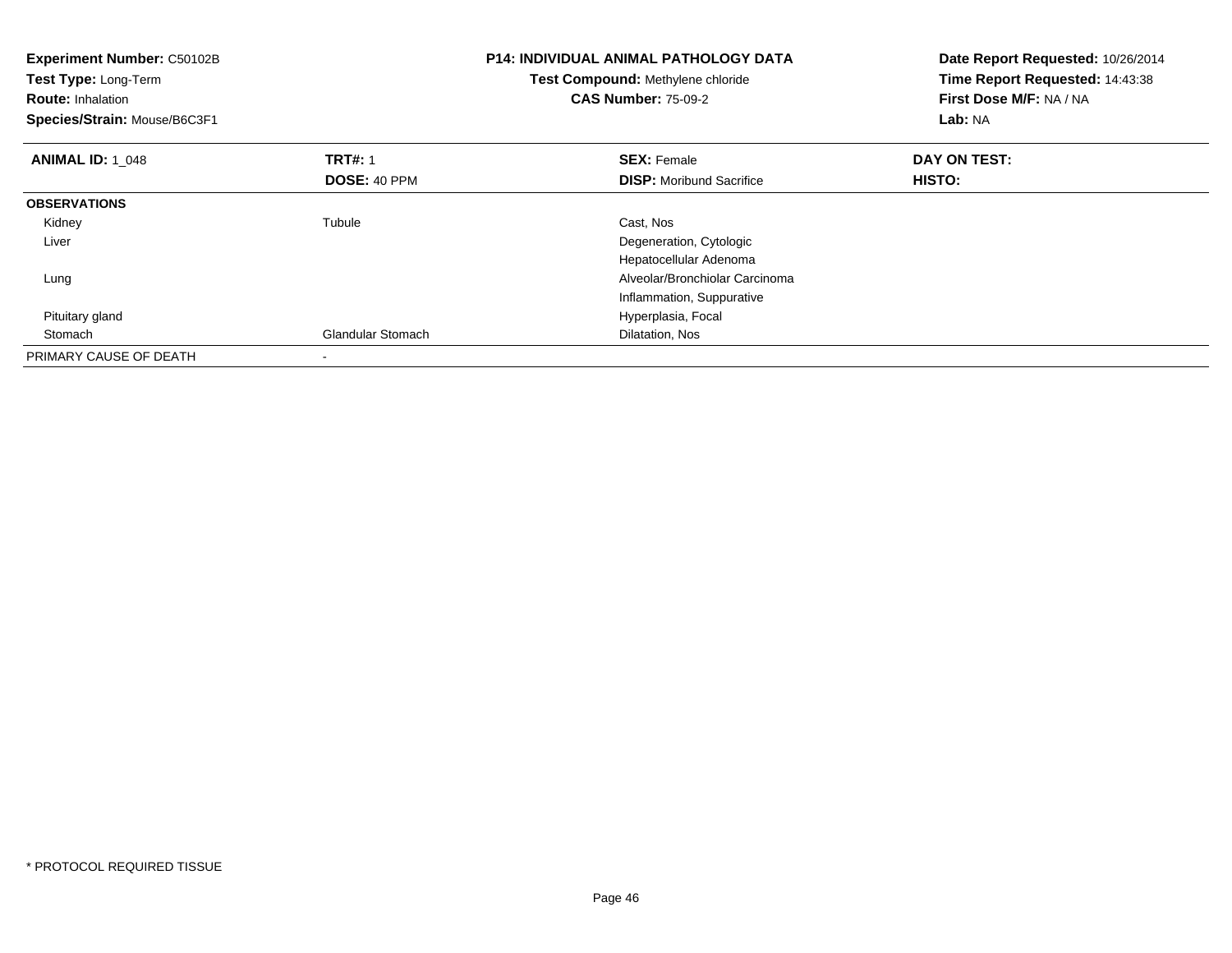**Test Type:** Long-Term

**Route:** Inhalation

**Species/Strain:** Mouse/B6C3F1

#### **P14: INDIVIDUAL ANIMAL PATHOLOGY DATA**

# **Test Compound:** Methylene chloride**CAS Number:** 75-09-2

| <b>ANIMAL ID: 1_049</b> | <b>TRT#: 1</b>              | <b>SEX: Female</b>              | DAY ON TEST: |  |
|-------------------------|-----------------------------|---------------------------------|--------------|--|
|                         | DOSE: 40 PPM                | <b>DISP:</b> Moribund Sacrifice | HISTO:       |  |
| <b>OBSERVATIONS</b>     |                             |                                 |              |  |
| Bone                    | Sternum                     | Fibrous Osteodystrophy          |              |  |
| Liver                   |                             | Hemangiosarcoma, Metastatic     |              |  |
|                         |                             | Hepatocellular Adenoma          |              |  |
| Lung                    |                             | Alveolar/Bronchiolar Adenoma    |              |  |
| Lymph node              | <b>Bronchial Lymph Node</b> | Hyperplasia, Lymphoid           |              |  |
| Ovary                   |                             | Atrophy, Nos                    |              |  |
|                         |                             | Cyst, Nos                       |              |  |
| Spleen                  |                             | Hemangiosarcoma                 |              |  |
| Thymus                  |                             | Hemangiosarcoma, Metastatic     |              |  |
| Thyroid                 |                             | Inflammation, Suppurative       |              |  |
| Unspecified             | Multiple Organs Nos         | Inflammation, Acute/Chronic     |              |  |
| PRIMARY CAUSE OF DEATH  |                             |                                 |              |  |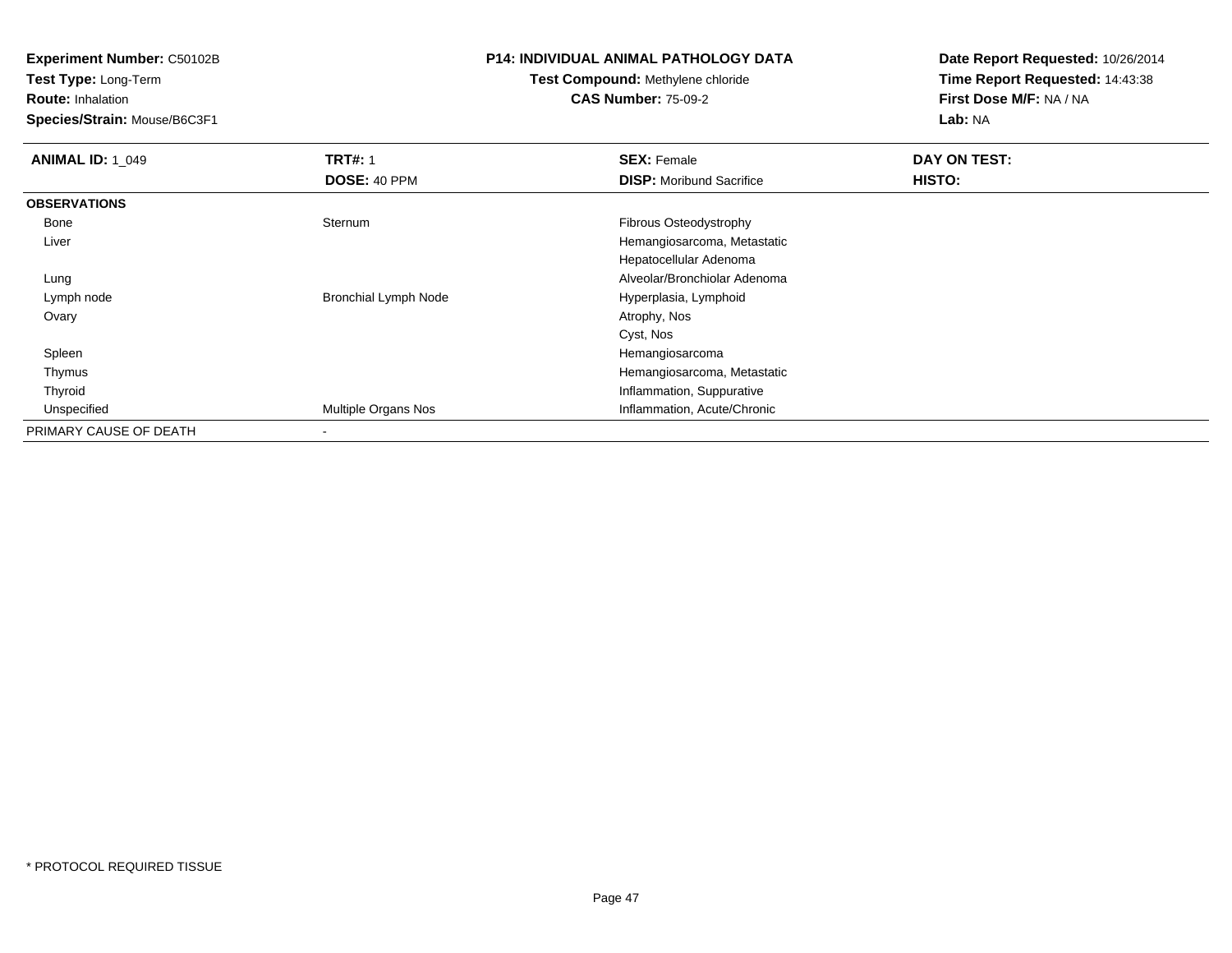**Test Type:** Long-Term

**Route:** Inhalation

**Species/Strain:** Mouse/B6C3F1

# **P14: INDIVIDUAL ANIMAL PATHOLOGY DATA**

# **Test Compound:** Methylene chloride**CAS Number:** 75-09-2

| <b>ANIMAL ID: 1_050</b> | <b>TRT#: 1</b>           | <b>SEX: Female</b>                   | DAY ON TEST: |
|-------------------------|--------------------------|--------------------------------------|--------------|
|                         | DOSE: 40 PPM             | <b>DISP:</b> Moribund Sacrifice      | HISTO:       |
| <b>OBSERVATIONS</b>     |                          |                                      |              |
| Kidney                  | Tubule                   | Cast, Nos                            |              |
| Liver                   |                          | Degeneration, Cytologic              |              |
|                         |                          | Hepatocellular Adenoma               |              |
|                         |                          | Hepatocellular Carcinoma             |              |
| Lung                    |                          | Alveolar/Bronchiolar Adenoma         |              |
|                         |                          | Alveolar/Bronchiolar Carcinoma       |              |
|                         |                          | Hepatocellular Carcinoma, Metastatic |              |
| Ovary                   |                          | Atrophy, Nos                         |              |
| Stomach                 | <b>Glandular Stomach</b> | Dilatation, Nos                      |              |
| Thyroid                 |                          | Follicular-Cell Adenoma              |              |
| Uterus                  |                          | Atrophy, Nos                         |              |
| PRIMARY CAUSE OF DEATH  | $\blacksquare$           |                                      |              |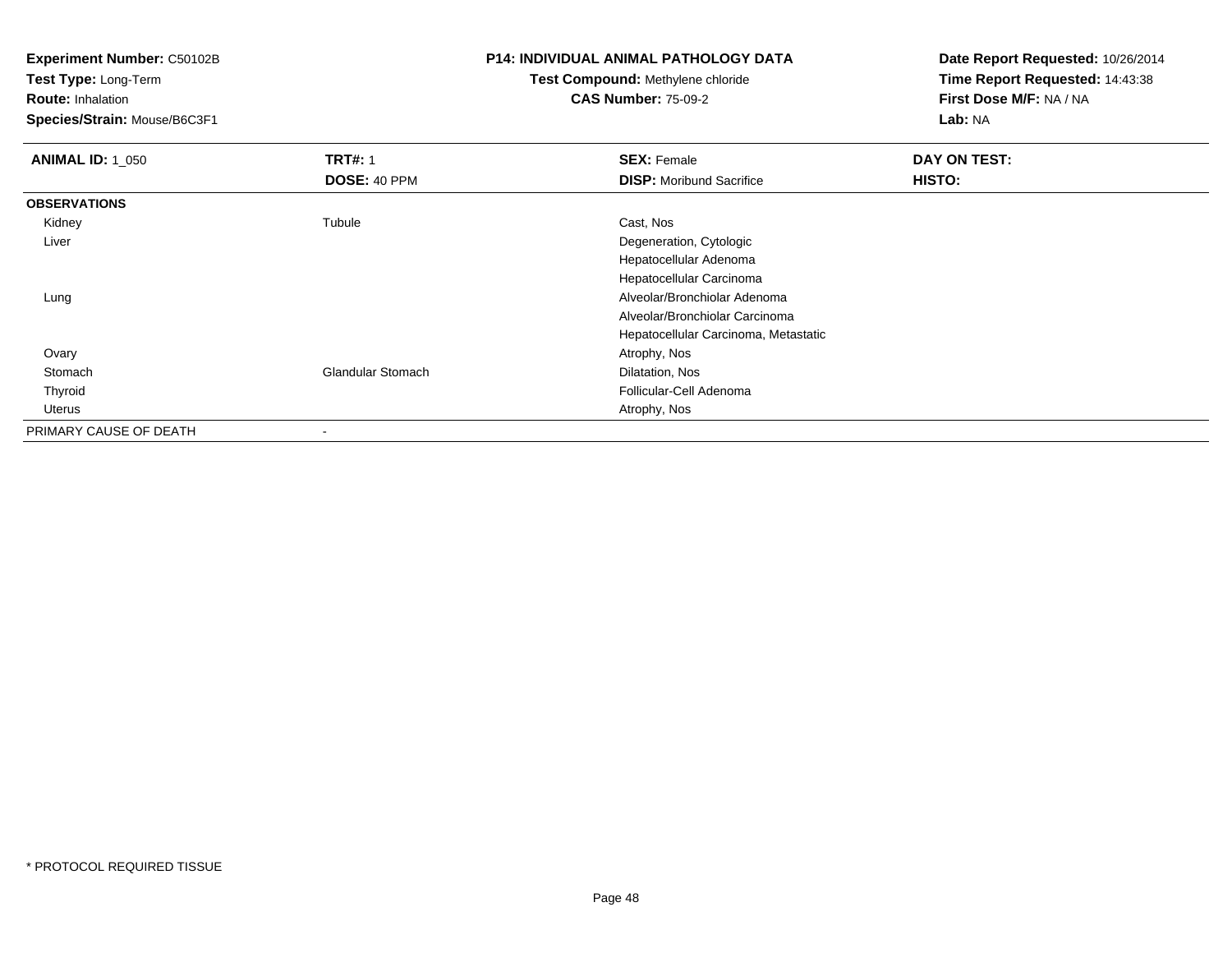| <b>Experiment Number: C50102B</b><br>Test Type: Long-Term<br><b>Route: Inhalation</b><br>Species/Strain: Mouse/B6C3F1 | <b>P14: INDIVIDUAL ANIMAL PATHOLOGY DATA</b><br>Test Compound: Methylene chloride<br><b>CAS Number: 75-09-2</b> |                                 | Date Report Requested: 10/26/2014<br>Time Report Requested: 14:43:38<br>First Dose M/F: NA / NA<br>Lab: NA |
|-----------------------------------------------------------------------------------------------------------------------|-----------------------------------------------------------------------------------------------------------------|---------------------------------|------------------------------------------------------------------------------------------------------------|
| <b>ANIMAL ID: 2 001</b>                                                                                               | TRT#: 2                                                                                                         | <b>SEX: Female</b>              | DAY ON TEST:                                                                                               |
|                                                                                                                       | <b>DOSE: 20 PPM</b>                                                                                             | <b>DISP:</b> Terminal Sacrifice | HISTO:                                                                                                     |
| <b>OBSERVATIONS</b>                                                                                                   |                                                                                                                 |                                 |                                                                                                            |
| Liver                                                                                                                 |                                                                                                                 | Degeneration, Cytologic         |                                                                                                            |
| Lung                                                                                                                  |                                                                                                                 | Alveolar/Bronchiolar Adenoma    |                                                                                                            |
| Nasal cavity                                                                                                          |                                                                                                                 | Inflammation, Serous            |                                                                                                            |
| Ovary                                                                                                                 |                                                                                                                 | Atrophy, Nos                    |                                                                                                            |
| Stomach                                                                                                               | Submucosa                                                                                                       | Inflammation, Suppurative       |                                                                                                            |
| PRIMARY CAUSE OF DEATH                                                                                                |                                                                                                                 |                                 |                                                                                                            |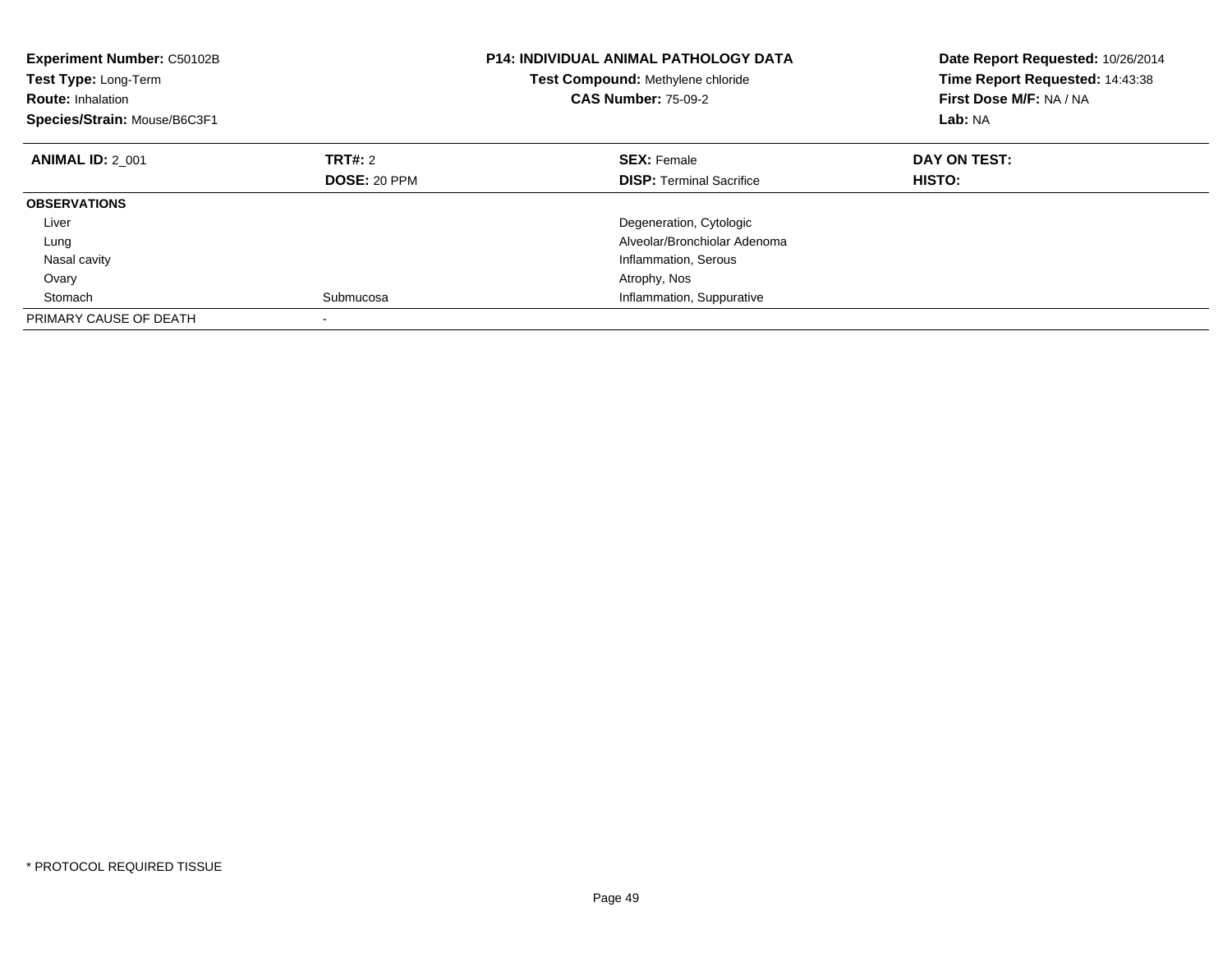| Experiment Number: C50102B<br>Test Type: Long-Term<br><b>Route: Inhalation</b><br>Species/Strain: Mouse/B6C3F1 |                                | <b>P14: INDIVIDUAL ANIMAL PATHOLOGY DATA</b><br>Test Compound: Methylene chloride<br><b>CAS Number: 75-09-2</b> | Date Report Requested: 10/26/2014<br>Time Report Requested: 14:43:38<br>First Dose M/F: NA / NA<br>Lab: NA |
|----------------------------------------------------------------------------------------------------------------|--------------------------------|-----------------------------------------------------------------------------------------------------------------|------------------------------------------------------------------------------------------------------------|
| <b>ANIMAL ID: 2 002</b>                                                                                        | <b>TRT#: 2</b><br>DOSE: 20 PPM | <b>SEX: Female</b><br><b>DISP:</b> Terminal Sacrifice                                                           | DAY ON TEST:<br>HISTO:                                                                                     |
| <b>OBSERVATIONS</b>                                                                                            |                                |                                                                                                                 |                                                                                                            |
| Adrenal gland                                                                                                  | Medulla                        | Hyperplasia, Focal                                                                                              |                                                                                                            |
| Liver                                                                                                          |                                | Degeneration, Cytologic                                                                                         |                                                                                                            |
| Lung                                                                                                           |                                | Alveolar/Bronchiolar Carcinoma                                                                                  |                                                                                                            |
|                                                                                                                |                                | Lymphocytic Inflammatory Infiltrate                                                                             |                                                                                                            |
| Ovary                                                                                                          |                                | Atrophy, Nos                                                                                                    |                                                                                                            |
| Stomach                                                                                                        |                                | Hyperkeratosis                                                                                                  |                                                                                                            |
| Thyroid                                                                                                        | Follicle                       | Hypertrophy, Focal                                                                                              |                                                                                                            |
| PRIMARY CAUSE OF DEATH                                                                                         |                                |                                                                                                                 |                                                                                                            |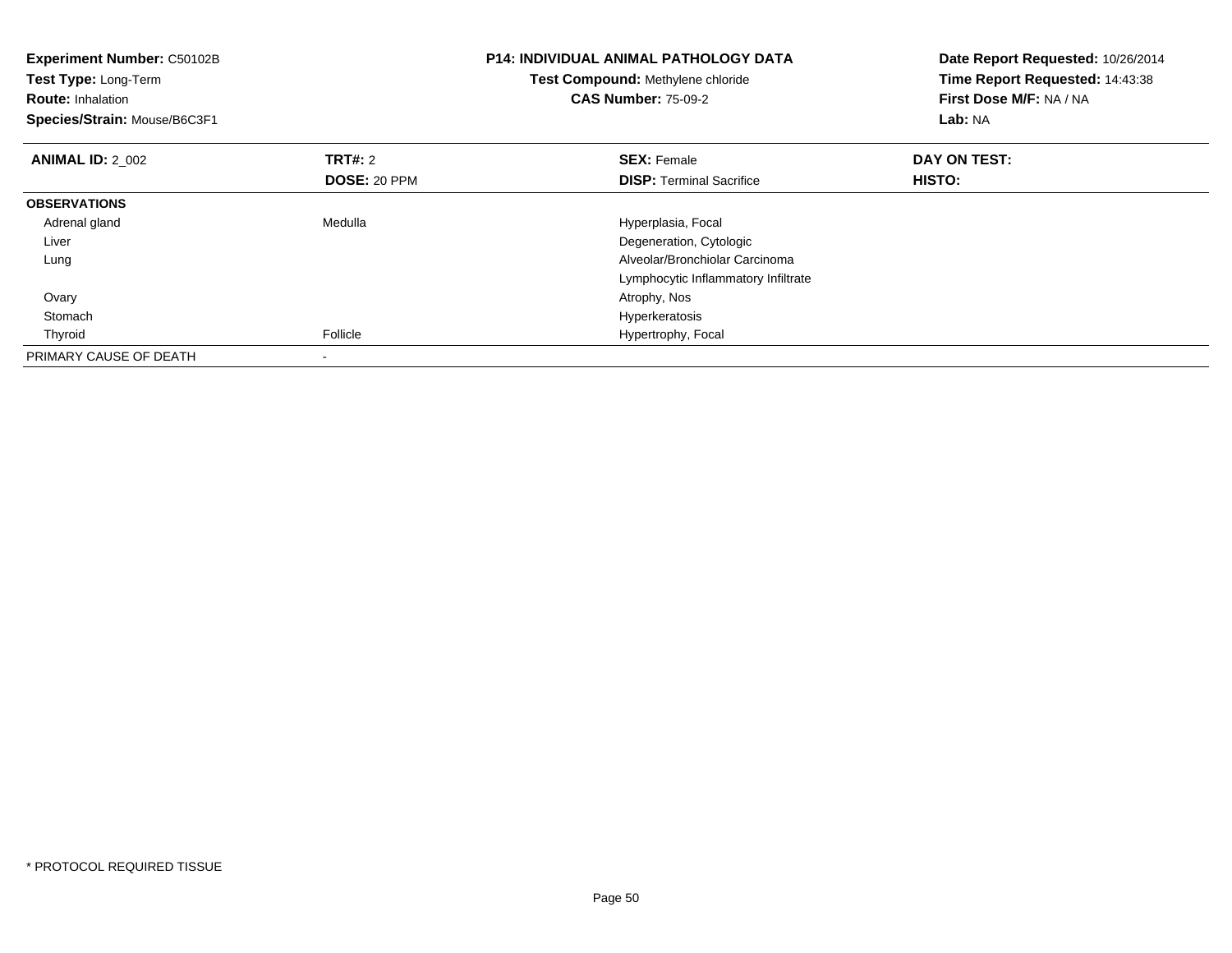| <b>Experiment Number: C50102B</b><br>Test Type: Long-Term<br><b>Route: Inhalation</b><br>Species/Strain: Mouse/B6C3F1 |                           | <b>P14: INDIVIDUAL ANIMAL PATHOLOGY DATA</b><br>Test Compound: Methylene chloride<br><b>CAS Number: 75-09-2</b> | Date Report Requested: 10/26/2014<br>Time Report Requested: 14:43:38<br>First Dose M/F: NA / NA<br>Lab: NA |
|-----------------------------------------------------------------------------------------------------------------------|---------------------------|-----------------------------------------------------------------------------------------------------------------|------------------------------------------------------------------------------------------------------------|
| <b>ANIMAL ID: 2_003</b>                                                                                               | <b>TRT#: 2</b>            | <b>SEX: Female</b>                                                                                              | DAY ON TEST:                                                                                               |
|                                                                                                                       | DOSE: 20 PPM              | <b>DISP:</b> Moribund Sacrifice                                                                                 | HISTO:                                                                                                     |
| <b>OBSERVATIONS</b>                                                                                                   |                           |                                                                                                                 |                                                                                                            |
| Brain                                                                                                                 |                           | Mineralization                                                                                                  |                                                                                                            |
| Liver                                                                                                                 |                           | Degeneration, Cytologic                                                                                         |                                                                                                            |
| Lung                                                                                                                  |                           | Alveolar/Bronchiolar Adenoma                                                                                    |                                                                                                            |
|                                                                                                                       |                           | Alveolar/Bronchiolar Carcinoma                                                                                  |                                                                                                            |
|                                                                                                                       | <b>Pleural Cavity Nos</b> | Lymphoma, Nos-Malignant                                                                                         |                                                                                                            |
| Ovary                                                                                                                 |                           | Atrophy, Nos                                                                                                    |                                                                                                            |
|                                                                                                                       |                           | Cyst, Nos                                                                                                       |                                                                                                            |
| Uterus                                                                                                                | Endometrium               | Hyperplasia, Nos                                                                                                |                                                                                                            |
| PRIMARY CAUSE OF DEATH                                                                                                |                           |                                                                                                                 |                                                                                                            |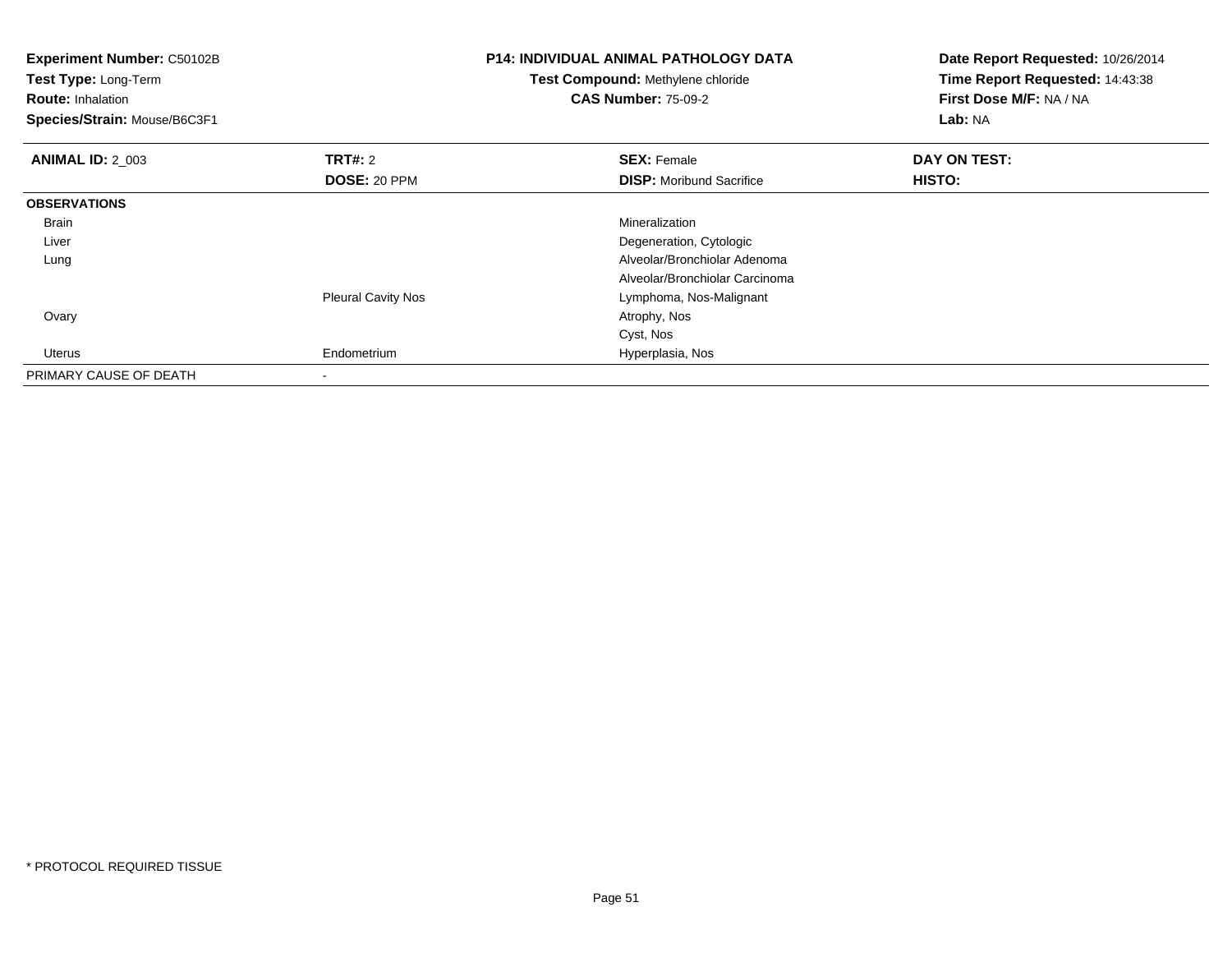| Experiment Number: C50102B<br>Test Type: Long-Term<br><b>Route: Inhalation</b><br>Species/Strain: Mouse/B6C3F1 | <b>P14: INDIVIDUAL ANIMAL PATHOLOGY DATA</b><br>Test Compound: Methylene chloride<br><b>CAS Number: 75-09-2</b> |                                 | Date Report Requested: 10/26/2014<br>Time Report Requested: 14:43:38<br>First Dose M/F: NA / NA<br>Lab: NA |
|----------------------------------------------------------------------------------------------------------------|-----------------------------------------------------------------------------------------------------------------|---------------------------------|------------------------------------------------------------------------------------------------------------|
| <b>ANIMAL ID: 2 004</b>                                                                                        | TRT#: 2                                                                                                         | <b>SEX: Female</b>              | DAY ON TEST:                                                                                               |
|                                                                                                                | DOSE: 20 PPM                                                                                                    | <b>DISP:</b> Terminal Sacrifice | HISTO:                                                                                                     |
| <b>OBSERVATIONS</b>                                                                                            |                                                                                                                 |                                 |                                                                                                            |
| Liver                                                                                                          |                                                                                                                 | Degeneration, Cytologic         |                                                                                                            |
| Lung                                                                                                           |                                                                                                                 | Alveolar/Bronchiolar Adenoma    |                                                                                                            |
| Nasal cavity                                                                                                   |                                                                                                                 | Inflammation, Serous            |                                                                                                            |
| Ovary                                                                                                          |                                                                                                                 | Atrophy, Nos                    |                                                                                                            |
|                                                                                                                |                                                                                                                 | Cyst, Nos                       |                                                                                                            |
| PRIMARY CAUSE OF DEATH                                                                                         |                                                                                                                 |                                 |                                                                                                            |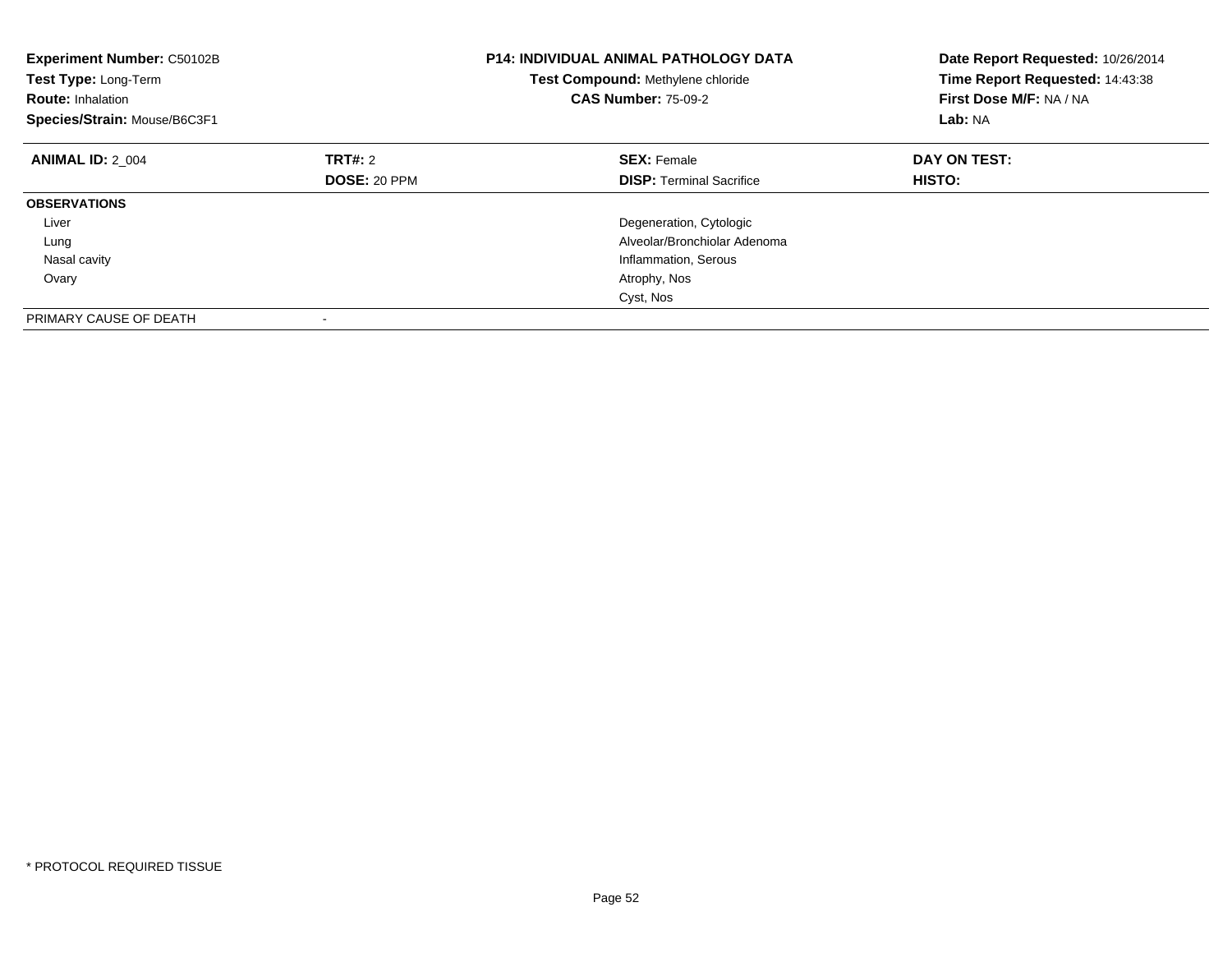| <b>Experiment Number: C50102B</b><br>Test Type: Long-Term<br><b>Route: Inhalation</b><br>Species/Strain: Mouse/B6C3F1 |                         | <b>P14: INDIVIDUAL ANIMAL PATHOLOGY DATA</b><br>Test Compound: Methylene chloride<br><b>CAS Number: 75-09-2</b> | Date Report Requested: 10/26/2014<br>Time Report Requested: 14:43:38<br>First Dose M/F: NA / NA<br>Lab: NA |  |
|-----------------------------------------------------------------------------------------------------------------------|-------------------------|-----------------------------------------------------------------------------------------------------------------|------------------------------------------------------------------------------------------------------------|--|
| <b>ANIMAL ID: 2 005</b>                                                                                               | TRT#: 2<br>DOSE: 20 PPM | <b>SEX: Female</b><br><b>DISP: Natural Death</b>                                                                | DAY ON TEST:<br><b>HISTO:</b>                                                                              |  |
| <b>OBSERVATIONS</b>                                                                                                   |                         |                                                                                                                 |                                                                                                            |  |
| Liver                                                                                                                 |                         | Hepatocellular Carcinoma                                                                                        |                                                                                                            |  |
| Lung                                                                                                                  |                         | Inflammation, Suppurative                                                                                       |                                                                                                            |  |
| Ovary                                                                                                                 |                         | Atrophy, Nos                                                                                                    |                                                                                                            |  |
| Skin                                                                                                                  |                         | Cyst, Epidermal Inclusion                                                                                       |                                                                                                            |  |
| PRIMARY CAUSE OF DEATH                                                                                                |                         |                                                                                                                 |                                                                                                            |  |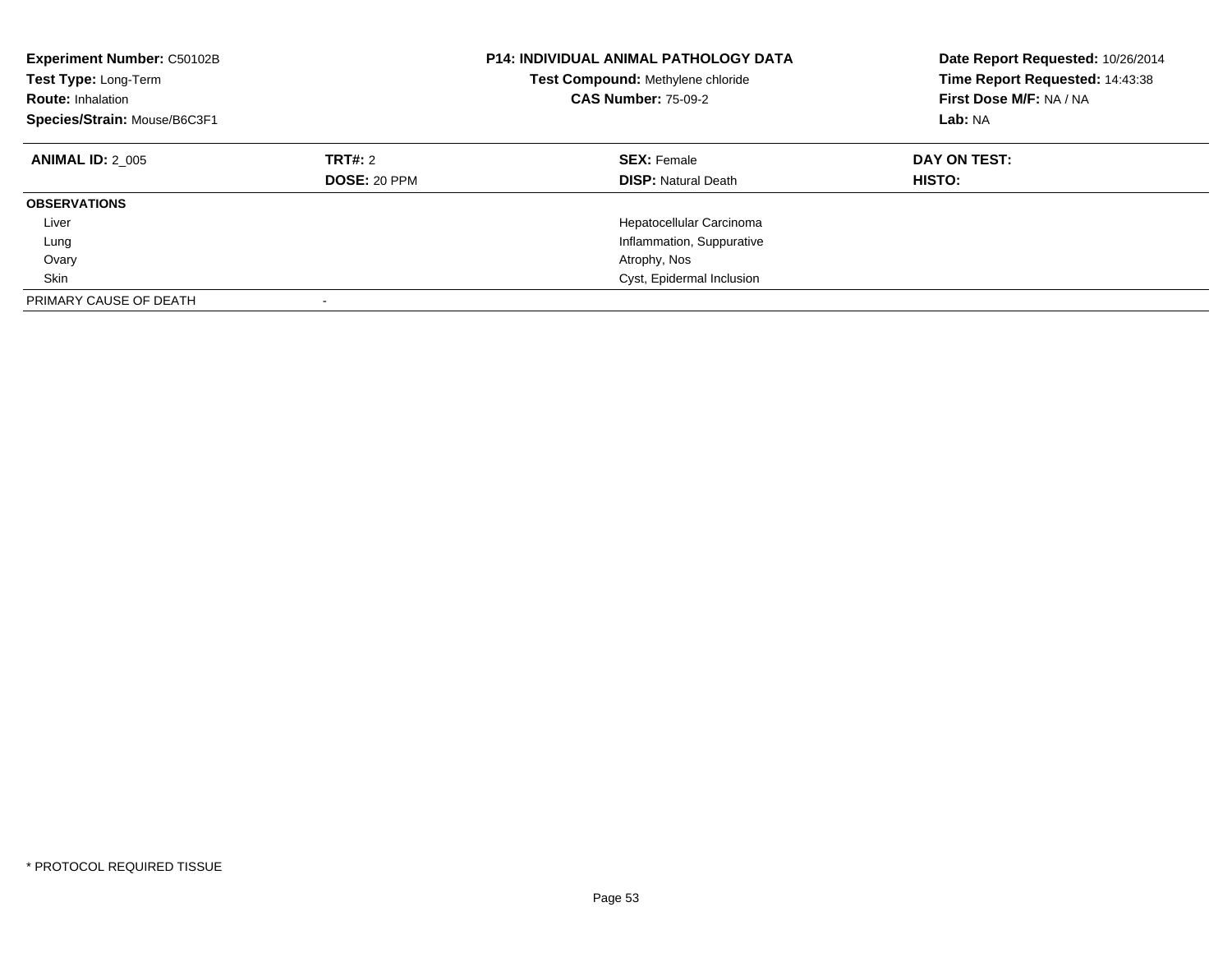| <b>Experiment Number: C50102B</b><br>Test Type: Long-Term<br><b>Route: Inhalation</b><br>Species/Strain: Mouse/B6C3F1 |                | <b>P14: INDIVIDUAL ANIMAL PATHOLOGY DATA</b><br>Test Compound: Methylene chloride<br><b>CAS Number: 75-09-2</b> | Date Report Requested: 10/26/2014<br>Time Report Requested: 14:43:38<br>First Dose M/F: NA / NA<br>Lab: NA |
|-----------------------------------------------------------------------------------------------------------------------|----------------|-----------------------------------------------------------------------------------------------------------------|------------------------------------------------------------------------------------------------------------|
| <b>ANIMAL ID: 2_007</b>                                                                                               | <b>TRT#: 2</b> | <b>SEX: Female</b>                                                                                              | DAY ON TEST:                                                                                               |
|                                                                                                                       | DOSE: 20 PPM   | <b>DISP:</b> Terminal Sacrifice                                                                                 | HISTO:                                                                                                     |
| <b>OBSERVATIONS</b>                                                                                                   |                |                                                                                                                 |                                                                                                            |
| Kidney                                                                                                                | Tubule         | Cast, Nos                                                                                                       |                                                                                                            |
| Liver                                                                                                                 |                | Degeneration, Cytologic                                                                                         |                                                                                                            |
| Lung                                                                                                                  |                | Alveolar/Bronchiolar Carcinoma                                                                                  |                                                                                                            |
|                                                                                                                       |                | Inflammation, Acute/Chronic                                                                                     |                                                                                                            |
| Ovary                                                                                                                 |                | Atrophy, Nos                                                                                                    |                                                                                                            |
|                                                                                                                       |                | Cyst, Hemorrhagic                                                                                               |                                                                                                            |
| Uterus                                                                                                                | Endometrium    | Hyperplasia, Nos                                                                                                |                                                                                                            |
| PRIMARY CAUSE OF DEATH                                                                                                |                |                                                                                                                 |                                                                                                            |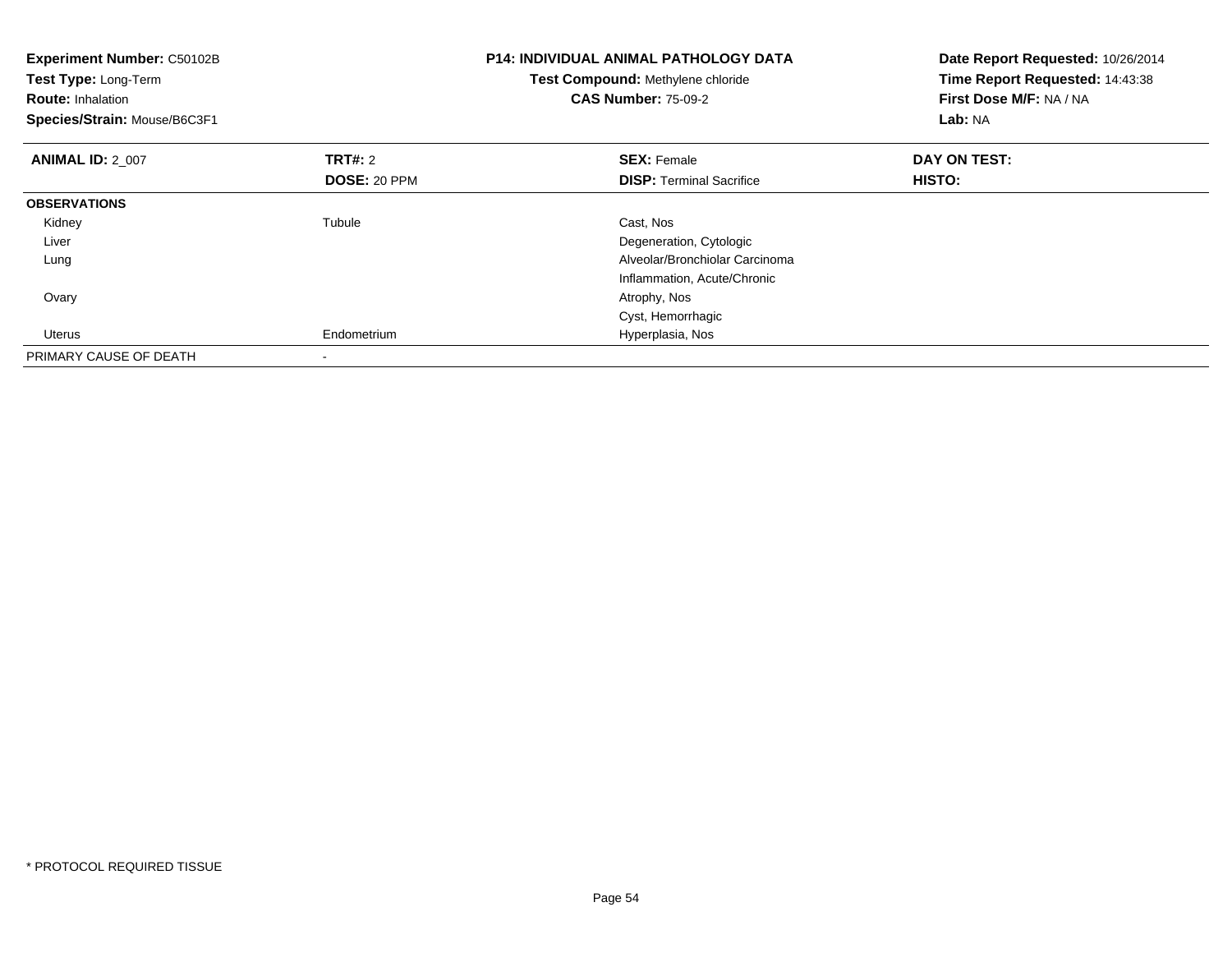| <b>Experiment Number: C50102B</b><br>Test Type: Long-Term |                     | <b>P14: INDIVIDUAL ANIMAL PATHOLOGY DATA</b> | Date Report Requested: 10/26/2014 |
|-----------------------------------------------------------|---------------------|----------------------------------------------|-----------------------------------|
|                                                           |                     | Test Compound: Methylene chloride            | Time Report Requested: 14:43:38   |
| <b>Route: Inhalation</b>                                  |                     | <b>CAS Number: 75-09-2</b>                   | First Dose M/F: NA / NA           |
| Species/Strain: Mouse/B6C3F1                              |                     |                                              | Lab: NA                           |
| <b>ANIMAL ID: 2 008</b>                                   | TRT#: 2             | <b>SEX: Female</b>                           | DAY ON TEST:                      |
|                                                           | DOSE: 20 PPM        | <b>DISP:</b> Natural Death                   | HISTO:                            |
| <b>OBSERVATIONS</b>                                       |                     |                                              |                                   |
| Ovary                                                     |                     | Cyst, Nos                                    |                                   |
| Unspecified                                               | Multiple Organs Nos | Lymphoma, Histiocytic-Malignant Type         |                                   |
| PRIMARY CAUSE OF DEATH                                    |                     |                                              |                                   |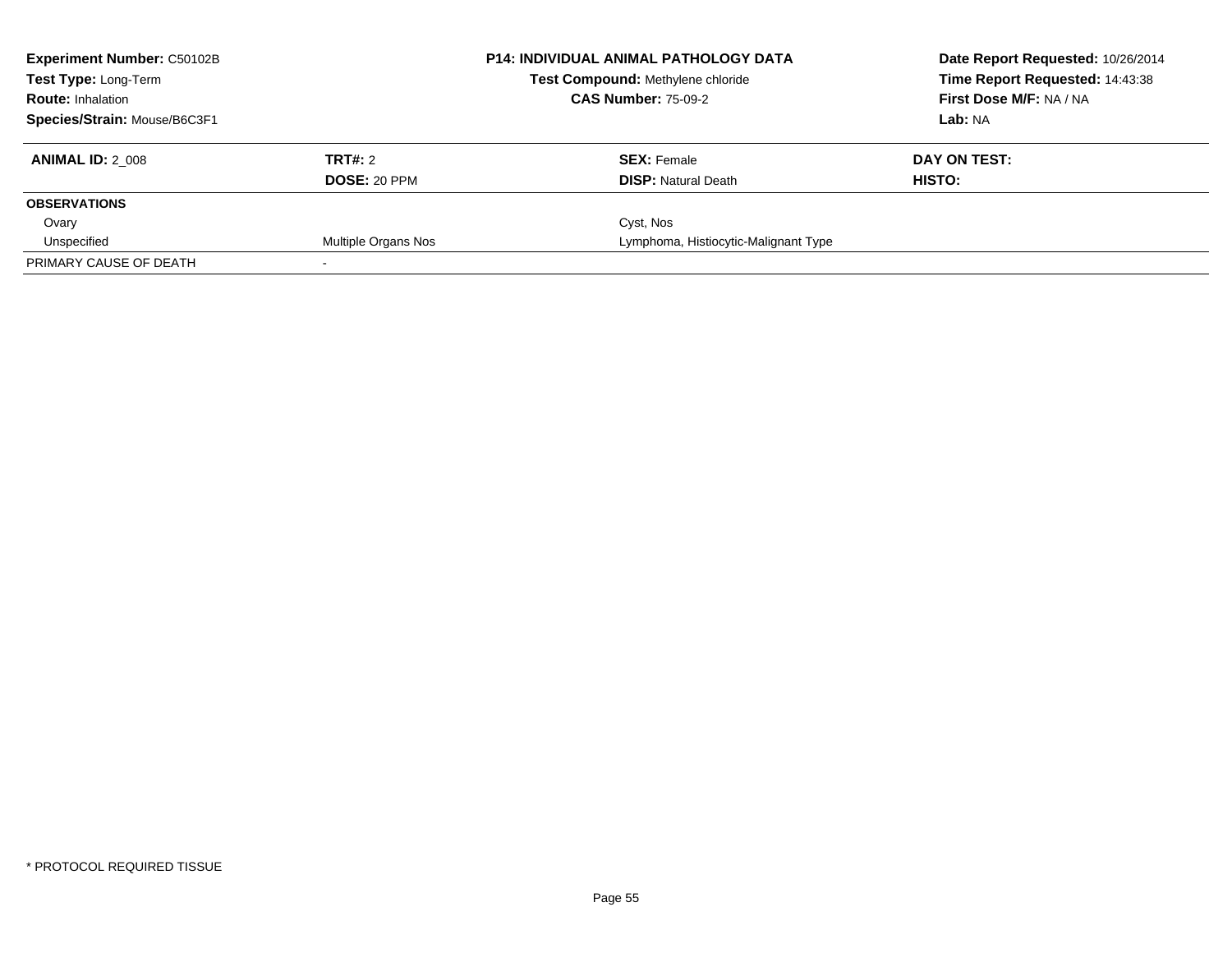| <b>Experiment Number: C50102B</b><br>Test Type: Long-Term<br><b>Route:</b> Inhalation<br>Species/Strain: Mouse/B6C3F1 |                     | <b>P14: INDIVIDUAL ANIMAL PATHOLOGY DATA</b><br>Test Compound: Methylene chloride<br><b>CAS Number: 75-09-2</b> | Date Report Requested: 10/26/2014<br>Time Report Requested: 14:43:38<br>First Dose M/F: NA / NA<br>Lab: NA |
|-----------------------------------------------------------------------------------------------------------------------|---------------------|-----------------------------------------------------------------------------------------------------------------|------------------------------------------------------------------------------------------------------------|
| <b>ANIMAL ID: 2 009</b>                                                                                               | TRT#: 2             | <b>SEX: Female</b>                                                                                              | DAY ON TEST:                                                                                               |
|                                                                                                                       | <b>DOSE: 20 PPM</b> | <b>DISP:</b> Terminal Sacrifice                                                                                 | HISTO:                                                                                                     |
| <b>OBSERVATIONS</b>                                                                                                   |                     |                                                                                                                 |                                                                                                            |
| Kidney                                                                                                                | Tubule              | Cast, Nos                                                                                                       |                                                                                                            |
| Liver                                                                                                                 |                     | Hepatocellular Carcinoma                                                                                        |                                                                                                            |
| Lung                                                                                                                  |                     | Alveolar/Bronchiolar Adenoma                                                                                    |                                                                                                            |
|                                                                                                                       |                     | Alveolar/Bronchiolar Carcinoma                                                                                  |                                                                                                            |
| Nasal cavity                                                                                                          |                     | Inflammation, Serous                                                                                            |                                                                                                            |
| Unspecified                                                                                                           | Multiple Organs Nos | Lymphoma, Mixed-Malignant Type                                                                                  |                                                                                                            |
| PRIMARY CAUSE OF DEATH                                                                                                |                     |                                                                                                                 |                                                                                                            |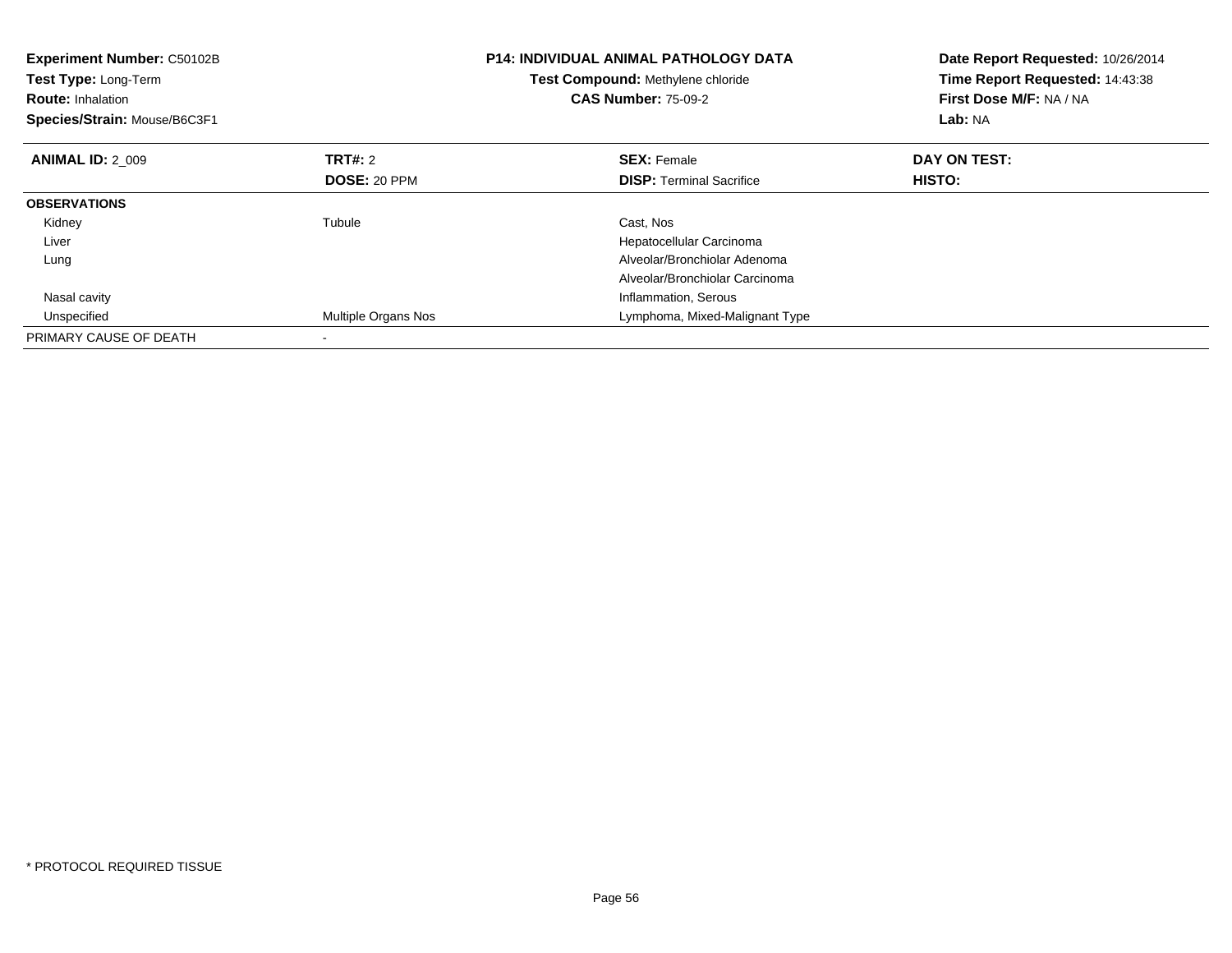| Experiment Number: C50102B<br>Test Type: Long-Term<br><b>Route: Inhalation</b><br>Species/Strain: Mouse/B6C3F1 |                            | <b>P14: INDIVIDUAL ANIMAL PATHOLOGY DATA</b><br>Test Compound: Methylene chloride<br><b>CAS Number: 75-09-2</b> | Date Report Requested: 10/26/2014<br>Time Report Requested: 14:43:38<br>First Dose M/F: NA / NA<br>Lab: NA |
|----------------------------------------------------------------------------------------------------------------|----------------------------|-----------------------------------------------------------------------------------------------------------------|------------------------------------------------------------------------------------------------------------|
| <b>ANIMAL ID: 2 010</b>                                                                                        | TRT#: 2                    | <b>SEX: Female</b>                                                                                              | DAY ON TEST:                                                                                               |
|                                                                                                                | <b>DOSE: 20 PPM</b>        | <b>DISP:</b> Natural Death                                                                                      | HISTO:                                                                                                     |
| <b>OBSERVATIONS</b>                                                                                            |                            |                                                                                                                 |                                                                                                            |
| <b>Brain</b>                                                                                                   |                            | Mineralization                                                                                                  |                                                                                                            |
| Ovary                                                                                                          |                            | Abscess, Nos                                                                                                    |                                                                                                            |
| Peritoneum                                                                                                     |                            | Inflammation, Suppurative                                                                                       |                                                                                                            |
| Skin                                                                                                           |                            | Inflammation, Suppurative                                                                                       |                                                                                                            |
| Unspecified                                                                                                    | Multiple Organs Nos        | Hematopoiesis                                                                                                   |                                                                                                            |
|                                                                                                                | <b>Multiple Organs Nos</b> | Inflammation, Acute/Chronic                                                                                     |                                                                                                            |
| Uterus                                                                                                         | Endometrium                | Hyperplasia, Nos                                                                                                |                                                                                                            |
| PRIMARY CAUSE OF DEATH                                                                                         |                            |                                                                                                                 |                                                                                                            |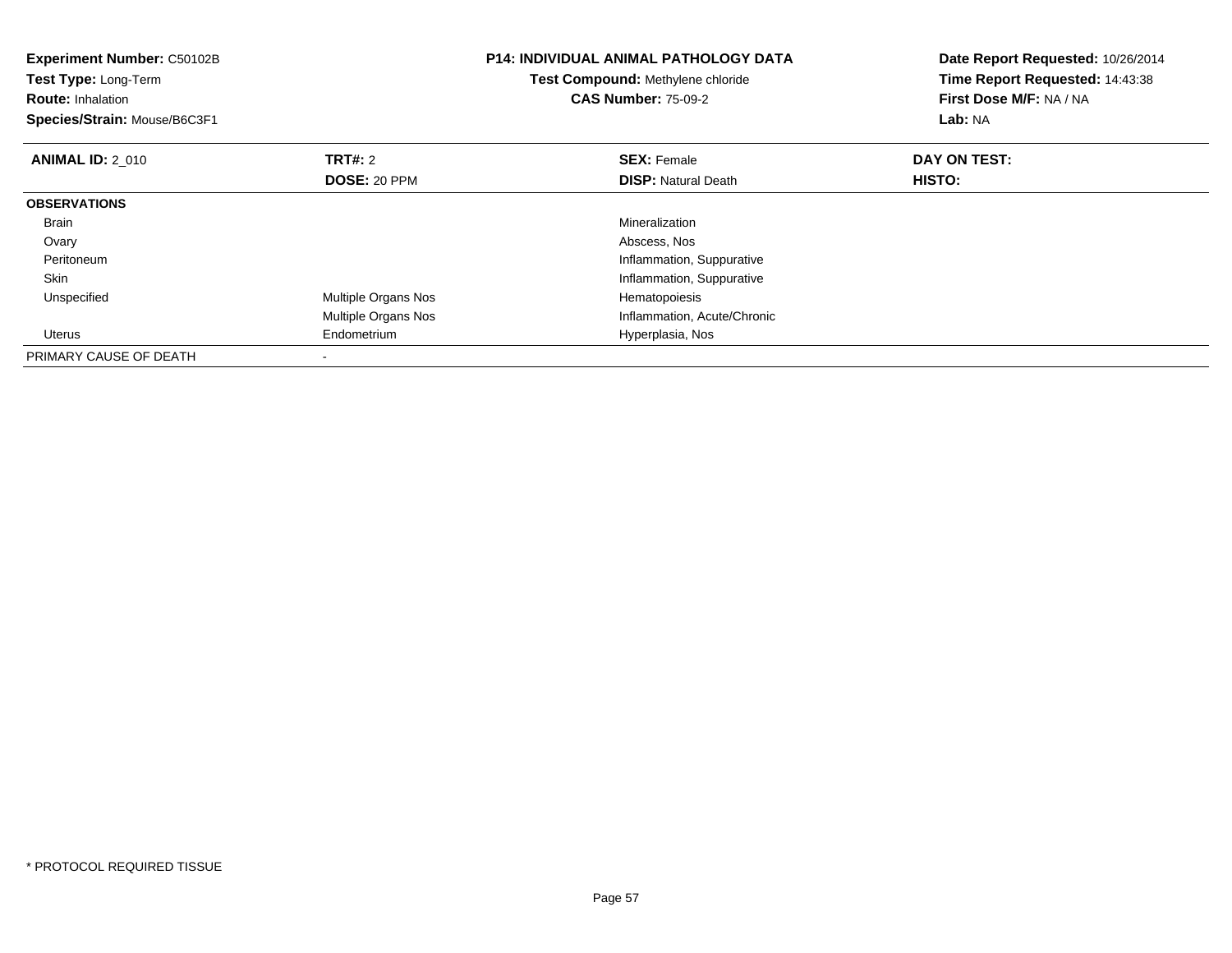| <b>Experiment Number: C50102B</b><br>Test Type: Long-Term |                | <b>P14: INDIVIDUAL ANIMAL PATHOLOGY DATA</b> | Date Report Requested: 10/26/2014<br>Time Report Requested: 14:43:38 |
|-----------------------------------------------------------|----------------|----------------------------------------------|----------------------------------------------------------------------|
|                                                           |                | <b>Test Compound: Methylene chloride</b>     |                                                                      |
| <b>Route: Inhalation</b>                                  |                | <b>CAS Number: 75-09-2</b>                   | First Dose M/F: NA / NA                                              |
| Species/Strain: Mouse/B6C3F1                              |                |                                              | Lab: NA                                                              |
| <b>ANIMAL ID: 2_011</b>                                   | <b>TRT#: 2</b> | <b>SEX: Female</b>                           | DAY ON TEST:                                                         |
|                                                           | DOSE: 20 PPM   | <b>DISP:</b> Terminal Sacrifice              | <b>HISTO:</b>                                                        |
| <b>OBSERVATIONS</b>                                       |                |                                              |                                                                      |
| Brain                                                     |                | Lymphocytic Inflammatory Infiltrate          |                                                                      |
| Kidney                                                    | Tubule         | Cast, Nos                                    |                                                                      |
| Liver                                                     |                | Degeneration, Cytologic                      |                                                                      |
| Lung                                                      |                | Alveolar/Bronchiolar Adenoma                 |                                                                      |
|                                                           |                | Lymphocytic Inflammatory Infiltrate          |                                                                      |
| Nasal cavity                                              |                | Inflammation, Suppurative                    |                                                                      |
| Ovary                                                     |                | Atrophy, Nos                                 |                                                                      |
| Pituitary gland                                           |                | Hyperplasia, Focal                           |                                                                      |
| Tooth                                                     |                | Congenital Malformation, Nos                 |                                                                      |
| PRIMARY CAUSE OF DEATH                                    | ٠              |                                              |                                                                      |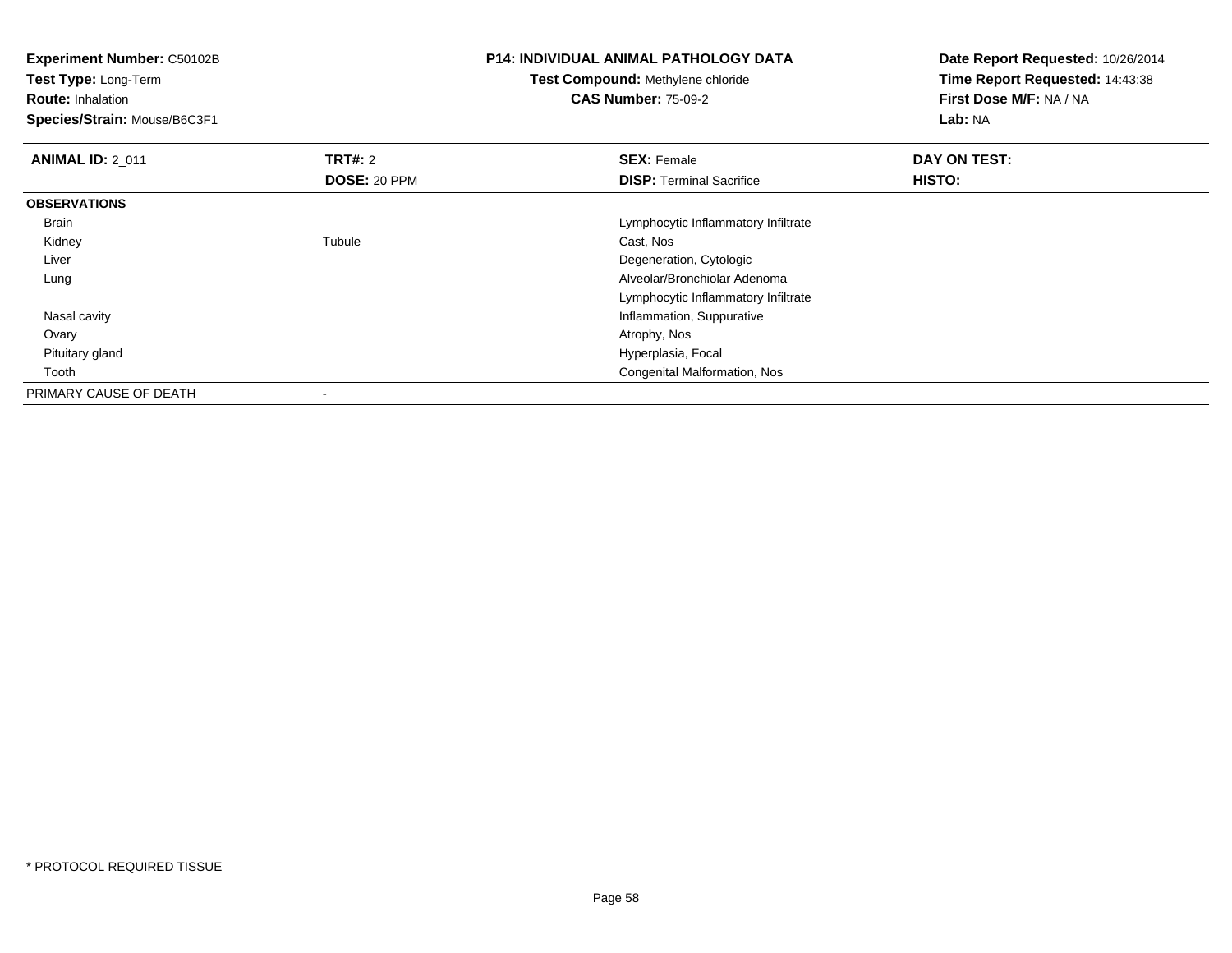| <b>Experiment Number: C50102B</b><br>Test Type: Long-Term<br><b>Route: Inhalation</b><br>Species/Strain: Mouse/B6C3F1 | <b>P14: INDIVIDUAL ANIMAL PATHOLOGY DATA</b><br>Test Compound: Methylene chloride<br><b>CAS Number: 75-09-2</b> |                                     | Date Report Requested: 10/26/2014<br>Time Report Requested: 14:43:38<br>First Dose M/F: NA / NA<br>Lab: NA |
|-----------------------------------------------------------------------------------------------------------------------|-----------------------------------------------------------------------------------------------------------------|-------------------------------------|------------------------------------------------------------------------------------------------------------|
| <b>ANIMAL ID: 2 012</b>                                                                                               | TRT#: 2                                                                                                         | <b>SEX: Female</b>                  | DAY ON TEST:                                                                                               |
|                                                                                                                       | <b>DOSE: 20 PPM</b>                                                                                             | <b>DISP:</b> Moribund Sacrifice     | <b>HISTO:</b>                                                                                              |
| <b>OBSERVATIONS</b>                                                                                                   |                                                                                                                 |                                     |                                                                                                            |
| Kidney                                                                                                                | Tubule                                                                                                          | Cast, Nos                           |                                                                                                            |
| Liver                                                                                                                 |                                                                                                                 | Hemangiosarcoma                     |                                                                                                            |
|                                                                                                                       |                                                                                                                 | Inflammation, Chronic               |                                                                                                            |
| Lung                                                                                                                  |                                                                                                                 | Lymphocytic Inflammatory Infiltrate |                                                                                                            |
| Urinary bladder                                                                                                       |                                                                                                                 | Lymphocytic Inflammatory Infiltrate |                                                                                                            |
| PRIMARY CAUSE OF DEATH                                                                                                |                                                                                                                 |                                     |                                                                                                            |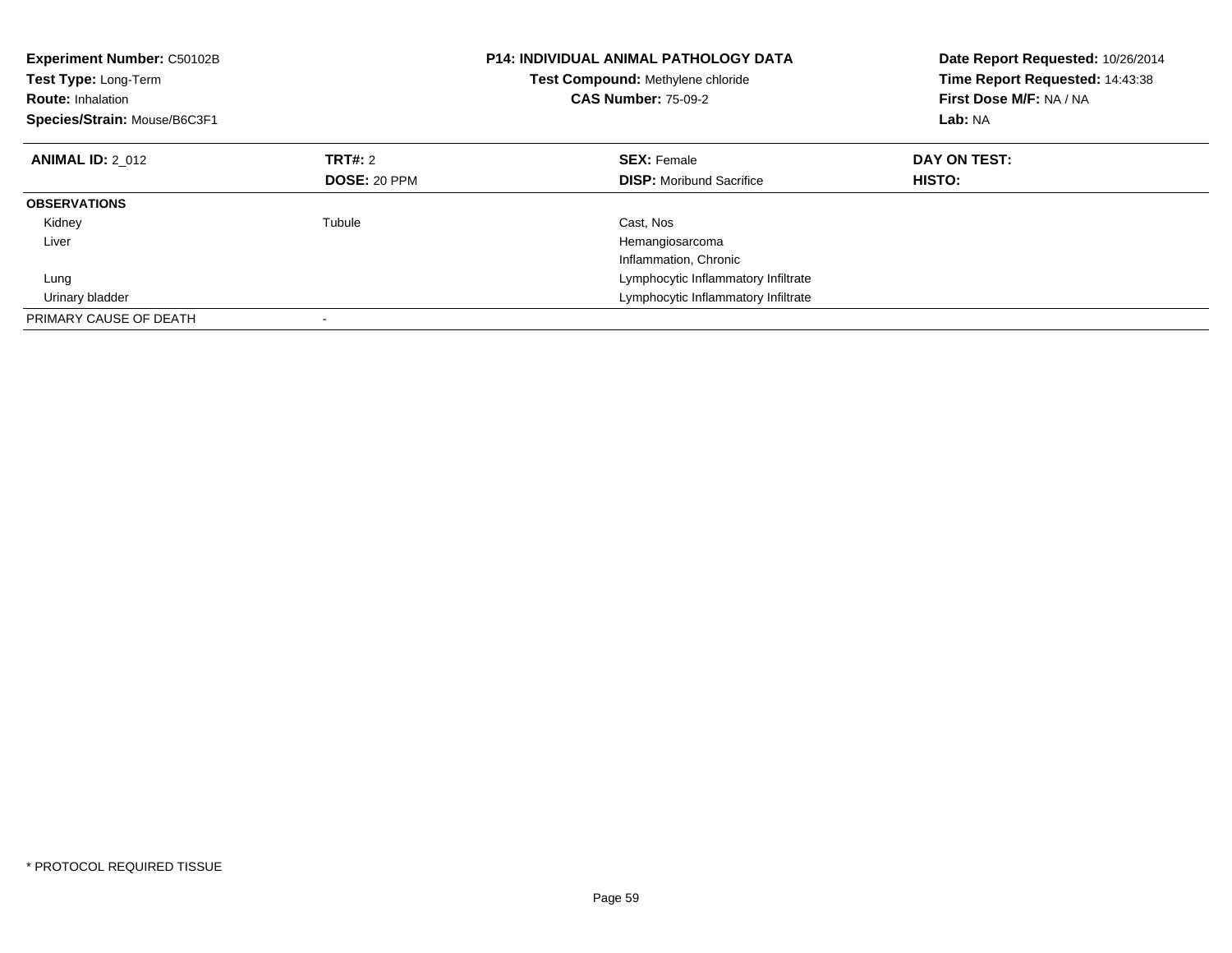**Test Type:** Long-Term

**Route:** Inhalation

**Species/Strain:** Mouse/B6C3F1

# **P14: INDIVIDUAL ANIMAL PATHOLOGY DATA**

**Test Compound:** Methylene chloride**CAS Number:** 75-09-2

| <b>ANIMAL ID: 2_013</b> | TRT#: 2             | <b>SEX: Female</b>                   | DAY ON TEST: |  |
|-------------------------|---------------------|--------------------------------------|--------------|--|
|                         | <b>DOSE: 20 PPM</b> | <b>DISP:</b> Moribund Sacrifice      | HISTO:       |  |
| <b>OBSERVATIONS</b>     |                     |                                      |              |  |
| <b>Intestine Small</b>  | Duodenum            | Amyloidosis                          |              |  |
|                         | Ileum, Ileum        | Amyloidosis                          |              |  |
|                         | Jejunum             | Amyloidosis                          |              |  |
| Liver                   |                     | Hepatocellular Carcinoma             |              |  |
|                         |                     | Necrosis, Focal                      |              |  |
| Lung                    |                     | Alveolar/Bronchiolar Adenoma         |              |  |
|                         |                     | Congestion, Nos                      |              |  |
|                         |                     | Edema, Nos                           |              |  |
|                         |                     | Hepatocellular Carcinoma, Metastatic |              |  |
| Ovary                   |                     | Atrophy, Nos                         |              |  |
| Uterus                  |                     | Atrophy, Nos                         |              |  |
| PRIMARY CAUSE OF DEATH  |                     |                                      |              |  |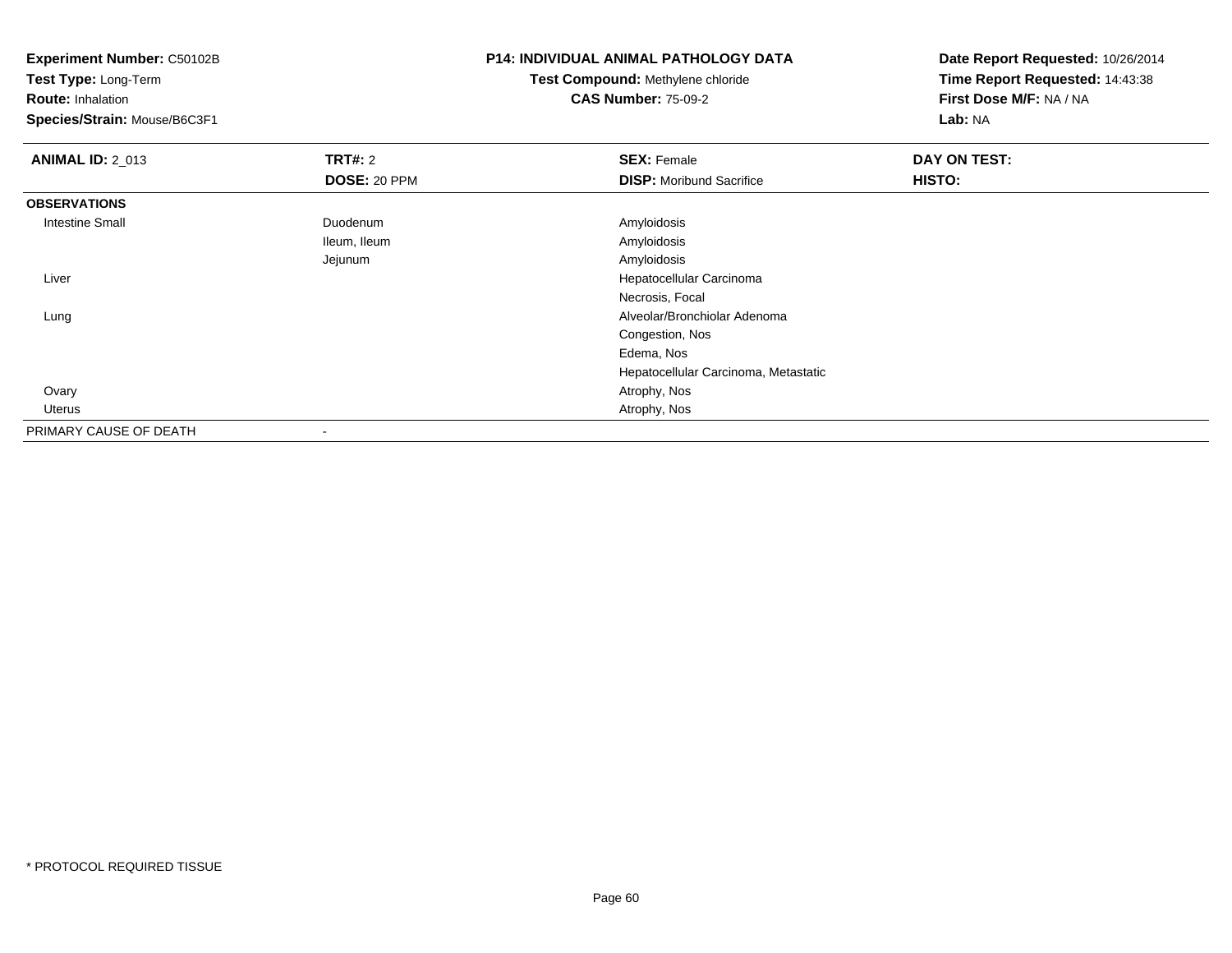| <b>Experiment Number: C50102B</b><br>Test Type: Long-Term<br><b>Route: Inhalation</b><br>Species/Strain: Mouse/B6C3F1 |                                | <b>P14: INDIVIDUAL ANIMAL PATHOLOGY DATA</b><br>Test Compound: Methylene chloride<br><b>CAS Number: 75-09-2</b> | Date Report Requested: 10/26/2014<br>Time Report Requested: 14:43:38<br>First Dose M/F: NA / NA<br><b>Lab: NA</b> |
|-----------------------------------------------------------------------------------------------------------------------|--------------------------------|-----------------------------------------------------------------------------------------------------------------|-------------------------------------------------------------------------------------------------------------------|
| <b>ANIMAL ID: 2 014</b>                                                                                               | <b>TRT#: 2</b><br>DOSE: 20 PPM | <b>SEX: Female</b><br><b>DISP:</b> Moribund Sacrifice                                                           | DAY ON TEST:<br>HISTO:                                                                                            |
| <b>OBSERVATIONS</b>                                                                                                   |                                |                                                                                                                 |                                                                                                                   |
| Kidney                                                                                                                | Tubule                         | Cast, Nos                                                                                                       |                                                                                                                   |
| Lung                                                                                                                  |                                | Alveolar/Bronchiolar Adenoma                                                                                    |                                                                                                                   |
| Ovary                                                                                                                 |                                | Abscess, Nos                                                                                                    |                                                                                                                   |
|                                                                                                                       |                                | Cyst, Nos                                                                                                       |                                                                                                                   |
| Peritoneum                                                                                                            |                                | Inflammation, Chronic                                                                                           |                                                                                                                   |
| Spleen                                                                                                                |                                | Hematopoiesis                                                                                                   |                                                                                                                   |
| Uterus                                                                                                                |                                | Inflammation, Chronic                                                                                           |                                                                                                                   |
| PRIMARY CAUSE OF DEATH                                                                                                |                                |                                                                                                                 |                                                                                                                   |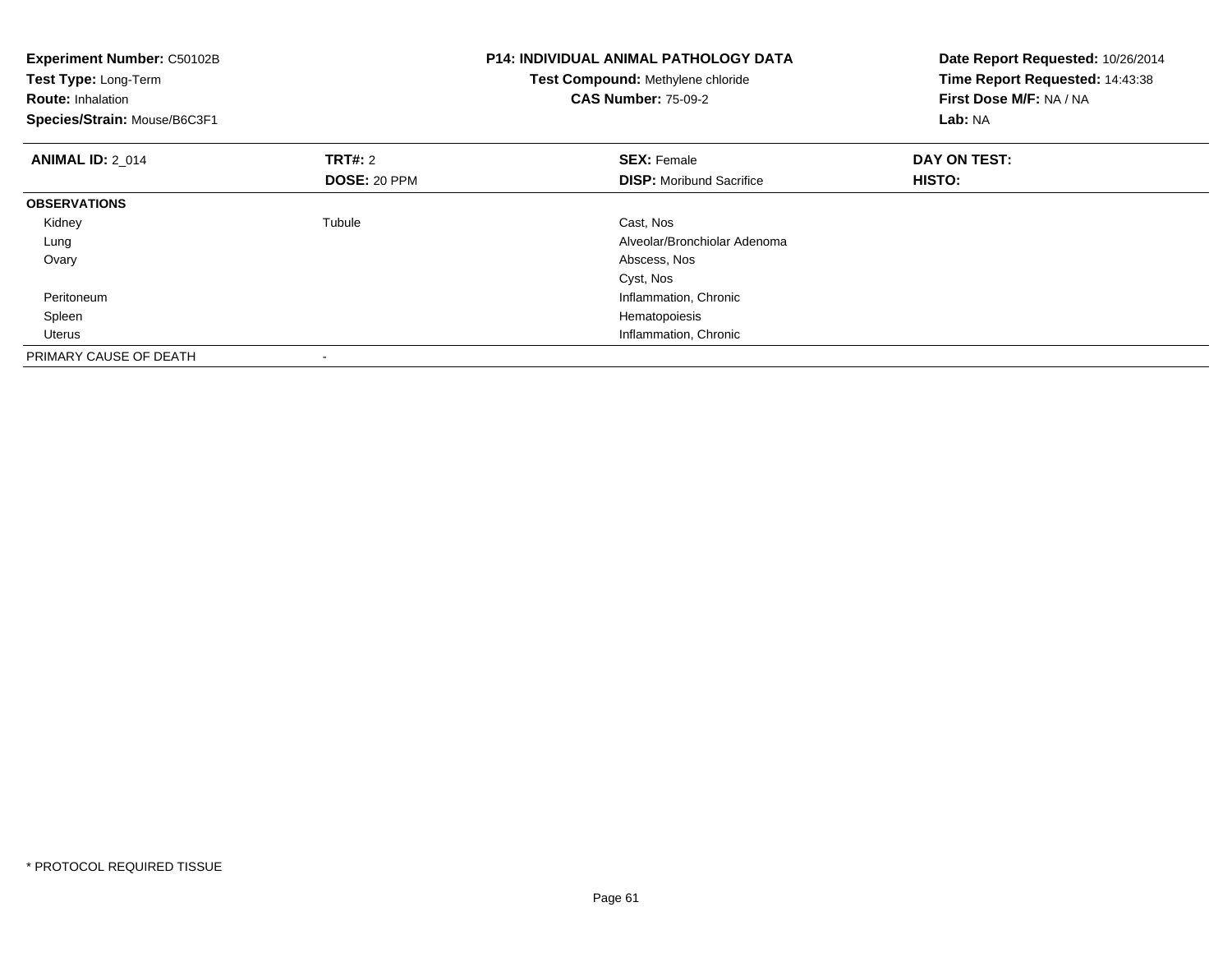| <b>Experiment Number: C50102B</b><br><b>Test Type: Long-Term</b><br><b>Route: Inhalation</b><br>Species/Strain: Mouse/B6C3F1 |                     | <b>P14: INDIVIDUAL ANIMAL PATHOLOGY DATA</b><br><b>Test Compound: Methylene chloride</b><br><b>CAS Number: 75-09-2</b> | Date Report Requested: 10/26/2014<br>Time Report Requested: 14:43:38<br>First Dose M/F: NA / NA<br>Lab: NA |
|------------------------------------------------------------------------------------------------------------------------------|---------------------|------------------------------------------------------------------------------------------------------------------------|------------------------------------------------------------------------------------------------------------|
| <b>ANIMAL ID: 2 015</b>                                                                                                      | TRT#: 2             | <b>SEX: Female</b>                                                                                                     | DAY ON TEST:                                                                                               |
|                                                                                                                              | <b>DOSE: 20 PPM</b> | <b>DISP:</b> Terminal Sacrifice                                                                                        | HISTO:                                                                                                     |
| <b>OBSERVATIONS</b>                                                                                                          |                     |                                                                                                                        |                                                                                                            |
| Kidney                                                                                                                       | Tubule              | Cast, Nos                                                                                                              |                                                                                                            |
| Liver                                                                                                                        |                     | Degeneration, Cytologic                                                                                                |                                                                                                            |
| Lung                                                                                                                         |                     | Lymphocytic Inflammatory Infiltrate                                                                                    |                                                                                                            |
| Ovary                                                                                                                        |                     | Atrophy, Nos                                                                                                           |                                                                                                            |
| Uterus                                                                                                                       | Endometrium         | Hyperplasia, Nos                                                                                                       |                                                                                                            |
| PRIMARY CAUSE OF DEATH                                                                                                       |                     |                                                                                                                        |                                                                                                            |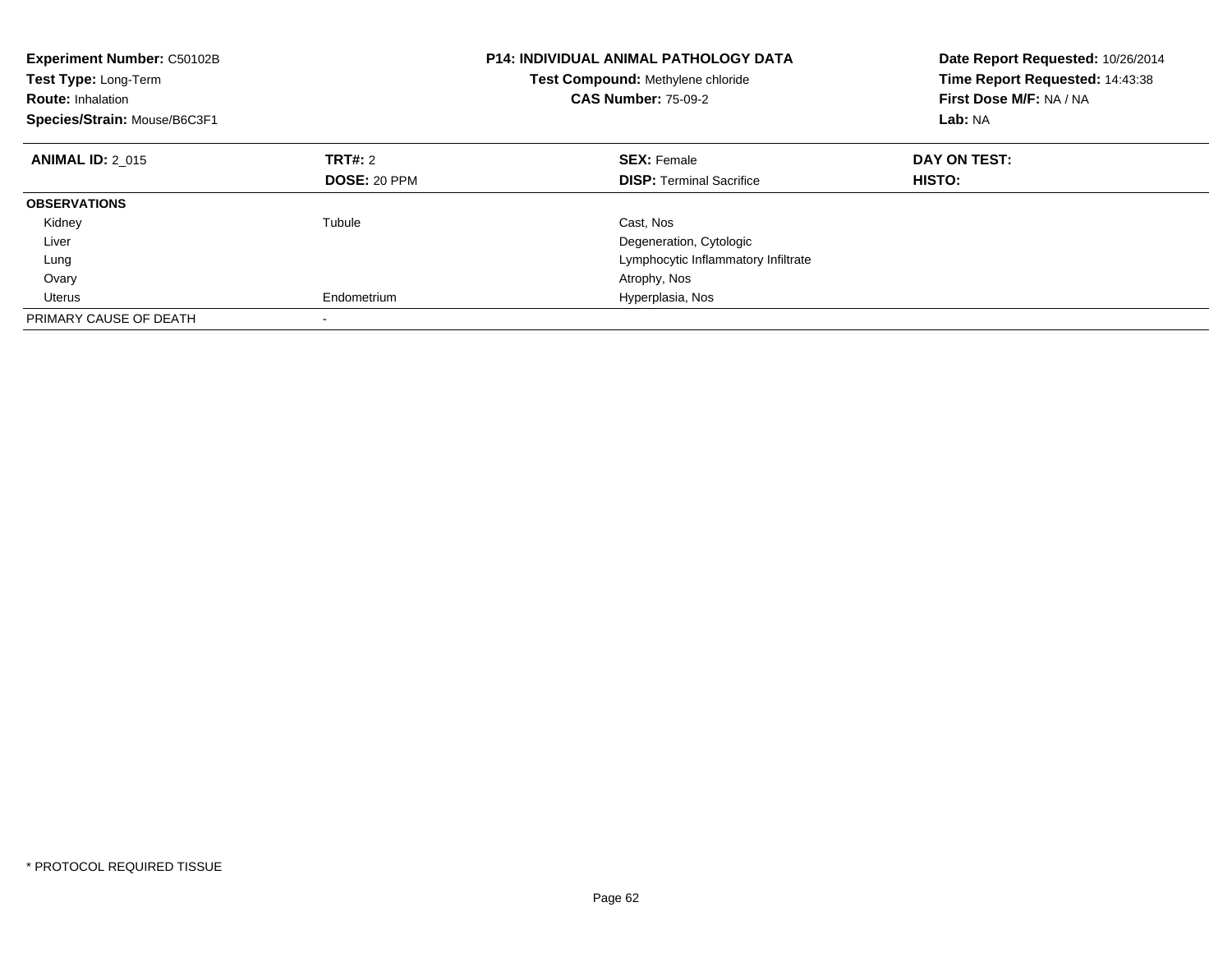| <b>Experiment Number: C50102B</b><br>Test Type: Long-Term<br><b>Route: Inhalation</b><br>Species/Strain: Mouse/B6C3F1 |                     | <b>P14: INDIVIDUAL ANIMAL PATHOLOGY DATA</b><br>Test Compound: Methylene chloride<br><b>CAS Number: 75-09-2</b> | Date Report Requested: 10/26/2014<br>Time Report Requested: 14:43:38<br>First Dose M/F: NA / NA<br>Lab: NA |
|-----------------------------------------------------------------------------------------------------------------------|---------------------|-----------------------------------------------------------------------------------------------------------------|------------------------------------------------------------------------------------------------------------|
| <b>ANIMAL ID: 2 016</b>                                                                                               | TRT#: 2             | <b>SEX: Female</b>                                                                                              | DAY ON TEST:                                                                                               |
|                                                                                                                       | <b>DOSE: 20 PPM</b> | <b>DISP:</b> Terminal Sacrifice                                                                                 | HISTO:                                                                                                     |
| <b>OBSERVATIONS</b>                                                                                                   |                     |                                                                                                                 |                                                                                                            |
| Liver                                                                                                                 |                     | Hepatocellular Carcinoma                                                                                        |                                                                                                            |
| Lung                                                                                                                  |                     | Alveolar/Bronchiolar Carcinoma                                                                                  |                                                                                                            |
| Ovary                                                                                                                 |                     | Atrophy, Nos                                                                                                    |                                                                                                            |
| Pituitary gland                                                                                                       |                     | Hyperplasia, Focal                                                                                              |                                                                                                            |
| Unspecified                                                                                                           | Multiple Organs Nos | Inflammation, Acute/Chronic                                                                                     |                                                                                                            |
| PRIMARY CAUSE OF DEATH                                                                                                |                     |                                                                                                                 |                                                                                                            |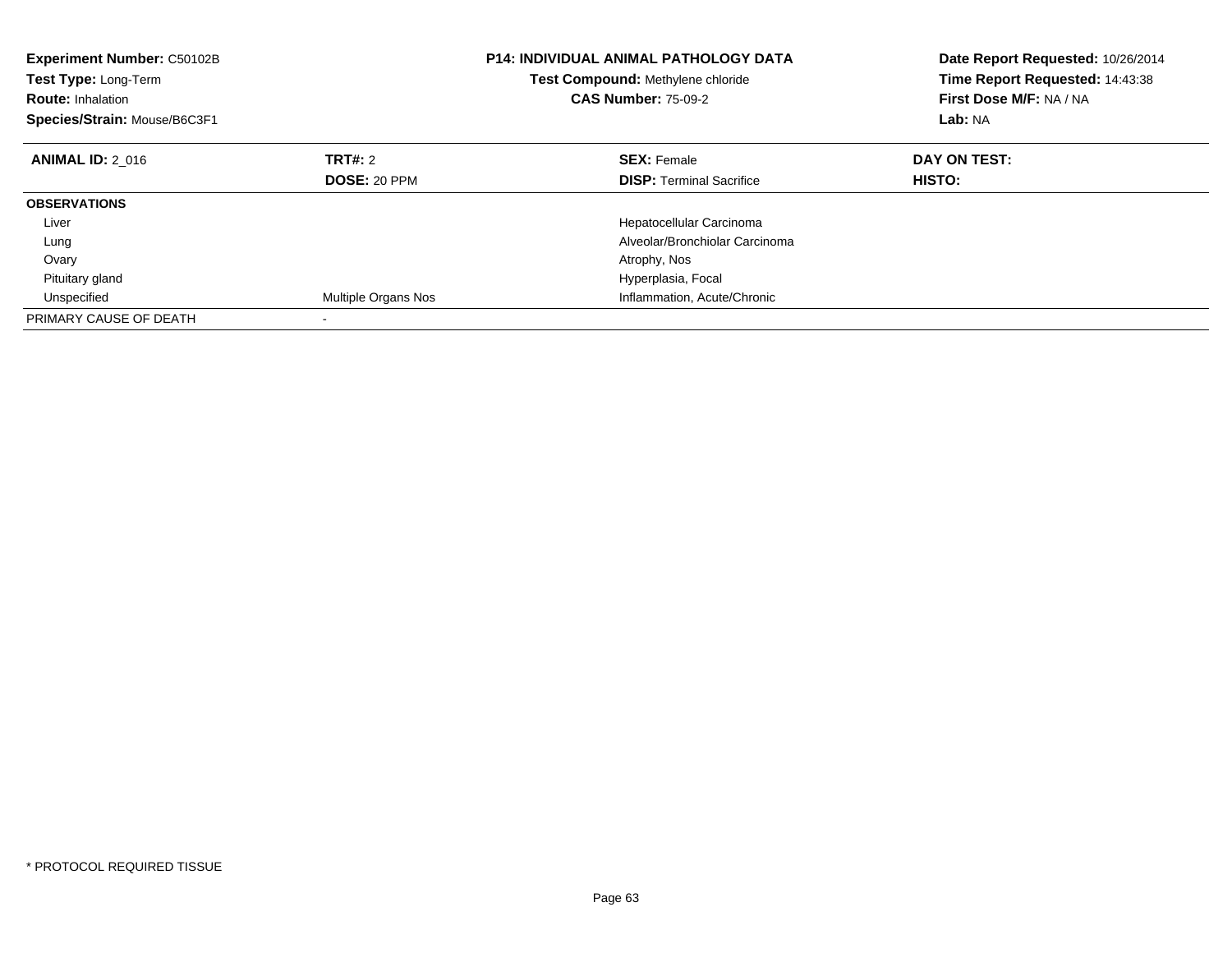| <b>Experiment Number: C50102B</b><br>Test Type: Long-Term<br><b>Route: Inhalation</b><br>Species/Strain: Mouse/B6C3F1 |              | <b>P14: INDIVIDUAL ANIMAL PATHOLOGY DATA</b><br>Test Compound: Methylene chloride<br><b>CAS Number: 75-09-2</b> | Date Report Requested: 10/26/2014<br>Time Report Requested: 14:43:38<br>First Dose M/F: NA / NA<br>Lab: NA |
|-----------------------------------------------------------------------------------------------------------------------|--------------|-----------------------------------------------------------------------------------------------------------------|------------------------------------------------------------------------------------------------------------|
| <b>ANIMAL ID: 2 017</b>                                                                                               | TRT#: 2      | <b>SEX: Female</b>                                                                                              | DAY ON TEST:                                                                                               |
|                                                                                                                       | DOSE: 20 PPM | <b>DISP:</b> Terminal Sacrifice                                                                                 | HISTO:                                                                                                     |
| <b>OBSERVATIONS</b>                                                                                                   |              |                                                                                                                 |                                                                                                            |
| Liver                                                                                                                 |              | Degeneration, Cytologic                                                                                         |                                                                                                            |
|                                                                                                                       |              | Hepatocellular Adenoma                                                                                          |                                                                                                            |
| Nasal cavity                                                                                                          |              | Inflammation, Serous                                                                                            |                                                                                                            |
| Ovary                                                                                                                 |              | Atrophy, Nos                                                                                                    |                                                                                                            |
|                                                                                                                       |              | Cyst, Nos                                                                                                       |                                                                                                            |
| PRIMARY CAUSE OF DEATH                                                                                                |              |                                                                                                                 |                                                                                                            |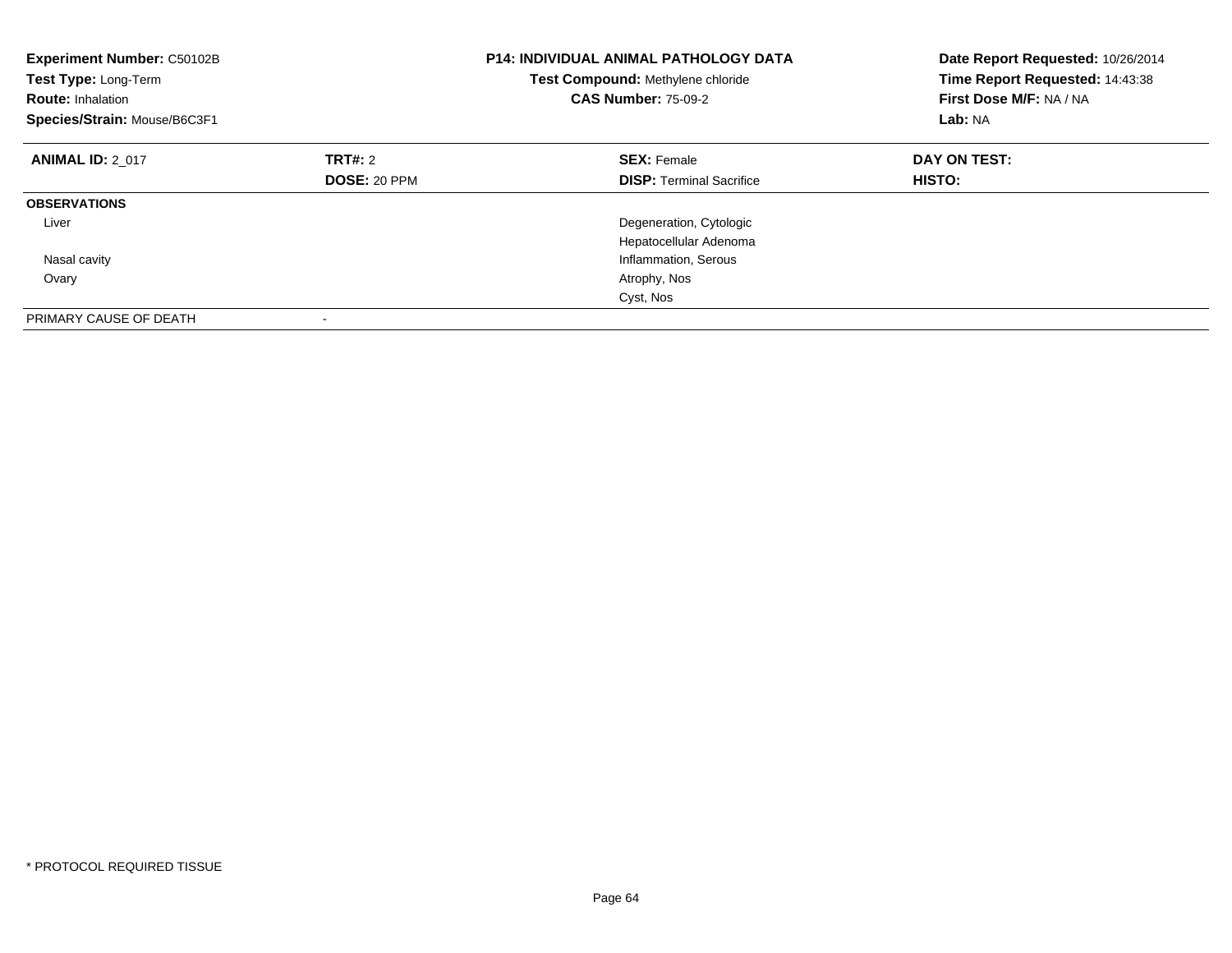| <b>Experiment Number: C50102B</b><br>Test Type: Long-Term<br><b>Route: Inhalation</b><br>Species/Strain: Mouse/B6C3F1 |                          | <b>P14: INDIVIDUAL ANIMAL PATHOLOGY DATA</b><br>Test Compound: Methylene chloride<br><b>CAS Number: 75-09-2</b> | Date Report Requested: 10/26/2014<br>Time Report Requested: 14:43:38<br>First Dose M/F: NA / NA<br>Lab: NA |
|-----------------------------------------------------------------------------------------------------------------------|--------------------------|-----------------------------------------------------------------------------------------------------------------|------------------------------------------------------------------------------------------------------------|
| <b>ANIMAL ID: 2_018</b>                                                                                               | <b>TRT#: 2</b>           | <b>SEX: Female</b>                                                                                              | DAY ON TEST:                                                                                               |
|                                                                                                                       | DOSE: 20 PPM             | <b>DISP: Terminal Sacrifice</b>                                                                                 | HISTO:                                                                                                     |
| <b>OBSERVATIONS</b>                                                                                                   |                          |                                                                                                                 |                                                                                                            |
| Kidney                                                                                                                |                          | Glomerulonephritis, Chronic                                                                                     |                                                                                                            |
|                                                                                                                       |                          | Papillary Cystadenoma, Nos                                                                                      |                                                                                                            |
| Liver                                                                                                                 |                          | Hepatocellular Adenoma                                                                                          |                                                                                                            |
|                                                                                                                       |                          | Hepatocellular Carcinoma                                                                                        |                                                                                                            |
| Lung                                                                                                                  |                          | Alveolar/Bronchiolar Adenoma                                                                                    |                                                                                                            |
|                                                                                                                       |                          | Alveolar/Bronchiolar Carcinoma                                                                                  |                                                                                                            |
| Ovary                                                                                                                 |                          | Atrophy, Nos                                                                                                    |                                                                                                            |
|                                                                                                                       |                          | Hematoma, Nos                                                                                                   |                                                                                                            |
| Stomach                                                                                                               | <b>Glandular Stomach</b> | Dilatation, Nos                                                                                                 |                                                                                                            |
| PRIMARY CAUSE OF DEATH                                                                                                |                          |                                                                                                                 |                                                                                                            |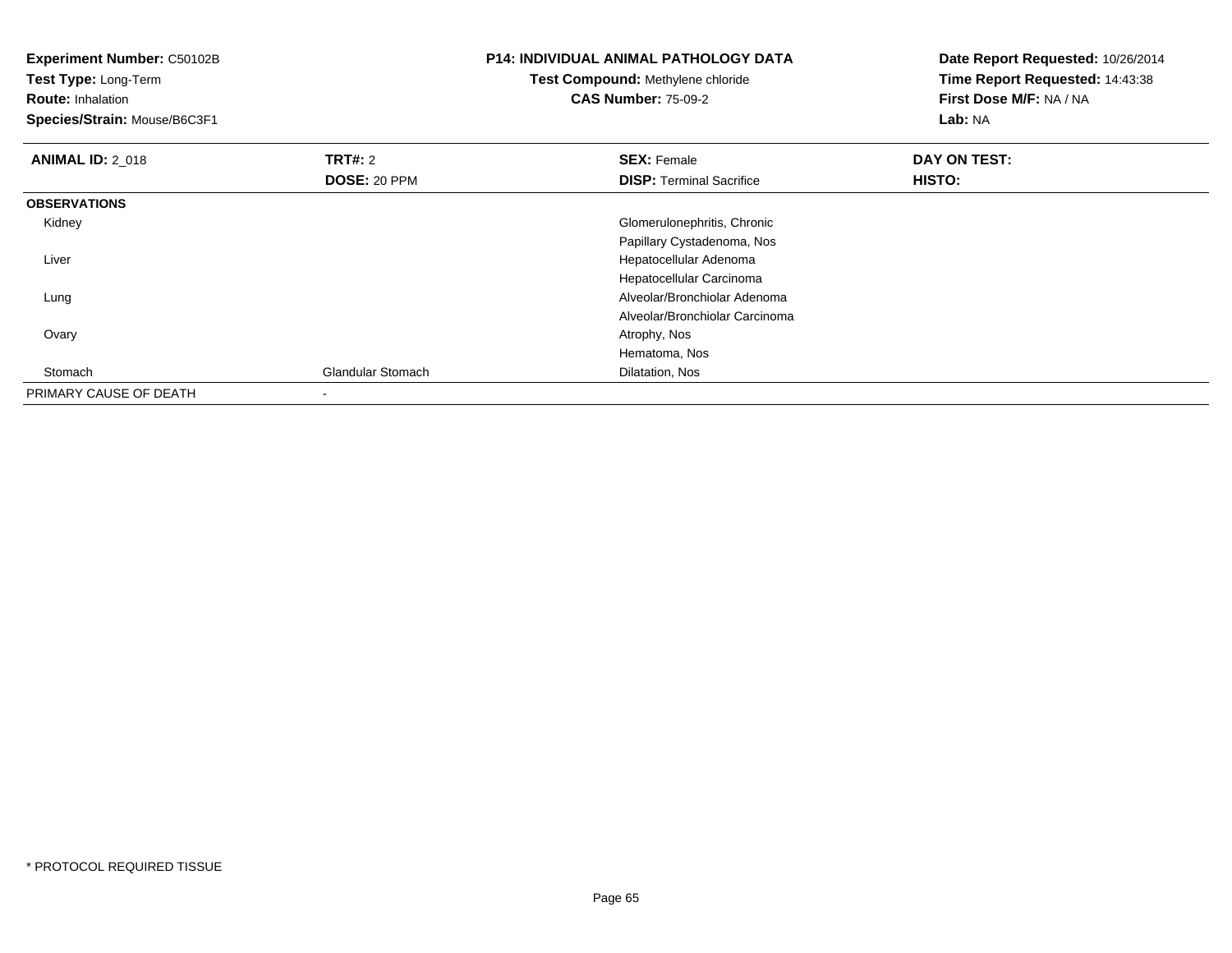| <b>Experiment Number: C50102B</b><br>Test Type: Long-Term<br><b>Route: Inhalation</b><br>Species/Strain: Mouse/B6C3F1 |                     | <b>P14: INDIVIDUAL ANIMAL PATHOLOGY DATA</b><br>Test Compound: Methylene chloride<br><b>CAS Number: 75-09-2</b> | Date Report Requested: 10/26/2014<br>Time Report Requested: 14:43:38<br>First Dose M/F: NA / NA<br>Lab: NA |
|-----------------------------------------------------------------------------------------------------------------------|---------------------|-----------------------------------------------------------------------------------------------------------------|------------------------------------------------------------------------------------------------------------|
| <b>ANIMAL ID: 2 019</b>                                                                                               | TRT#: 2             | <b>SEX: Female</b>                                                                                              | DAY ON TEST:                                                                                               |
|                                                                                                                       | <b>DOSE: 20 PPM</b> | <b>DISP:</b> Terminal Sacrifice                                                                                 | HISTO:                                                                                                     |
| <b>OBSERVATIONS</b>                                                                                                   |                     |                                                                                                                 |                                                                                                            |
| Kidney                                                                                                                | Tubule              | Cast, Nos                                                                                                       |                                                                                                            |
| Liver                                                                                                                 |                     | Degeneration, Cytologic                                                                                         |                                                                                                            |
|                                                                                                                       |                     | Hepatocellular Adenoma                                                                                          |                                                                                                            |
| Lung                                                                                                                  |                     | Alveolar/Bronchiolar Adenoma                                                                                    |                                                                                                            |
|                                                                                                                       |                     | Alveolar/Bronchiolar Carcinoma                                                                                  |                                                                                                            |
| Ovary                                                                                                                 |                     | Atrophy, Nos                                                                                                    |                                                                                                            |
| PRIMARY CAUSE OF DEATH                                                                                                |                     |                                                                                                                 |                                                                                                            |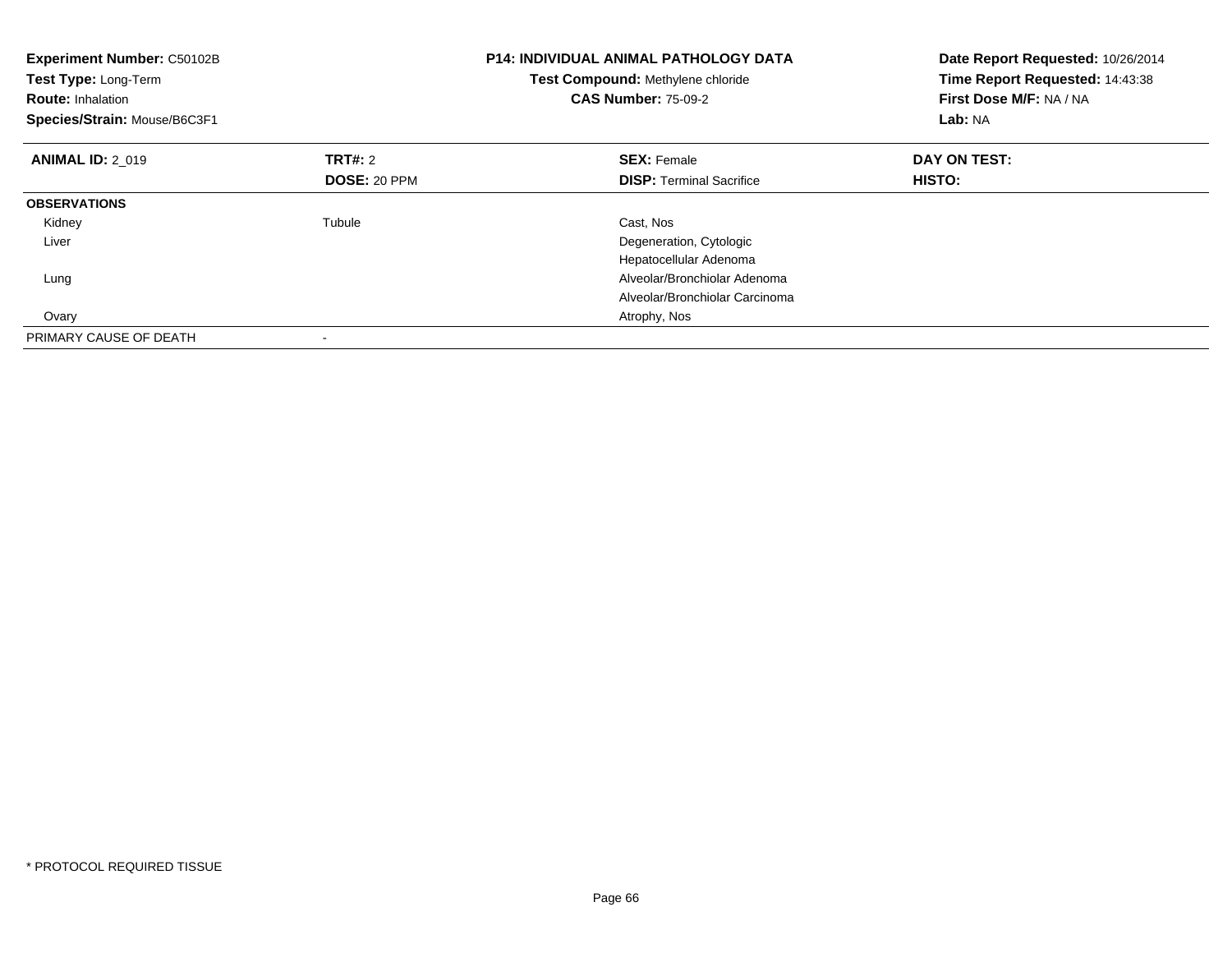| <b>Experiment Number: C50102B</b><br>Test Type: Long-Term<br><b>Route: Inhalation</b><br>Species/Strain: Mouse/B6C3F1 |              | <b>P14: INDIVIDUAL ANIMAL PATHOLOGY DATA</b><br>Test Compound: Methylene chloride<br><b>CAS Number: 75-09-2</b> | Date Report Requested: 10/26/2014<br>Time Report Requested: 14:43:38<br>First Dose M/F: NA / NA<br>Lab: NA |
|-----------------------------------------------------------------------------------------------------------------------|--------------|-----------------------------------------------------------------------------------------------------------------|------------------------------------------------------------------------------------------------------------|
| <b>ANIMAL ID: 2 020</b>                                                                                               | TRT#: 2      | <b>SEX: Female</b>                                                                                              | DAY ON TEST:                                                                                               |
|                                                                                                                       | DOSE: 20 PPM | <b>DISP:</b> Terminal Sacrifice                                                                                 | HISTO:                                                                                                     |
| <b>OBSERVATIONS</b>                                                                                                   |              |                                                                                                                 |                                                                                                            |
| <b>Brain</b>                                                                                                          |              | Mineralization                                                                                                  |                                                                                                            |
| Liver                                                                                                                 |              | Degeneration, Cytologic                                                                                         |                                                                                                            |
| Lung                                                                                                                  |              | Alveolar/Bronchiolar Adenoma                                                                                    |                                                                                                            |
| Ovary                                                                                                                 |              | Cyst, Nos                                                                                                       |                                                                                                            |
| Pituitary gland                                                                                                       |              | Hyperplasia, Focal                                                                                              |                                                                                                            |
| PRIMARY CAUSE OF DEATH                                                                                                |              |                                                                                                                 |                                                                                                            |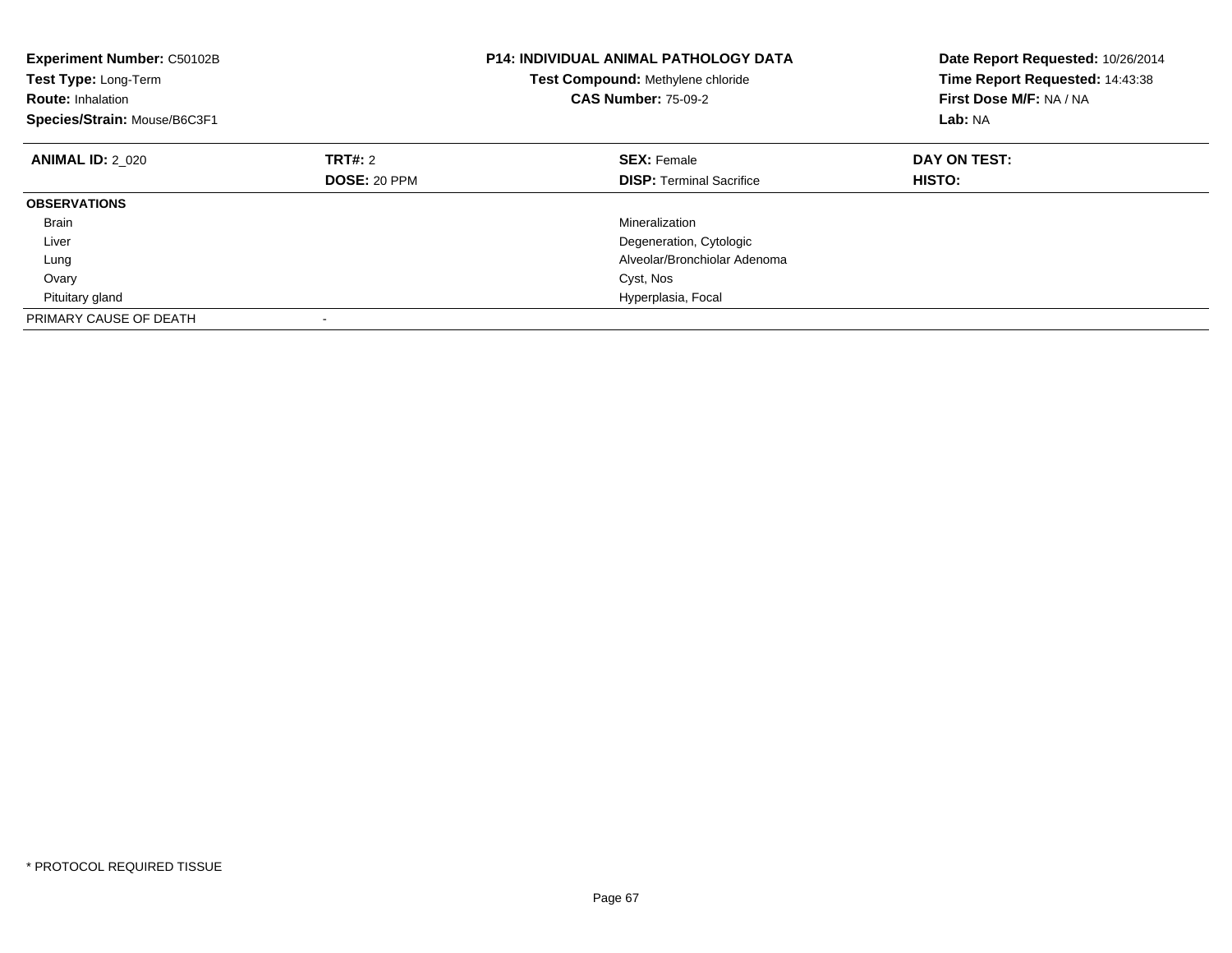| <b>Experiment Number: C50102B</b><br>Test Type: Long-Term<br><b>Route: Inhalation</b><br>Species/Strain: Mouse/B6C3F1 |                     | <b>P14: INDIVIDUAL ANIMAL PATHOLOGY DATA</b><br>Test Compound: Methylene chloride<br><b>CAS Number: 75-09-2</b> | Date Report Requested: 10/26/2014<br>Time Report Requested: 14:43:38<br>First Dose M/F: NA / NA<br>Lab: NA |
|-----------------------------------------------------------------------------------------------------------------------|---------------------|-----------------------------------------------------------------------------------------------------------------|------------------------------------------------------------------------------------------------------------|
| <b>ANIMAL ID: 2 021</b>                                                                                               | <b>TRT#: 2</b>      | <b>SEX: Female</b>                                                                                              | DAY ON TEST:                                                                                               |
|                                                                                                                       | <b>DOSE: 20 PPM</b> | <b>DISP:</b> Terminal Sacrifice                                                                                 | <b>HISTO:</b>                                                                                              |
| <b>OBSERVATIONS</b>                                                                                                   |                     |                                                                                                                 |                                                                                                            |
| Brain                                                                                                                 |                     | Mineralization                                                                                                  |                                                                                                            |
| Liver                                                                                                                 |                     | Degeneration, Cytologic                                                                                         |                                                                                                            |
| Lung                                                                                                                  |                     | Alveolar/Bronchiolar Adenoma                                                                                    |                                                                                                            |
| Nasal cavity                                                                                                          |                     | Hyperplasia, Epithelial                                                                                         |                                                                                                            |
| Ovary                                                                                                                 |                     | Atrophy, Nos                                                                                                    |                                                                                                            |
|                                                                                                                       |                     | Cyst, Nos                                                                                                       |                                                                                                            |
| PRIMARY CAUSE OF DEATH                                                                                                |                     |                                                                                                                 |                                                                                                            |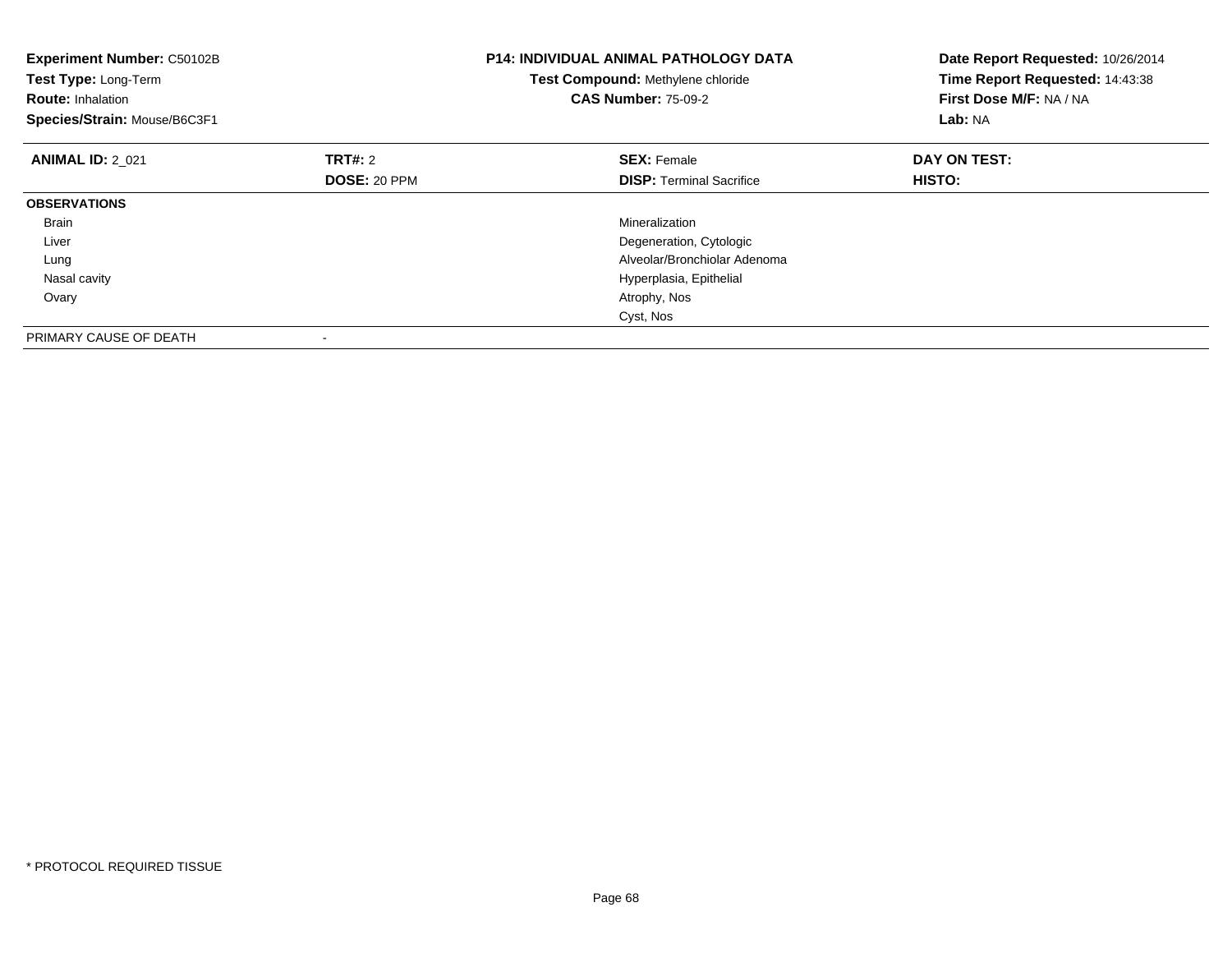| <b>Experiment Number: C50102B</b><br>Test Type: Long-Term<br><b>Route: Inhalation</b><br>Species/Strain: Mouse/B6C3F1 |                              | <b>P14: INDIVIDUAL ANIMAL PATHOLOGY DATA</b><br>Test Compound: Methylene chloride<br><b>CAS Number: 75-09-2</b> | Date Report Requested: 10/26/2014<br>Time Report Requested: 14:43:38<br>First Dose M/F: NA / NA<br>Lab: NA |
|-----------------------------------------------------------------------------------------------------------------------|------------------------------|-----------------------------------------------------------------------------------------------------------------|------------------------------------------------------------------------------------------------------------|
| <b>ANIMAL ID: 2 022</b>                                                                                               | TRT#: 2                      | <b>SEX: Female</b>                                                                                              | DAY ON TEST:                                                                                               |
|                                                                                                                       | DOSE: 20 PPM                 | <b>DISP: Terminal Sacrifice</b>                                                                                 | <b>HISTO:</b>                                                                                              |
| <b>OBSERVATIONS</b>                                                                                                   |                              |                                                                                                                 |                                                                                                            |
| Kidney                                                                                                                | Tubule                       | Cast, Nos                                                                                                       |                                                                                                            |
| Liver                                                                                                                 |                              | Degeneration, Cytologic                                                                                         |                                                                                                            |
|                                                                                                                       |                              | Hepatocellular Carcinoma                                                                                        |                                                                                                            |
| Lung                                                                                                                  |                              | Alveolar/Bronchiolar Adenoma                                                                                    |                                                                                                            |
| Spleen                                                                                                                |                              | Hyperplasia, Lymphoid                                                                                           |                                                                                                            |
| Stomach                                                                                                               |                              | Hyperkeratosis                                                                                                  |                                                                                                            |
| Unspecified                                                                                                           | <b>Connective Tissue Nos</b> | Inflammation, Chronic                                                                                           |                                                                                                            |
| Uterus                                                                                                                | Endometrium                  | Hyperplasia, Nos                                                                                                |                                                                                                            |
| PRIMARY CAUSE OF DEATH                                                                                                |                              |                                                                                                                 |                                                                                                            |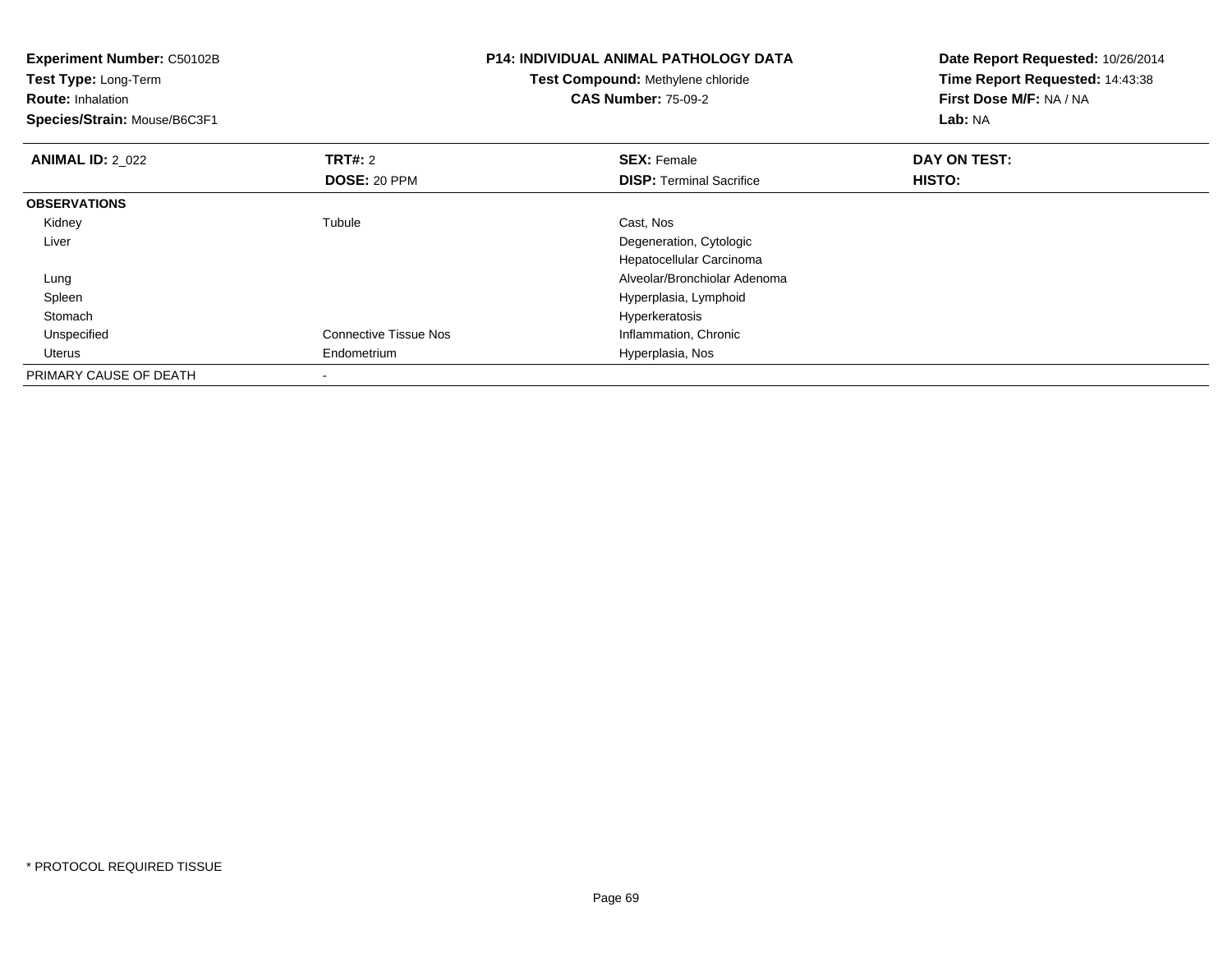| <b>Experiment Number: C50102B</b><br><b>Test Type: Long-Term</b><br><b>Route: Inhalation</b><br>Species/Strain: Mouse/B6C3F1 |                                | <b>P14: INDIVIDUAL ANIMAL PATHOLOGY DATA</b><br>Test Compound: Methylene chloride<br><b>CAS Number: 75-09-2</b> | Date Report Requested: 10/26/2014<br>Time Report Requested: 14:43:38<br>First Dose M/F: NA / NA<br>Lab: NA |
|------------------------------------------------------------------------------------------------------------------------------|--------------------------------|-----------------------------------------------------------------------------------------------------------------|------------------------------------------------------------------------------------------------------------|
| <b>ANIMAL ID: 2 023</b>                                                                                                      | TRT#: 2<br><b>DOSE: 20 PPM</b> | <b>SEX: Female</b><br><b>DISP:</b> Terminal Sacrifice                                                           | DAY ON TEST:<br>HISTO:                                                                                     |
| <b>OBSERVATIONS</b>                                                                                                          |                                |                                                                                                                 |                                                                                                            |
| Liver                                                                                                                        |                                | Hepatocellular Carcinoma                                                                                        |                                                                                                            |
| Lung                                                                                                                         |                                | Hepatocellular Carcinoma, Metastatic                                                                            |                                                                                                            |
| Lymph node                                                                                                                   | <b>Bronchial Lymph Node</b>    | Inflammation, Serous                                                                                            |                                                                                                            |
| Nasal cavity                                                                                                                 |                                | Inflammation, Suppurative                                                                                       |                                                                                                            |
| Ovary                                                                                                                        |                                | Atrophy, Nos                                                                                                    |                                                                                                            |
| Unspecified                                                                                                                  | Adipose Tissue                 | Hepatocellular Carcinoma, Metastatic                                                                            |                                                                                                            |
|                                                                                                                              | Adipose Tissue                 | Inflammation, Chronic                                                                                           |                                                                                                            |
| PRIMARY CAUSE OF DEATH                                                                                                       |                                |                                                                                                                 |                                                                                                            |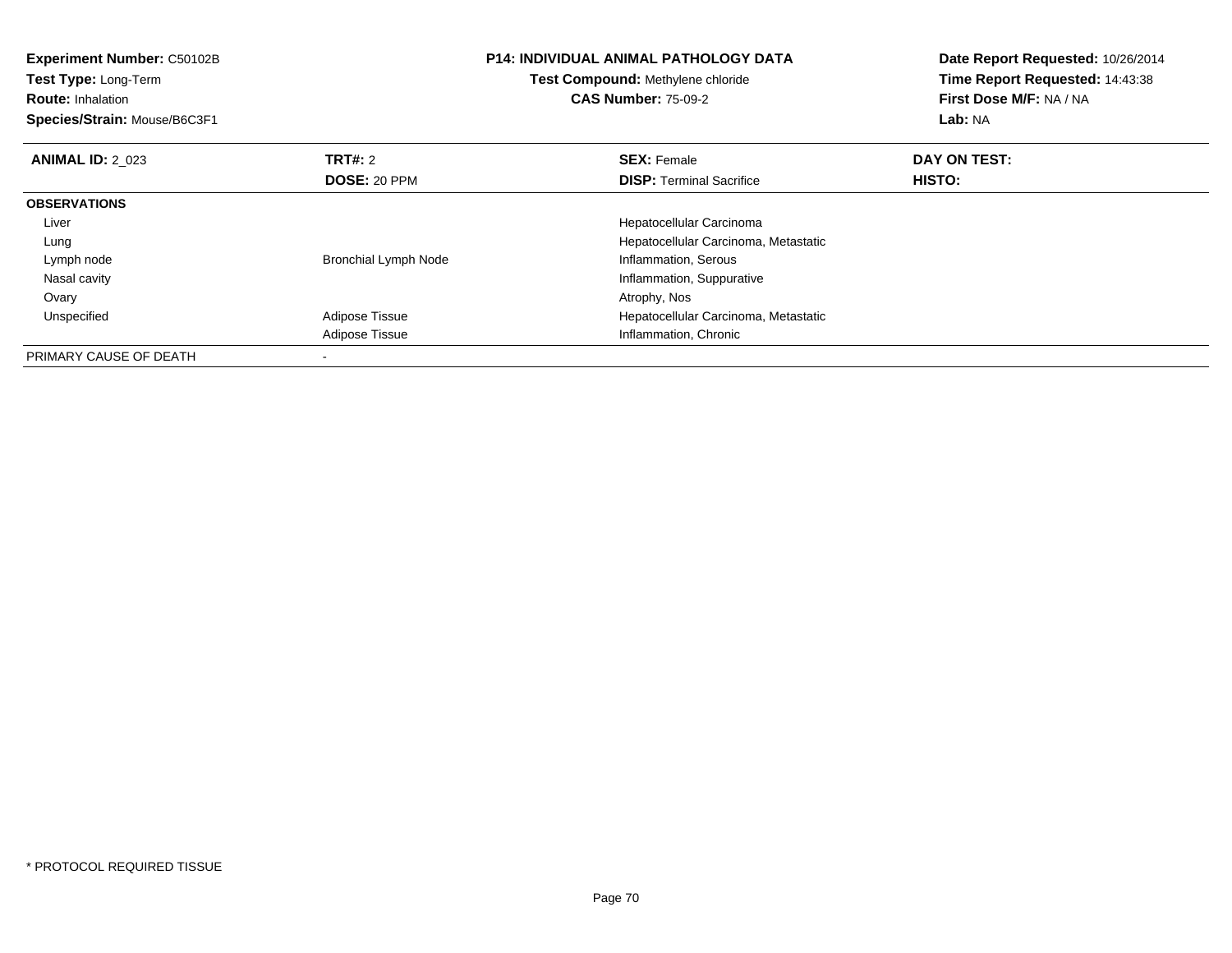| <b>Experiment Number: C50102B</b><br>Test Type: Long-Term<br><b>Route: Inhalation</b><br>Species/Strain: Mouse/B6C3F1 |              | <b>P14: INDIVIDUAL ANIMAL PATHOLOGY DATA</b><br>Test Compound: Methylene chloride<br><b>CAS Number: 75-09-2</b> | Date Report Requested: 10/26/2014<br>Time Report Requested: 14:43:38<br>First Dose M/F: NA / NA<br>Lab: NA |
|-----------------------------------------------------------------------------------------------------------------------|--------------|-----------------------------------------------------------------------------------------------------------------|------------------------------------------------------------------------------------------------------------|
| <b>ANIMAL ID: 2 024</b>                                                                                               | TRT#: 2      | <b>SEX: Female</b>                                                                                              | DAY ON TEST:                                                                                               |
|                                                                                                                       | DOSE: 20 PPM | <b>DISP:</b> Terminal Sacrifice                                                                                 | HISTO:                                                                                                     |
| <b>OBSERVATIONS</b>                                                                                                   |              |                                                                                                                 |                                                                                                            |
| Kidney                                                                                                                | Tubule       | Cast, Nos                                                                                                       |                                                                                                            |
| Liver                                                                                                                 |              | Degeneration, Cytologic                                                                                         |                                                                                                            |
| Lung                                                                                                                  |              | Alveolar/Bronchiolar Adenoma                                                                                    |                                                                                                            |
|                                                                                                                       |              | Alveolar/Bronchiolar Carcinoma                                                                                  |                                                                                                            |
| Pancreas                                                                                                              |              | Inflammation, Acute/Chronic                                                                                     |                                                                                                            |
| Pituitary gland                                                                                                       |              | Hyperplasia, Focal                                                                                              |                                                                                                            |
| PRIMARY CAUSE OF DEATH                                                                                                |              |                                                                                                                 |                                                                                                            |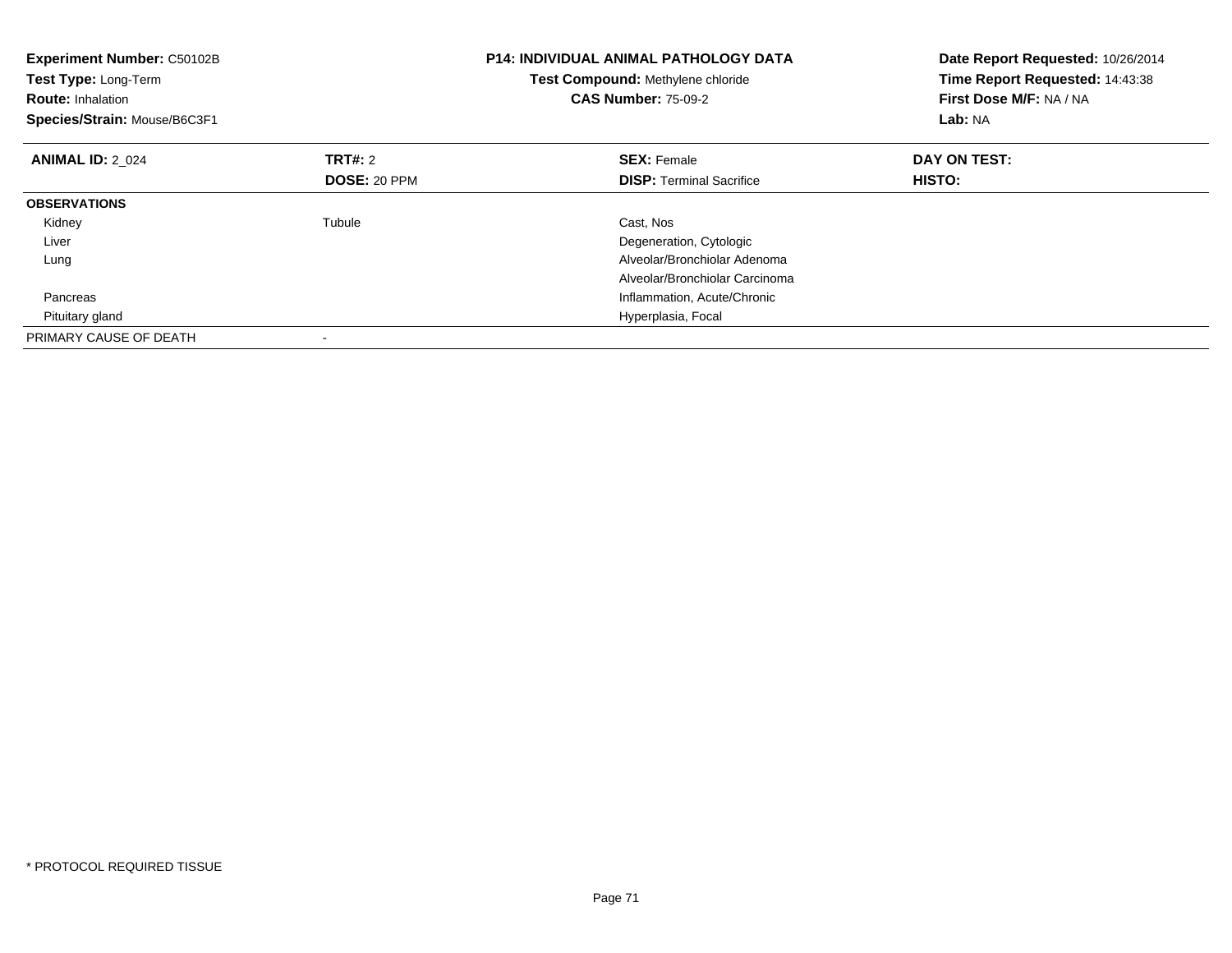| Experiment Number: C50102B<br>Test Type: Long-Term<br><b>Route: Inhalation</b><br>Species/Strain: Mouse/B6C3F1 |                     | <b>P14: INDIVIDUAL ANIMAL PATHOLOGY DATA</b><br>Test Compound: Methylene chloride<br><b>CAS Number: 75-09-2</b> | Date Report Requested: 10/26/2014<br>Time Report Requested: 14:43:38<br>First Dose M/F: NA / NA<br>Lab: NA |
|----------------------------------------------------------------------------------------------------------------|---------------------|-----------------------------------------------------------------------------------------------------------------|------------------------------------------------------------------------------------------------------------|
| <b>ANIMAL ID: 2 025</b>                                                                                        | TRT#: 2             | <b>SEX: Female</b>                                                                                              | DAY ON TEST:                                                                                               |
|                                                                                                                | <b>DOSE: 20 PPM</b> | <b>DISP:</b> Terminal Sacrifice                                                                                 | <b>HISTO:</b>                                                                                              |
| <b>OBSERVATIONS</b>                                                                                            |                     |                                                                                                                 |                                                                                                            |
| Kidney                                                                                                         | Tubule              | Cast, Nos                                                                                                       |                                                                                                            |
| Liver                                                                                                          |                     | Degeneration, Cytologic                                                                                         |                                                                                                            |
| Ovary                                                                                                          |                     | Cyst, Nos                                                                                                       |                                                                                                            |
|                                                                                                                |                     | Inflammation, Chronic                                                                                           |                                                                                                            |
| Uterus                                                                                                         |                     | Inflammation, Suppurative                                                                                       |                                                                                                            |
| PRIMARY CAUSE OF DEATH                                                                                         |                     |                                                                                                                 |                                                                                                            |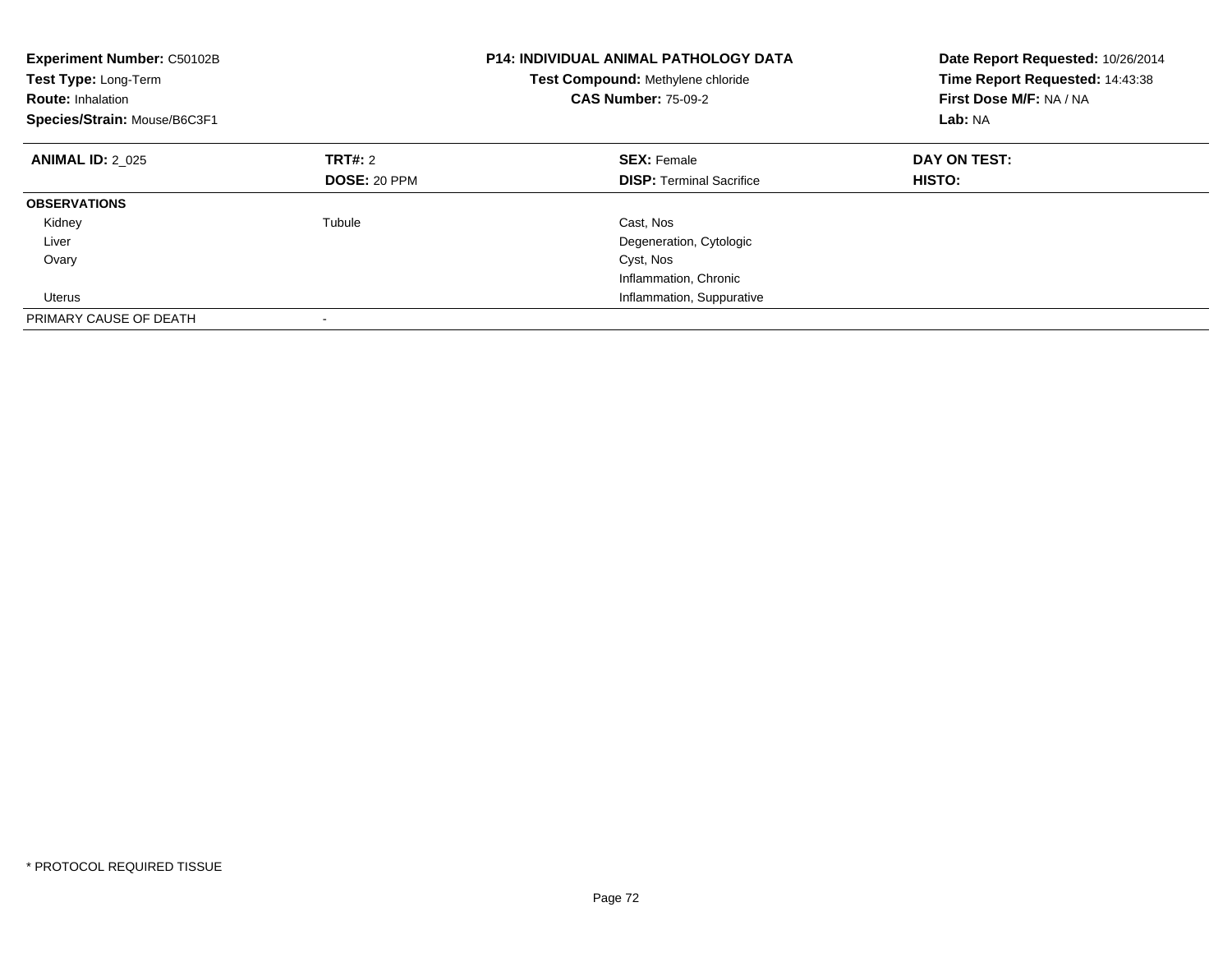| Experiment Number: C50102B<br>Test Type: Long-Term<br><b>Route: Inhalation</b><br>Species/Strain: Mouse/B6C3F1 | <b>P14: INDIVIDUAL ANIMAL PATHOLOGY DATA</b><br>Test Compound: Methylene chloride<br><b>CAS Number: 75-09-2</b> |                                 | Date Report Requested: 10/26/2014<br>Time Report Requested: 14:43:38<br>First Dose M/F: NA / NA<br>Lab: NA |
|----------------------------------------------------------------------------------------------------------------|-----------------------------------------------------------------------------------------------------------------|---------------------------------|------------------------------------------------------------------------------------------------------------|
| <b>ANIMAL ID: 2 026</b>                                                                                        | <b>TRT#: 2</b>                                                                                                  | <b>SEX: Female</b>              | DAY ON TEST:                                                                                               |
|                                                                                                                | DOSE: 20 PPM                                                                                                    | <b>DISP:</b> Terminal Sacrifice | HISTO:                                                                                                     |
| <b>OBSERVATIONS</b>                                                                                            |                                                                                                                 |                                 |                                                                                                            |
| <b>Brain</b>                                                                                                   |                                                                                                                 | Mineralization                  |                                                                                                            |
| Liver                                                                                                          |                                                                                                                 | Degeneration, Cytologic         |                                                                                                            |
| Lung                                                                                                           |                                                                                                                 | Alveolar/Bronchiolar Adenoma    |                                                                                                            |
| Ovary                                                                                                          |                                                                                                                 | Atrophy, Nos                    |                                                                                                            |
| Stomach                                                                                                        |                                                                                                                 | Hyperkeratosis                  |                                                                                                            |
| PRIMARY CAUSE OF DEATH                                                                                         |                                                                                                                 |                                 |                                                                                                            |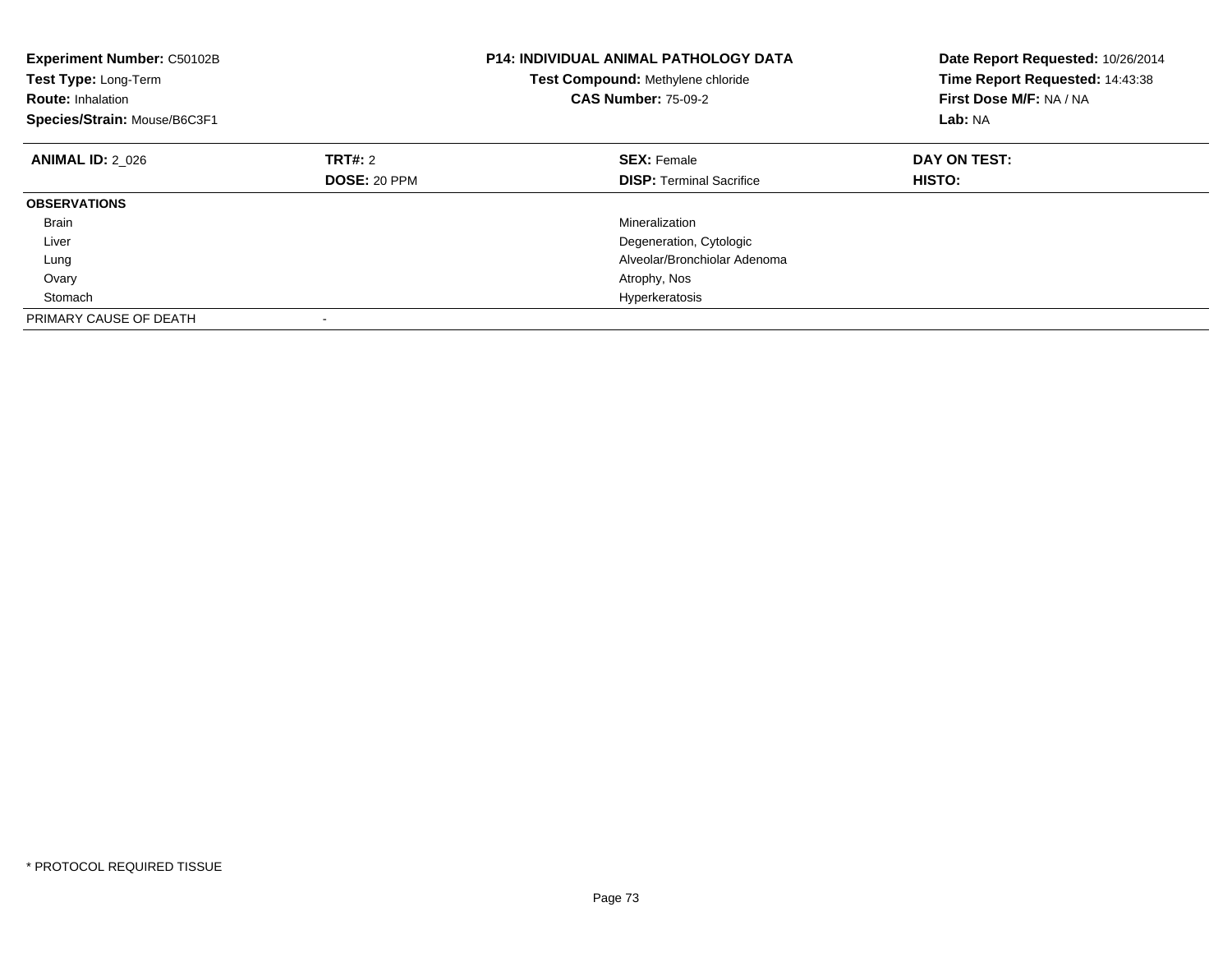| <b>Experiment Number: C50102B</b><br>Test Type: Long-Term<br><b>Route: Inhalation</b> |                     | <b>P14: INDIVIDUAL ANIMAL PATHOLOGY DATA</b> | Date Report Requested: 10/26/2014 |
|---------------------------------------------------------------------------------------|---------------------|----------------------------------------------|-----------------------------------|
|                                                                                       |                     | Test Compound: Methylene chloride            | Time Report Requested: 14:43:38   |
|                                                                                       |                     | <b>CAS Number: 75-09-2</b>                   | First Dose M/F: NA / NA           |
| Species/Strain: Mouse/B6C3F1                                                          |                     |                                              | Lab: NA                           |
| <b>ANIMAL ID: 2_027</b>                                                               | TRT#: 2             | <b>SEX: Female</b>                           | DAY ON TEST:                      |
|                                                                                       | <b>DOSE: 20 PPM</b> | <b>DISP:</b> Terminal Sacrifice              | <b>HISTO:</b>                     |
| <b>OBSERVATIONS</b>                                                                   |                     |                                              |                                   |
| Kidney                                                                                | Tubule              | Cast. Nos                                    |                                   |
| Liver                                                                                 |                     | Degeneration, Cytologic                      |                                   |
| PRIMARY CAUSE OF DEATH                                                                |                     |                                              |                                   |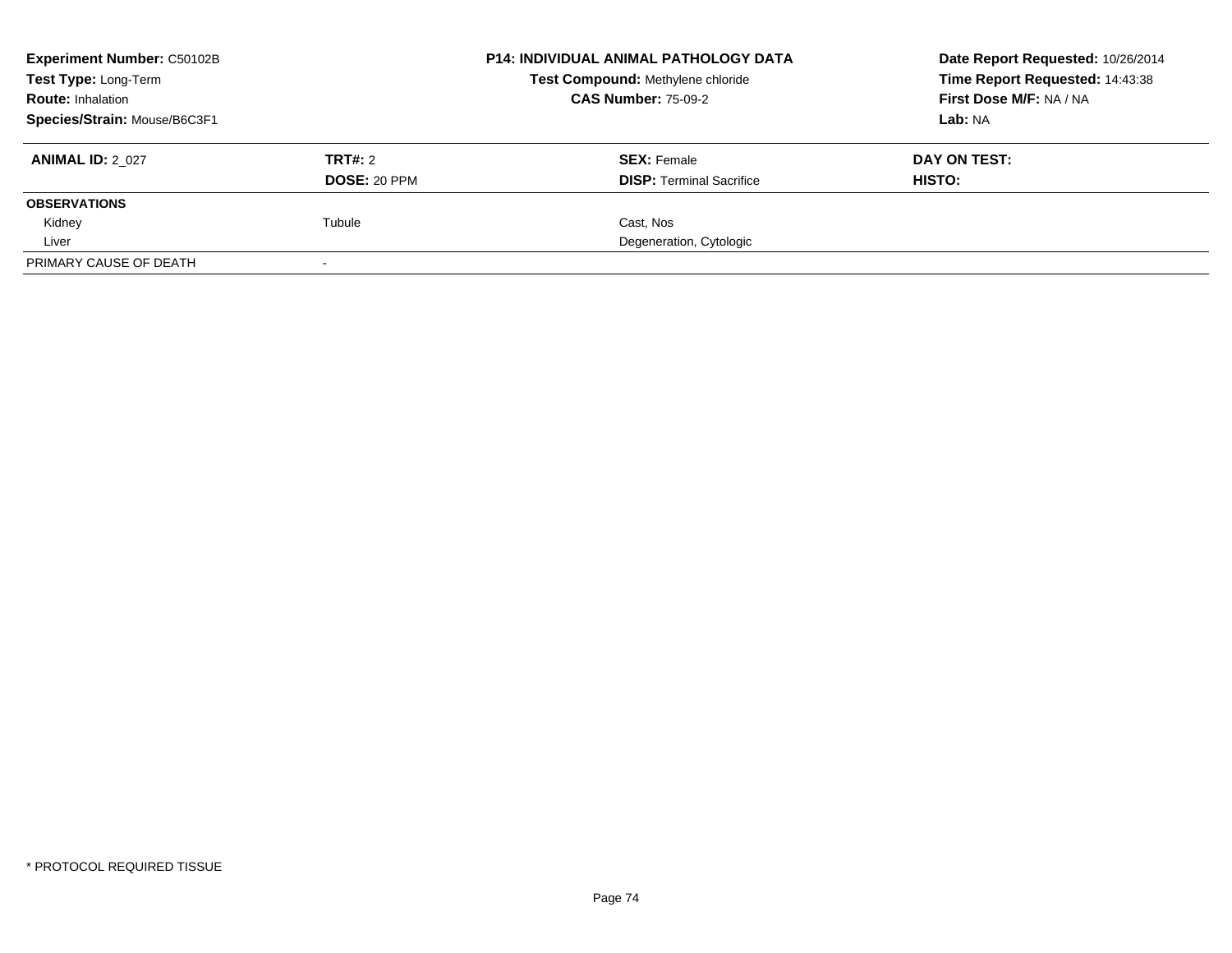| <b>Experiment Number: C50102B</b><br>Test Type: Long-Term<br><b>Route: Inhalation</b><br>Species/Strain: Mouse/B6C3F1 |                                | <b>P14: INDIVIDUAL ANIMAL PATHOLOGY DATA</b><br>Test Compound: Methylene chloride<br><b>CAS Number: 75-09-2</b> | Date Report Requested: 10/26/2014<br>Time Report Requested: 14:43:38<br>First Dose M/F: NA / NA<br>Lab: NA |
|-----------------------------------------------------------------------------------------------------------------------|--------------------------------|-----------------------------------------------------------------------------------------------------------------|------------------------------------------------------------------------------------------------------------|
| <b>ANIMAL ID: 2 028</b>                                                                                               | <b>TRT#: 2</b><br>DOSE: 20 PPM | <b>SEX: Female</b><br><b>DISP:</b> Natural Death                                                                | DAY ON TEST:<br>HISTO:                                                                                     |
| <b>OBSERVATIONS</b>                                                                                                   |                                |                                                                                                                 |                                                                                                            |
| Kidney                                                                                                                | Tubule                         | Cast, Nos<br>Hemorrhage                                                                                         |                                                                                                            |
| Ovary                                                                                                                 |                                | Atrophy, Nos                                                                                                    |                                                                                                            |
|                                                                                                                       |                                | Cyst, Nos                                                                                                       |                                                                                                            |
| Unspecified                                                                                                           |                                | Fibrosarcoma                                                                                                    |                                                                                                            |
| Urinary bladder                                                                                                       |                                | <b>Distention</b>                                                                                               |                                                                                                            |
| Uterus                                                                                                                |                                | Lymphoma, Histiocytic-Malignant Type                                                                            |                                                                                                            |
| PRIMARY CAUSE OF DEATH                                                                                                |                                |                                                                                                                 |                                                                                                            |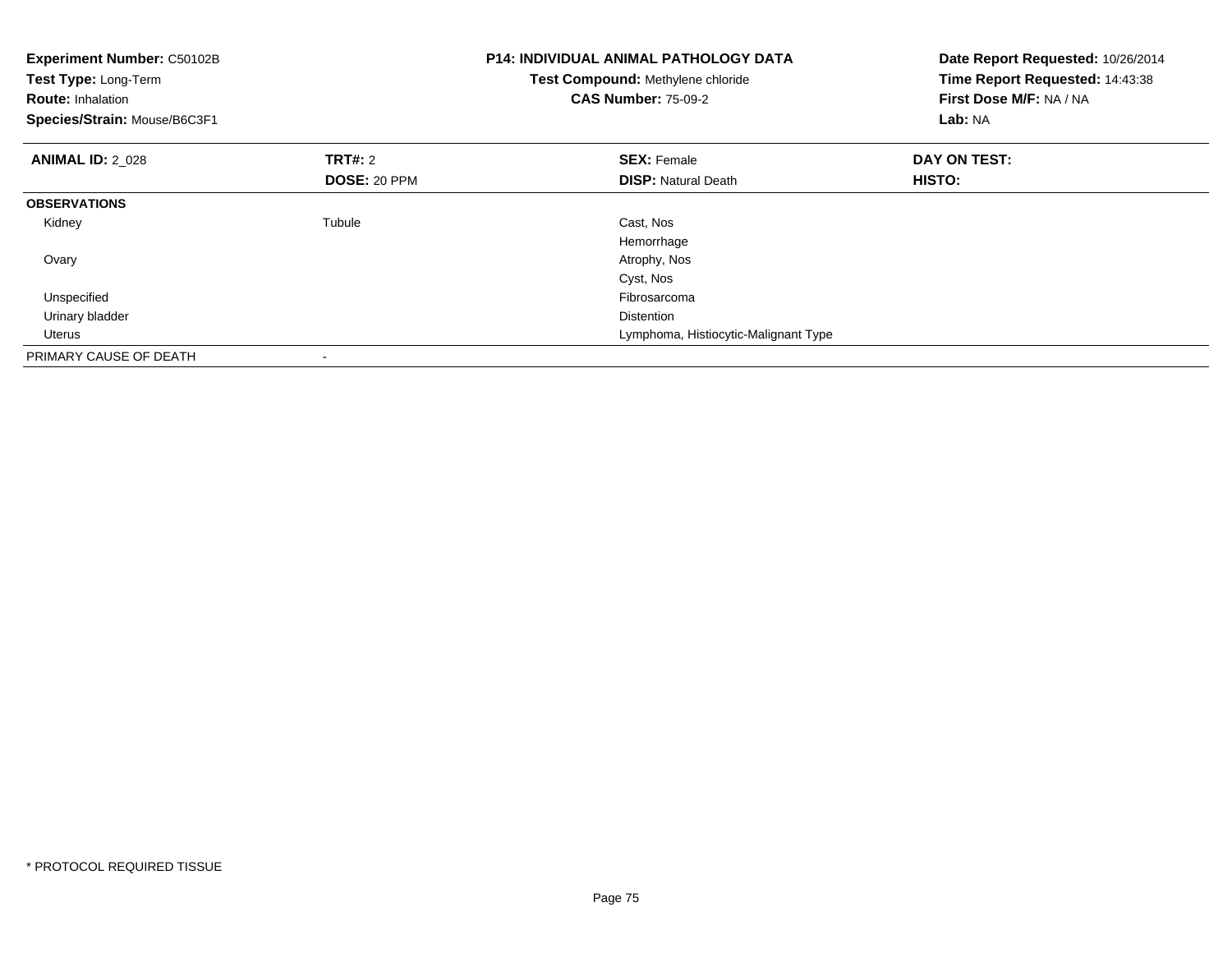| Experiment Number: C50102B<br>Test Type: Long-Term<br><b>Route: Inhalation</b><br>Species/Strain: Mouse/B6C3F1 |                     | <b>P14: INDIVIDUAL ANIMAL PATHOLOGY DATA</b><br>Test Compound: Methylene chloride<br><b>CAS Number: 75-09-2</b> | Date Report Requested: 10/26/2014<br>Time Report Requested: 14:43:38<br>First Dose M/F: NA / NA<br>Lab: NA |
|----------------------------------------------------------------------------------------------------------------|---------------------|-----------------------------------------------------------------------------------------------------------------|------------------------------------------------------------------------------------------------------------|
| <b>ANIMAL ID: 2 029</b>                                                                                        | <b>TRT#: 2</b>      | <b>SEX: Female</b>                                                                                              | DAY ON TEST:                                                                                               |
|                                                                                                                | DOSE: 20 PPM        | <b>DISP:</b> Moribund Sacrifice                                                                                 | HISTO:                                                                                                     |
| <b>OBSERVATIONS</b>                                                                                            |                     |                                                                                                                 |                                                                                                            |
| Brain                                                                                                          |                     | Mineralization                                                                                                  |                                                                                                            |
| Kidney                                                                                                         | Tubule              | Cast, Nos                                                                                                       |                                                                                                            |
| Lung                                                                                                           |                     | Alveolar/Bronchiolar Carcinoma                                                                                  |                                                                                                            |
|                                                                                                                |                     | Lymphocytic Inflammatory Infiltrate                                                                             |                                                                                                            |
| Ovary                                                                                                          |                     | Cyst, Epidermal Inclusion                                                                                       |                                                                                                            |
| Unspecified                                                                                                    |                     | Fibrosarcoma                                                                                                    |                                                                                                            |
|                                                                                                                | Multiple Organs Nos | Lymphoma, Mixed-Malignant Type                                                                                  |                                                                                                            |
| PRIMARY CAUSE OF DEATH                                                                                         |                     |                                                                                                                 |                                                                                                            |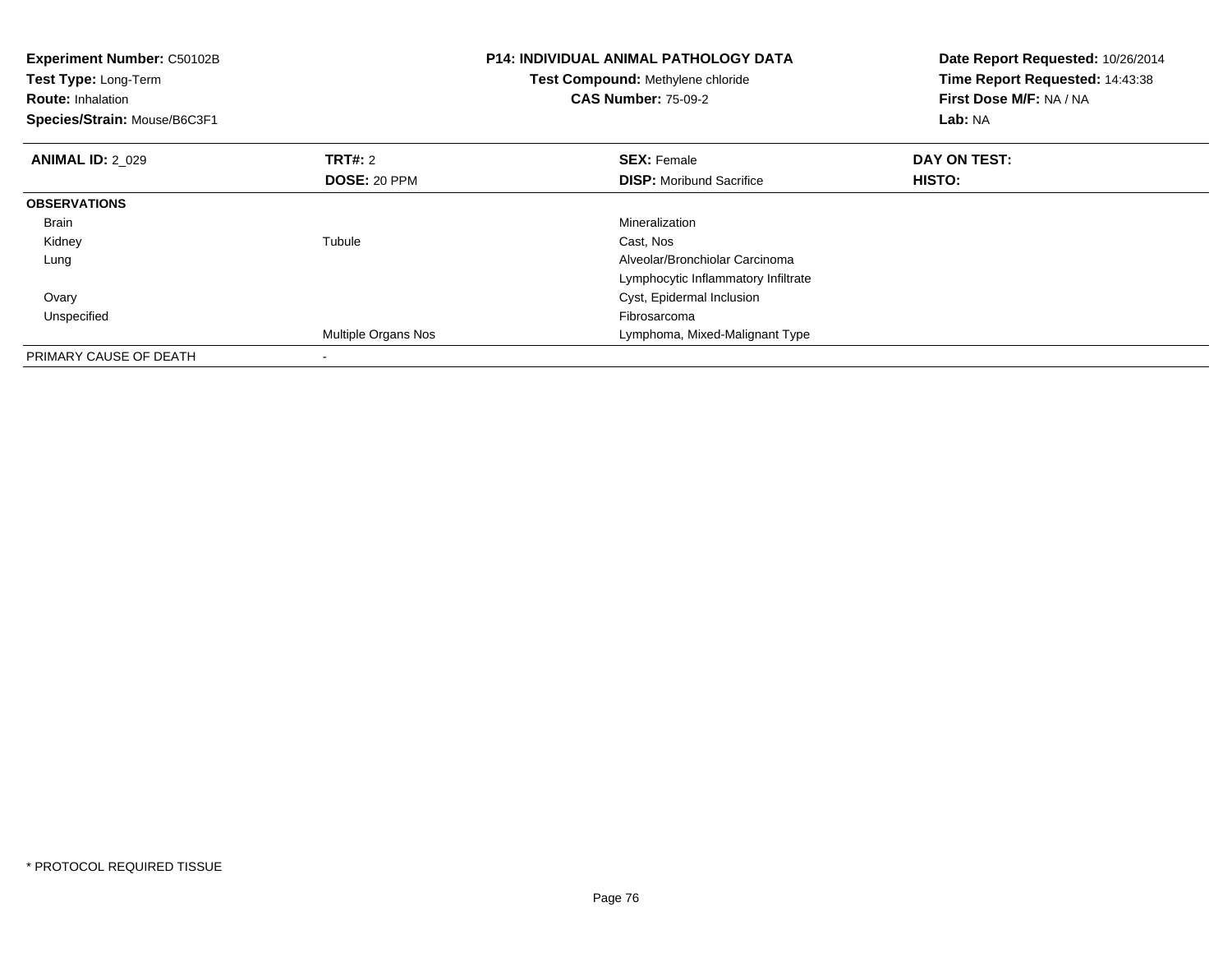| Experiment Number: C50102B<br><b>Test Type: Long-Term</b><br><b>Route: Inhalation</b><br>Species/Strain: Mouse/B6C3F1 |                                | <b>P14: INDIVIDUAL ANIMAL PATHOLOGY DATA</b><br>Test Compound: Methylene chloride<br><b>CAS Number: 75-09-2</b> | Date Report Requested: 10/26/2014<br>Time Report Requested: 14:43:38<br>First Dose M/F: NA / NA<br>Lab: NA |
|-----------------------------------------------------------------------------------------------------------------------|--------------------------------|-----------------------------------------------------------------------------------------------------------------|------------------------------------------------------------------------------------------------------------|
| <b>ANIMAL ID: 2 030</b>                                                                                               | TRT#: 2<br><b>DOSE: 20 PPM</b> | <b>SEX: Female</b><br><b>DISP:</b> Moribund Sacrifice                                                           | DAY ON TEST:<br>HISTO:                                                                                     |
| <b>OBSERVATIONS</b>                                                                                                   |                                |                                                                                                                 |                                                                                                            |
| Liver                                                                                                                 |                                | Degeneration, Cytologic<br>Hepatocellular Adenoma                                                               |                                                                                                            |
| Lung                                                                                                                  |                                | Alveolar/Bronchiolar Adenoma                                                                                    |                                                                                                            |
| Mammary gland                                                                                                         |                                | Adenocarcinoma, Nos                                                                                             |                                                                                                            |
| PRIMARY CAUSE OF DEATH                                                                                                |                                |                                                                                                                 |                                                                                                            |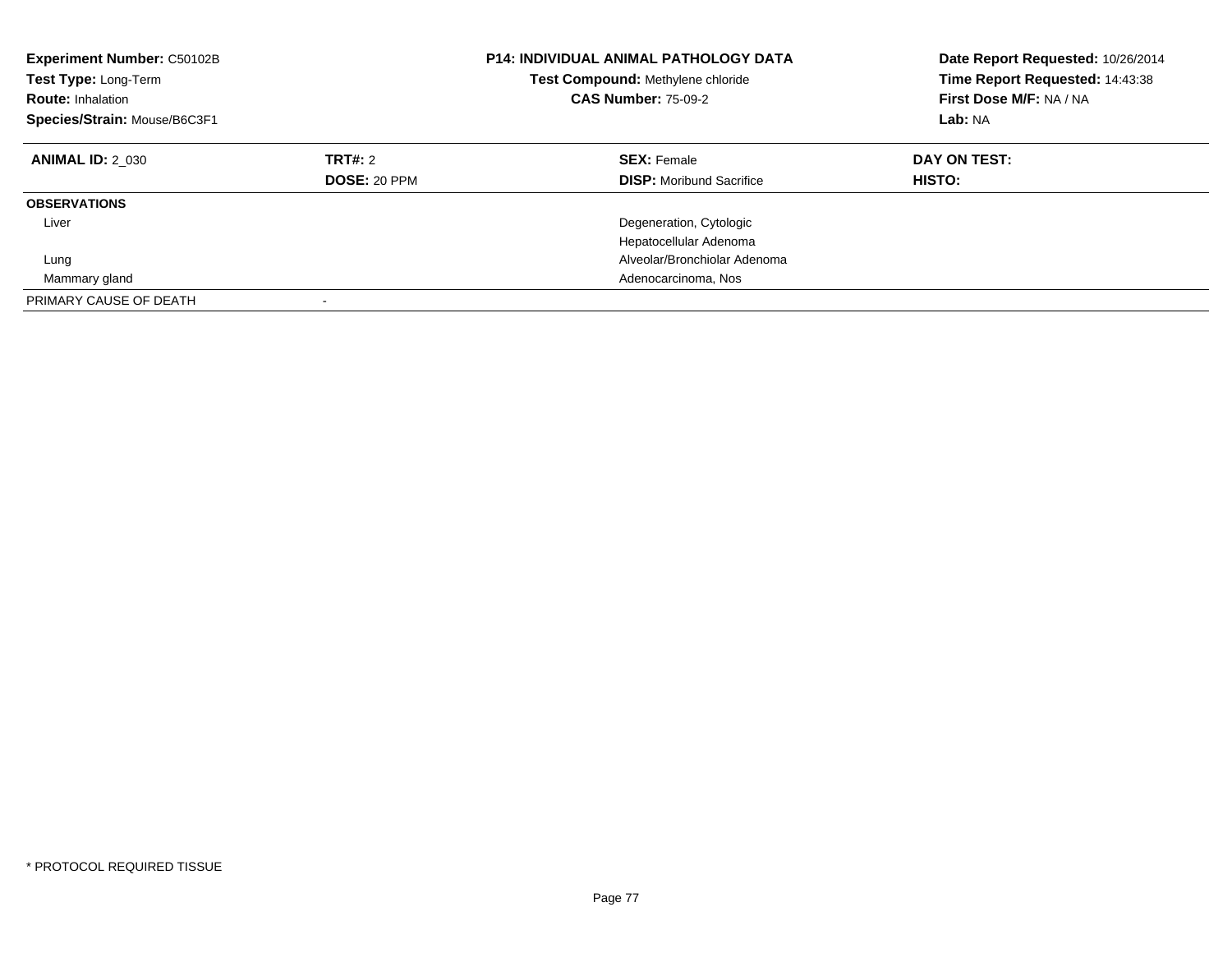| Experiment Number: C50102B<br><b>Test Type: Long-Term</b><br><b>Route: Inhalation</b><br>Species/Strain: Mouse/B6C3F1 |                                | <b>P14: INDIVIDUAL ANIMAL PATHOLOGY DATA</b><br>Test Compound: Methylene chloride<br><b>CAS Number: 75-09-2</b> | Date Report Requested: 10/26/2014<br>Time Report Requested: 14:43:38<br>First Dose M/F: NA / NA<br>Lab: NA |
|-----------------------------------------------------------------------------------------------------------------------|--------------------------------|-----------------------------------------------------------------------------------------------------------------|------------------------------------------------------------------------------------------------------------|
| <b>ANIMAL ID: 2 031</b>                                                                                               | TRT#: 2<br><b>DOSE: 20 PPM</b> | <b>SEX: Female</b><br><b>DISP:</b> Terminal Sacrifice                                                           | DAY ON TEST:<br><b>HISTO:</b>                                                                              |
| <b>OBSERVATIONS</b>                                                                                                   |                                |                                                                                                                 |                                                                                                            |
| Kidney                                                                                                                | Tubule                         | Cast, Nos                                                                                                       |                                                                                                            |
| Liver                                                                                                                 |                                | Degeneration, Cytologic                                                                                         |                                                                                                            |
| Lung                                                                                                                  |                                | Alveolar/Bronchiolar Carcinoma                                                                                  |                                                                                                            |
| Ovary                                                                                                                 |                                | Atrophy, Nos                                                                                                    |                                                                                                            |
| PRIMARY CAUSE OF DEATH                                                                                                |                                |                                                                                                                 |                                                                                                            |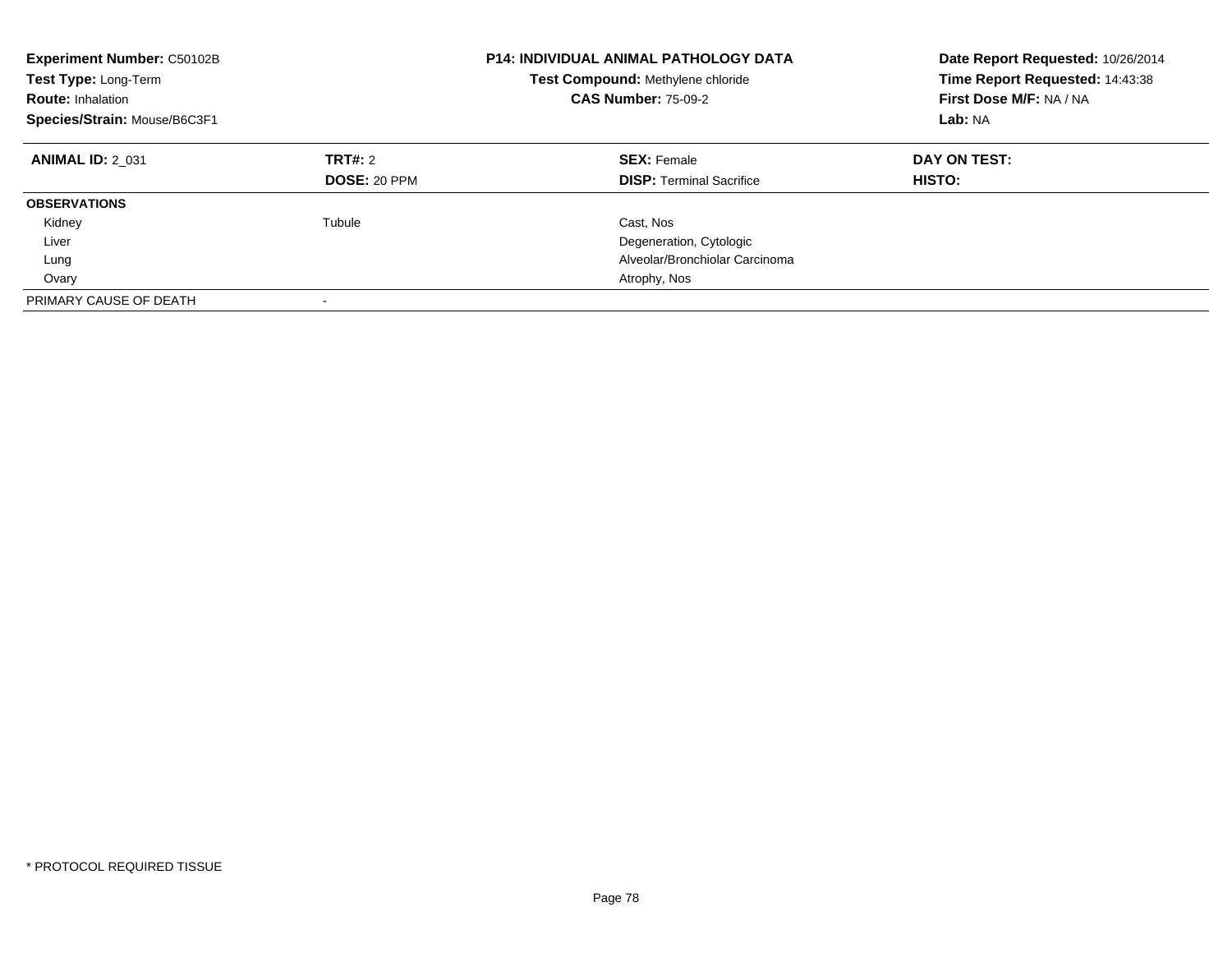| <b>Experiment Number: C50102B</b><br>Test Type: Long-Term<br><b>Route:</b> Inhalation<br>Species/Strain: Mouse/B6C3F1 |                     | <b>P14: INDIVIDUAL ANIMAL PATHOLOGY DATA</b><br>Test Compound: Methylene chloride<br><b>CAS Number: 75-09-2</b> | Date Report Requested: 10/26/2014<br>Time Report Requested: 14:43:38<br>First Dose M/F: NA / NA<br>Lab: NA |
|-----------------------------------------------------------------------------------------------------------------------|---------------------|-----------------------------------------------------------------------------------------------------------------|------------------------------------------------------------------------------------------------------------|
| <b>ANIMAL ID: 2 032</b>                                                                                               | TRT#: 2             | <b>SEX: Female</b>                                                                                              | DAY ON TEST:                                                                                               |
|                                                                                                                       | <b>DOSE: 20 PPM</b> | <b>DISP:</b> Natural Death                                                                                      | HISTO:                                                                                                     |
| <b>OBSERVATIONS</b>                                                                                                   |                     |                                                                                                                 |                                                                                                            |
| Adrenal gland                                                                                                         |                     | Inflammation, Suppurative                                                                                       |                                                                                                            |
| Lung                                                                                                                  |                     | Adenocarcinoma, Nos, Metastatic                                                                                 |                                                                                                            |
| Mammary gland                                                                                                         |                     | Adenocarcinoma, Nos                                                                                             |                                                                                                            |
| Ovary                                                                                                                 |                     | Atrophy, Nos                                                                                                    |                                                                                                            |
| Spleen                                                                                                                |                     | Hematopoiesis                                                                                                   |                                                                                                            |
| Unspecified                                                                                                           | Multiple Organs Nos | Inflammation, Acute/Chronic                                                                                     |                                                                                                            |
| PRIMARY CAUSE OF DEATH                                                                                                |                     |                                                                                                                 |                                                                                                            |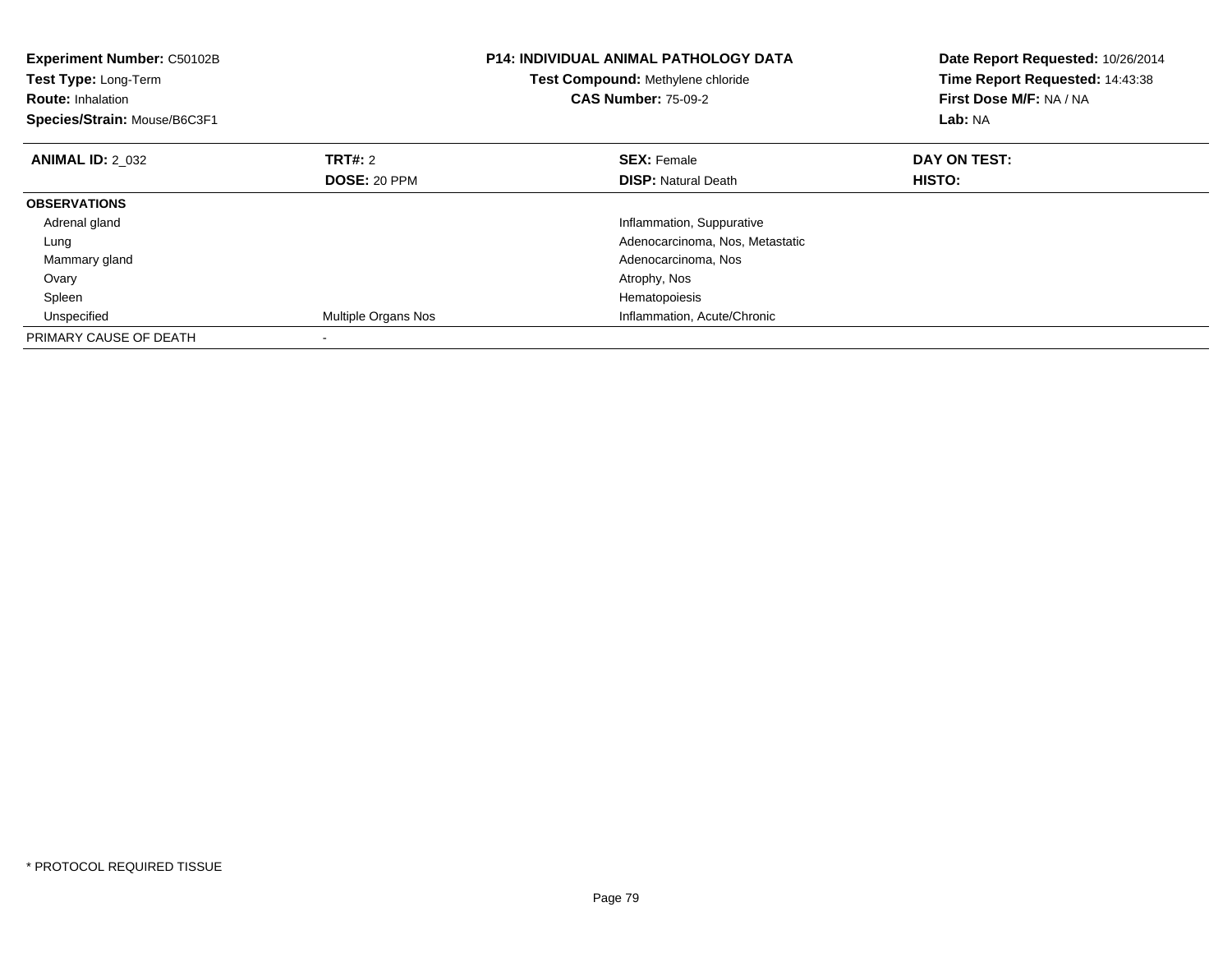**Experiment Number:** C50102B**Test Type:** Long-Term**Route:** Inhalation **Species/Strain:** Mouse/B6C3F1**P14: INDIVIDUAL ANIMAL PATHOLOGY DATATest Compound:** Methylene chloride**CAS Number:** 75-09-2**Date Report Requested:** 10/26/2014**Time Report Requested:** 14:43:38**First Dose M/F:** NA / NA**Lab:** NA**ANIMAL ID: 2 033 TRT#:** 2 **SEX:** Female **DAY ON TEST: DOSE:** 20 PPM**DISP:** Moribund Sacrifice **HISTO: OBSERVATIONS** Blood vessel Aorta Nos Inflammation, Acute/Chronic Bonee Sternum Sternum entity of the control of the Fibrous Osteodystrophy<br>
Mineralization Brainn and the control of the control of the control of the control of the control of the control of the control of the control of the control of the control of the control of the control of the control of the control of the co Kidneyy the contract of the contract of the contract of the contract of the contract of the contract of the contract of the contract of the contract of the contract of the contract of the contract of the contract of the contract Tubule Cast, Nos Glomerulonephritis, Chronic Alveolar/Bronchiolar Adenoma Lung Ovary Abscess, Nos Atrophy, NosHyperkeratosis Skinhyperkeratosis and the control of the control of the control of the control of the control of the control of the control of the control of the control of the control of the control of the control of the control of the cont Uterus Inflammation, SuppurativePRIMARY CAUSE OF DEATH-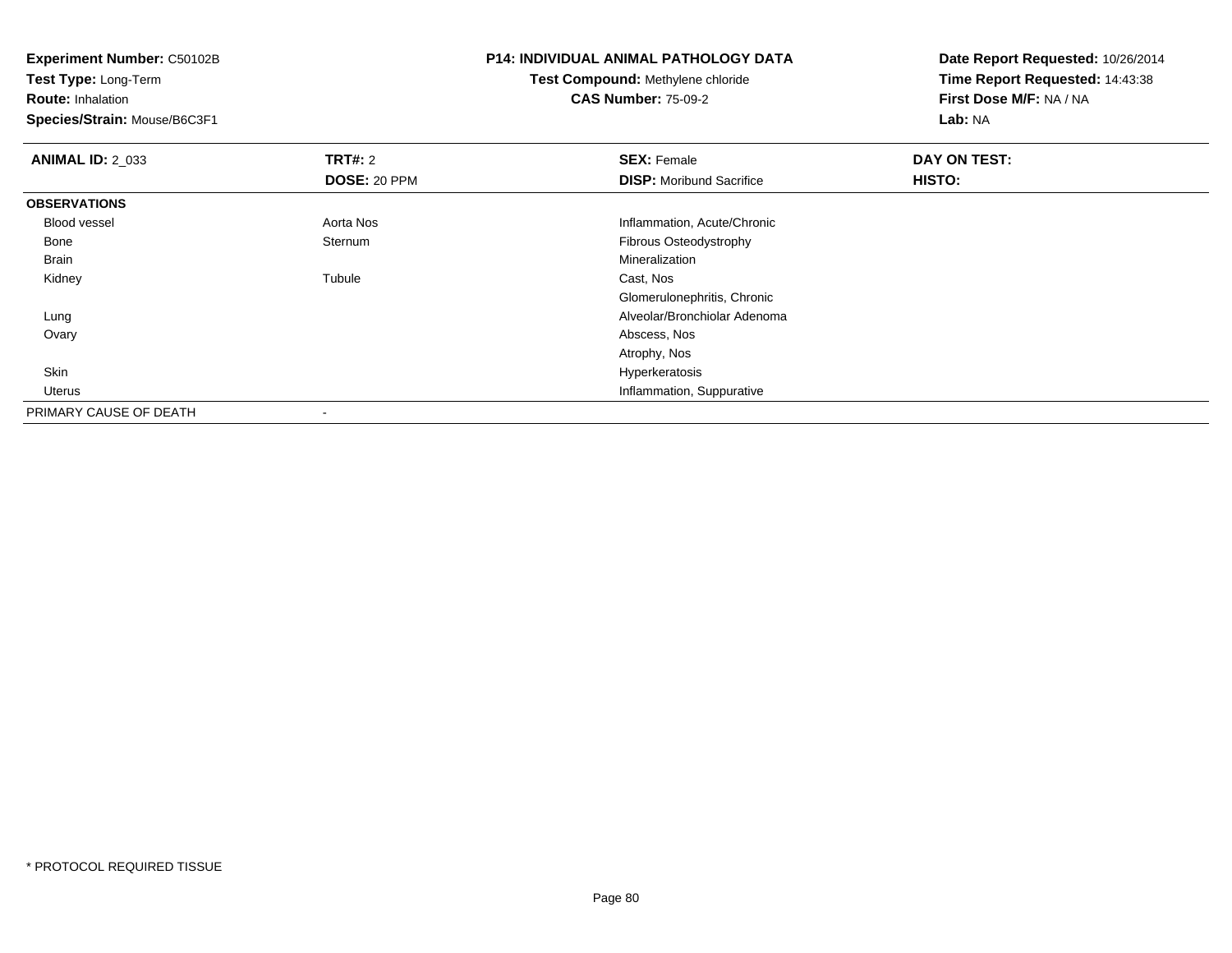| <b>Experiment Number: C50102B</b><br>Test Type: Long-Term<br><b>Route: Inhalation</b><br>Species/Strain: Mouse/B6C3F1 |                                | <b>P14: INDIVIDUAL ANIMAL PATHOLOGY DATA</b><br>Test Compound: Methylene chloride<br><b>CAS Number: 75-09-2</b> | Date Report Requested: 10/26/2014<br>Time Report Requested: 14:43:38<br>First Dose M/F: NA / NA<br>Lab: NA |
|-----------------------------------------------------------------------------------------------------------------------|--------------------------------|-----------------------------------------------------------------------------------------------------------------|------------------------------------------------------------------------------------------------------------|
| <b>ANIMAL ID: 2 034</b>                                                                                               | TRT#: 2<br><b>DOSE: 20 PPM</b> | <b>SEX: Female</b><br><b>DISP: Natural Death</b>                                                                | DAY ON TEST:<br>HISTO:                                                                                     |
| <b>OBSERVATIONS</b>                                                                                                   |                                |                                                                                                                 |                                                                                                            |
| <b>Brain</b>                                                                                                          |                                | Mineralization                                                                                                  |                                                                                                            |
| Liver                                                                                                                 |                                | Degeneration, Cytologic                                                                                         |                                                                                                            |
|                                                                                                                       |                                | Hepatocellular Carcinoma                                                                                        |                                                                                                            |
| Ovary                                                                                                                 |                                | Atrophy, Nos                                                                                                    |                                                                                                            |
| PRIMARY CAUSE OF DEATH                                                                                                |                                |                                                                                                                 |                                                                                                            |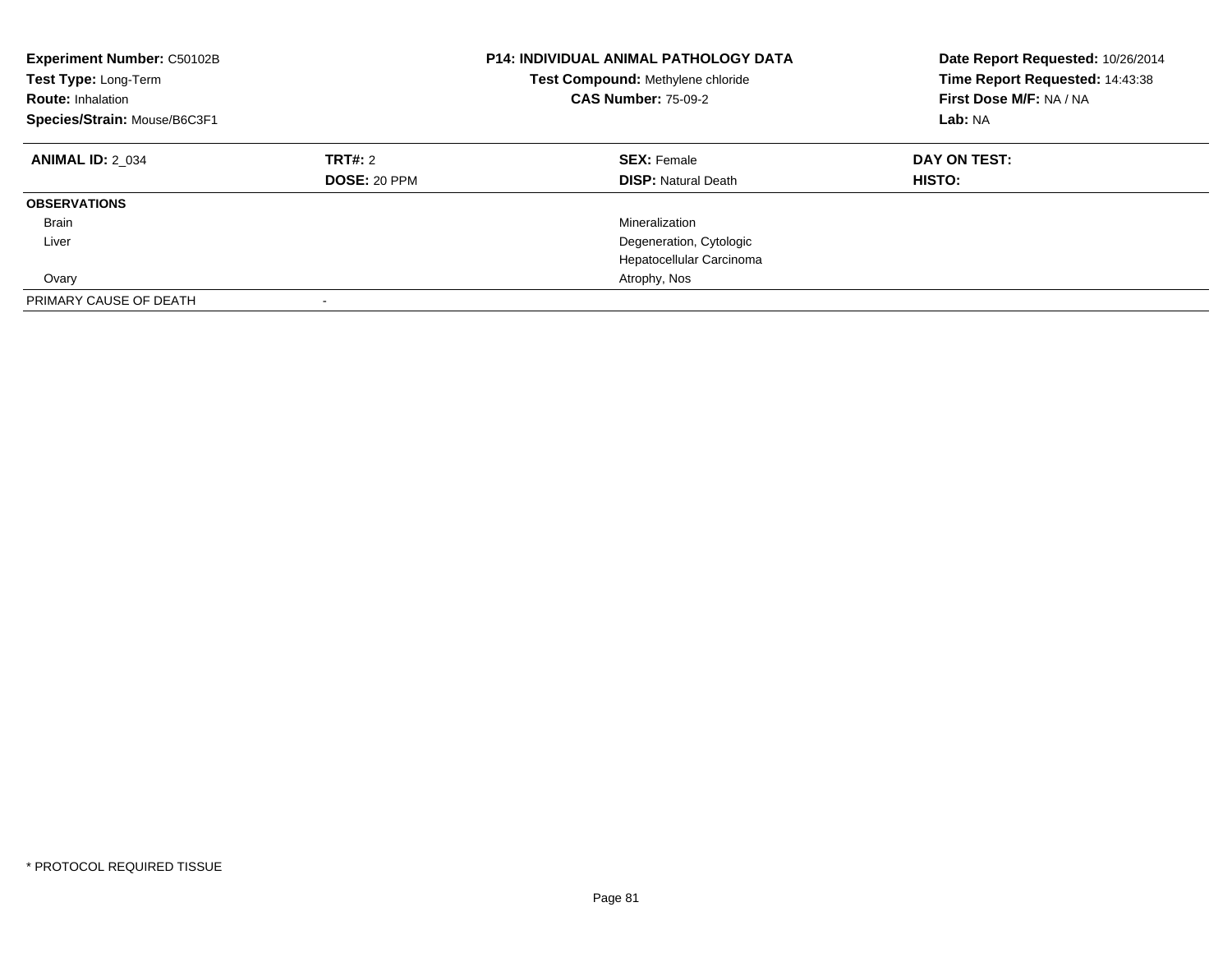**Experiment Number:** C50102B

**Test Type:** Long-Term

**Route:** Inhalation

**Species/Strain:** Mouse/B6C3F1

## **P14: INDIVIDUAL ANIMAL PATHOLOGY DATA**

## **Test Compound:** Methylene chloride**CAS Number:** 75-09-2

**Date Report Requested:** 10/26/2014**Time Report Requested:** 14:43:38**First Dose M/F:** NA / NA**Lab:** NA

| <b>ANIMAL ID: 2 035</b> | TRT#: 2               | <b>SEX: Female</b>               | DAY ON TEST: |  |
|-------------------------|-----------------------|----------------------------------|--------------|--|
|                         | <b>DOSE: 20 PPM</b>   | <b>DISP:</b> Terminal Sacrifice  | HISTO:       |  |
| <b>OBSERVATIONS</b>     |                       |                                  |              |  |
| Liver                   |                       | Congestion, Chronic Passive      |              |  |
|                         |                       | Degeneration, Cytologic          |              |  |
| Lung                    |                       | Alveolar/Bronchiolar Adenoma     |              |  |
| Lymph node              | Mandibular Lymph Node | Hyperplasia, Lymphoid            |              |  |
| Ovary                   |                       | Atrophy, Nos                     |              |  |
|                         |                       | Cystadenoma, Nos                 |              |  |
| Pituitary gland         |                       | Adenoma, Nos                     |              |  |
| Unspecified             | Multiple Organs Nos   | Lymphoma, Mixed-Malignant Type   |              |  |
| Uterus                  |                       | <b>Endometrial Stromal Polyp</b> |              |  |
|                         | Endometrium           | Hyperplasia, Nos                 |              |  |
| PRIMARY CAUSE OF DEATH  | -                     |                                  |              |  |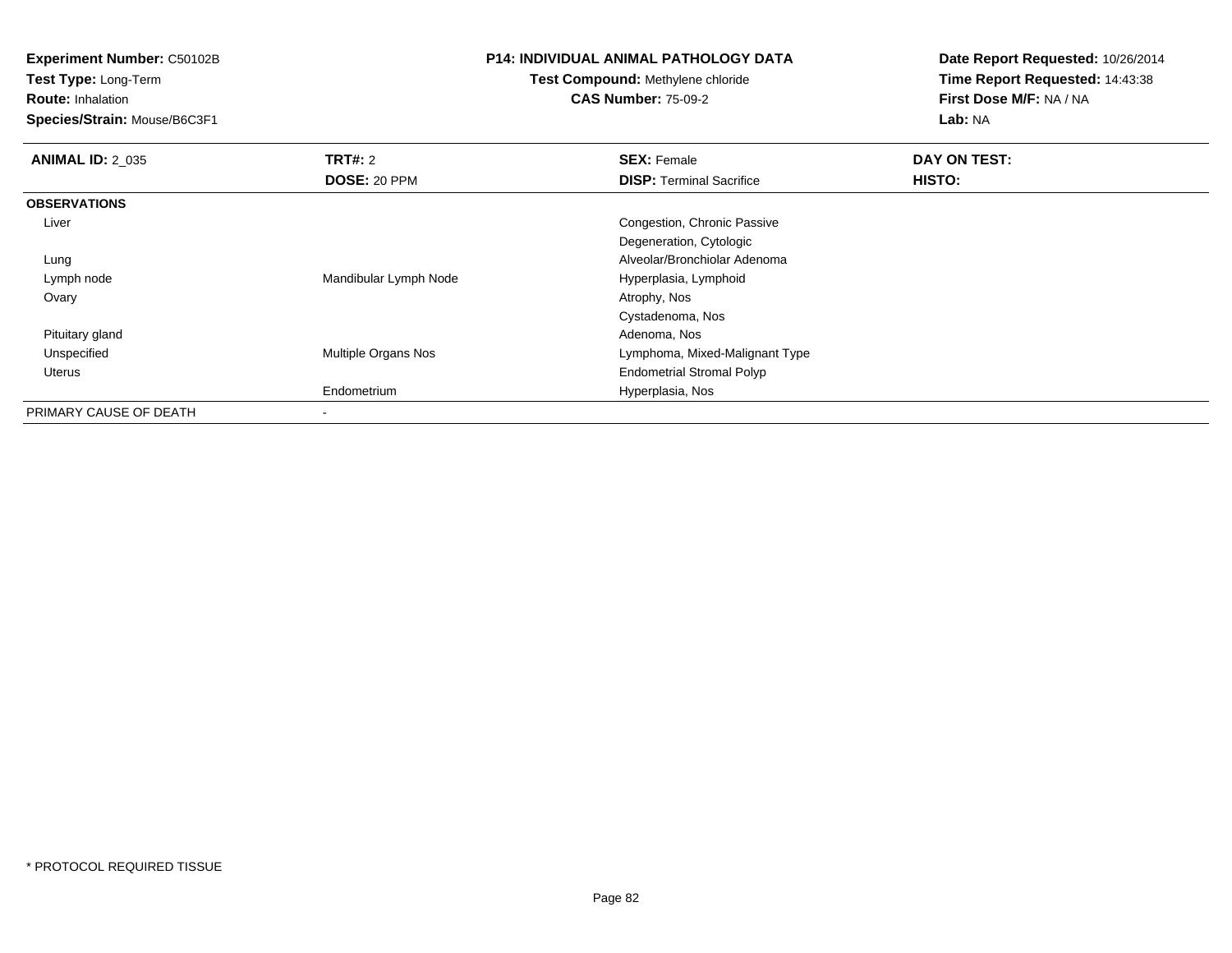| <b>Experiment Number: C50102B</b><br>Test Type: Long-Term<br><b>Route: Inhalation</b><br>Species/Strain: Mouse/B6C3F1 |                     | <b>P14: INDIVIDUAL ANIMAL PATHOLOGY DATA</b><br>Test Compound: Methylene chloride<br><b>CAS Number: 75-09-2</b> | Date Report Requested: 10/26/2014<br>Time Report Requested: 14:43:38<br>First Dose M/F: NA / NA<br>Lab: NA |
|-----------------------------------------------------------------------------------------------------------------------|---------------------|-----------------------------------------------------------------------------------------------------------------|------------------------------------------------------------------------------------------------------------|
| <b>ANIMAL ID: 2 036</b>                                                                                               | TRT#: 2             | <b>SEX: Female</b>                                                                                              | DAY ON TEST:                                                                                               |
|                                                                                                                       | <b>DOSE: 20 PPM</b> | <b>DISP:</b> Moribund Sacrifice                                                                                 | HISTO:                                                                                                     |
| <b>OBSERVATIONS</b>                                                                                                   |                     |                                                                                                                 |                                                                                                            |
| Kidney                                                                                                                | Tubule              | Cast, Nos                                                                                                       |                                                                                                            |
|                                                                                                                       |                     | Glomerulonephritis, Chronic                                                                                     |                                                                                                            |
| Liver                                                                                                                 |                     | Hepatocellular Adenoma                                                                                          |                                                                                                            |
| Lung                                                                                                                  |                     | Inflammation, Interstitial                                                                                      |                                                                                                            |
| Ovary                                                                                                                 |                     | Abscess, Nos                                                                                                    |                                                                                                            |
| Unspecified                                                                                                           | Multiple Organs Nos | Hyperplasia, Lymphoid                                                                                           |                                                                                                            |
| PRIMARY CAUSE OF DEATH                                                                                                |                     |                                                                                                                 |                                                                                                            |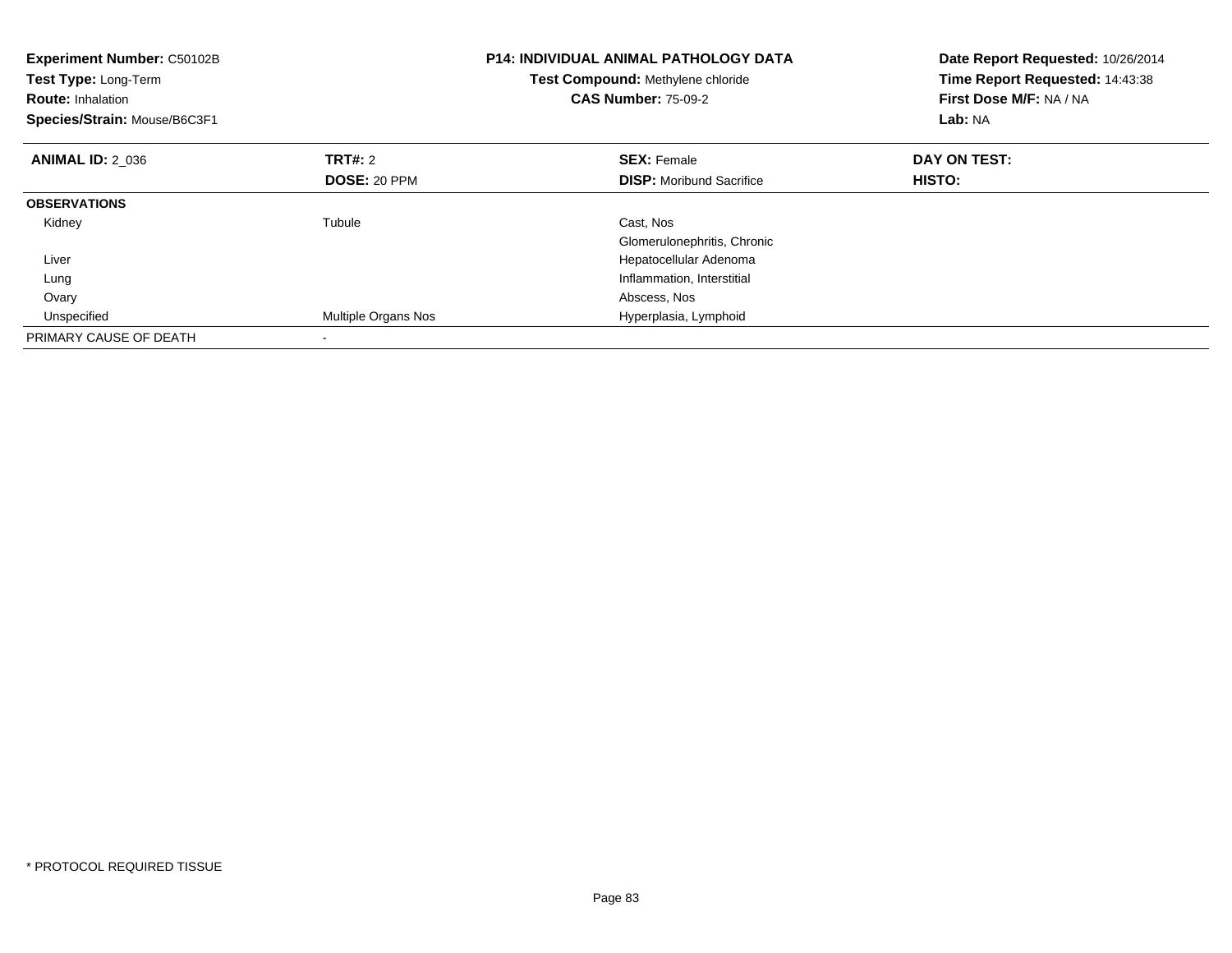| <b>Experiment Number: C50102B</b><br>Test Type: Long-Term<br><b>Route: Inhalation</b><br>Species/Strain: Mouse/B6C3F1 |                          | <b>P14: INDIVIDUAL ANIMAL PATHOLOGY DATA</b><br>Test Compound: Methylene chloride<br><b>CAS Number: 75-09-2</b> | Date Report Requested: 10/26/2014<br>Time Report Requested: 14:43:38<br>First Dose M/F: NA / NA<br>Lab: NA |  |
|-----------------------------------------------------------------------------------------------------------------------|--------------------------|-----------------------------------------------------------------------------------------------------------------|------------------------------------------------------------------------------------------------------------|--|
| <b>ANIMAL ID: 2 037</b>                                                                                               | TRT#: 2                  | <b>SEX: Female</b>                                                                                              | DAY ON TEST:                                                                                               |  |
|                                                                                                                       | DOSE: 20 PPM             | <b>DISP: Terminal Sacrifice</b>                                                                                 | HISTO:                                                                                                     |  |
| <b>OBSERVATIONS</b>                                                                                                   |                          |                                                                                                                 |                                                                                                            |  |
| Kidney                                                                                                                | Tubule                   | Cast, Nos                                                                                                       |                                                                                                            |  |
| Lung                                                                                                                  |                          | Alveolar/Bronchiolar Adenoma                                                                                    |                                                                                                            |  |
|                                                                                                                       |                          | Alveolar/Bronchiolar Carcinoma                                                                                  |                                                                                                            |  |
| Mammary gland                                                                                                         |                          | Adenocarcinoma, Nos                                                                                             |                                                                                                            |  |
| Ovary                                                                                                                 |                          | Atrophy, Nos                                                                                                    |                                                                                                            |  |
| Pituitary gland                                                                                                       |                          | Adenoma, Nos                                                                                                    |                                                                                                            |  |
| Stomach                                                                                                               | <b>Glandular Stomach</b> | Dilatation, Nos                                                                                                 |                                                                                                            |  |
| Thyroid                                                                                                               |                          | Follicular-Cell Adenoma                                                                                         |                                                                                                            |  |
| PRIMARY CAUSE OF DEATH                                                                                                |                          |                                                                                                                 |                                                                                                            |  |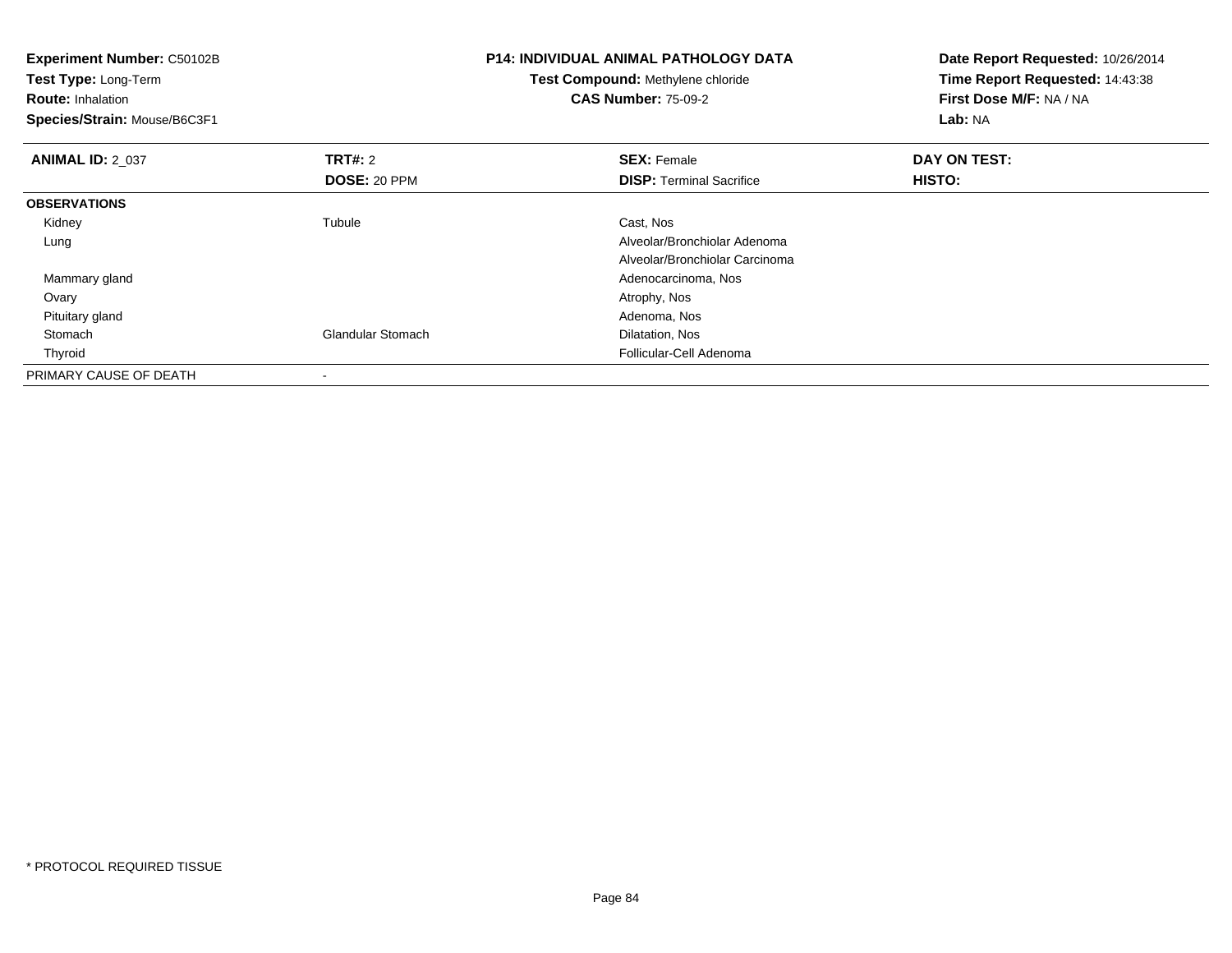| Experiment Number: C50102B<br><b>Test Type: Long-Term</b><br><b>Route: Inhalation</b><br>Species/Strain: Mouse/B6C3F1 |                                | <b>P14: INDIVIDUAL ANIMAL PATHOLOGY DATA</b><br>Test Compound: Methylene chloride<br><b>CAS Number: 75-09-2</b> | Date Report Requested: 10/26/2014<br>Time Report Requested: 14:43:38<br>First Dose M/F: NA / NA<br>Lab: NA |
|-----------------------------------------------------------------------------------------------------------------------|--------------------------------|-----------------------------------------------------------------------------------------------------------------|------------------------------------------------------------------------------------------------------------|
| <b>ANIMAL ID: 2 038</b>                                                                                               | TRT#: 2<br><b>DOSE: 20 PPM</b> | <b>SEX: Female</b><br><b>DISP:</b> Moribund Sacrifice                                                           | DAY ON TEST:<br>HISTO:                                                                                     |
| <b>OBSERVATIONS</b>                                                                                                   |                                |                                                                                                                 |                                                                                                            |
| Kidney                                                                                                                | Tubule                         | Cast, Nos                                                                                                       |                                                                                                            |
| Liver                                                                                                                 |                                | Degeneration, Cytologic                                                                                         |                                                                                                            |
| Lung                                                                                                                  |                                | Alveolar/Bronchiolar Adenoma                                                                                    |                                                                                                            |
| Ovary                                                                                                                 |                                | Atrophy, Nos                                                                                                    |                                                                                                            |
| PRIMARY CAUSE OF DEATH                                                                                                |                                |                                                                                                                 |                                                                                                            |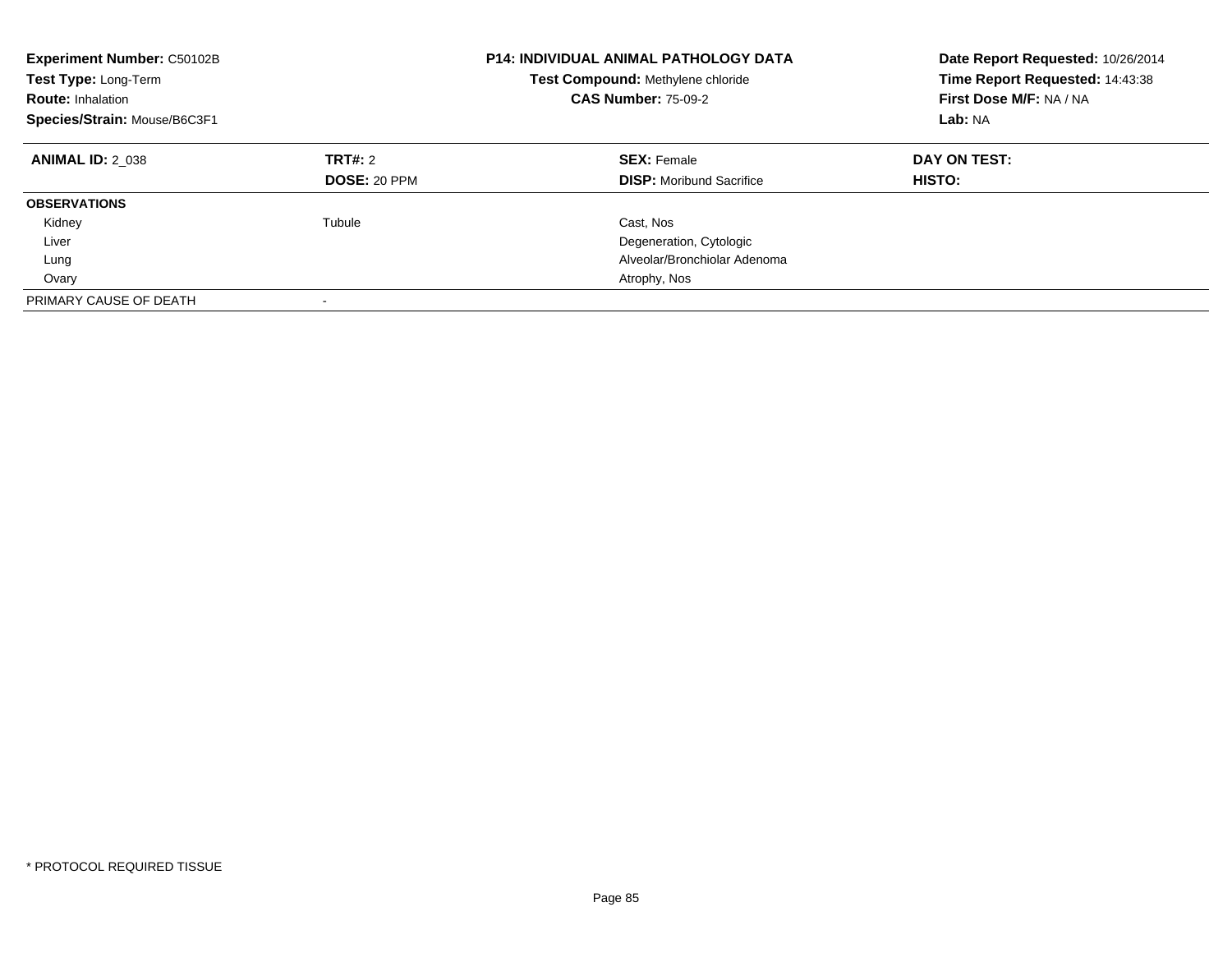| Experiment Number: C50102B<br>Test Type: Long-Term<br><b>Route: Inhalation</b><br>Species/Strain: Mouse/B6C3F1 |                                | <b>P14: INDIVIDUAL ANIMAL PATHOLOGY DATA</b><br>Test Compound: Methylene chloride<br><b>CAS Number: 75-09-2</b> | Date Report Requested: 10/26/2014<br>Time Report Requested: 14:43:38<br>First Dose M/F: NA / NA<br>Lab: NA |
|----------------------------------------------------------------------------------------------------------------|--------------------------------|-----------------------------------------------------------------------------------------------------------------|------------------------------------------------------------------------------------------------------------|
| <b>ANIMAL ID: 2 039</b>                                                                                        | TRT#: 2<br><b>DOSE: 20 PPM</b> | <b>SEX: Female</b><br><b>DISP:</b> Moribund Sacrifice                                                           | DAY ON TEST:<br>HISTO:                                                                                     |
| <b>OBSERVATIONS</b>                                                                                            |                                |                                                                                                                 |                                                                                                            |
| Kidney                                                                                                         | Tubule                         | Cast, Nos                                                                                                       |                                                                                                            |
| Liver                                                                                                          |                                | Hepatocellular Carcinoma                                                                                        |                                                                                                            |
| Lung                                                                                                           |                                | Alveolar/Bronchiolar Adenoma                                                                                    |                                                                                                            |
| Ovary                                                                                                          |                                | Atrophy, Nos                                                                                                    |                                                                                                            |
| PRIMARY CAUSE OF DEATH                                                                                         |                                |                                                                                                                 |                                                                                                            |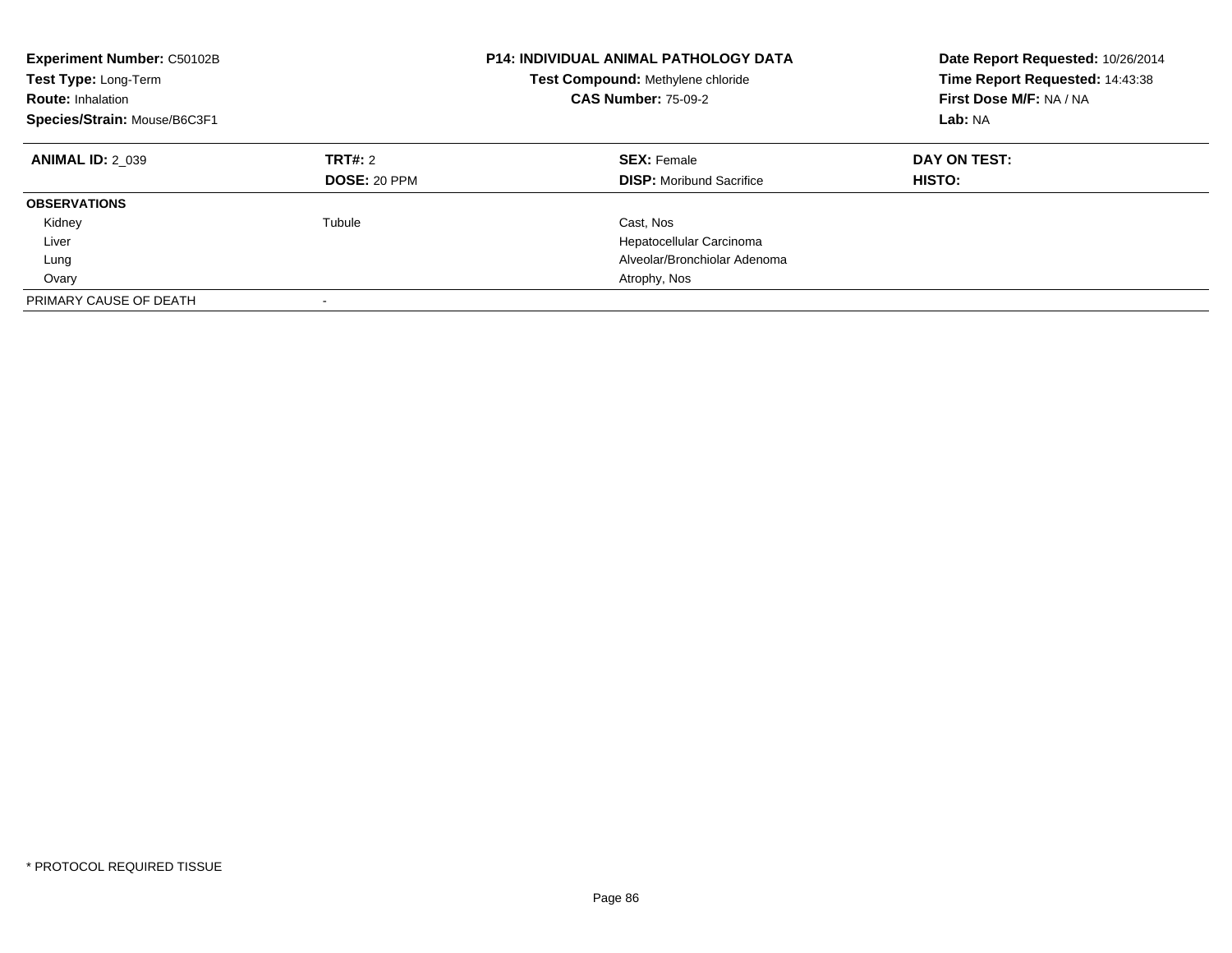| Experiment Number: C50102B<br>Test Type: Long-Term<br><b>Route: Inhalation</b><br>Species/Strain: Mouse/B6C3F1 |                         | <b>P14: INDIVIDUAL ANIMAL PATHOLOGY DATA</b><br>Test Compound: Methylene chloride<br><b>CAS Number: 75-09-2</b> | Date Report Requested: 10/26/2014<br>Time Report Requested: 14:43:38<br>First Dose M/F: NA / NA<br>Lab: NA |
|----------------------------------------------------------------------------------------------------------------|-------------------------|-----------------------------------------------------------------------------------------------------------------|------------------------------------------------------------------------------------------------------------|
| <b>ANIMAL ID: 2 040</b>                                                                                        | TRT#: 2<br>DOSE: 20 PPM | <b>SEX: Female</b><br><b>DISP:</b> Terminal Sacrifice                                                           | DAY ON TEST:<br>HISTO:                                                                                     |
| <b>OBSERVATIONS</b>                                                                                            |                         |                                                                                                                 |                                                                                                            |
| Liver                                                                                                          |                         | Degeneration, Cytologic<br>Hepatocellular Adenoma                                                               |                                                                                                            |
| Lung                                                                                                           |                         | Alveolar/Bronchiolar Carcinoma                                                                                  |                                                                                                            |
| Pituitary gland                                                                                                |                         | Hyperplasia, Focal                                                                                              |                                                                                                            |
| PRIMARY CAUSE OF DEATH                                                                                         |                         |                                                                                                                 |                                                                                                            |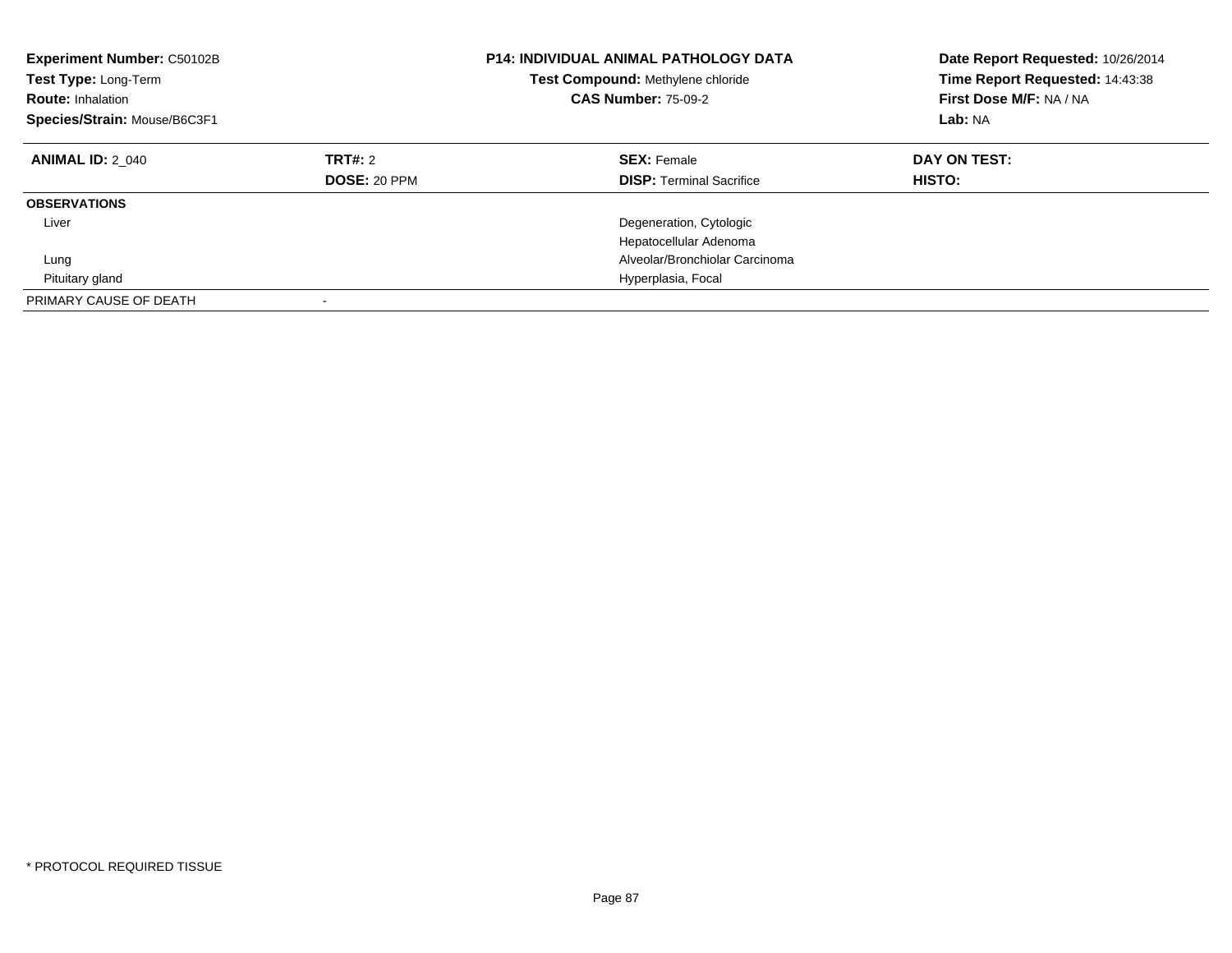| <b>Experiment Number: C50102B</b><br>Test Type: Long-Term<br><b>Route: Inhalation</b><br>Species/Strain: Mouse/B6C3F1 |                     | <b>P14: INDIVIDUAL ANIMAL PATHOLOGY DATA</b><br>Test Compound: Methylene chloride<br><b>CAS Number: 75-09-2</b> | Date Report Requested: 10/26/2014<br>Time Report Requested: 14:43:38<br>First Dose M/F: NA / NA<br>Lab: NA |
|-----------------------------------------------------------------------------------------------------------------------|---------------------|-----------------------------------------------------------------------------------------------------------------|------------------------------------------------------------------------------------------------------------|
| <b>ANIMAL ID: 2 041</b>                                                                                               | <b>TRT#: 2</b>      | <b>SEX: Female</b>                                                                                              | DAY ON TEST:                                                                                               |
|                                                                                                                       | <b>DOSE: 20 PPM</b> | <b>DISP:</b> Moribund Sacrifice                                                                                 | <b>HISTO:</b>                                                                                              |
| <b>OBSERVATIONS</b>                                                                                                   |                     |                                                                                                                 |                                                                                                            |
| Bone                                                                                                                  | Sternum             | Fibrous Osteodystrophy                                                                                          |                                                                                                            |
| Kidney                                                                                                                | Tubule              | Cast, Nos                                                                                                       |                                                                                                            |
| Lung                                                                                                                  |                     | Hyperplasia, Epithelial                                                                                         |                                                                                                            |
| Stomach                                                                                                               |                     | Inflammation, Suppurative                                                                                       |                                                                                                            |
| Unspecified                                                                                                           | Multiple Organs Nos | Inflammation, Acute/Chronic                                                                                     |                                                                                                            |
| Uterus                                                                                                                | Endometrium         | Hyperplasia, Nos                                                                                                |                                                                                                            |
| PRIMARY CAUSE OF DEATH                                                                                                |                     |                                                                                                                 |                                                                                                            |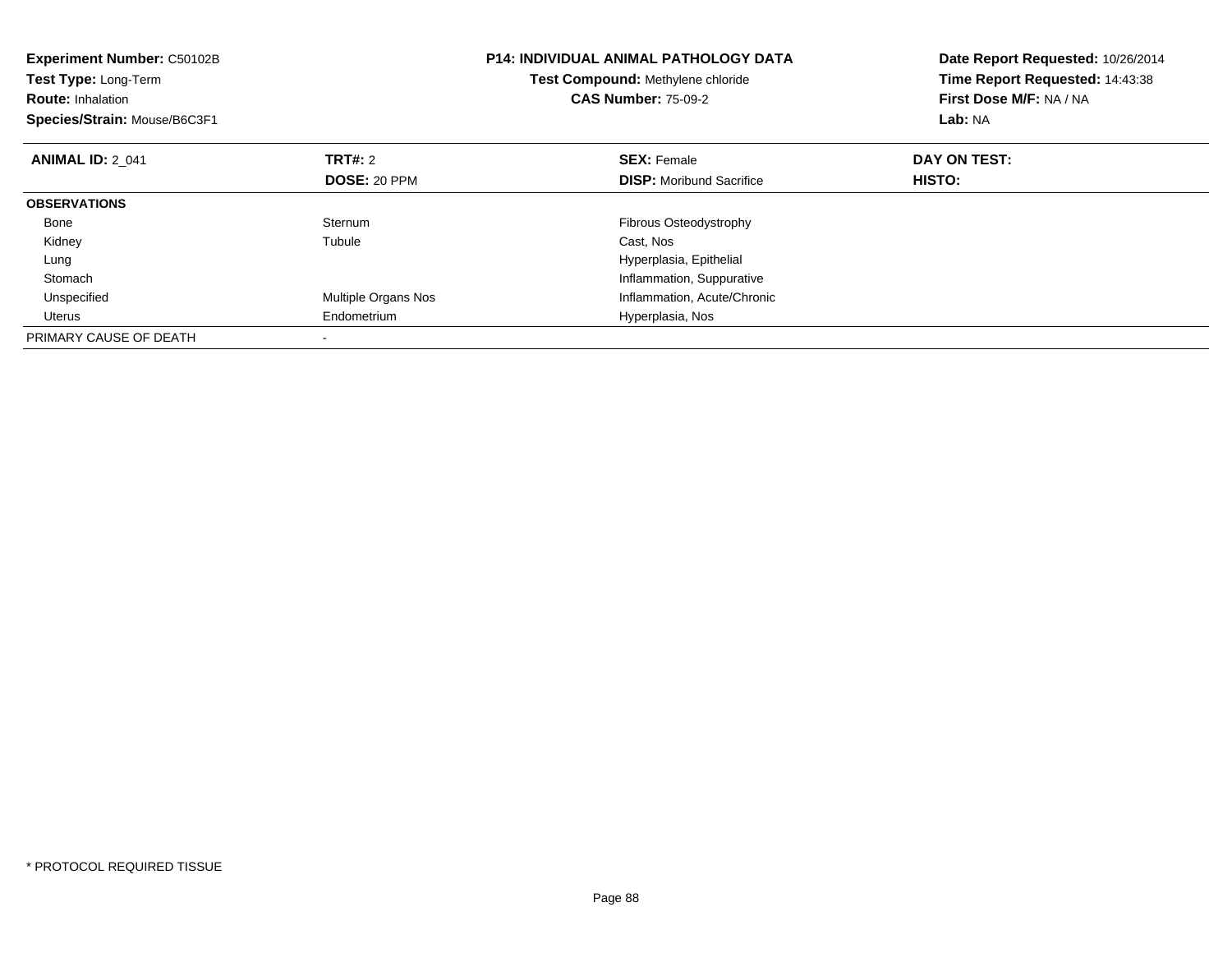| <b>Experiment Number: C50102B</b><br>Test Type: Long-Term<br><b>Route: Inhalation</b><br>Species/Strain: Mouse/B6C3F1 |                     | <b>P14: INDIVIDUAL ANIMAL PATHOLOGY DATA</b><br>Test Compound: Methylene chloride<br><b>CAS Number: 75-09-2</b> | Date Report Requested: 10/26/2014<br>Time Report Requested: 14:43:38<br>First Dose M/F: NA / NA<br>Lab: NA |  |
|-----------------------------------------------------------------------------------------------------------------------|---------------------|-----------------------------------------------------------------------------------------------------------------|------------------------------------------------------------------------------------------------------------|--|
| <b>ANIMAL ID: 2 042</b>                                                                                               | TRT#: 2             | <b>SEX: Female</b>                                                                                              | DAY ON TEST:                                                                                               |  |
|                                                                                                                       | <b>DOSE: 20 PPM</b> | <b>DISP:</b> Terminal Sacrifice                                                                                 | HISTO:                                                                                                     |  |
| <b>OBSERVATIONS</b>                                                                                                   |                     |                                                                                                                 |                                                                                                            |  |
| Liver                                                                                                                 |                     | Degeneration, Cytologic                                                                                         |                                                                                                            |  |
|                                                                                                                       |                     | Hemangiosarcoma                                                                                                 |                                                                                                            |  |
| Lung                                                                                                                  |                     | Alveolar/Bronchiolar Adenoma                                                                                    |                                                                                                            |  |
| PRIMARY CAUSE OF DEATH                                                                                                |                     |                                                                                                                 |                                                                                                            |  |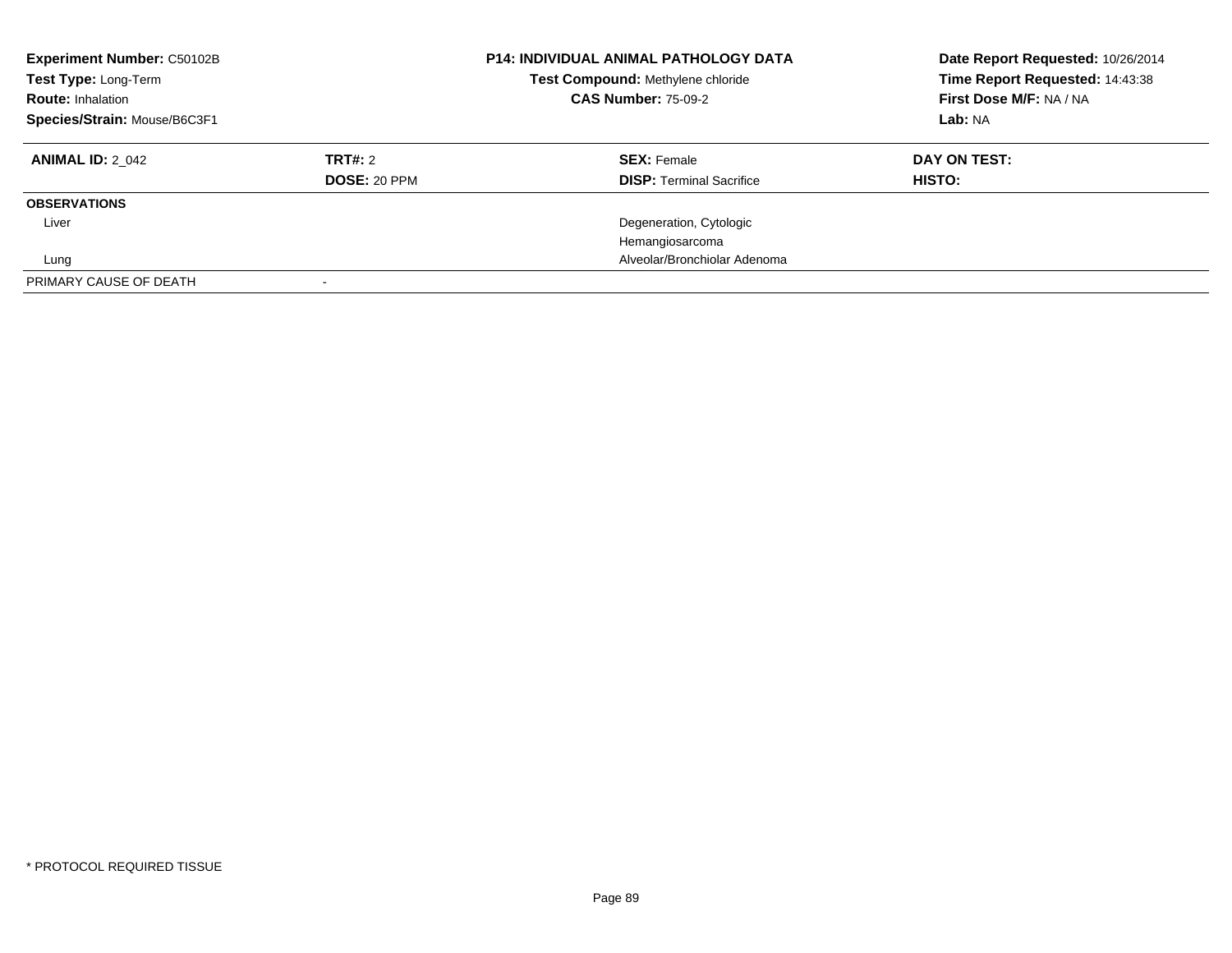| <b>Experiment Number: C50102B</b><br><b>Test Type: Long-Term</b><br><b>Route: Inhalation</b><br>Species/Strain: Mouse/B6C3F1 |                                       | <b>P14: INDIVIDUAL ANIMAL PATHOLOGY DATA</b><br>Test Compound: Methylene chloride<br><b>CAS Number: 75-09-2</b> | Date Report Requested: 10/26/2014<br>Time Report Requested: 14:43:38<br>First Dose M/F: NA / NA<br>Lab: NA |
|------------------------------------------------------------------------------------------------------------------------------|---------------------------------------|-----------------------------------------------------------------------------------------------------------------|------------------------------------------------------------------------------------------------------------|
| <b>ANIMAL ID: 2 044</b>                                                                                                      | <b>TRT#: 2</b><br><b>DOSE: 20 PPM</b> | <b>SEX: Female</b><br><b>DISP:</b> Terminal Sacrifice                                                           | DAY ON TEST:<br>HISTO:                                                                                     |
| <b>OBSERVATIONS</b>                                                                                                          |                                       |                                                                                                                 |                                                                                                            |
| Kidney                                                                                                                       | Tubule                                | Cast, Nos<br>Glomerulonephritis, Chronic                                                                        |                                                                                                            |
| Liver                                                                                                                        |                                       | Hematopoiesis<br>Hepatocellular Carcinoma                                                                       |                                                                                                            |
| Lung                                                                                                                         |                                       | Hepatocellular Carcinoma, Metastatic                                                                            |                                                                                                            |
| Ovary                                                                                                                        |                                       | Atrophy, Nos                                                                                                    |                                                                                                            |
| Spleen                                                                                                                       |                                       | Hematopoiesis                                                                                                   |                                                                                                            |
| PRIMARY CAUSE OF DEATH                                                                                                       |                                       |                                                                                                                 |                                                                                                            |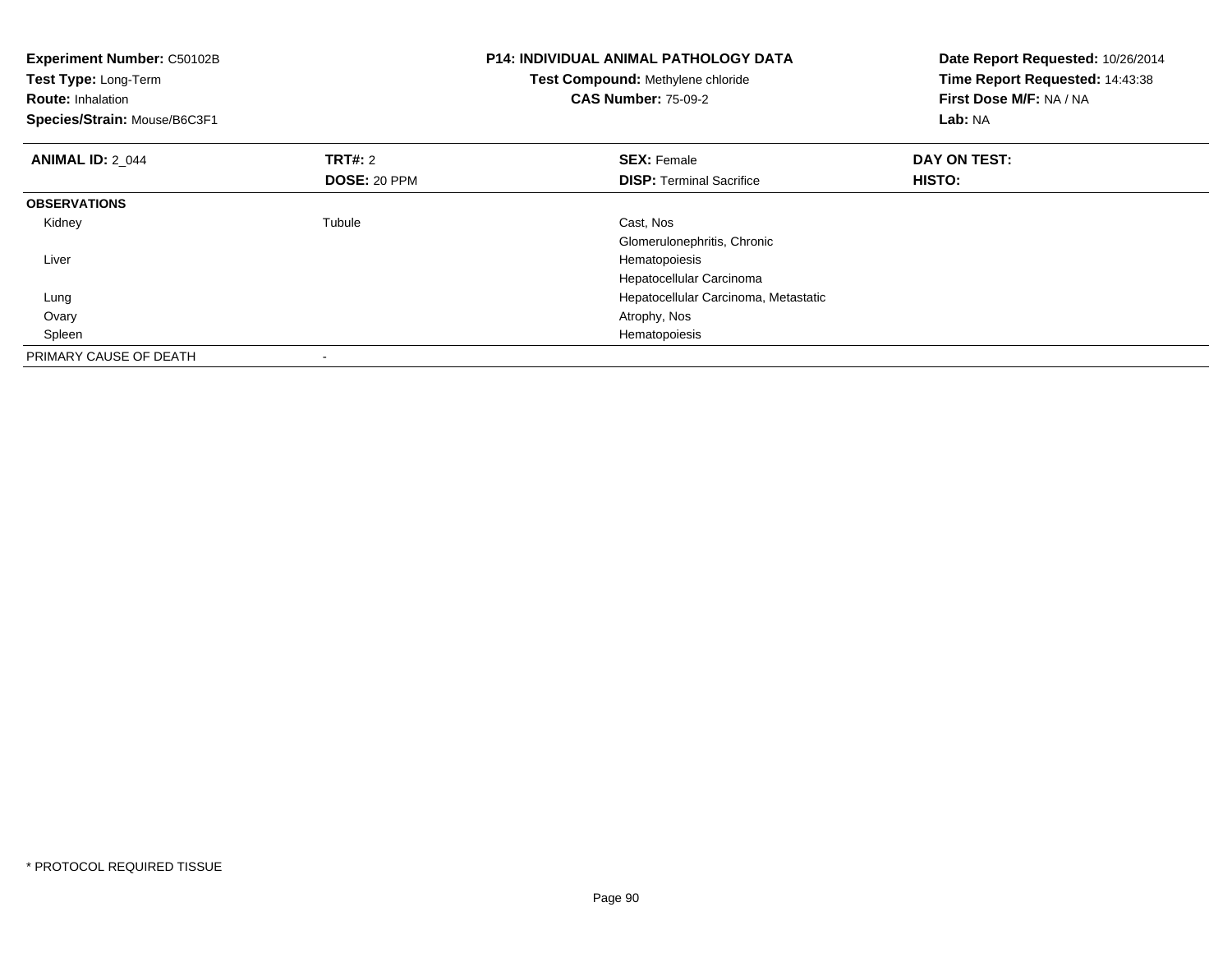| <b>Experiment Number: C50102B</b><br>Test Type: Long-Term<br><b>Route: Inhalation</b><br>Species/Strain: Mouse/B6C3F1 |                     | <b>P14: INDIVIDUAL ANIMAL PATHOLOGY DATA</b><br><b>Test Compound: Methylene chloride</b><br><b>CAS Number: 75-09-2</b> | Date Report Requested: 10/26/2014<br>Time Report Requested: 14:43:38<br>First Dose M/F: NA / NA<br><b>Lab: NA</b> |
|-----------------------------------------------------------------------------------------------------------------------|---------------------|------------------------------------------------------------------------------------------------------------------------|-------------------------------------------------------------------------------------------------------------------|
| <b>ANIMAL ID: 2 045</b>                                                                                               | <b>TRT#: 2</b>      | <b>SEX: Female</b>                                                                                                     | DAY ON TEST:                                                                                                      |
|                                                                                                                       | DOSE: 20 PPM        | <b>DISP:</b> Moribund Sacrifice                                                                                        | HISTO:                                                                                                            |
| <b>OBSERVATIONS</b>                                                                                                   |                     |                                                                                                                        |                                                                                                                   |
| Brain                                                                                                                 |                     | Mineralization                                                                                                         |                                                                                                                   |
| Kidney                                                                                                                | Tubule              | Cast, Nos                                                                                                              |                                                                                                                   |
| Liver                                                                                                                 |                     | Inflammation, Acute/Chronic                                                                                            |                                                                                                                   |
| Lung                                                                                                                  |                     | Alveolar/Bronchiolar Adenoma                                                                                           |                                                                                                                   |
| Ovary                                                                                                                 |                     | Atrophy, Nos                                                                                                           |                                                                                                                   |
| Pancreas                                                                                                              | Acinus              | Atrophy, Nos                                                                                                           |                                                                                                                   |
| Stomach                                                                                                               |                     | Hyperkeratosis                                                                                                         |                                                                                                                   |
| Unspecified                                                                                                           | Multiple Organs Nos | Lymphoma, Mixed-Malignant Type                                                                                         |                                                                                                                   |
| PRIMARY CAUSE OF DEATH                                                                                                |                     |                                                                                                                        |                                                                                                                   |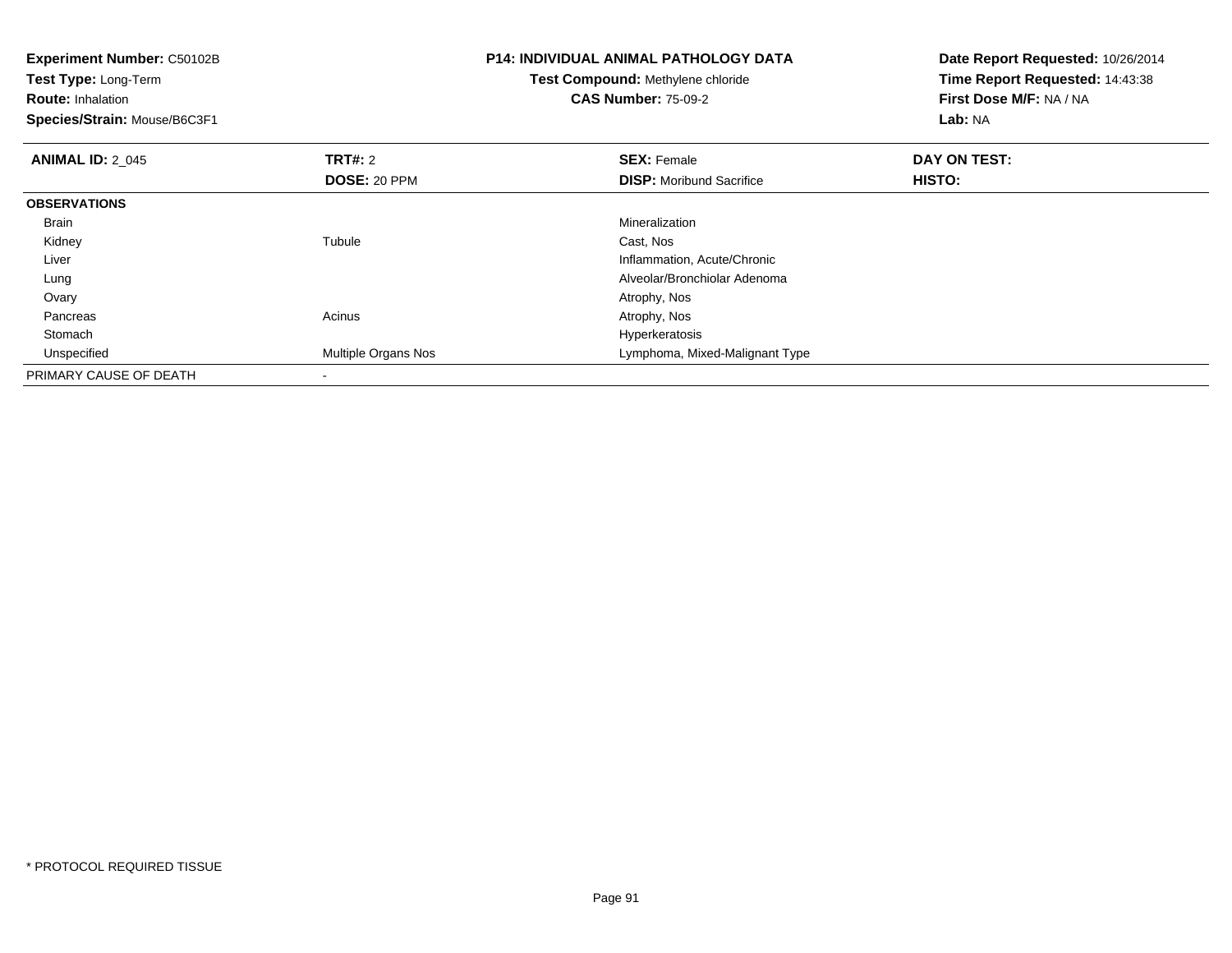| Experiment Number: C50102B<br>Test Type: Long-Term<br><b>Route: Inhalation</b><br>Species/Strain: Mouse/B6C3F1 |                     | <b>P14: INDIVIDUAL ANIMAL PATHOLOGY DATA</b><br>Test Compound: Methylene chloride<br><b>CAS Number: 75-09-2</b> | Date Report Requested: 10/26/2014<br>Time Report Requested: 14:43:38<br>First Dose M/F: NA / NA<br>Lab: NA |
|----------------------------------------------------------------------------------------------------------------|---------------------|-----------------------------------------------------------------------------------------------------------------|------------------------------------------------------------------------------------------------------------|
| <b>ANIMAL ID: 2 046</b>                                                                                        | TRT#: 2             | <b>SEX: Female</b>                                                                                              | DAY ON TEST:                                                                                               |
|                                                                                                                | <b>DOSE: 20 PPM</b> | <b>DISP:</b> Natural Death                                                                                      | HISTO:                                                                                                     |
| <b>OBSERVATIONS</b>                                                                                            |                     |                                                                                                                 |                                                                                                            |
| Bone                                                                                                           | Sternum             | <b>Fibrous Osteodystrophy</b>                                                                                   |                                                                                                            |
| Kidney                                                                                                         | Tubule              | Cast, Nos                                                                                                       |                                                                                                            |
| Liver                                                                                                          |                     | Hepatocellular Carcinoma                                                                                        |                                                                                                            |
| Lung                                                                                                           |                     | Alveolar/Bronchiolar Adenoma                                                                                    |                                                                                                            |
|                                                                                                                |                     | Hepatocellular Carcinoma, Metastatic                                                                            |                                                                                                            |
| Unspecified                                                                                                    | Multiple Organs Nos | Inflammation, Acute/Chronic                                                                                     |                                                                                                            |
| PRIMARY CAUSE OF DEATH                                                                                         |                     |                                                                                                                 |                                                                                                            |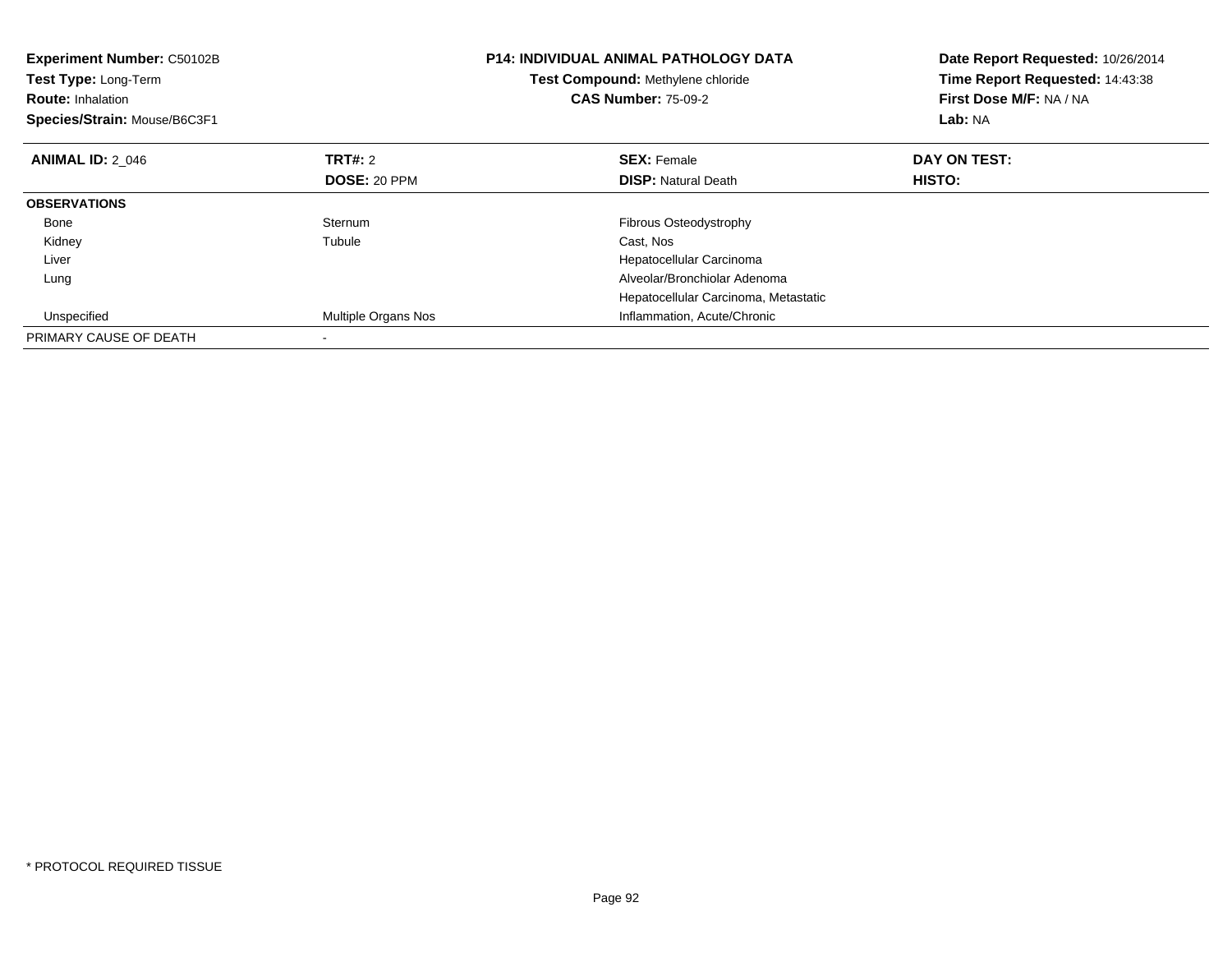**Experiment Number:** C50102B

**Test Type:** Long-Term**Route:** Inhalation

**Species/Strain:** Mouse/B6C3F1

## **P14: INDIVIDUAL ANIMAL PATHOLOGY DATA**

## **Test Compound:** Methylene chloride**CAS Number:** 75-09-2

**Date Report Requested:** 10/26/2014**Time Report Requested:** 14:43:38**First Dose M/F:** NA / NA**Lab:** NA

| <b>ANIMAL ID: 2 047</b> | TRT#: 2             | <b>SEX: Female</b>              | DAY ON TEST: |  |
|-------------------------|---------------------|---------------------------------|--------------|--|
|                         | DOSE: 20 PPM        | <b>DISP:</b> Moribund Sacrifice | HISTO:       |  |
| <b>OBSERVATIONS</b>     |                     |                                 |              |  |
| Brain                   |                     | Inflammation, Hemorrhagic       |              |  |
| Heart                   | Cardiac Valve       | Inflammation, Nos               |              |  |
| Kidney                  |                     | Infarct, Nos                    |              |  |
| Liver                   |                     | Leukemoid Reaction              |              |  |
| Lung                    |                     | Alveolar/Bronchiolar Carcinoma  |              |  |
| Ovary                   |                     | Atrophy, Nos                    |              |  |
| Spleen                  |                     | Inflammation, Necrotizing       |              |  |
| Unspecified             | Multiple Organs Nos | Inflammation, Acute/Chronic     |              |  |
|                         | Multiple Organs Nos | Inflammation, Suppurative       |              |  |
| Uterus                  | Endometrium         | Hyperplasia, Nos                |              |  |
| PRIMARY CAUSE OF DEATH  | $\blacksquare$      |                                 |              |  |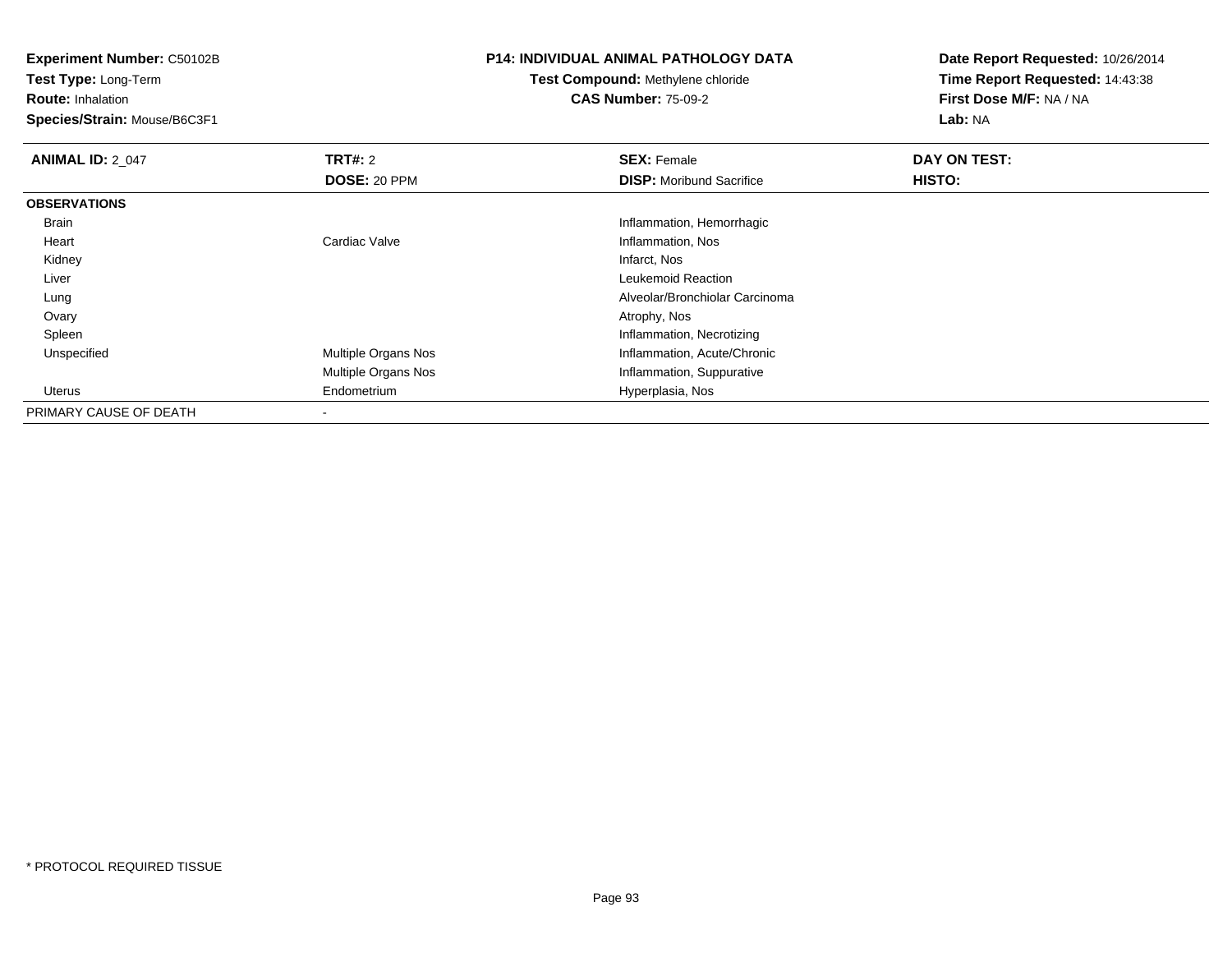| <b>Experiment Number: C50102B</b><br>Test Type: Long-Term<br><b>Route: Inhalation</b><br>Species/Strain: Mouse/B6C3F1 |                                       | <b>P14: INDIVIDUAL ANIMAL PATHOLOGY DATA</b><br>Test Compound: Methylene chloride<br><b>CAS Number: 75-09-2</b> | Date Report Requested: 10/26/2014<br>Time Report Requested: 14:43:38<br>First Dose M/F: NA / NA<br>Lab: NA |
|-----------------------------------------------------------------------------------------------------------------------|---------------------------------------|-----------------------------------------------------------------------------------------------------------------|------------------------------------------------------------------------------------------------------------|
| <b>ANIMAL ID: 2 049</b>                                                                                               | <b>TRT#: 2</b><br><b>DOSE: 20 PPM</b> | <b>SEX: Female</b><br><b>DISP:</b> Moribund Sacrifice                                                           | DAY ON TEST:<br>HISTO:                                                                                     |
| <b>OBSERVATIONS</b>                                                                                                   |                                       |                                                                                                                 |                                                                                                            |
| Bone                                                                                                                  | Rib                                   | Osteosarcoma                                                                                                    |                                                                                                            |
| Kidney                                                                                                                |                                       | Inflammation, Acute/Chronic                                                                                     |                                                                                                            |
| Lung                                                                                                                  |                                       | Osteosarcoma, Metastatic                                                                                        |                                                                                                            |
| Pituitary gland                                                                                                       |                                       | Congestion, Nos                                                                                                 |                                                                                                            |
| PRIMARY CAUSE OF DEATH                                                                                                | -                                     |                                                                                                                 |                                                                                                            |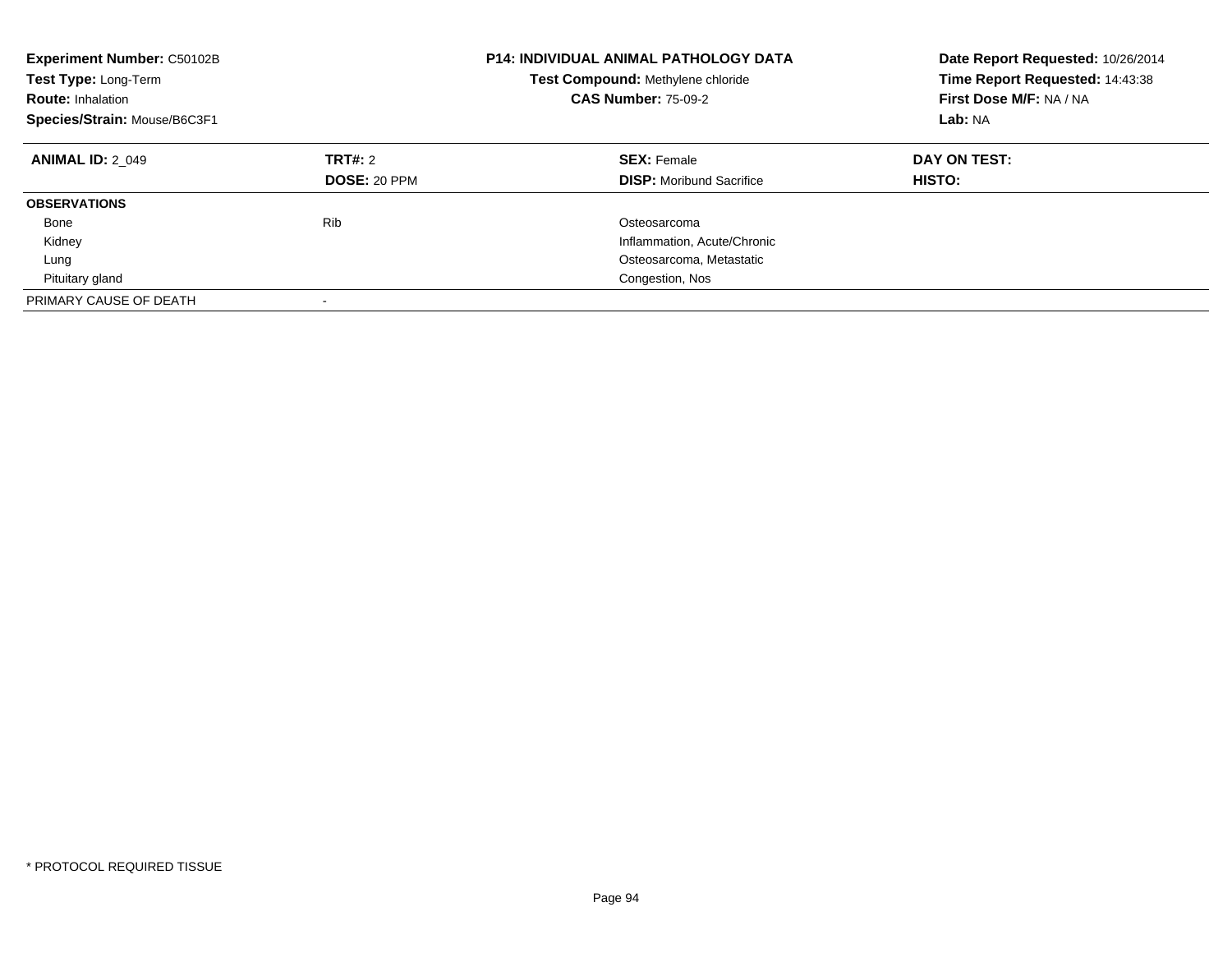| <b>Experiment Number: C50102B</b><br><b>Test Type: Long-Term</b><br><b>CAS Number: 75-09-2</b><br><b>Route: Inhalation</b><br>Species/Strain: Mouse/B6C3F1 |                       | <b>P14: INDIVIDUAL ANIMAL PATHOLOGY DATA</b><br>Test Compound: Methylene chloride | Date Report Requested: 10/26/2014<br>Time Report Requested: 14:43:38<br>First Dose M/F: NA / NA<br>Lab: NA |
|------------------------------------------------------------------------------------------------------------------------------------------------------------|-----------------------|-----------------------------------------------------------------------------------|------------------------------------------------------------------------------------------------------------|
| <b>ANIMAL ID: 3 001</b>                                                                                                                                    | TRT#: 3<br>DOSE: 0    | <b>SEX: Female</b><br><b>DISP:</b> Natural Death                                  | DAY ON TEST:<br>HISTO:                                                                                     |
| <b>OBSERVATIONS</b>                                                                                                                                        |                       |                                                                                   |                                                                                                            |
| Intestine Large                                                                                                                                            | Rectum                | Inflammation, Necrotizing                                                         |                                                                                                            |
| Lymph node                                                                                                                                                 | Bronchial Lymph Node  | Inflammation, Suppurative                                                         |                                                                                                            |
|                                                                                                                                                            | Mesenteric Lymph Node | Lymphoma, Nos-Malignant                                                           |                                                                                                            |
| Ovary                                                                                                                                                      |                       | Atrophy, Nos                                                                      |                                                                                                            |
| PRIMARY CAUSE OF DEATH                                                                                                                                     |                       |                                                                                   |                                                                                                            |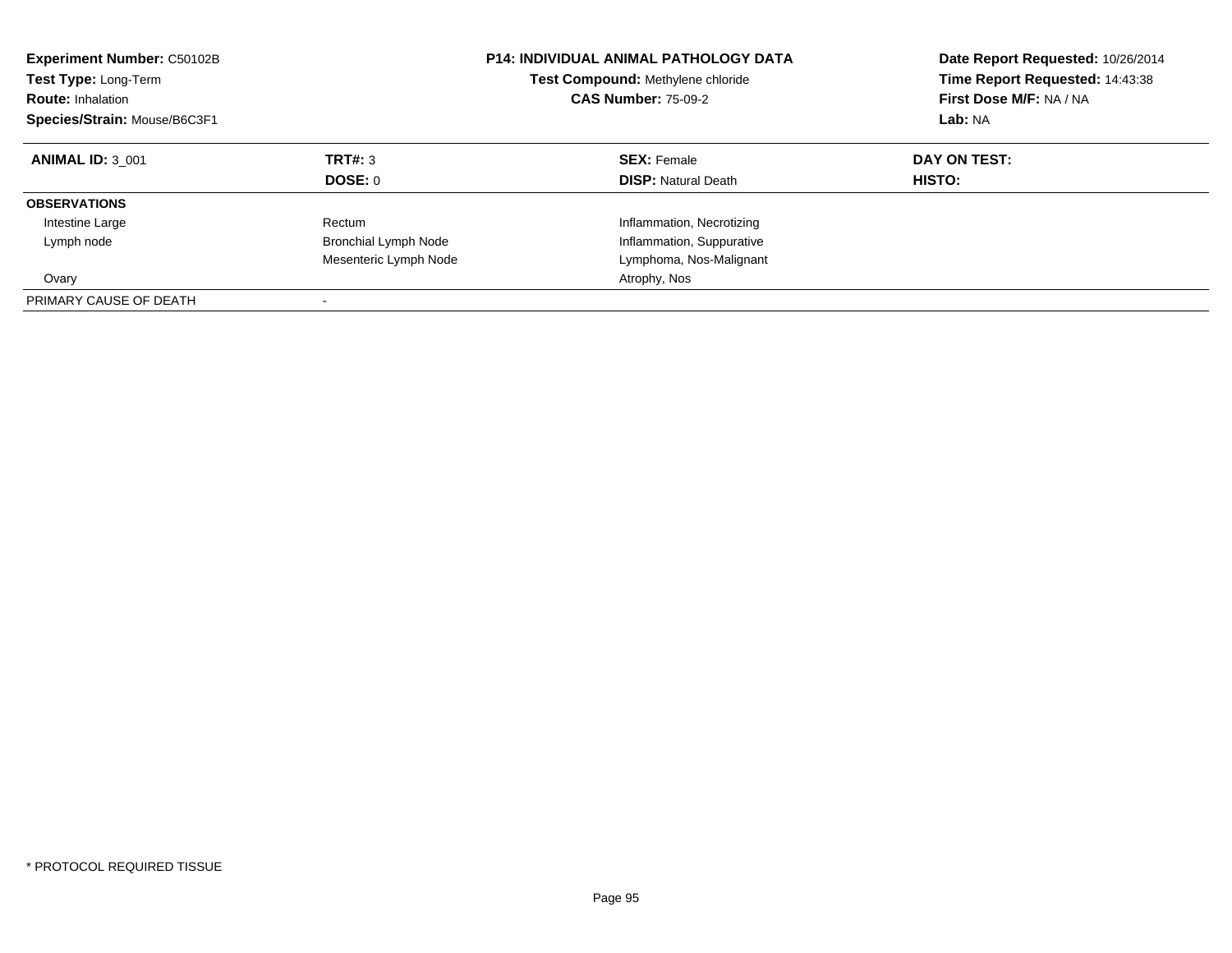| <b>P14: INDIVIDUAL ANIMAL PATHOLOGY DATA</b><br><b>Experiment Number: C50102B</b><br>Test Type: Long-Term<br>Test Compound: Methylene chloride<br><b>CAS Number: 75-09-2</b><br><b>Route: Inhalation</b><br>Species/Strain: Mouse/B6C3F1 |                |                                     | Date Report Requested: 10/26/2014<br>Time Report Requested: 14:43:38<br>First Dose M/F: NA / NA<br>Lab: NA |
|------------------------------------------------------------------------------------------------------------------------------------------------------------------------------------------------------------------------------------------|----------------|-------------------------------------|------------------------------------------------------------------------------------------------------------|
| <b>ANIMAL ID: 3 002</b>                                                                                                                                                                                                                  | TRT#: 3        | <b>SEX: Female</b>                  | DAY ON TEST:                                                                                               |
|                                                                                                                                                                                                                                          | <b>DOSE: 0</b> | <b>DISP:</b> Terminal Sacrifice     | HISTO:                                                                                                     |
| <b>OBSERVATIONS</b>                                                                                                                                                                                                                      |                |                                     |                                                                                                            |
| <b>Brain</b>                                                                                                                                                                                                                             |                | Mineralization                      |                                                                                                            |
| Lung                                                                                                                                                                                                                                     |                | Lymphocytic Inflammatory Infiltrate |                                                                                                            |
| Nasal cavity                                                                                                                                                                                                                             |                | Inflammation, Serous                |                                                                                                            |
| Ovary                                                                                                                                                                                                                                    |                | Cyst, Nos                           |                                                                                                            |
|                                                                                                                                                                                                                                          |                | Mineralization                      |                                                                                                            |
| Pituitary gland                                                                                                                                                                                                                          |                | Congestion, Nos                     |                                                                                                            |
| PRIMARY CAUSE OF DEATH                                                                                                                                                                                                                   |                |                                     |                                                                                                            |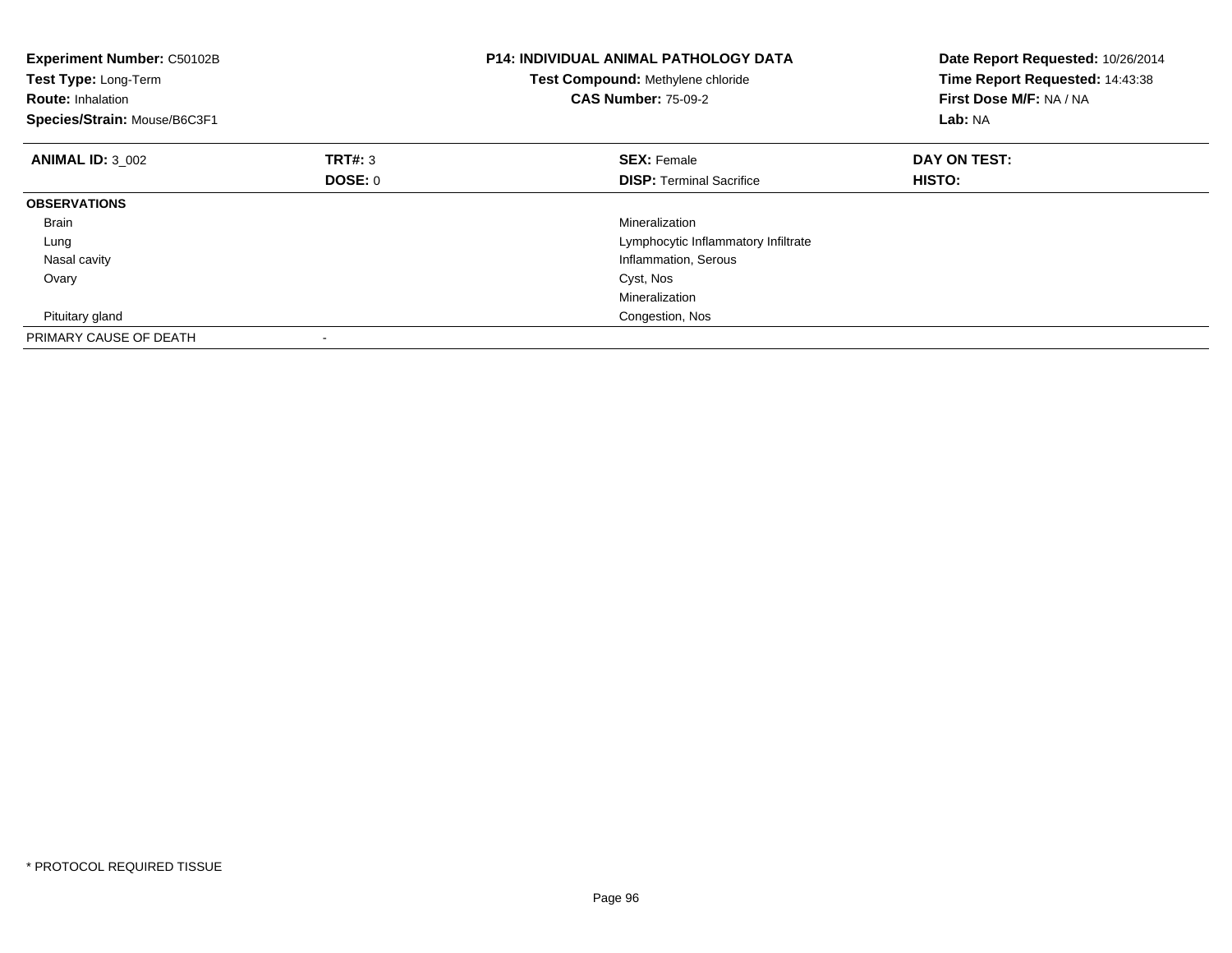| <b>Experiment Number: C50102B</b><br>Test Type: Long-Term<br><b>Route: Inhalation</b><br>Species/Strain: Mouse/B6C3F1 |                    | <b>P14: INDIVIDUAL ANIMAL PATHOLOGY DATA</b><br>Test Compound: Methylene chloride<br><b>CAS Number: 75-09-2</b> | Date Report Requested: 10/26/2014<br>Time Report Requested: 14:43:38<br>First Dose M/F: NA / NA<br>Lab: NA |
|-----------------------------------------------------------------------------------------------------------------------|--------------------|-----------------------------------------------------------------------------------------------------------------|------------------------------------------------------------------------------------------------------------|
| <b>ANIMAL ID: 3 003</b>                                                                                               | TRT#: 3<br>DOSE: 0 | <b>SEX: Female</b><br><b>DISP:</b> Terminal Sacrifice                                                           | DAY ON TEST:<br><b>HISTO:</b>                                                                              |
| <b>OBSERVATIONS</b>                                                                                                   |                    |                                                                                                                 |                                                                                                            |
| Brain                                                                                                                 |                    | Mineralization                                                                                                  |                                                                                                            |
| Liver                                                                                                                 |                    | Metamorphosis, Fatty                                                                                            |                                                                                                            |
| Ovary                                                                                                                 |                    | Cyst, Nos                                                                                                       |                                                                                                            |
| Uterus                                                                                                                | Endometrium        | Hyperplasia, Nos                                                                                                |                                                                                                            |
| PRIMARY CAUSE OF DEATH                                                                                                |                    |                                                                                                                 |                                                                                                            |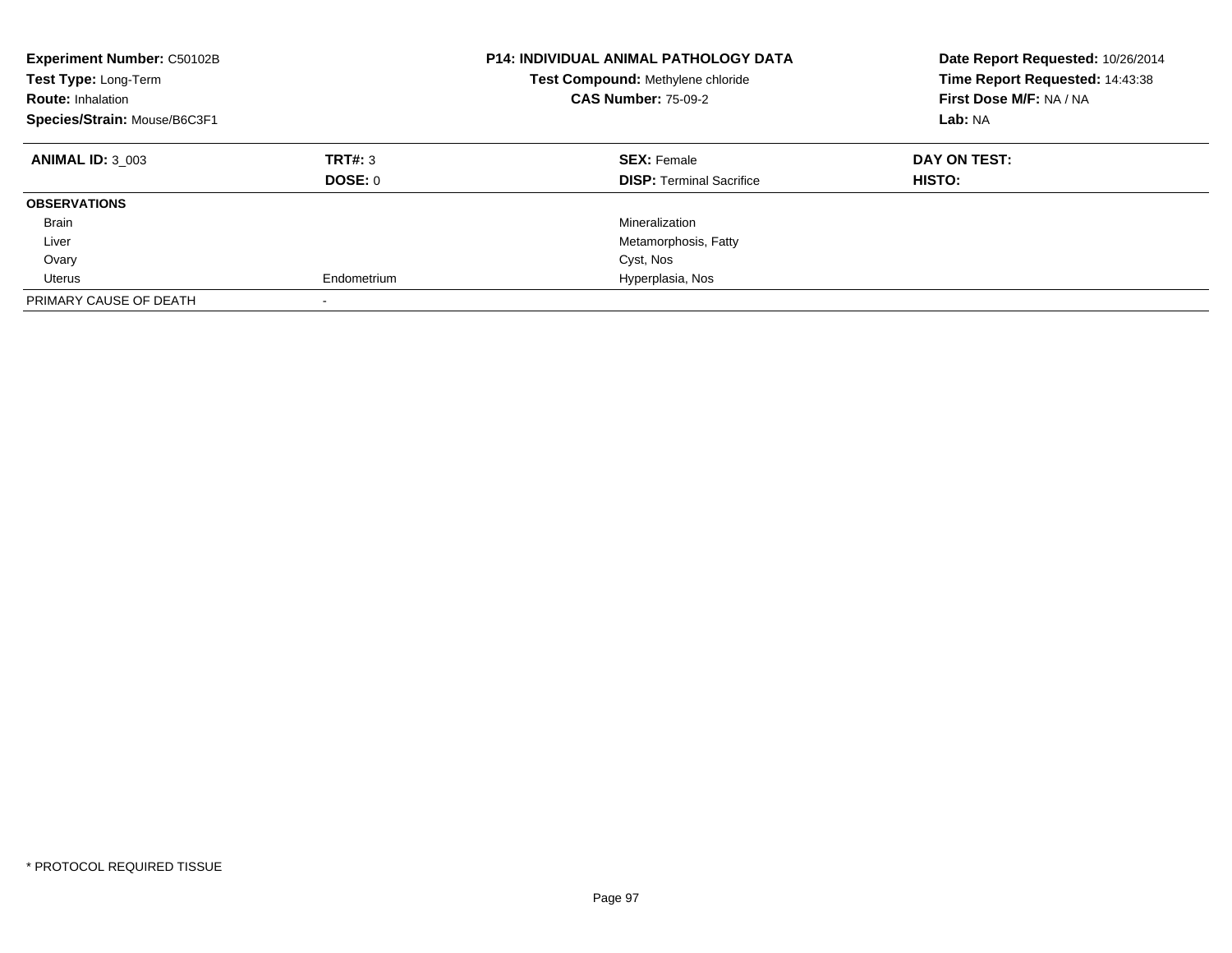| <b>Experiment Number: C50102B</b><br>Test Type: Long-Term<br><b>Route: Inhalation</b><br>Species/Strain: Mouse/B6C3F1 |                | <b>P14: INDIVIDUAL ANIMAL PATHOLOGY DATA</b><br>Test Compound: Methylene chloride<br><b>CAS Number: 75-09-2</b> | Date Report Requested: 10/26/2014<br>Time Report Requested: 14:43:38<br>First Dose M/F: NA / NA<br>Lab: NA |
|-----------------------------------------------------------------------------------------------------------------------|----------------|-----------------------------------------------------------------------------------------------------------------|------------------------------------------------------------------------------------------------------------|
| <b>ANIMAL ID: 3 004</b>                                                                                               | <b>TRT#: 3</b> | <b>SEX: Female</b>                                                                                              | DAY ON TEST:                                                                                               |
|                                                                                                                       | DOSE: 0        | <b>DISP:</b> Terminal Sacrifice                                                                                 | HISTO:                                                                                                     |
| <b>OBSERVATIONS</b>                                                                                                   |                |                                                                                                                 |                                                                                                            |
| <b>Brain</b>                                                                                                          |                | Mineralization                                                                                                  |                                                                                                            |
| Kidney                                                                                                                |                | Inflammation, Acute/Chronic                                                                                     |                                                                                                            |
| Lung                                                                                                                  |                | Alveolar/Bronchiolar Adenoma                                                                                    |                                                                                                            |
| Mammary gland                                                                                                         |                | Adenocarcinoma, Nos                                                                                             |                                                                                                            |
| Ovary                                                                                                                 |                | Cyst, Nos                                                                                                       |                                                                                                            |
| Thyroid                                                                                                               |                | Follicular-Cell Adenoma                                                                                         |                                                                                                            |
| <b>Uterus</b>                                                                                                         | Endometrium    | Hyperplasia, Nos                                                                                                |                                                                                                            |
| PRIMARY CAUSE OF DEATH                                                                                                |                |                                                                                                                 |                                                                                                            |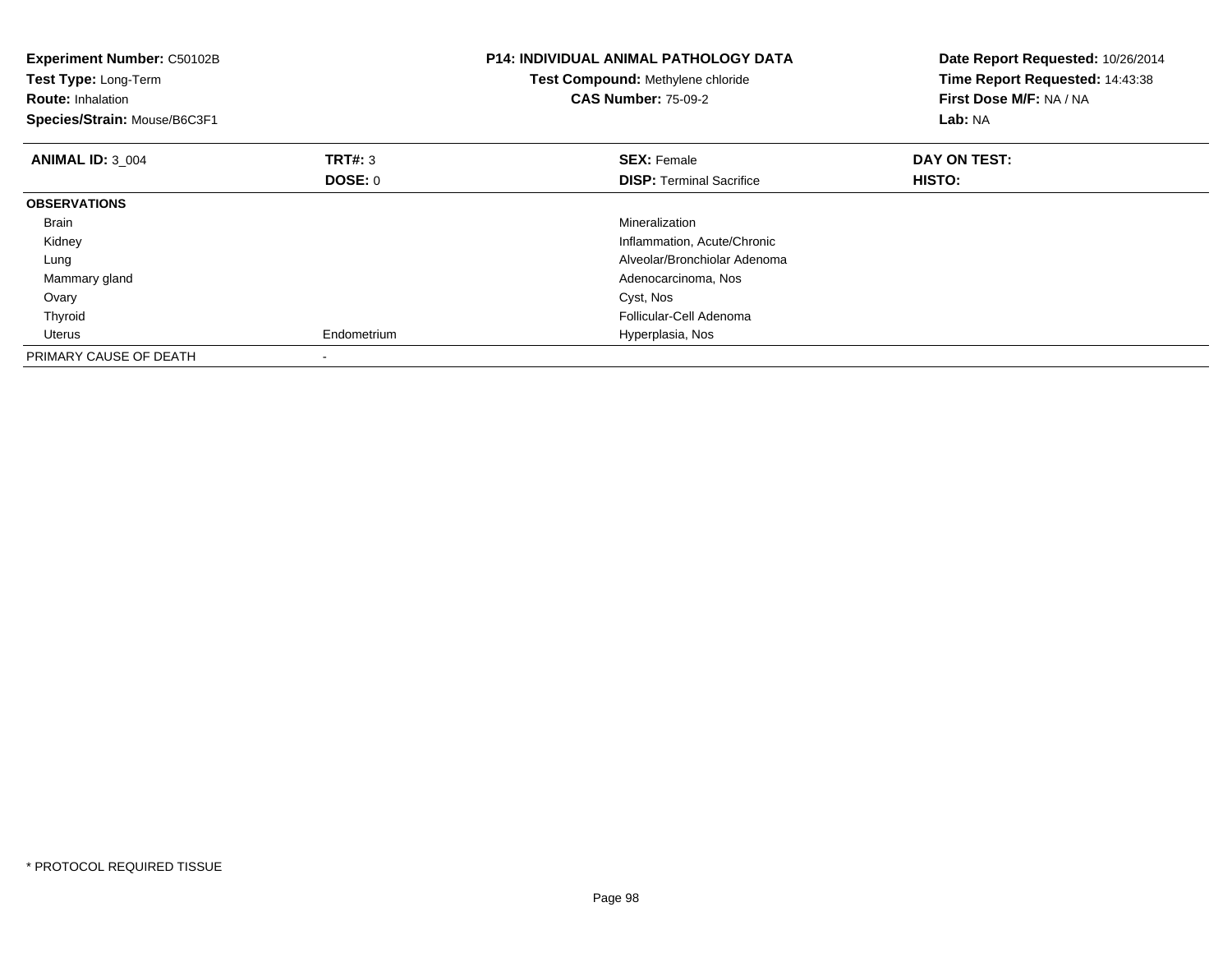| <b>Experiment Number: C50102B</b><br>Test Type: Long-Term<br><b>Route: Inhalation</b><br>Species/Strain: Mouse/B6C3F1 |              | <b>P14: INDIVIDUAL ANIMAL PATHOLOGY DATA</b><br>Test Compound: Methylene chloride<br><b>CAS Number: 75-09-2</b> | Date Report Requested: 10/26/2014<br>Time Report Requested: 14:43:38<br>First Dose M/F: NA / NA<br>Lab: NA |
|-----------------------------------------------------------------------------------------------------------------------|--------------|-----------------------------------------------------------------------------------------------------------------|------------------------------------------------------------------------------------------------------------|
| <b>ANIMAL ID: 3 005</b>                                                                                               | TRT#: 3      | <b>SEX: Female</b>                                                                                              | DAY ON TEST:                                                                                               |
|                                                                                                                       | DOSE: 0      | <b>DISP:</b> Terminal Sacrifice                                                                                 | HISTO:                                                                                                     |
| <b>OBSERVATIONS</b>                                                                                                   |              |                                                                                                                 |                                                                                                            |
| <b>Brain</b>                                                                                                          |              | Mineralization                                                                                                  |                                                                                                            |
| <b>Intestine Small</b>                                                                                                | Duodenum     | Adenocarcinoma In Adenomatous Polyp                                                                             |                                                                                                            |
|                                                                                                                       | Ileum, Ileum | Amyloidosis                                                                                                     |                                                                                                            |
| Kidney                                                                                                                | Tubule       | Cast, Nos                                                                                                       |                                                                                                            |
| Ovary                                                                                                                 |              | Congestion, Nos                                                                                                 |                                                                                                            |
| PRIMARY CAUSE OF DEATH                                                                                                |              |                                                                                                                 |                                                                                                            |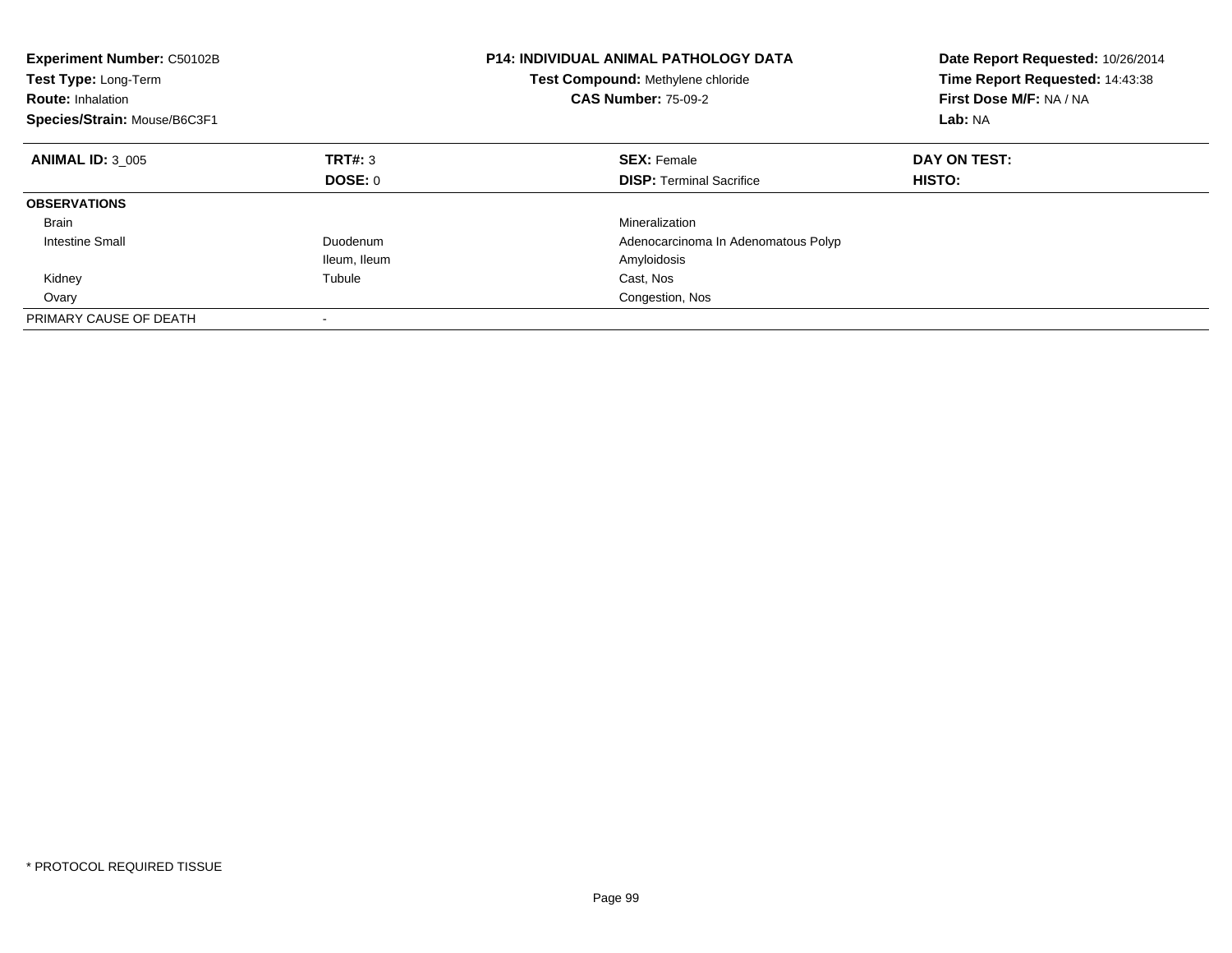| <b>Experiment Number: C50102B</b><br><b>Test Type: Long-Term</b><br><b>Route: Inhalation</b><br>Species/Strain: Mouse/B6C3F1 |                     | <b>P14: INDIVIDUAL ANIMAL PATHOLOGY DATA</b><br>Test Compound: Methylene chloride<br><b>CAS Number: 75-09-2</b> | Date Report Requested: 10/26/2014<br>Time Report Requested: 14:43:38<br>First Dose M/F: NA / NA<br>Lab: NA |
|------------------------------------------------------------------------------------------------------------------------------|---------------------|-----------------------------------------------------------------------------------------------------------------|------------------------------------------------------------------------------------------------------------|
| <b>ANIMAL ID: 3 006</b>                                                                                                      | TRT#: 3<br>DOSE: 0  | <b>SEX: Female</b><br><b>DISP:</b> Moribund Sacrifice                                                           | DAY ON TEST:<br>HISTO:                                                                                     |
|                                                                                                                              |                     |                                                                                                                 |                                                                                                            |
| <b>OBSERVATIONS</b>                                                                                                          |                     |                                                                                                                 |                                                                                                            |
| Adrenal gland                                                                                                                | Cortex Nos          | Cyst, Nos                                                                                                       |                                                                                                            |
|                                                                                                                              | Medulla             | Hyperplasia, Nos                                                                                                |                                                                                                            |
| Spleen                                                                                                                       |                     | Hyperplasia, Lymphoid                                                                                           |                                                                                                            |
| Unspecified                                                                                                                  | Multiple Organs Nos | Inflammation, Acute/Chronic                                                                                     |                                                                                                            |
| PRIMARY CAUSE OF DEATH                                                                                                       |                     |                                                                                                                 |                                                                                                            |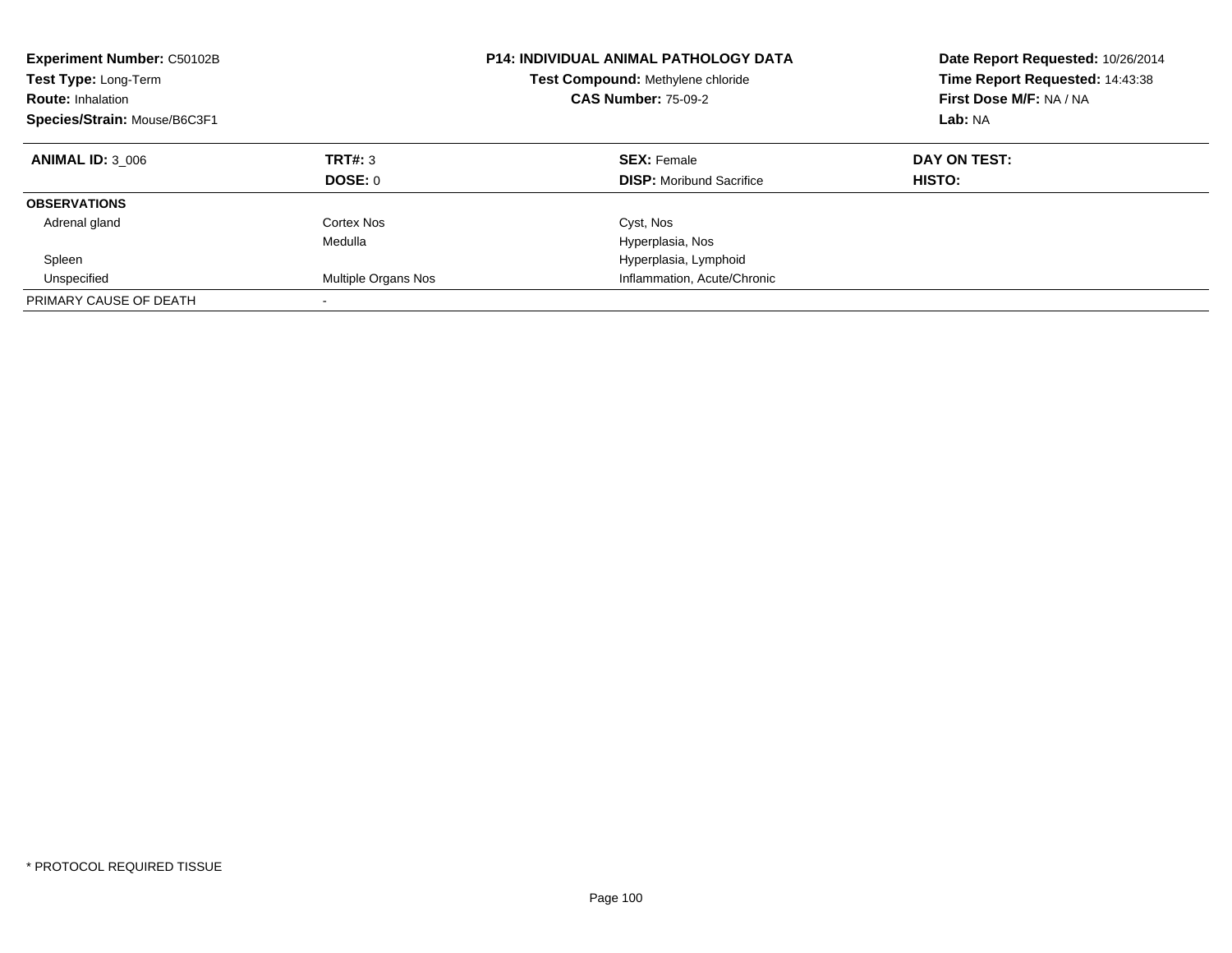| Experiment Number: C50102B<br>Test Type: Long-Term<br><b>Route: Inhalation</b><br>Species/Strain: Mouse/B6C3F1 |                     | <b>P14: INDIVIDUAL ANIMAL PATHOLOGY DATA</b><br>Test Compound: Methylene chloride<br><b>CAS Number: 75-09-2</b> | Date Report Requested: 10/26/2014<br>Time Report Requested: 14:43:38<br>First Dose M/F: NA / NA<br>Lab: NA |
|----------------------------------------------------------------------------------------------------------------|---------------------|-----------------------------------------------------------------------------------------------------------------|------------------------------------------------------------------------------------------------------------|
| <b>ANIMAL ID: 3 007</b>                                                                                        | TRT#: 3             | <b>SEX: Female</b>                                                                                              | DAY ON TEST:                                                                                               |
|                                                                                                                | DOSE: 0             | <b>DISP: Natural Death</b>                                                                                      | <b>HISTO:</b>                                                                                              |
| <b>OBSERVATIONS</b>                                                                                            |                     |                                                                                                                 |                                                                                                            |
| Brain                                                                                                          |                     | Mineralization                                                                                                  |                                                                                                            |
| Kidney                                                                                                         |                     | Inflammation, Acute/Chronic                                                                                     |                                                                                                            |
| Ovary                                                                                                          |                     | Abscess, Nos                                                                                                    |                                                                                                            |
|                                                                                                                |                     | Cyst, Nos                                                                                                       |                                                                                                            |
| Spleen                                                                                                         |                     | Hematopoiesis                                                                                                   |                                                                                                            |
| Unspecified                                                                                                    | Multiple Organs Nos | Inflammation, Suppurative                                                                                       |                                                                                                            |
| Uterus                                                                                                         | Endometrium         | Hyperplasia, Nos                                                                                                |                                                                                                            |
| PRIMARY CAUSE OF DEATH                                                                                         |                     |                                                                                                                 |                                                                                                            |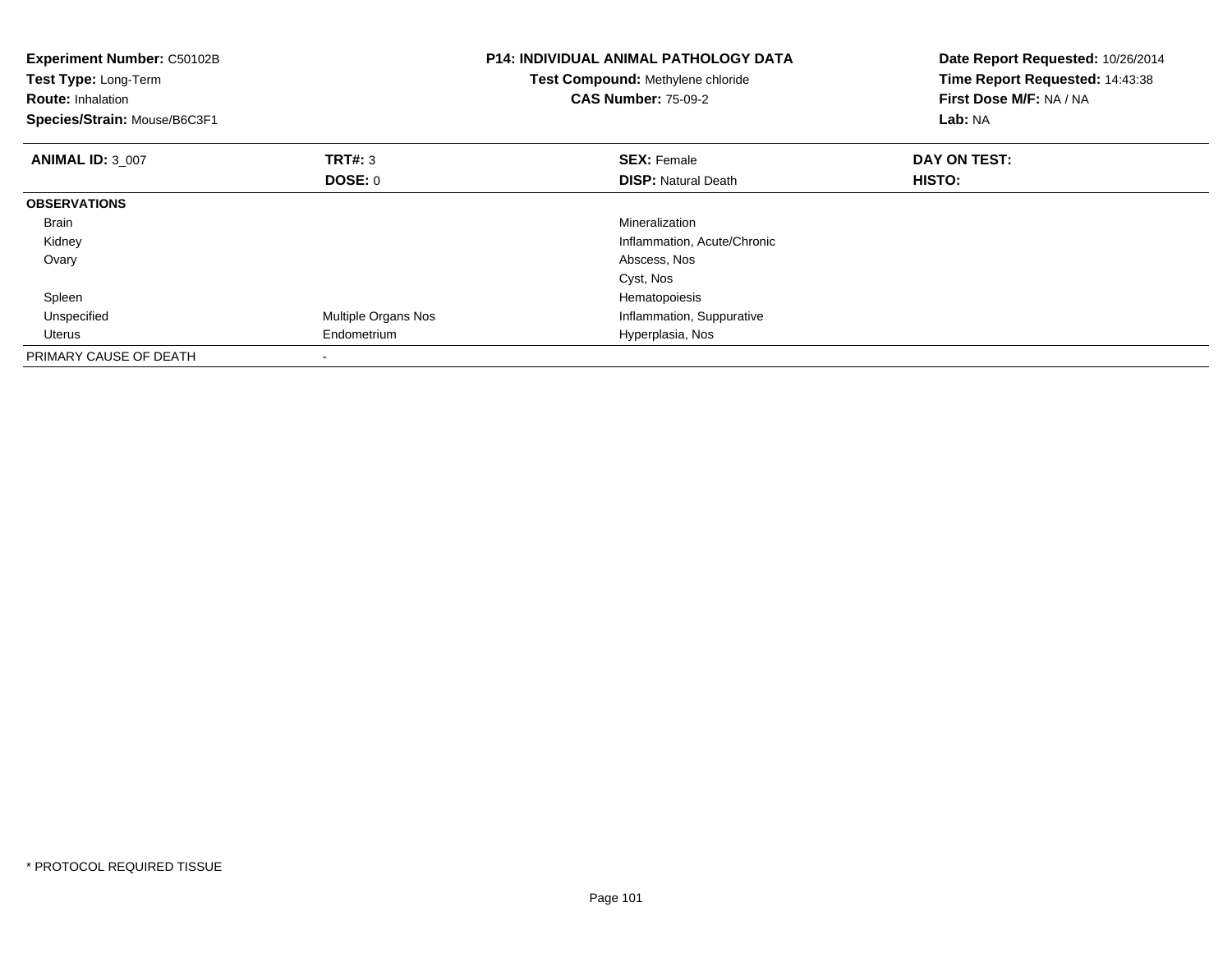| <b>Experiment Number: C50102B</b> |                | P14: INDIVIDUAL ANIMAL PATHOLOGY DATA    | Date Report Requested: 10/26/2014 |
|-----------------------------------|----------------|------------------------------------------|-----------------------------------|
| <b>Test Type: Long-Term</b>       |                | <b>Test Compound: Methylene chloride</b> | Time Report Requested: 14:43:38   |
| <b>Route: Inhalation</b>          |                | <b>CAS Number: 75-09-2</b>               | First Dose M/F: NA / NA           |
| Species/Strain: Mouse/B6C3F1      |                |                                          | Lab: NA                           |
| <b>ANIMAL ID: 3_008</b>           | TRT#: 3        | <b>SEX: Female</b>                       | DAY ON TEST:                      |
|                                   | <b>DOSE: 0</b> | <b>DISP:</b> Moribund Sacrifice          | <b>HISTO:</b>                     |
| <b>OBSERVATIONS</b>               |                |                                          |                                   |
| Bone                              | Maxilla        | Fibrous Osteodystrophy                   |                                   |
| Bone marrow                       |                | Hyperplasia, Granulocytic                |                                   |
| Brain                             |                | Mineralization                           |                                   |
| Heart                             |                | Perivasculitis                           |                                   |
| Kidney                            | Tubule         | Cast, Nos                                |                                   |
|                                   |                | Glomerulonephritis, Chronic              |                                   |
| Ovary                             |                | Abscess, Nos                             |                                   |
| Spleen                            |                | Hyperplasia, Lymphoid                    |                                   |
| Thyroid                           |                | Hyperplasia, Follicular Cell             |                                   |
| Uterus                            |                | <b>Endometrial Stromal Polyp</b>         |                                   |
| PRIMARY CAUSE OF DEATH            |                |                                          |                                   |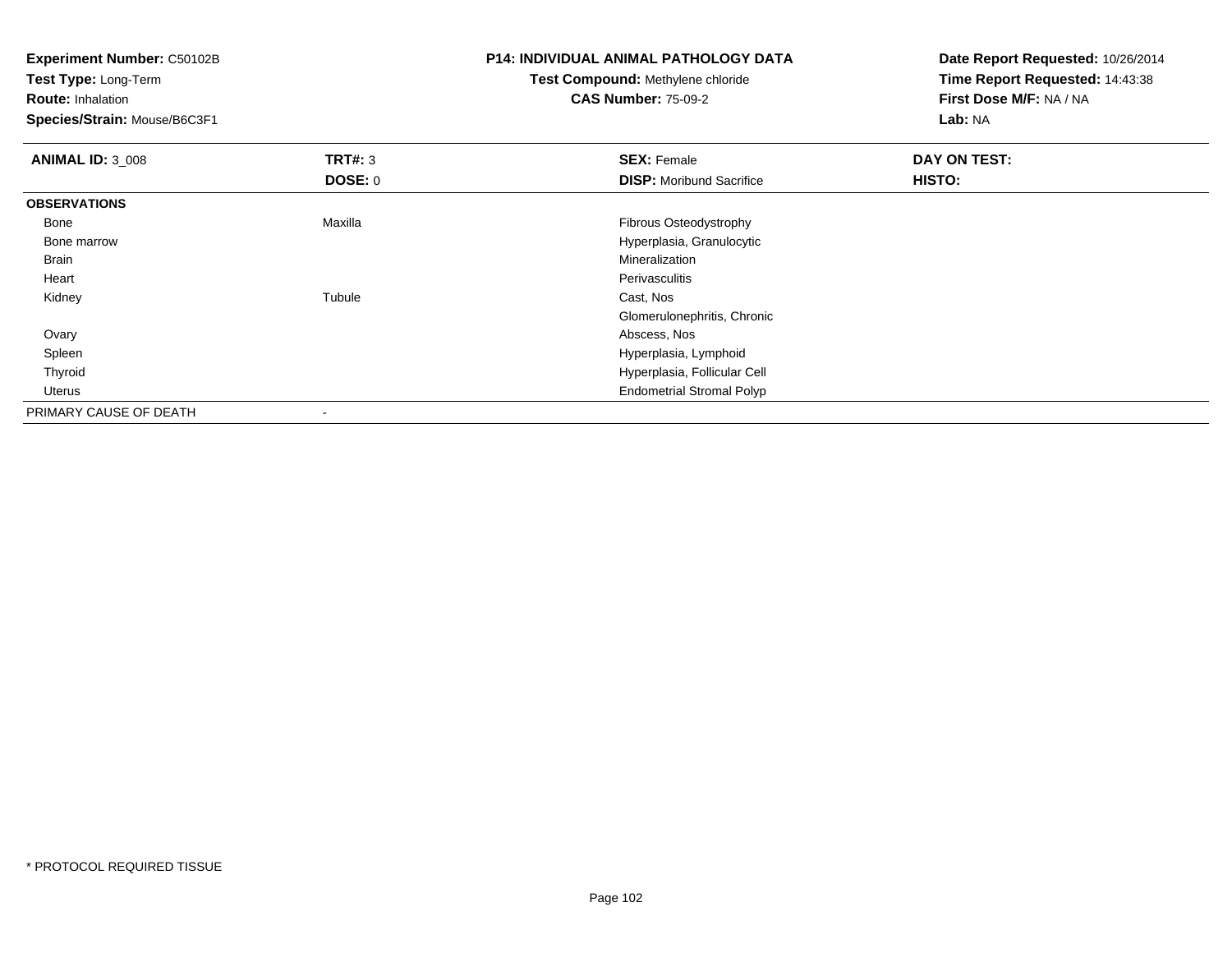| <b>Experiment Number: C50102B</b><br>Test Type: Long-Term<br><b>Route: Inhalation</b><br>Species/Strain: Mouse/B6C3F1 |                     | <b>P14: INDIVIDUAL ANIMAL PATHOLOGY DATA</b><br>Test Compound: Methylene chloride<br><b>CAS Number: 75-09-2</b> | Date Report Requested: 10/26/2014<br>Time Report Requested: 14:43:38<br>First Dose M/F: NA / NA<br>Lab: NA |
|-----------------------------------------------------------------------------------------------------------------------|---------------------|-----------------------------------------------------------------------------------------------------------------|------------------------------------------------------------------------------------------------------------|
| <b>ANIMAL ID: 3 009</b>                                                                                               | <b>TRT#: 3</b>      | <b>SEX: Female</b>                                                                                              | DAY ON TEST:                                                                                               |
|                                                                                                                       | DOSE: 0             | <b>DISP:</b> Terminal Sacrifice                                                                                 | HISTO:                                                                                                     |
| <b>OBSERVATIONS</b>                                                                                                   |                     |                                                                                                                 |                                                                                                            |
| Harderian gland                                                                                                       | Hardarian Gland     | Adenocarcinoma, Nos                                                                                             |                                                                                                            |
| Nasal cavity                                                                                                          |                     | Inflammation, Serous                                                                                            |                                                                                                            |
| Stomach                                                                                                               | Glandular Stomach   | Dilatation, Nos                                                                                                 |                                                                                                            |
| Unspecified                                                                                                           | Multiple Organs Nos | Lymphoma, Lymphocytic-Malignant Type                                                                            |                                                                                                            |
| PRIMARY CAUSE OF DEATH                                                                                                |                     |                                                                                                                 |                                                                                                            |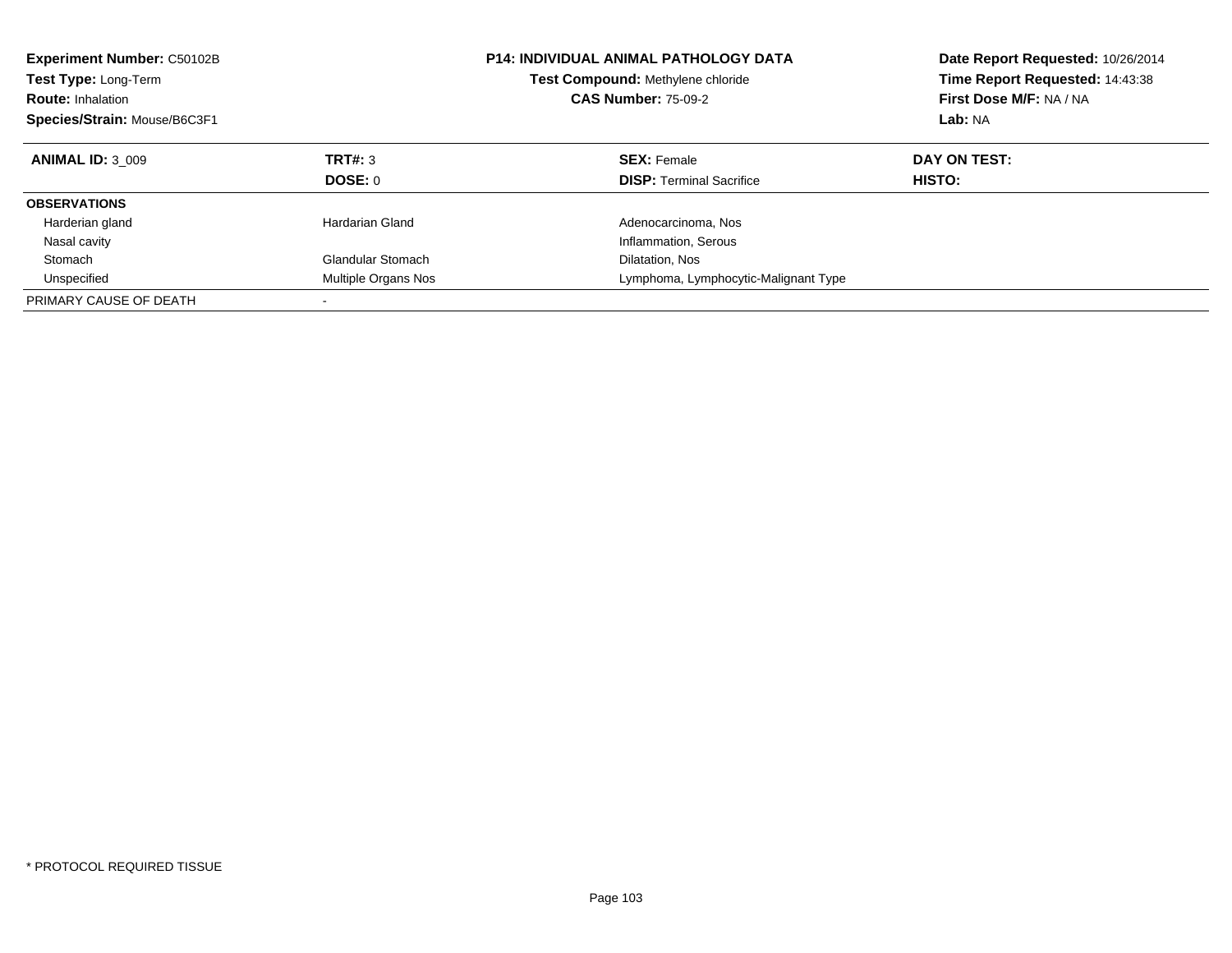| <b>Experiment Number: C50102B</b><br><b>Test Type: Long-Term</b><br><b>Route: Inhalation</b><br>Species/Strain: Mouse/B6C3F1 |                           | <b>P14: INDIVIDUAL ANIMAL PATHOLOGY DATA</b><br><b>Test Compound: Methylene chloride</b><br><b>CAS Number: 75-09-2</b> | Date Report Requested: 10/26/2014<br>Time Report Requested: 14:43:38<br>First Dose M/F: NA / NA<br>Lab: NA |
|------------------------------------------------------------------------------------------------------------------------------|---------------------------|------------------------------------------------------------------------------------------------------------------------|------------------------------------------------------------------------------------------------------------|
| <b>ANIMAL ID: 3 010</b>                                                                                                      | TRT#: 3                   | <b>SEX: Female</b>                                                                                                     | DAY ON TEST:                                                                                               |
|                                                                                                                              | DOSE: 0                   | <b>DISP:</b> Terminal Sacrifice                                                                                        | <b>HISTO:</b>                                                                                              |
| <b>OBSERVATIONS</b>                                                                                                          |                           |                                                                                                                        |                                                                                                            |
| <b>Brain</b>                                                                                                                 |                           | Mineralization                                                                                                         |                                                                                                            |
| Kidney                                                                                                                       | Tubule                    | Cast, Nos                                                                                                              |                                                                                                            |
| Lung                                                                                                                         |                           | Lymphocytic Inflammatory Infiltrate                                                                                    |                                                                                                            |
| Mammary gland                                                                                                                |                           | Adenocarcinoma, Nos                                                                                                    |                                                                                                            |
| Pituitary gland                                                                                                              | <b>Anterior Pituitary</b> | Adenoma, Nos                                                                                                           |                                                                                                            |
| PRIMARY CAUSE OF DEATH                                                                                                       |                           |                                                                                                                        |                                                                                                            |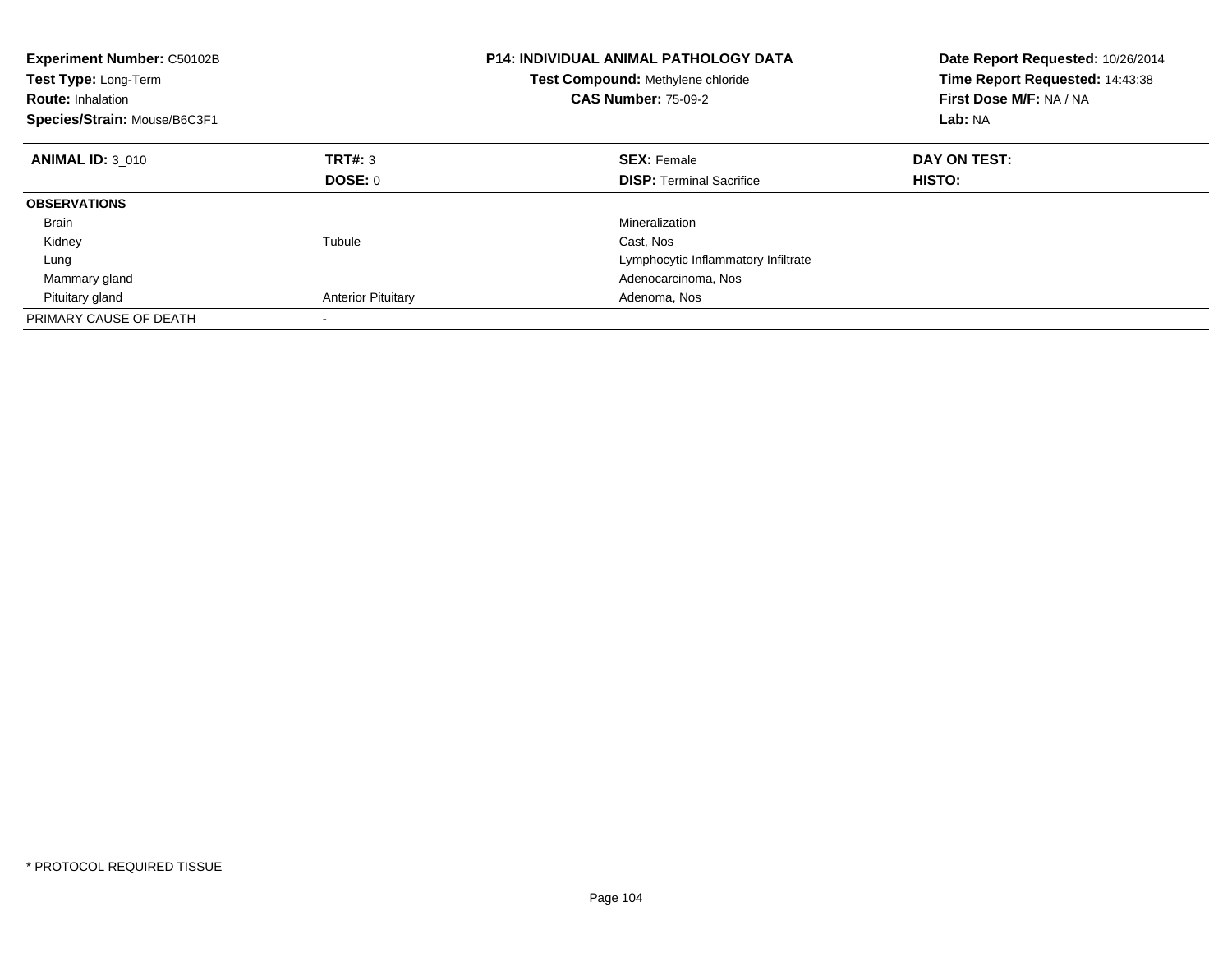| <b>Experiment Number: C50102B</b> |                     | <b>P14: INDIVIDUAL ANIMAL PATHOLOGY DATA</b> | Date Report Requested: 10/26/2014 |
|-----------------------------------|---------------------|----------------------------------------------|-----------------------------------|
| Test Type: Long-Term              |                     | Test Compound: Methylene chloride            | Time Report Requested: 14:43:38   |
| <b>Route: Inhalation</b>          |                     | <b>CAS Number: 75-09-2</b>                   | First Dose M/F: NA / NA           |
| Species/Strain: Mouse/B6C3F1      |                     |                                              | Lab: NA                           |
| <b>ANIMAL ID: 3 011</b>           | TRT#: 3             | <b>SEX: Female</b>                           | DAY ON TEST:                      |
|                                   | DOSE: 0             | <b>DISP:</b> Natural Death                   | <b>HISTO:</b>                     |
| <b>OBSERVATIONS</b>               |                     |                                              |                                   |
| Unspecified                       | Multiple Organs Nos | Inflammation, Suppurative                    |                                   |
| Uterus                            | Endometrium         | Hyperplasia, Nos                             |                                   |
| PRIMARY CAUSE OF DEATH            |                     |                                              |                                   |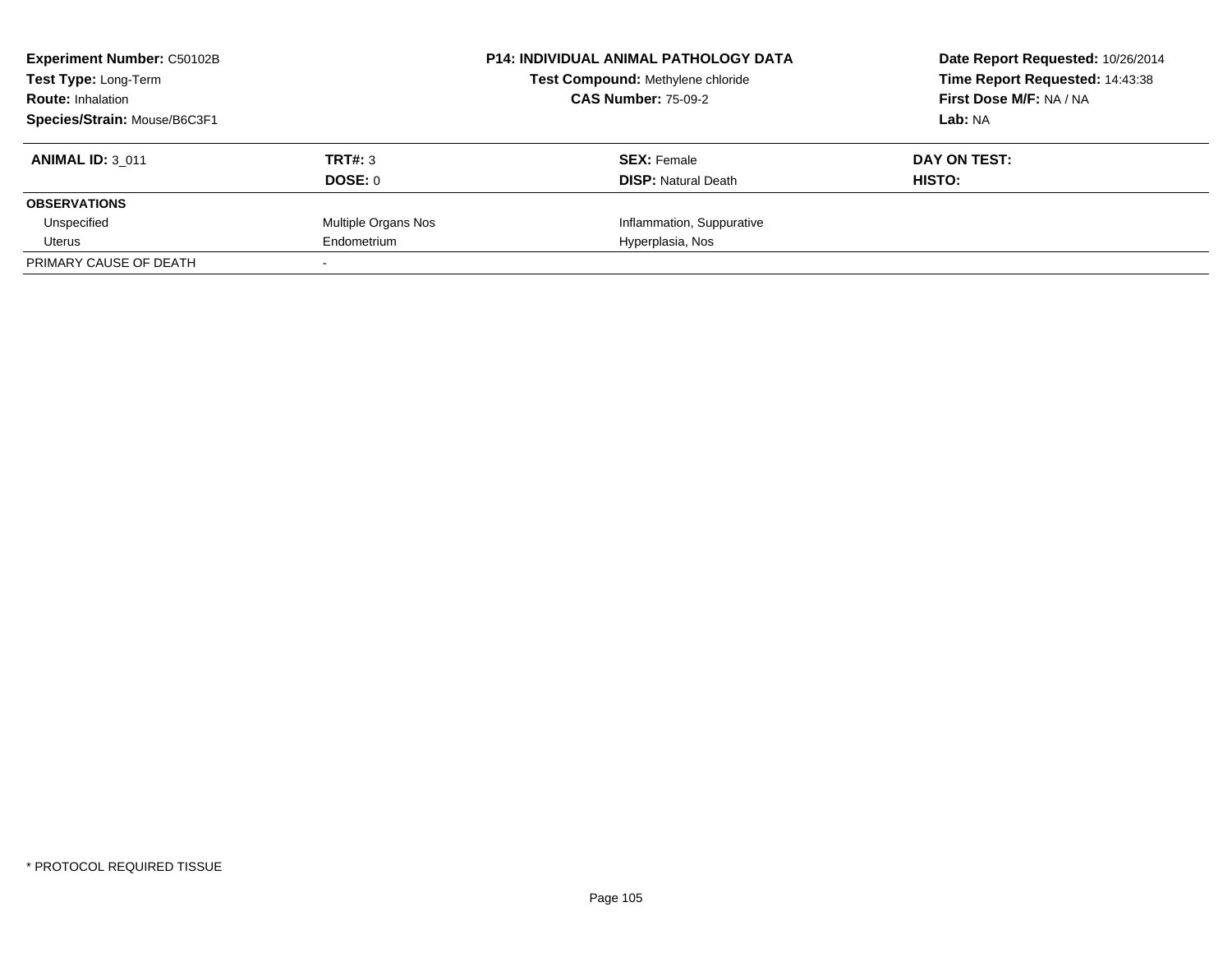| <b>Experiment Number: C50102B</b><br>Test Type: Long-Term<br><b>Route: Inhalation</b><br>Species/Strain: Mouse/B6C3F1 |                             | <b>P14: INDIVIDUAL ANIMAL PATHOLOGY DATA</b><br>Test Compound: Methylene chloride<br><b>CAS Number: 75-09-2</b> | Date Report Requested: 10/26/2014<br>Time Report Requested: 14:43:38<br>First Dose M/F: NA / NA<br>Lab: NA |
|-----------------------------------------------------------------------------------------------------------------------|-----------------------------|-----------------------------------------------------------------------------------------------------------------|------------------------------------------------------------------------------------------------------------|
| <b>ANIMAL ID: 3 012</b>                                                                                               | TRT#: 3                     | <b>SEX: Female</b>                                                                                              | DAY ON TEST:                                                                                               |
|                                                                                                                       | DOSE: 0                     | <b>DISP:</b> Moribund Sacrifice                                                                                 | HISTO:                                                                                                     |
| <b>OBSERVATIONS</b>                                                                                                   |                             |                                                                                                                 |                                                                                                            |
| Bone                                                                                                                  | Sternum                     | Fibrous Osteodystrophy                                                                                          |                                                                                                            |
| <b>Brain</b>                                                                                                          |                             | Mineralization                                                                                                  |                                                                                                            |
| Lymph node                                                                                                            | <b>Bronchial Lymph Node</b> | Hyperplasia, Lymphoid                                                                                           |                                                                                                            |
| Ovary                                                                                                                 |                             | Abscess, Nos                                                                                                    |                                                                                                            |
| Spleen                                                                                                                |                             | Hyperplasia, Lymphoid                                                                                           |                                                                                                            |
| Unspecified                                                                                                           | Multiple Organs Nos         | Inflammation, Acute/Chronic                                                                                     |                                                                                                            |
| Uterus                                                                                                                |                             | Inflammation, Suppurative                                                                                       |                                                                                                            |
| PRIMARY CAUSE OF DEATH                                                                                                |                             |                                                                                                                 |                                                                                                            |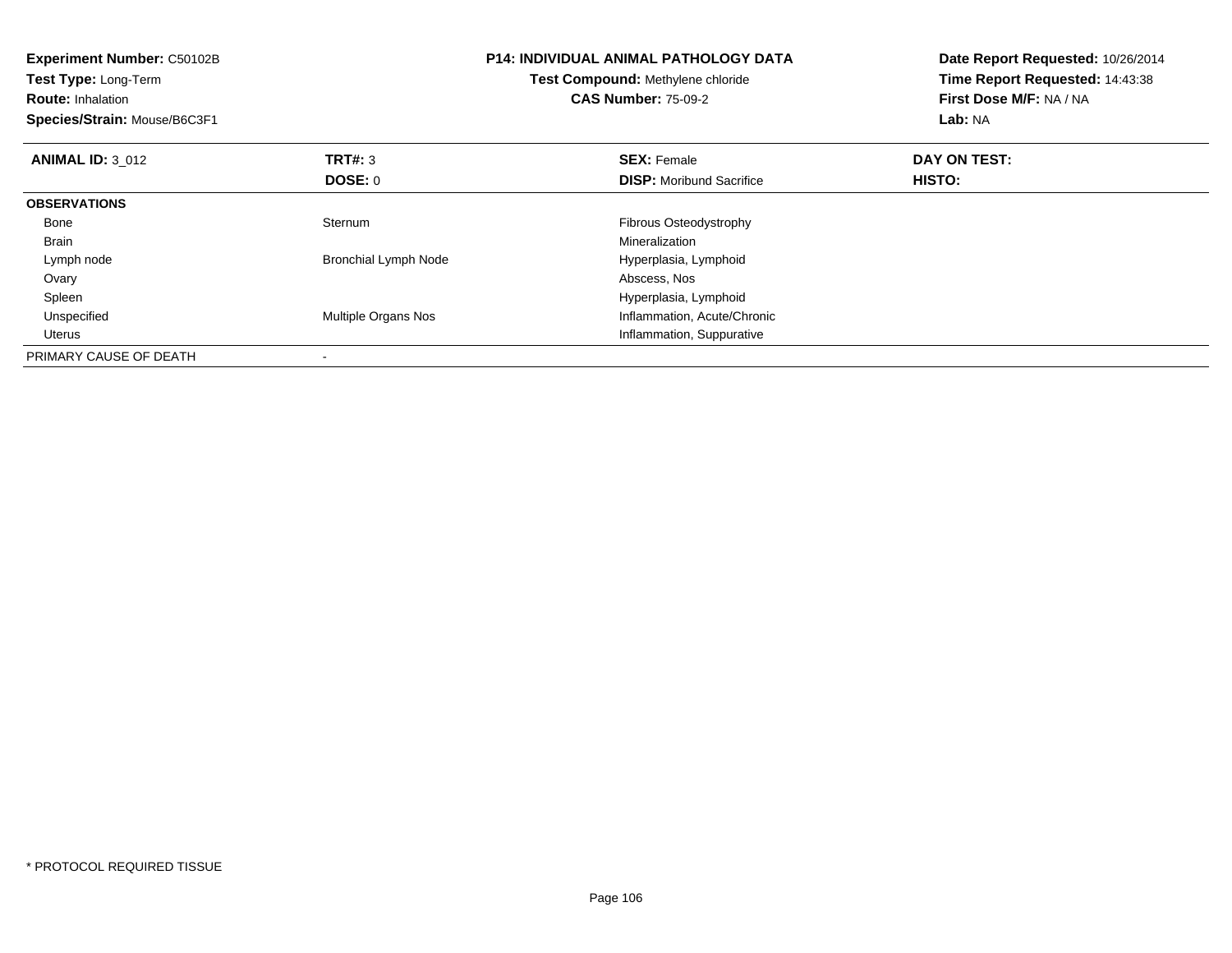| <b>Experiment Number: C50102B</b><br>Test Type: Long-Term<br><b>Route: Inhalation</b><br>Species/Strain: Mouse/B6C3F1 |                            | <b>P14: INDIVIDUAL ANIMAL PATHOLOGY DATA</b><br>Test Compound: Methylene chloride<br><b>CAS Number: 75-09-2</b> | Date Report Requested: 10/26/2014<br>Time Report Requested: 14:43:38<br>First Dose M/F: NA / NA<br>Lab: NA |
|-----------------------------------------------------------------------------------------------------------------------|----------------------------|-----------------------------------------------------------------------------------------------------------------|------------------------------------------------------------------------------------------------------------|
| <b>ANIMAL ID: 3 013</b>                                                                                               | TRT#: 3                    | <b>SEX: Female</b>                                                                                              | DAY ON TEST:                                                                                               |
|                                                                                                                       | DOSE: 0                    | <b>DISP:</b> Terminal Sacrifice                                                                                 | HISTO:                                                                                                     |
| <b>OBSERVATIONS</b>                                                                                                   |                            |                                                                                                                 |                                                                                                            |
| Bone                                                                                                                  | Maxilla                    | Fibrous Osteodystrophy                                                                                          |                                                                                                            |
| Lung                                                                                                                  |                            | Lymphocytic Inflammatory Infiltrate                                                                             |                                                                                                            |
| Ovary                                                                                                                 |                            | Atrophy, Nos                                                                                                    |                                                                                                            |
| Unspecified                                                                                                           | <b>Multiple Organs Nos</b> | Inflammation, Acute/Chronic                                                                                     |                                                                                                            |
| Uterus                                                                                                                | Endometrium                | Hyperplasia, Nos                                                                                                |                                                                                                            |
| PRIMARY CAUSE OF DEATH                                                                                                |                            |                                                                                                                 |                                                                                                            |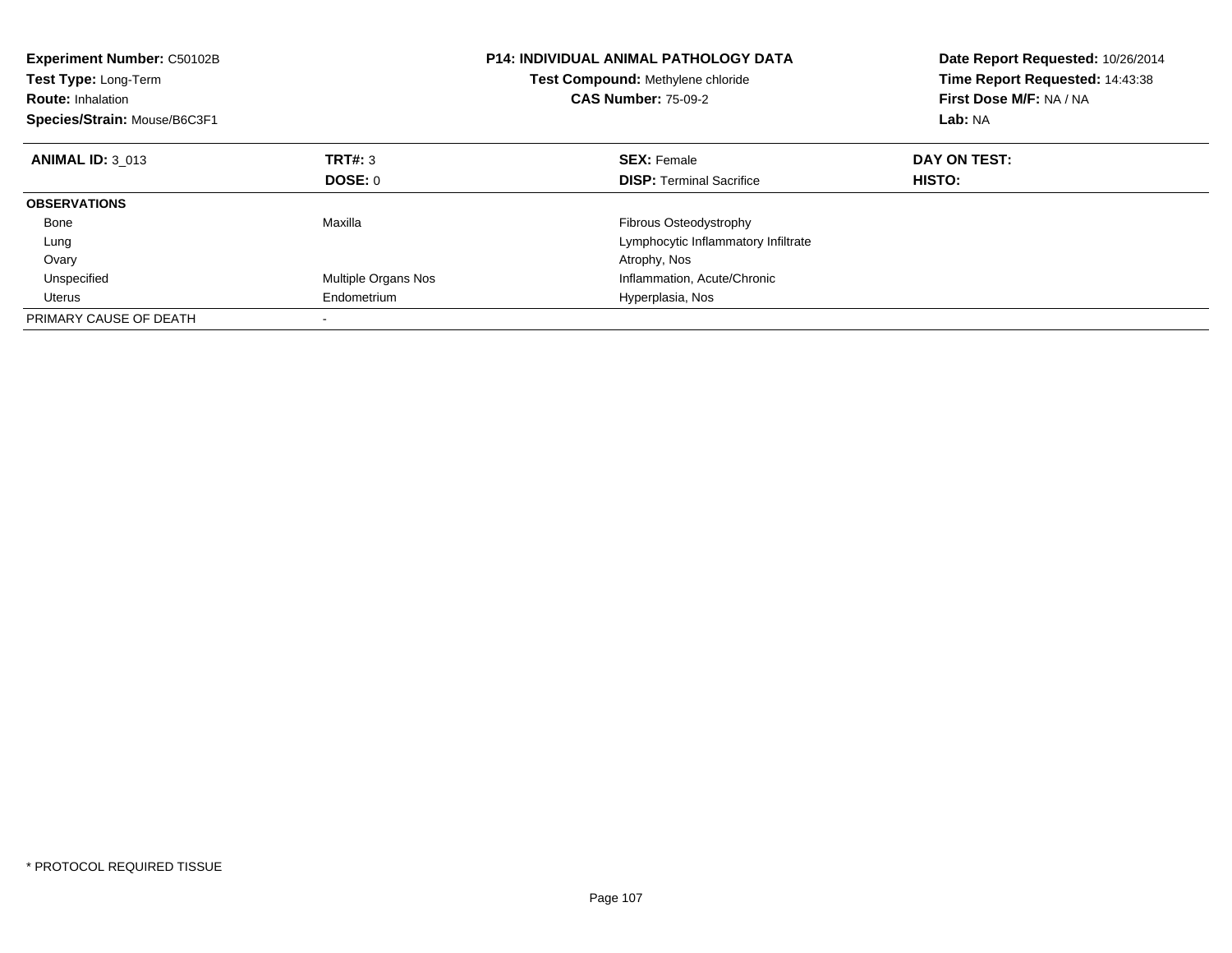| <b>Experiment Number: C50102B</b><br>Test Type: Long-Term<br><b>Route: Inhalation</b> |         | <b>P14: INDIVIDUAL ANIMAL PATHOLOGY DATA</b><br>Test Compound: Methylene chloride<br><b>CAS Number: 75-09-2</b> | Date Report Requested: 10/26/2014<br>Time Report Requested: 14:43:38<br>First Dose M/F: NA / NA |
|---------------------------------------------------------------------------------------|---------|-----------------------------------------------------------------------------------------------------------------|-------------------------------------------------------------------------------------------------|
| Species/Strain: Mouse/B6C3F1                                                          |         |                                                                                                                 | Lab: NA                                                                                         |
| <b>ANIMAL ID: 3 014</b>                                                               | TRT#: 3 | <b>SEX: Female</b>                                                                                              | DAY ON TEST:                                                                                    |
|                                                                                       | DOSE: 0 | <b>DISP:</b> Terminal Sacrifice                                                                                 | HISTO:                                                                                          |
| <b>OBSERVATIONS</b>                                                                   |         |                                                                                                                 |                                                                                                 |
| Adrenal gland                                                                         |         | Amyloidosis                                                                                                     |                                                                                                 |
| Bone                                                                                  | Maxilla | Fibrous Osteodystrophy                                                                                          |                                                                                                 |
| Spleen                                                                                |         | Lymphoma, Histiocytic-Malignant Type                                                                            |                                                                                                 |
| PRIMARY CAUSE OF DEATH                                                                |         |                                                                                                                 |                                                                                                 |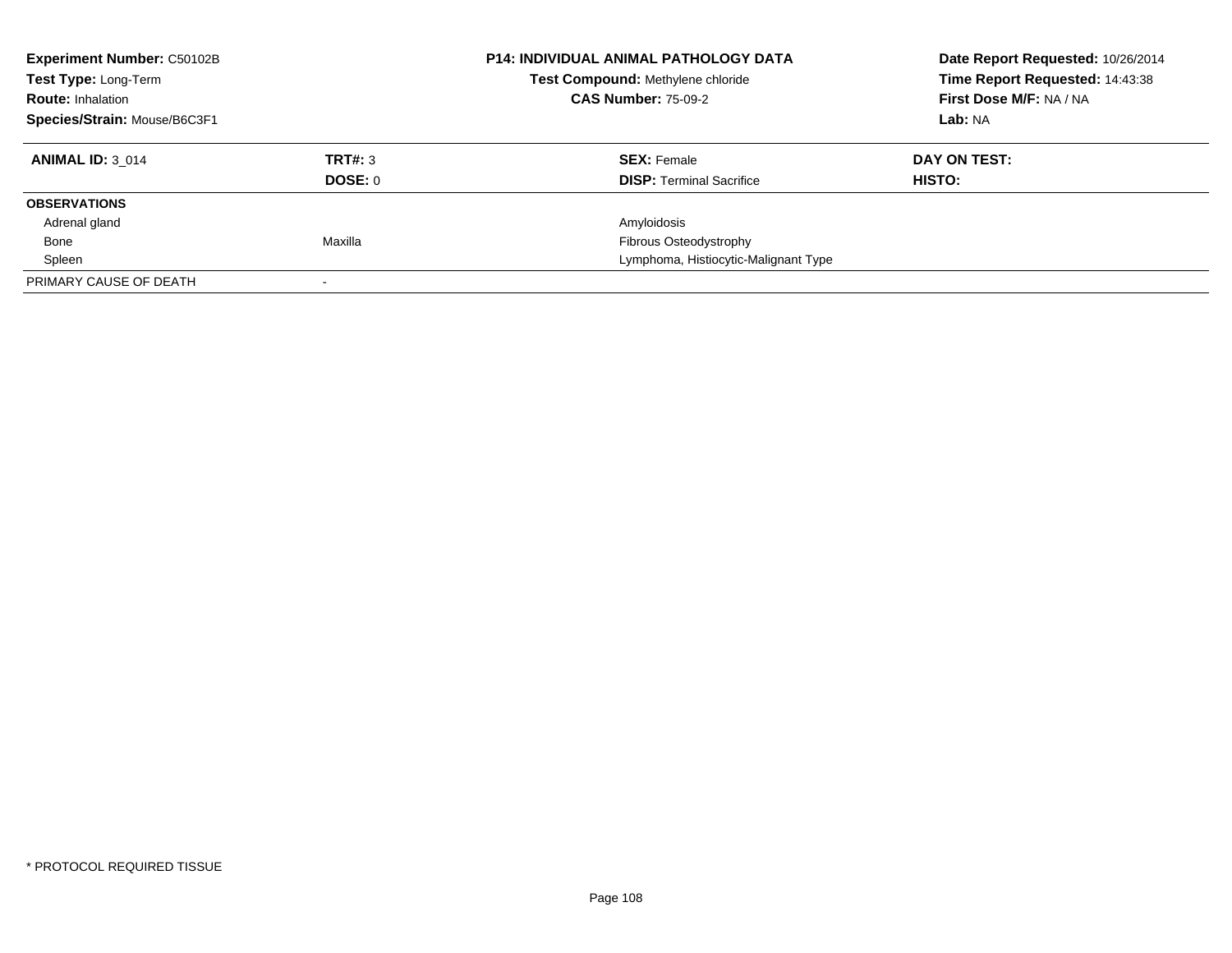| <b>Experiment Number: C50102B</b> | <b>P14: INDIVIDUAL ANIMAL PATHOLOGY DATA</b> | Date Report Requested: 10/26/2014 |                                 |
|-----------------------------------|----------------------------------------------|-----------------------------------|---------------------------------|
| Test Type: Long-Term              |                                              | Test Compound: Methylene chloride | Time Report Requested: 14:43:38 |
| <b>Route: Inhalation</b>          |                                              | <b>CAS Number: 75-09-2</b>        | First Dose M/F: NA / NA         |
| Species/Strain: Mouse/B6C3F1      |                                              |                                   | Lab: NA                         |
| <b>ANIMAL ID: 3 015</b>           | TRT#: 3                                      | <b>SEX:</b> Female                | DAY ON TEST:                    |
|                                   | DOSE: 0                                      | <b>DISP: Terminal Sacrifice</b>   | <b>HISTO:</b>                   |
| <b>OBSERVATIONS</b>               |                                              |                                   |                                 |
| Brain                             |                                              | Mineralization                    |                                 |
| PRIMARY CAUSE OF DEATH            |                                              |                                   |                                 |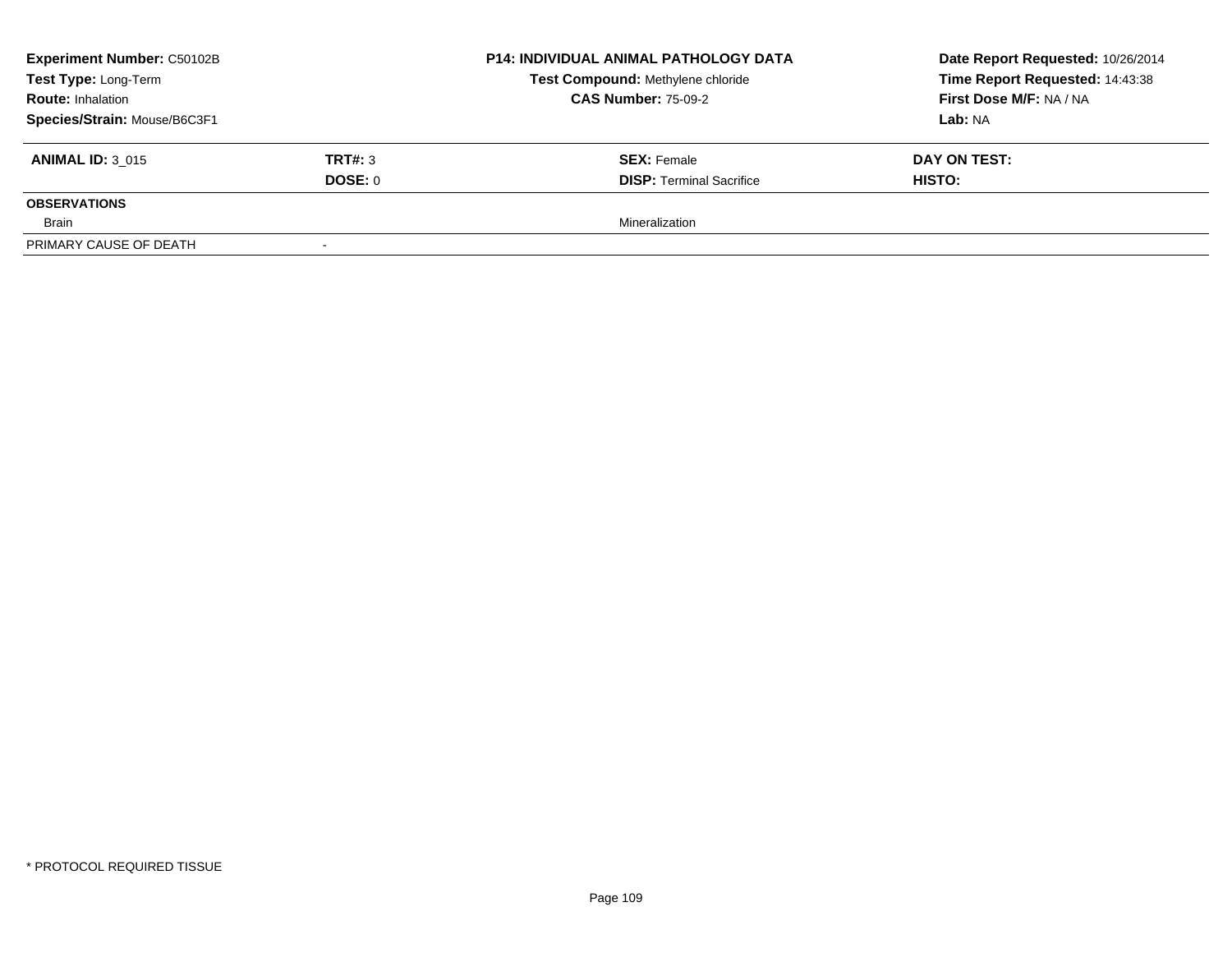| <b>Experiment Number: C50102B</b><br>Test Type: Long-Term<br><b>Route: Inhalation</b><br>Species/Strain: Mouse/B6C3F1 |                | <b>P14: INDIVIDUAL ANIMAL PATHOLOGY DATA</b><br>Test Compound: Methylene chloride<br><b>CAS Number: 75-09-2</b> | Date Report Requested: 10/26/2014<br>Time Report Requested: 14:43:38<br>First Dose M/F: NA / NA<br>Lab: NA |
|-----------------------------------------------------------------------------------------------------------------------|----------------|-----------------------------------------------------------------------------------------------------------------|------------------------------------------------------------------------------------------------------------|
| <b>ANIMAL ID: 3 016</b>                                                                                               | TRT#: 3        | <b>SEX: Female</b>                                                                                              | DAY ON TEST:                                                                                               |
|                                                                                                                       | <b>DOSE: 0</b> | <b>DISP:</b> Terminal Sacrifice                                                                                 | HISTO:                                                                                                     |
| <b>OBSERVATIONS</b>                                                                                                   |                |                                                                                                                 |                                                                                                            |
| Kidney                                                                                                                | Tubule         | Cast, Nos                                                                                                       |                                                                                                            |
|                                                                                                                       |                | Glomerulonephritis, Nos                                                                                         |                                                                                                            |
| Liver                                                                                                                 |                | Lymphoma, Nos-Malignant                                                                                         |                                                                                                            |
| Ovary                                                                                                                 |                | Abscess, Nos                                                                                                    |                                                                                                            |
| Peritoneum                                                                                                            |                | Inflammation, Acute/Chronic                                                                                     |                                                                                                            |
| Spleen                                                                                                                |                | Hematopoiesis                                                                                                   |                                                                                                            |
| PRIMARY CAUSE OF DEATH                                                                                                |                |                                                                                                                 |                                                                                                            |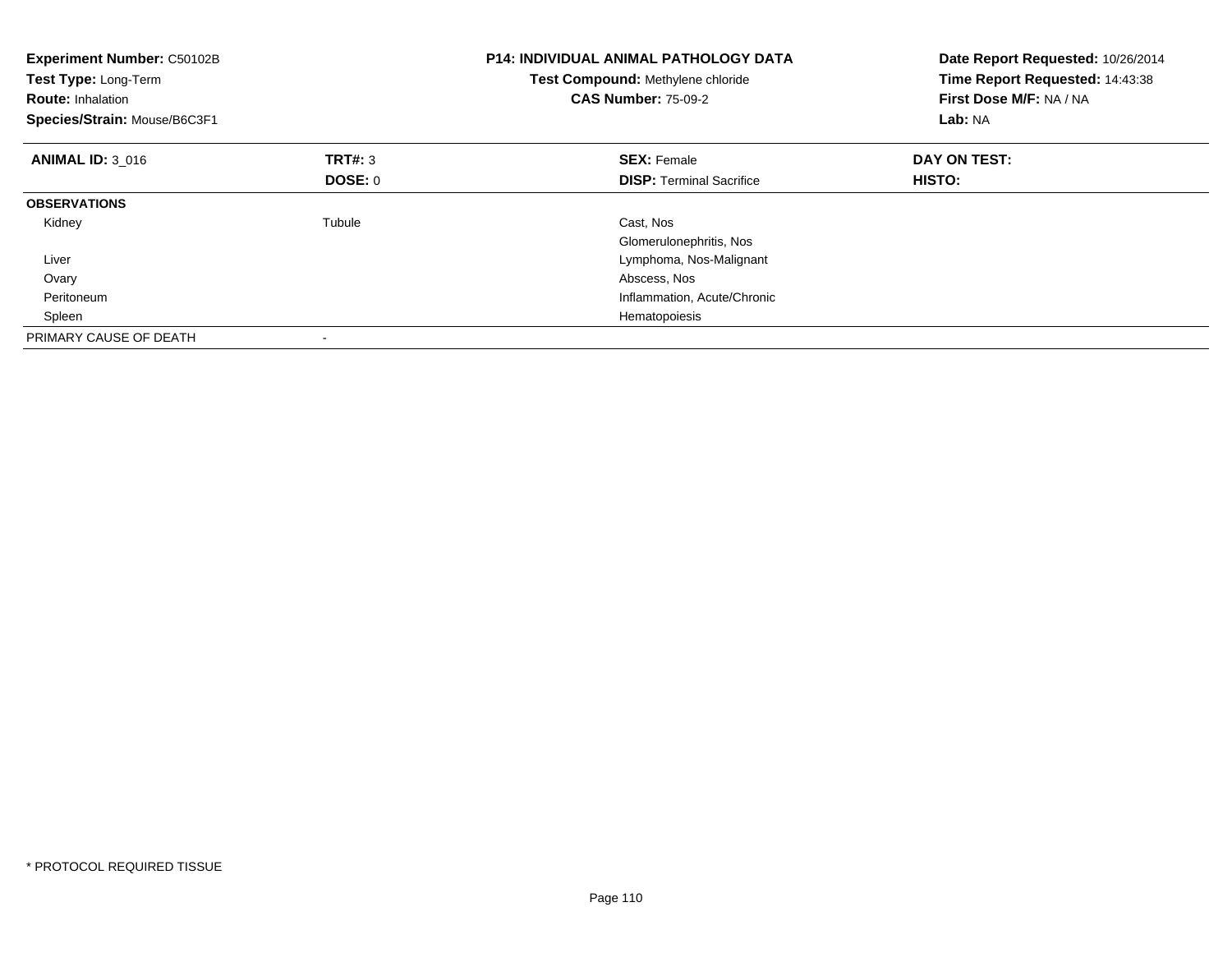| Experiment Number: C50102B<br>Test Type: Long-Term<br><b>Route: Inhalation</b><br>Species/Strain: Mouse/B6C3F1 |                           | <b>P14: INDIVIDUAL ANIMAL PATHOLOGY DATA</b><br>Test Compound: Methylene chloride<br><b>CAS Number: 75-09-2</b> | Date Report Requested: 10/26/2014<br>Time Report Requested: 14:43:38<br>First Dose M/F: NA / NA<br>Lab: NA |
|----------------------------------------------------------------------------------------------------------------|---------------------------|-----------------------------------------------------------------------------------------------------------------|------------------------------------------------------------------------------------------------------------|
| <b>ANIMAL ID: 3 017</b>                                                                                        | <b>TRT#: 3</b><br>DOSE: 0 | <b>SEX: Female</b><br><b>DISP:</b> Terminal Sacrifice                                                           | DAY ON TEST:<br>HISTO:                                                                                     |
| <b>OBSERVATIONS</b>                                                                                            |                           |                                                                                                                 |                                                                                                            |
| <b>Brain</b>                                                                                                   | Meninges                  | Lymphocytic Inflammatory Infiltrate<br>Mineralization                                                           |                                                                                                            |
| Lung                                                                                                           |                           | Lymphocytic Inflammatory Infiltrate                                                                             |                                                                                                            |
| Nasal cavity                                                                                                   |                           | Inflammation, Serous                                                                                            |                                                                                                            |
| Pituitary gland                                                                                                |                           | Congestion, Nos                                                                                                 |                                                                                                            |
|                                                                                                                |                           | Hypertrophy, Focal                                                                                              |                                                                                                            |
| <b>Uterus</b>                                                                                                  | Endometrium               | Hyperplasia, Nos                                                                                                |                                                                                                            |
| PRIMARY CAUSE OF DEATH                                                                                         |                           |                                                                                                                 |                                                                                                            |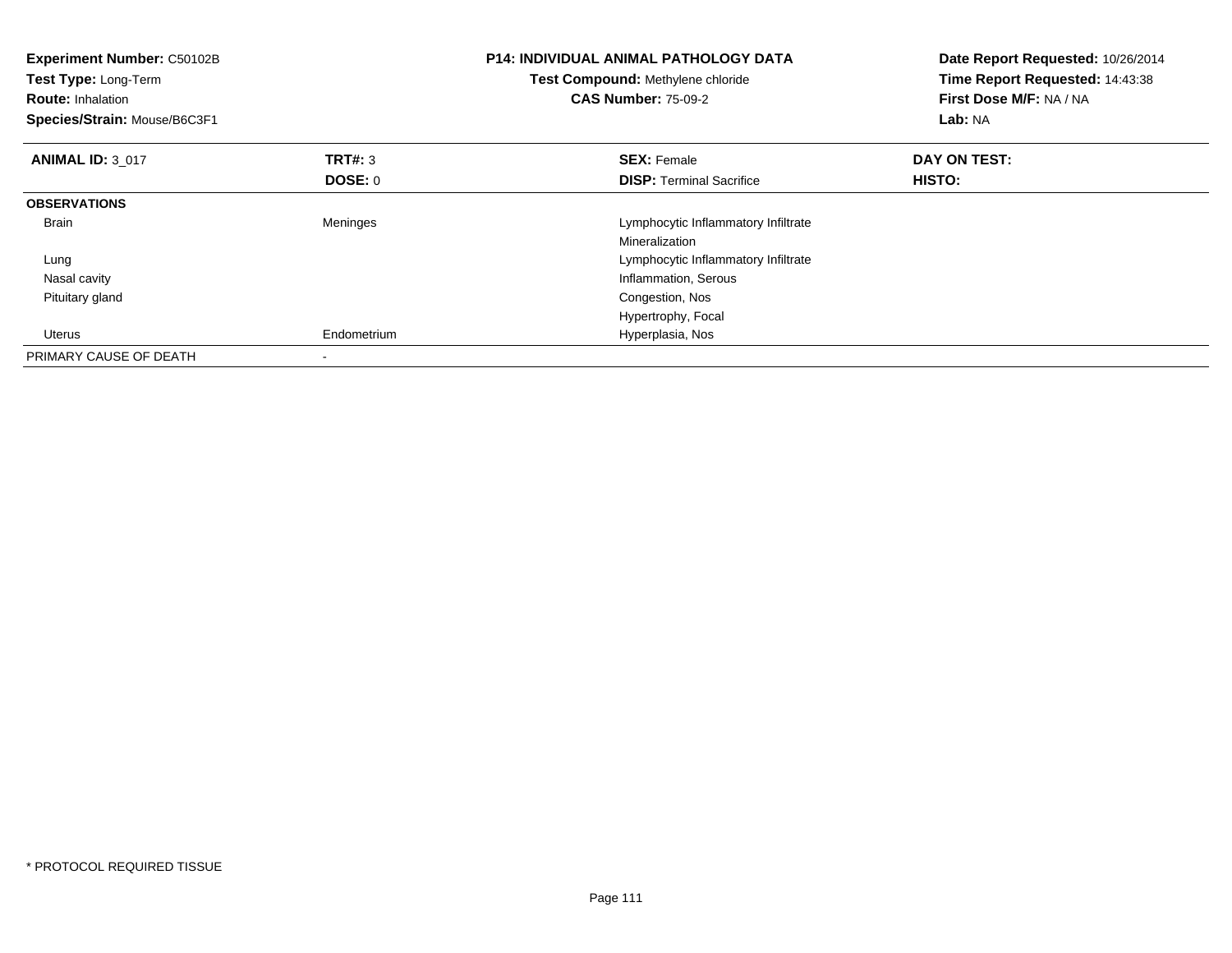| <b>Experiment Number: C50102B</b> |                | <b>P14: INDIVIDUAL ANIMAL PATHOLOGY DATA</b><br>Test Compound: Methylene chloride<br><b>CAS Number: 75-09-2</b> | Date Report Requested: 10/26/2014 |
|-----------------------------------|----------------|-----------------------------------------------------------------------------------------------------------------|-----------------------------------|
| Test Type: Long-Term              |                |                                                                                                                 | Time Report Requested: 14:43:38   |
| <b>Route: Inhalation</b>          |                |                                                                                                                 | First Dose M/F: NA / NA           |
| Species/Strain: Mouse/B6C3F1      |                |                                                                                                                 | Lab: NA                           |
| <b>ANIMAL ID: 3 018</b>           | <b>TRT#: 3</b> | <b>SEX: Female</b>                                                                                              | DAY ON TEST:                      |
|                                   | DOSE: 0        | <b>DISP: Natural Death</b>                                                                                      | <b>HISTO:</b>                     |
| <b>OBSERVATIONS</b>               |                |                                                                                                                 |                                   |
| Brain                             |                | Mineralization                                                                                                  |                                   |
| PRIMARY CAUSE OF DEATH            |                |                                                                                                                 |                                   |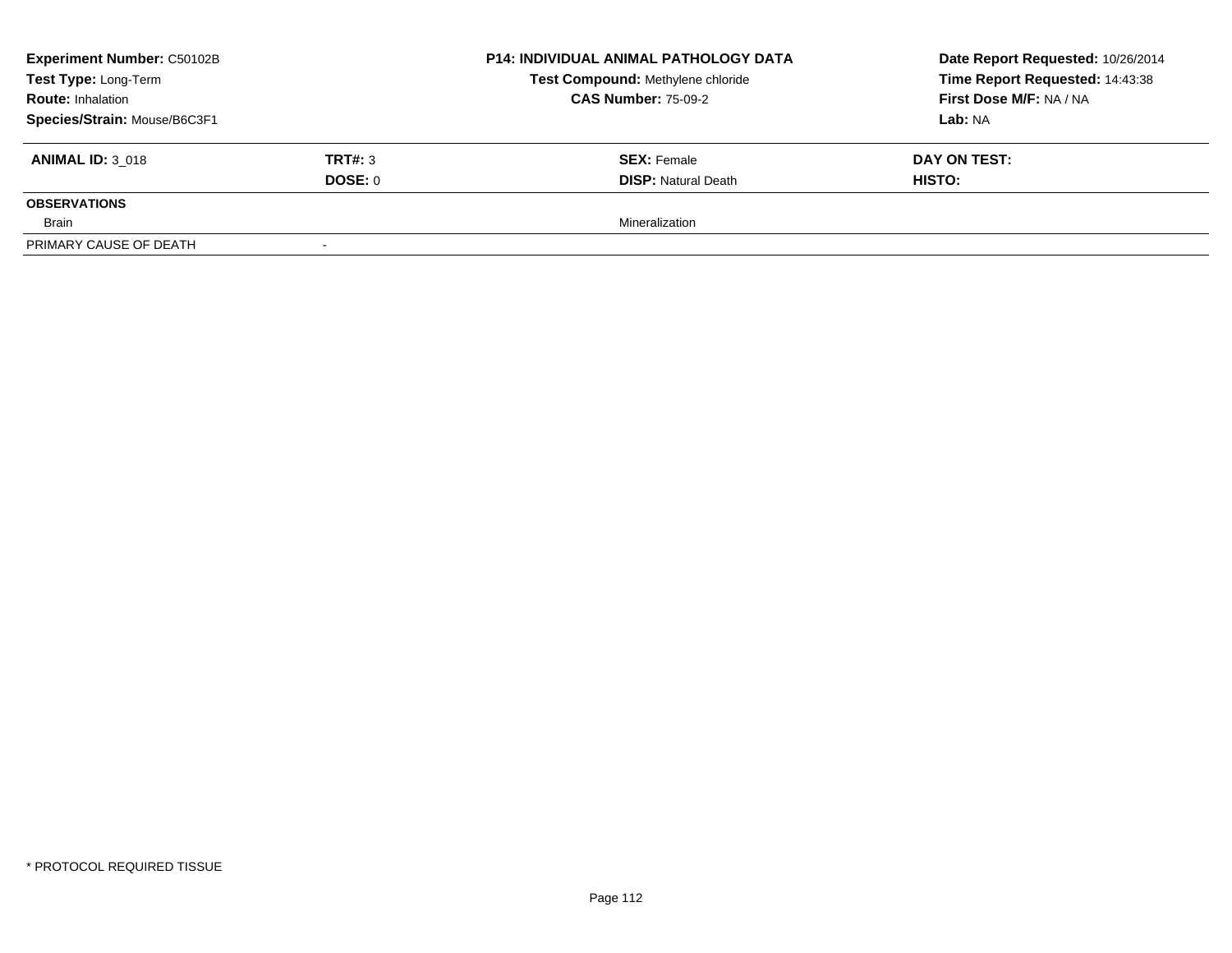| <b>Experiment Number: C50102B</b><br>Test Type: Long-Term<br><b>Route: Inhalation</b><br>Species/Strain: Mouse/B6C3F1 |                           | <b>P14: INDIVIDUAL ANIMAL PATHOLOGY DATA</b><br>Test Compound: Methylene chloride<br><b>CAS Number: 75-09-2</b> | Date Report Requested: 10/26/2014<br>Time Report Requested: 14:43:38<br>First Dose M/F: NA / NA<br>Lab: NA |
|-----------------------------------------------------------------------------------------------------------------------|---------------------------|-----------------------------------------------------------------------------------------------------------------|------------------------------------------------------------------------------------------------------------|
| <b>ANIMAL ID: 3_019</b>                                                                                               | <b>TRT#:</b> 3<br>DOSE: 0 | <b>SEX: Female</b><br><b>DISP: Natural Death</b>                                                                | DAY ON TEST:<br>HISTO:                                                                                     |
| <b>OBSERVATIONS</b>                                                                                                   |                           |                                                                                                                 |                                                                                                            |
| Kidney                                                                                                                | Tubule                    | Cast, Nos                                                                                                       |                                                                                                            |
| Liver                                                                                                                 |                           | Leukocytosis, Nos                                                                                               |                                                                                                            |
|                                                                                                                       |                           | Torsion                                                                                                         |                                                                                                            |
| Lung                                                                                                                  |                           | Leukocytosis, Nos                                                                                               |                                                                                                            |
| Salivary gland                                                                                                        |                           | Inflammation, Nos                                                                                               |                                                                                                            |
| Spleen                                                                                                                |                           | Amyloidosis                                                                                                     |                                                                                                            |
| Thymus                                                                                                                |                           | Atrophy, Nos                                                                                                    |                                                                                                            |
| PRIMARY CAUSE OF DEATH                                                                                                | -                         |                                                                                                                 |                                                                                                            |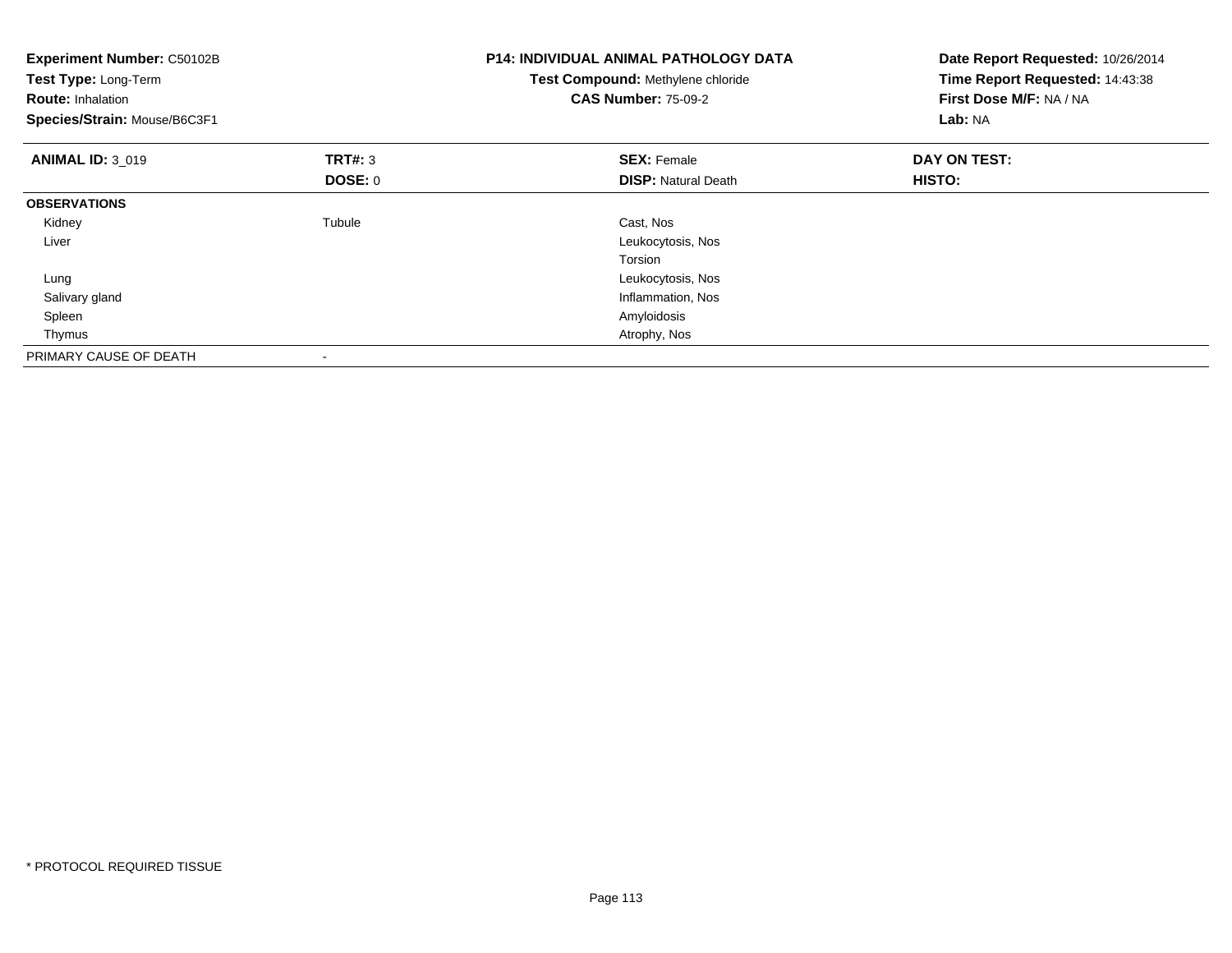| <b>Experiment Number: C50102B</b><br>Test Type: Long-Term |             | <b>P14: INDIVIDUAL ANIMAL PATHOLOGY DATA</b><br>Test Compound: Methylene chloride | Date Report Requested: 10/26/2014<br>Time Report Requested: 14:43:38 |
|-----------------------------------------------------------|-------------|-----------------------------------------------------------------------------------|----------------------------------------------------------------------|
| <b>Route: Inhalation</b>                                  |             | <b>CAS Number: 75-09-2</b>                                                        | First Dose M/F: NA / NA                                              |
| Species/Strain: Mouse/B6C3F1                              |             |                                                                                   | Lab: NA                                                              |
| <b>ANIMAL ID: 3 020</b>                                   | TRT#: 3     | <b>SEX: Female</b>                                                                | DAY ON TEST:                                                         |
|                                                           | DOSE: 0     | <b>DISP:</b> Terminal Sacrifice                                                   | <b>HISTO:</b>                                                        |
| <b>OBSERVATIONS</b>                                       |             |                                                                                   |                                                                      |
| Lung                                                      |             | Lymphocytic Inflammatory Infiltrate                                               |                                                                      |
| Nasal cavity                                              |             | Inflammation, Serous                                                              |                                                                      |
| Uterus                                                    | Endometrium | Hyperplasia, Nos                                                                  |                                                                      |
| PRIMARY CAUSE OF DEATH                                    |             |                                                                                   |                                                                      |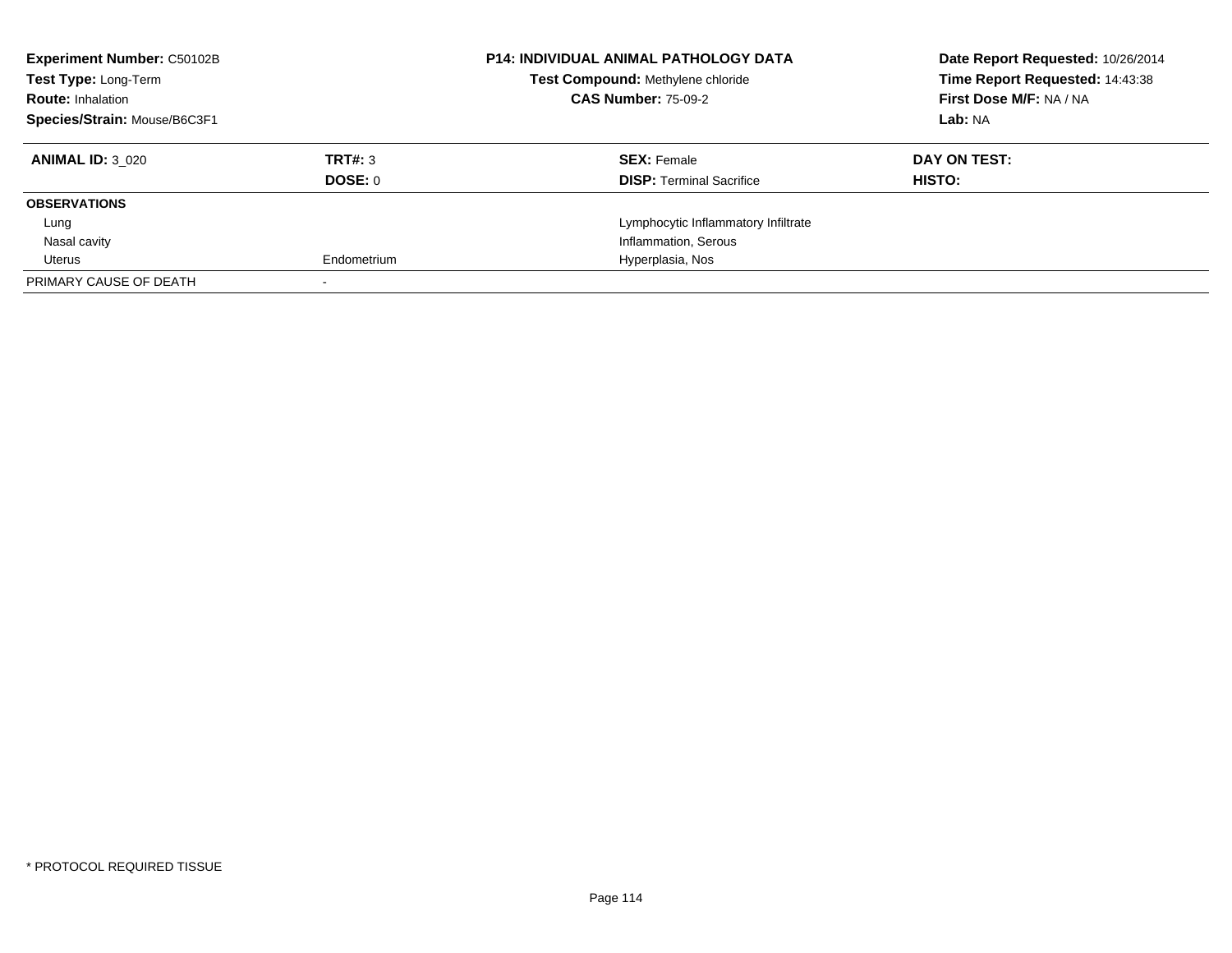| <b>Experiment Number: C50102B</b><br>Test Type: Long-Term<br><b>Route: Inhalation</b><br>Species/Strain: Mouse/B6C3F1 |                           | <b>P14: INDIVIDUAL ANIMAL PATHOLOGY DATA</b><br>Test Compound: Methylene chloride<br><b>CAS Number: 75-09-2</b> | Date Report Requested: 10/26/2014<br>Time Report Requested: 14:43:38<br>First Dose M/F: NA / NA<br>Lab: NA |
|-----------------------------------------------------------------------------------------------------------------------|---------------------------|-----------------------------------------------------------------------------------------------------------------|------------------------------------------------------------------------------------------------------------|
| <b>ANIMAL ID: 3 021</b>                                                                                               | TRT#: 3<br><b>DOSE: 0</b> | <b>SEX: Female</b><br><b>DISP:</b> Terminal Sacrifice                                                           | DAY ON TEST:<br>HISTO:                                                                                     |
| <b>OBSERVATIONS</b>                                                                                                   |                           |                                                                                                                 |                                                                                                            |
| Kidney                                                                                                                | Tubule                    | Cyst, Multiple                                                                                                  |                                                                                                            |
| Unspecified                                                                                                           | Adipose Tissue            | Calcification, Nos                                                                                              |                                                                                                            |
| Uterus                                                                                                                | Endometrium               | Hyperplasia, Nos                                                                                                |                                                                                                            |
| PRIMARY CAUSE OF DEATH                                                                                                |                           |                                                                                                                 |                                                                                                            |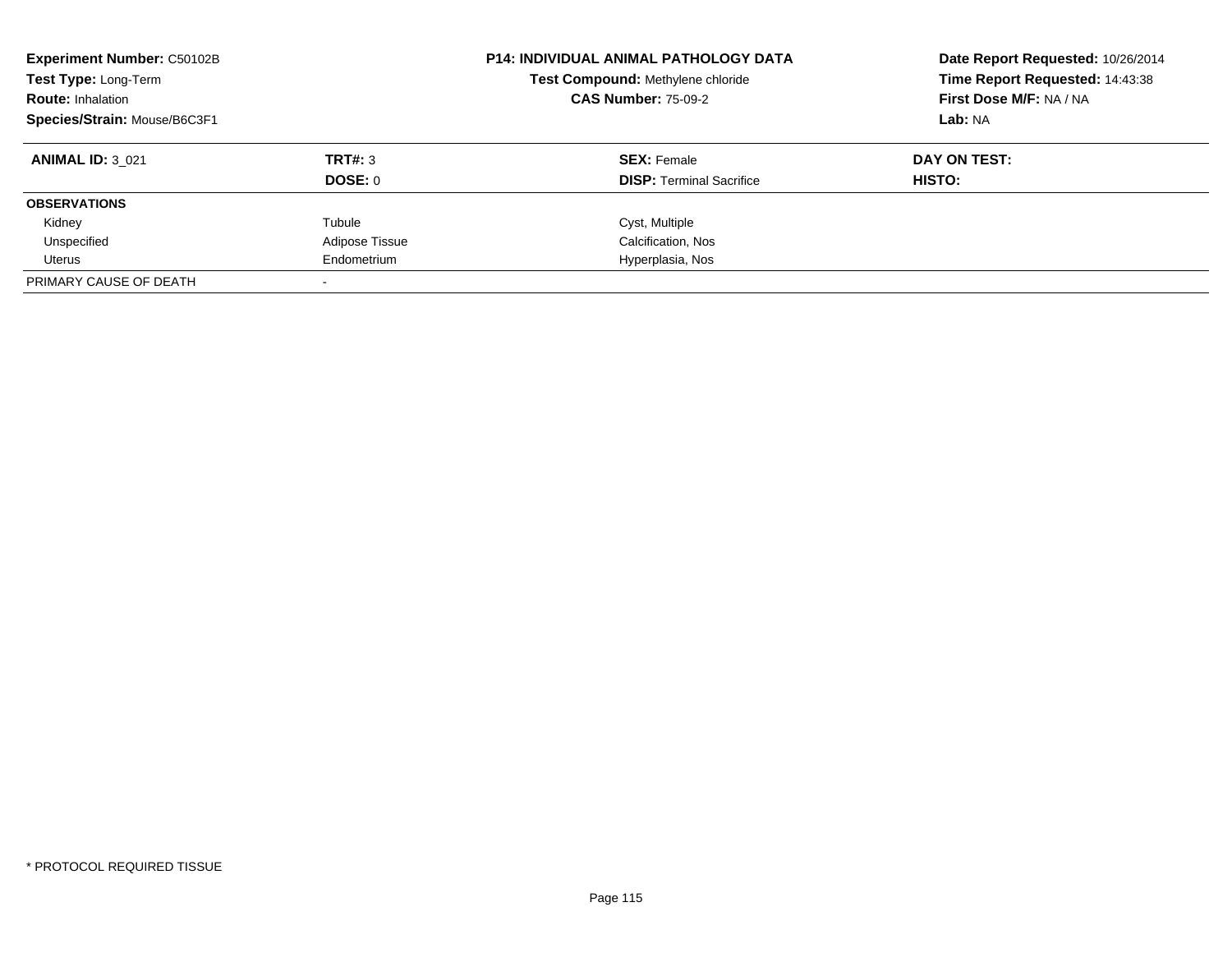| Experiment Number: C50102B<br>Test Type: Long-Term<br><b>Route: Inhalation</b><br>Species/Strain: Mouse/B6C3F1 |                           | <b>P14: INDIVIDUAL ANIMAL PATHOLOGY DATA</b><br>Test Compound: Methylene chloride<br><b>CAS Number: 75-09-2</b> | Date Report Requested: 10/26/2014<br>Time Report Requested: 14:43:38<br>First Dose M/F: NA / NA<br>Lab: NA |
|----------------------------------------------------------------------------------------------------------------|---------------------------|-----------------------------------------------------------------------------------------------------------------|------------------------------------------------------------------------------------------------------------|
| <b>ANIMAL ID: 3 022</b>                                                                                        | TRT#: 3                   | <b>SEX: Female</b>                                                                                              | DAY ON TEST:                                                                                               |
|                                                                                                                | DOSE: 0                   | <b>DISP:</b> Terminal Sacrifice                                                                                 | <b>HISTO:</b>                                                                                              |
| <b>OBSERVATIONS</b>                                                                                            |                           |                                                                                                                 |                                                                                                            |
| <b>Brain</b>                                                                                                   |                           | Lymphocytic Inflammatory Infiltrate                                                                             |                                                                                                            |
| Heart                                                                                                          |                           | Inflammation, Acute/Chronic                                                                                     |                                                                                                            |
| Pituitary gland                                                                                                | <b>Anterior Pituitary</b> | Adenoma, Nos                                                                                                    |                                                                                                            |
| Spleen                                                                                                         |                           | Hyperplasia, Lymphoid                                                                                           |                                                                                                            |
| Uterus                                                                                                         |                           | Adenocarcinoma, Nos                                                                                             |                                                                                                            |
| PRIMARY CAUSE OF DEATH                                                                                         |                           |                                                                                                                 |                                                                                                            |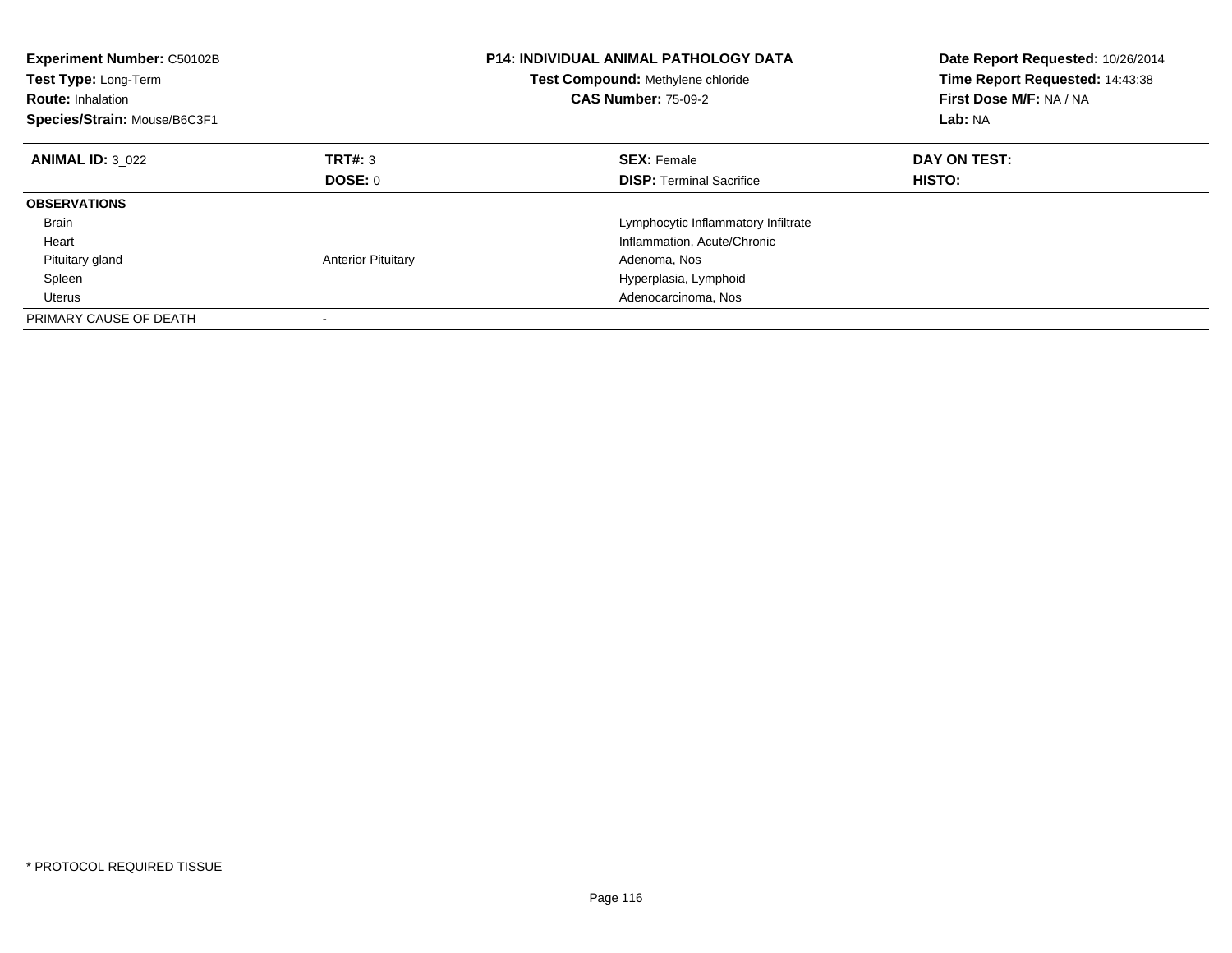| <b>Experiment Number: C50102B</b> | <b>P14: INDIVIDUAL ANIMAL PATHOLOGY DATA</b> | Date Report Requested: 10/26/2014 |                                 |
|-----------------------------------|----------------------------------------------|-----------------------------------|---------------------------------|
| Test Type: Long-Term              |                                              | Test Compound: Methylene chloride | Time Report Requested: 14:43:38 |
| <b>Route: Inhalation</b>          |                                              | <b>CAS Number: 75-09-2</b>        | First Dose M/F: NA / NA         |
| Species/Strain: Mouse/B6C3F1      |                                              |                                   | Lab: NA                         |
| <b>ANIMAL ID: 3 023</b>           | TRT#: 3                                      | <b>SEX: Female</b>                | DAY ON TEST:                    |
|                                   | DOSE: 0                                      | <b>DISP:</b> Terminal Sacrifice   | HISTO:                          |
| <b>OBSERVATIONS</b>               |                                              |                                   |                                 |
| Ovary                             |                                              | Mineralization                    |                                 |
| Uterus                            | Endometrium                                  | Hyperplasia, Nos                  |                                 |
| PRIMARY CAUSE OF DEATH            |                                              |                                   |                                 |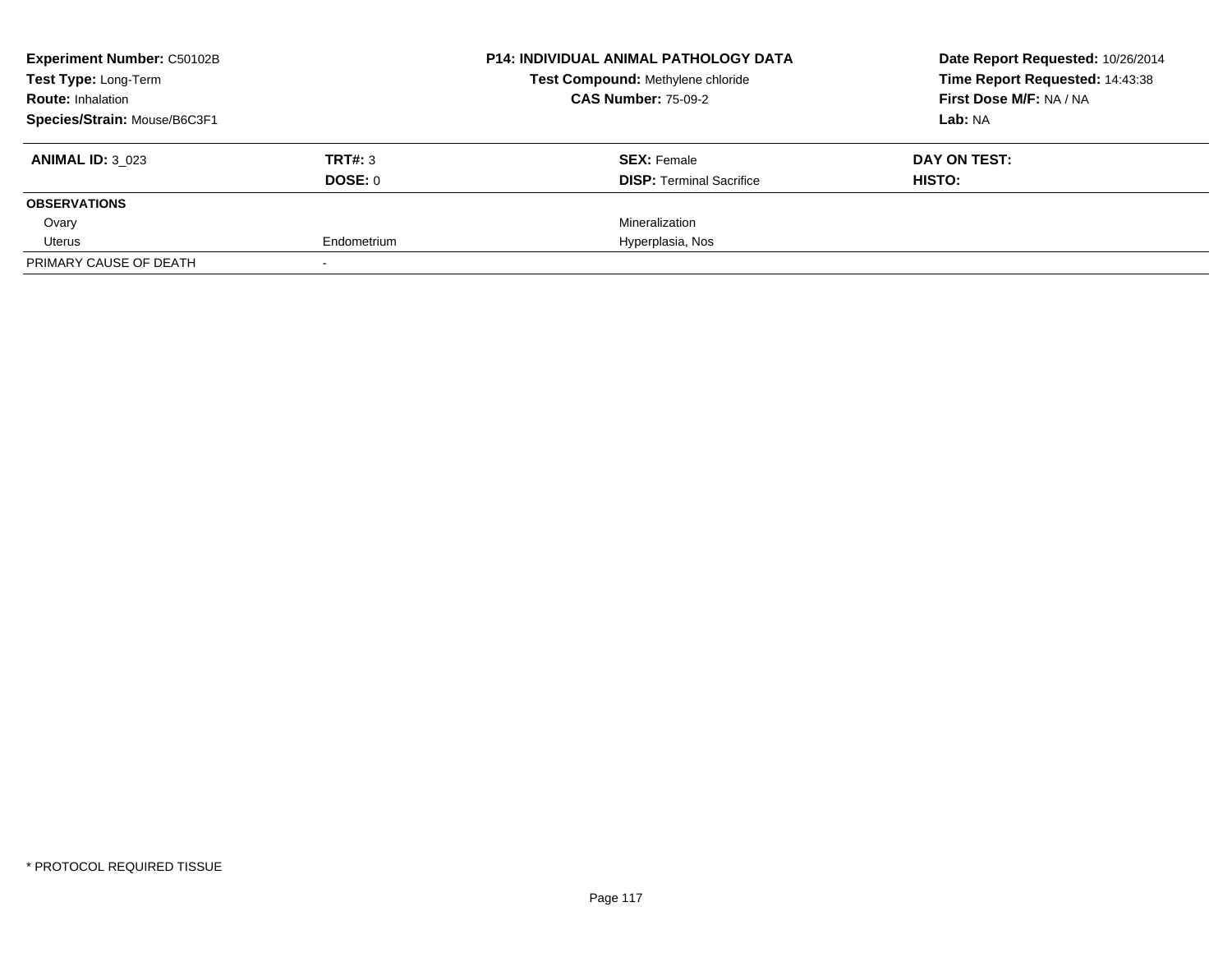| Experiment Number: C50102B<br>Test Type: Long-Term<br><b>Route: Inhalation</b><br>Species/Strain: Mouse/B6C3F1 |                           | <b>P14: INDIVIDUAL ANIMAL PATHOLOGY DATA</b><br>Test Compound: Methylene chloride<br><b>CAS Number: 75-09-2</b> | Date Report Requested: 10/26/2014<br>Time Report Requested: 14:43:38<br>First Dose M/F: NA / NA<br>Lab: NA |
|----------------------------------------------------------------------------------------------------------------|---------------------------|-----------------------------------------------------------------------------------------------------------------|------------------------------------------------------------------------------------------------------------|
| <b>ANIMAL ID: 3 024</b>                                                                                        | TRT#: 3<br>DOSE: 0        | <b>SEX: Female</b><br><b>DISP:</b> Terminal Sacrifice                                                           | DAY ON TEST:<br>HISTO:                                                                                     |
| <b>OBSERVATIONS</b>                                                                                            |                           |                                                                                                                 |                                                                                                            |
| Kidney                                                                                                         |                           | Inflammation, Acute/Chronic                                                                                     |                                                                                                            |
| Mammary gland                                                                                                  |                           | Dilatation, Ducts                                                                                               |                                                                                                            |
| Pituitary gland                                                                                                | <b>Anterior Pituitary</b> | Adenoma, Nos                                                                                                    |                                                                                                            |
| Skin                                                                                                           |                           | Inflammation, Chronic Focal                                                                                     |                                                                                                            |
| PRIMARY CAUSE OF DEATH                                                                                         |                           |                                                                                                                 |                                                                                                            |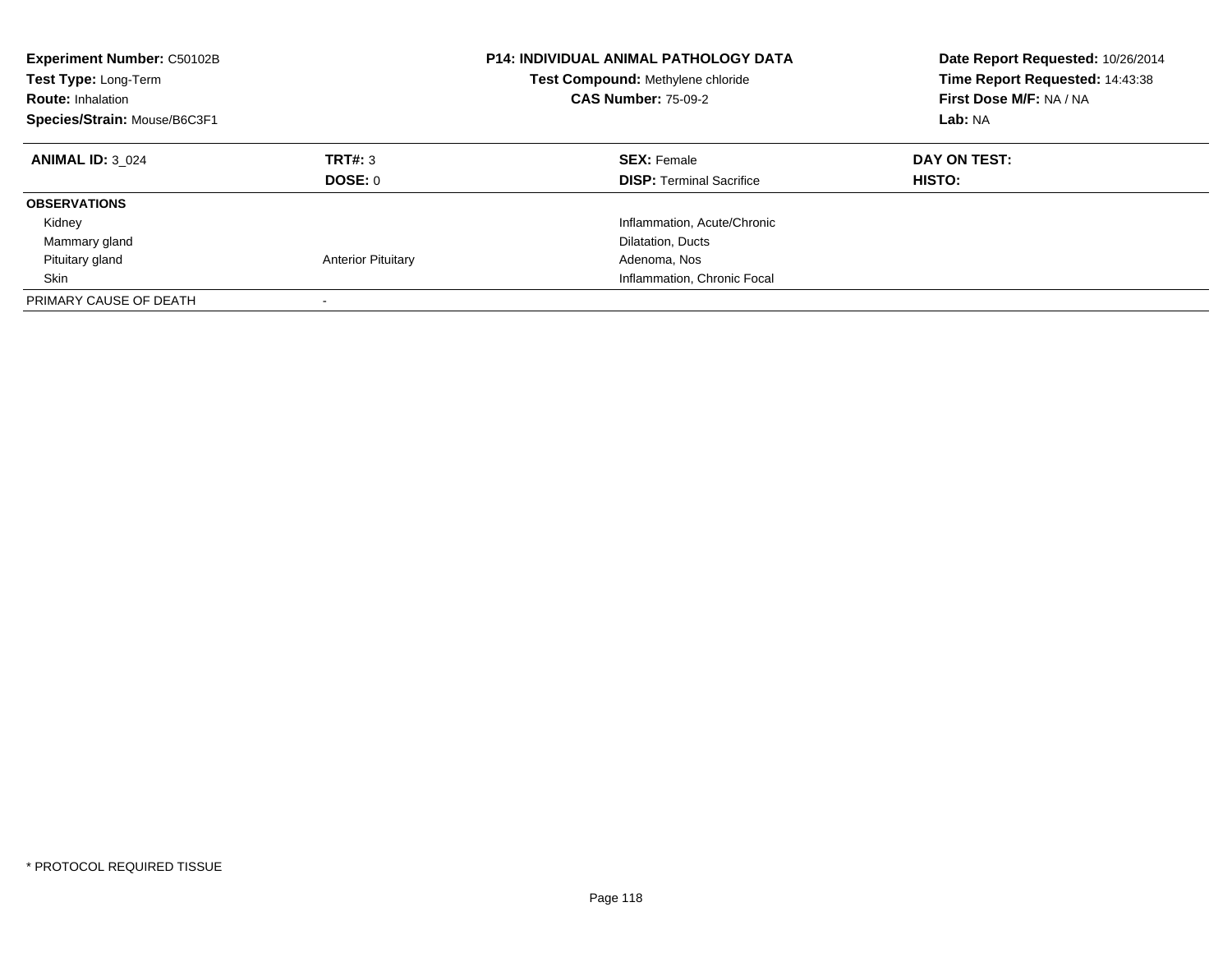| Experiment Number: C50102B<br>Test Type: Long-Term<br><b>Route: Inhalation</b><br>Species/Strain: Mouse/B6C3F1 |         | <b>P14: INDIVIDUAL ANIMAL PATHOLOGY DATA</b><br>Test Compound: Methylene chloride<br><b>CAS Number: 75-09-2</b> | Date Report Requested: 10/26/2014<br>Time Report Requested: 14:43:38<br>First Dose M/F: NA / NA<br>Lab: NA |
|----------------------------------------------------------------------------------------------------------------|---------|-----------------------------------------------------------------------------------------------------------------|------------------------------------------------------------------------------------------------------------|
| <b>ANIMAL ID: 3 025</b>                                                                                        | TRT#: 3 | <b>SEX: Female</b>                                                                                              | DAY ON TEST:                                                                                               |
|                                                                                                                | DOSE: 0 | <b>DISP:</b> Moribund Sacrifice                                                                                 | HISTO:                                                                                                     |
| <b>OBSERVATIONS</b>                                                                                            |         |                                                                                                                 |                                                                                                            |
| Bone marrow                                                                                                    |         | Hyperplasia, Granulocytic                                                                                       |                                                                                                            |
| Kidney                                                                                                         |         | Inflammation, Acute/Chronic                                                                                     |                                                                                                            |
| Liver                                                                                                          |         | Inflammation, Suppurative                                                                                       |                                                                                                            |
| Mammary gland                                                                                                  |         | Hyperplasia, Focal                                                                                              |                                                                                                            |
| Ovary                                                                                                          |         | Abscess, Nos                                                                                                    |                                                                                                            |
| Uterus                                                                                                         |         | Inflammation, Suppurative                                                                                       |                                                                                                            |
| PRIMARY CAUSE OF DEATH                                                                                         |         |                                                                                                                 |                                                                                                            |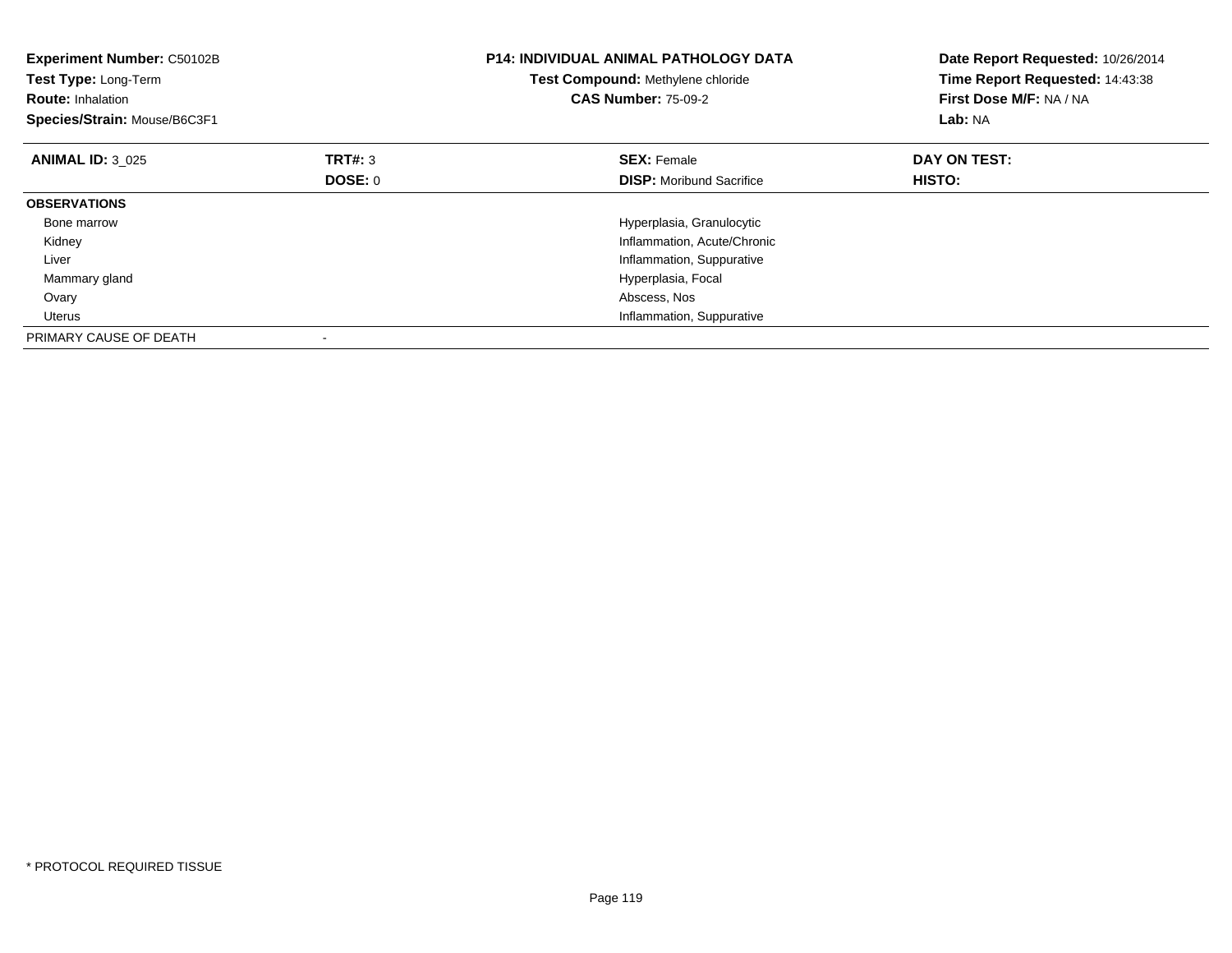| <b>Experiment Number: C50102B</b><br>Test Type: Long-Term<br><b>Route: Inhalation</b> |                            | <b>P14: INDIVIDUAL ANIMAL PATHOLOGY DATA</b><br>Test Compound: Methylene chloride<br><b>CAS Number: 75-09-2</b> | Date Report Requested: 10/26/2014<br>Time Report Requested: 14:43:38<br>First Dose M/F: NA / NA |
|---------------------------------------------------------------------------------------|----------------------------|-----------------------------------------------------------------------------------------------------------------|-------------------------------------------------------------------------------------------------|
| Species/Strain: Mouse/B6C3F1                                                          |                            |                                                                                                                 | Lab: NA                                                                                         |
| <b>ANIMAL ID: 3 026</b>                                                               | TRT#: 3                    | <b>SEX: Female</b>                                                                                              | DAY ON TEST:                                                                                    |
|                                                                                       | DOSE: 0                    | <b>DISP: Natural Death</b>                                                                                      | <b>HISTO:</b>                                                                                   |
| <b>OBSERVATIONS</b>                                                                   |                            |                                                                                                                 |                                                                                                 |
| Peritoneum                                                                            |                            | Hematoma, Nos                                                                                                   |                                                                                                 |
| Spleen                                                                                |                            | Hematopoiesis                                                                                                   |                                                                                                 |
| Unspecified                                                                           | <b>Multiple Organs Nos</b> | Inflammation, Acute/Chronic                                                                                     |                                                                                                 |
| PRIMARY CAUSE OF DEATH                                                                |                            |                                                                                                                 |                                                                                                 |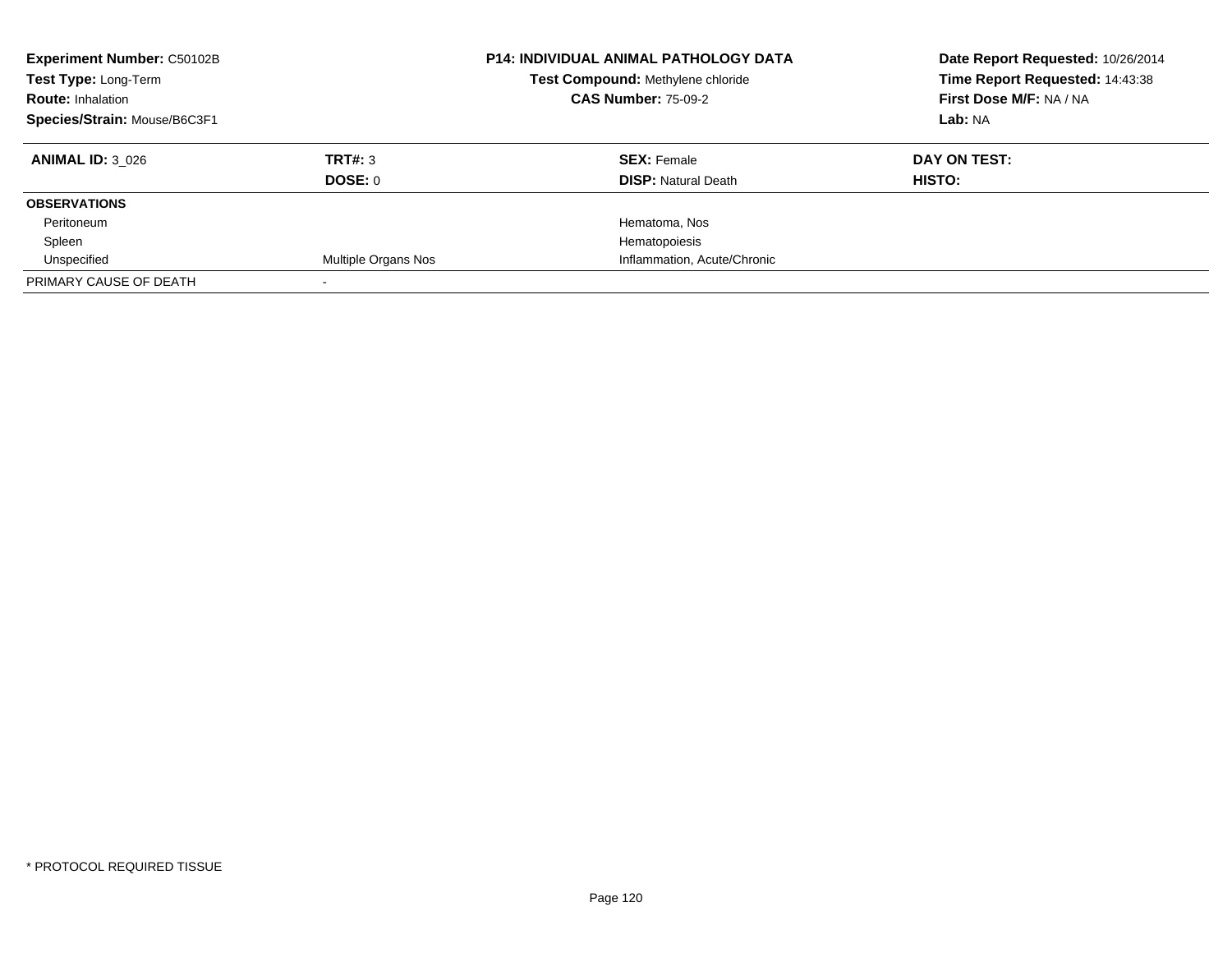| <b>Experiment Number: C50102B</b><br>Test Type: Long-Term |             | <b>P14: INDIVIDUAL ANIMAL PATHOLOGY DATA</b><br>Test Compound: Methylene chloride | Date Report Requested: 10/26/2014<br>Time Report Requested: 14:43:38 |
|-----------------------------------------------------------|-------------|-----------------------------------------------------------------------------------|----------------------------------------------------------------------|
| <b>Route: Inhalation</b>                                  |             | <b>CAS Number: 75-09-2</b>                                                        | First Dose M/F: NA / NA                                              |
| Species/Strain: Mouse/B6C3F1                              |             |                                                                                   | Lab: NA                                                              |
| <b>ANIMAL ID: 3 028</b>                                   | TRT#: 3     | <b>SEX: Female</b>                                                                | DAY ON TEST:                                                         |
|                                                           | DOSE: 0     | <b>DISP:</b> Terminal Sacrifice                                                   | HISTO:                                                               |
| <b>OBSERVATIONS</b>                                       |             |                                                                                   |                                                                      |
| Ovary                                                     |             | Atrophy, Nos                                                                      |                                                                      |
|                                                           |             | Cyst, Nos                                                                         |                                                                      |
| Uterus                                                    | Endometrium | Hyperplasia, Nos                                                                  |                                                                      |
| PRIMARY CAUSE OF DEATH                                    |             |                                                                                   |                                                                      |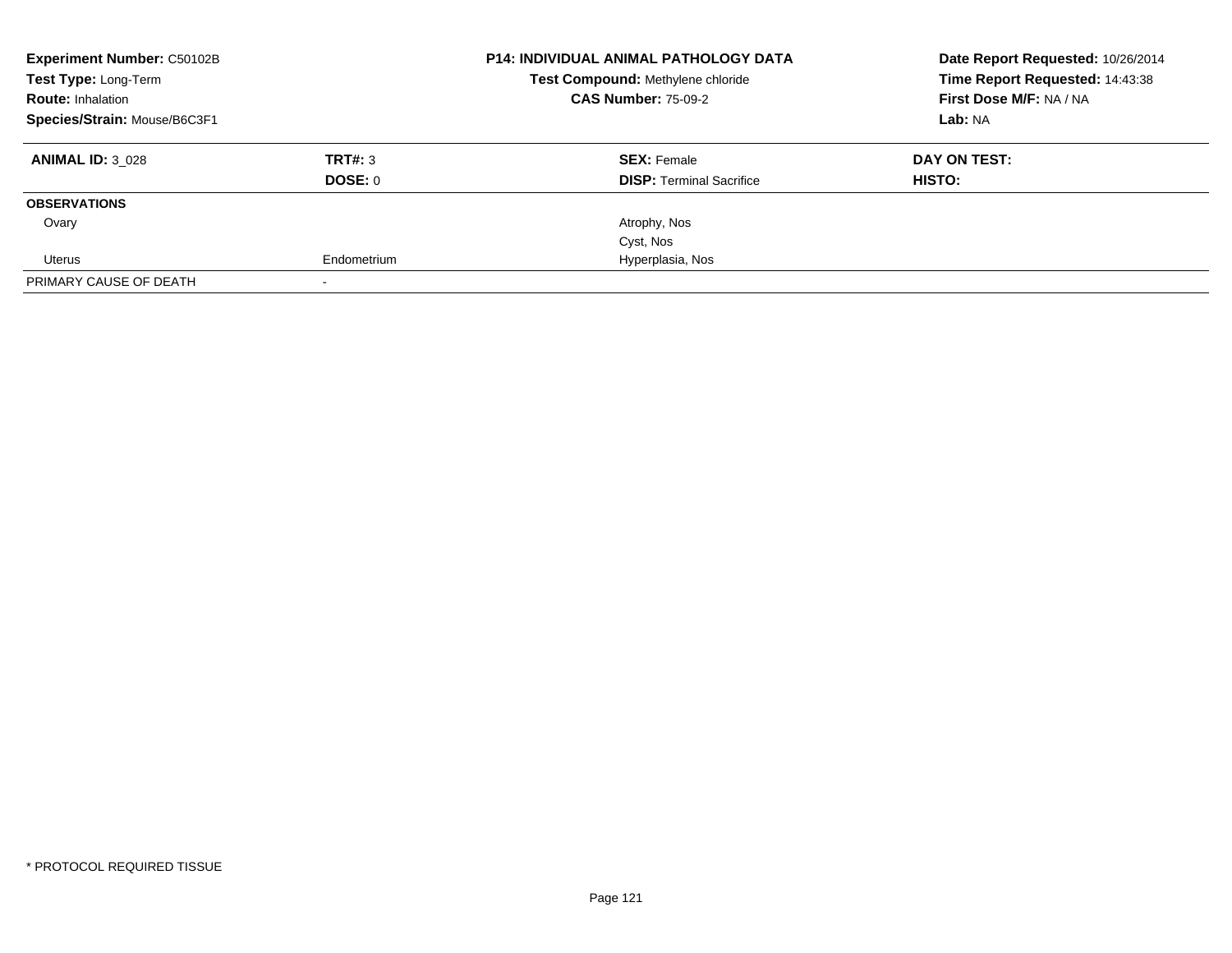| <b>Experiment Number: C50102B</b><br>Test Type: Long-Term<br><b>Route: Inhalation</b><br>Species/Strain: Mouse/B6C3F1 |                           | <b>P14: INDIVIDUAL ANIMAL PATHOLOGY DATA</b><br>Test Compound: Methylene chloride<br><b>CAS Number: 75-09-2</b> | Date Report Requested: 10/26/2014<br>Time Report Requested: 14:43:38<br>First Dose M/F: NA / NA<br>Lab: NA |
|-----------------------------------------------------------------------------------------------------------------------|---------------------------|-----------------------------------------------------------------------------------------------------------------|------------------------------------------------------------------------------------------------------------|
| <b>ANIMAL ID: 3 029</b>                                                                                               | <b>TRT#: 3</b><br>DOSE: 0 | <b>SEX: Female</b><br><b>DISP:</b> Terminal Sacrifice                                                           | DAY ON TEST:<br>HISTO:                                                                                     |
| <b>OBSERVATIONS</b>                                                                                                   |                           |                                                                                                                 |                                                                                                            |
| Bone                                                                                                                  | Maxilla                   | Fibrous Osteodystrophy                                                                                          |                                                                                                            |
| Bone marrow                                                                                                           |                           | Hyperplasia, Granulocytic                                                                                       |                                                                                                            |
| Brain                                                                                                                 |                           | Mineralization                                                                                                  |                                                                                                            |
| Nasal cavity                                                                                                          |                           | Inflammation, Serous                                                                                            |                                                                                                            |
| Ovary                                                                                                                 |                           | Atrophy, Nos                                                                                                    |                                                                                                            |
|                                                                                                                       |                           | Cyst, Hemorrhagic                                                                                               |                                                                                                            |
| <b>Uterus</b>                                                                                                         | Endometrium               | Hyperplasia, Nos                                                                                                |                                                                                                            |
|                                                                                                                       |                           | Inflammation, Suppurative                                                                                       |                                                                                                            |
| PRIMARY CAUSE OF DEATH                                                                                                |                           |                                                                                                                 |                                                                                                            |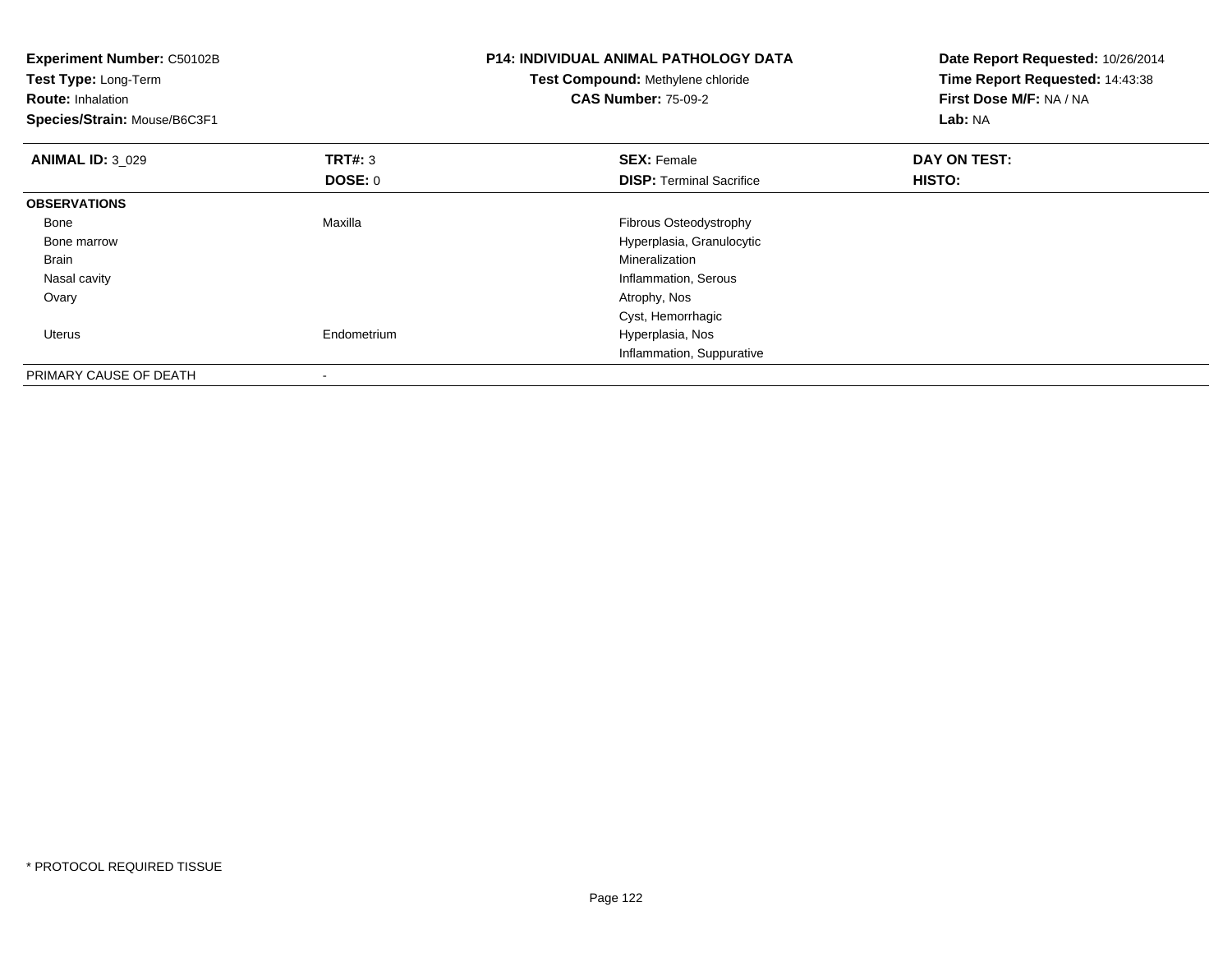| <b>Experiment Number: C50102B</b><br>Test Type: Long-Term<br><b>Route: Inhalation</b><br>Species/Strain: Mouse/B6C3F1 |                            | <b>P14: INDIVIDUAL ANIMAL PATHOLOGY DATA</b> | Date Report Requested: 10/26/2014<br>Time Report Requested: 14:43:38 |
|-----------------------------------------------------------------------------------------------------------------------|----------------------------|----------------------------------------------|----------------------------------------------------------------------|
|                                                                                                                       |                            | Test Compound: Methylene chloride            |                                                                      |
|                                                                                                                       |                            | <b>CAS Number: 75-09-2</b>                   | First Dose M/F: NA / NA                                              |
|                                                                                                                       |                            |                                              | Lab: NA                                                              |
| <b>ANIMAL ID: 3 030</b>                                                                                               | TRT#: 3                    | <b>SEX: Female</b>                           | DAY ON TEST:                                                         |
|                                                                                                                       | DOSE: 0                    | <b>DISP:</b> Natural Death                   | HISTO:                                                               |
| <b>OBSERVATIONS</b>                                                                                                   |                            |                                              |                                                                      |
| Liver                                                                                                                 |                            | Leukemoid Reaction                           |                                                                      |
| Unspecified                                                                                                           | <b>Multiple Organs Nos</b> | Inflammation, Suppurative                    |                                                                      |
|                                                                                                                       | Multiple Organs Nos        | Lymphoma, Nos-Malignant                      |                                                                      |
| PRIMARY CAUSE OF DEATH                                                                                                |                            |                                              |                                                                      |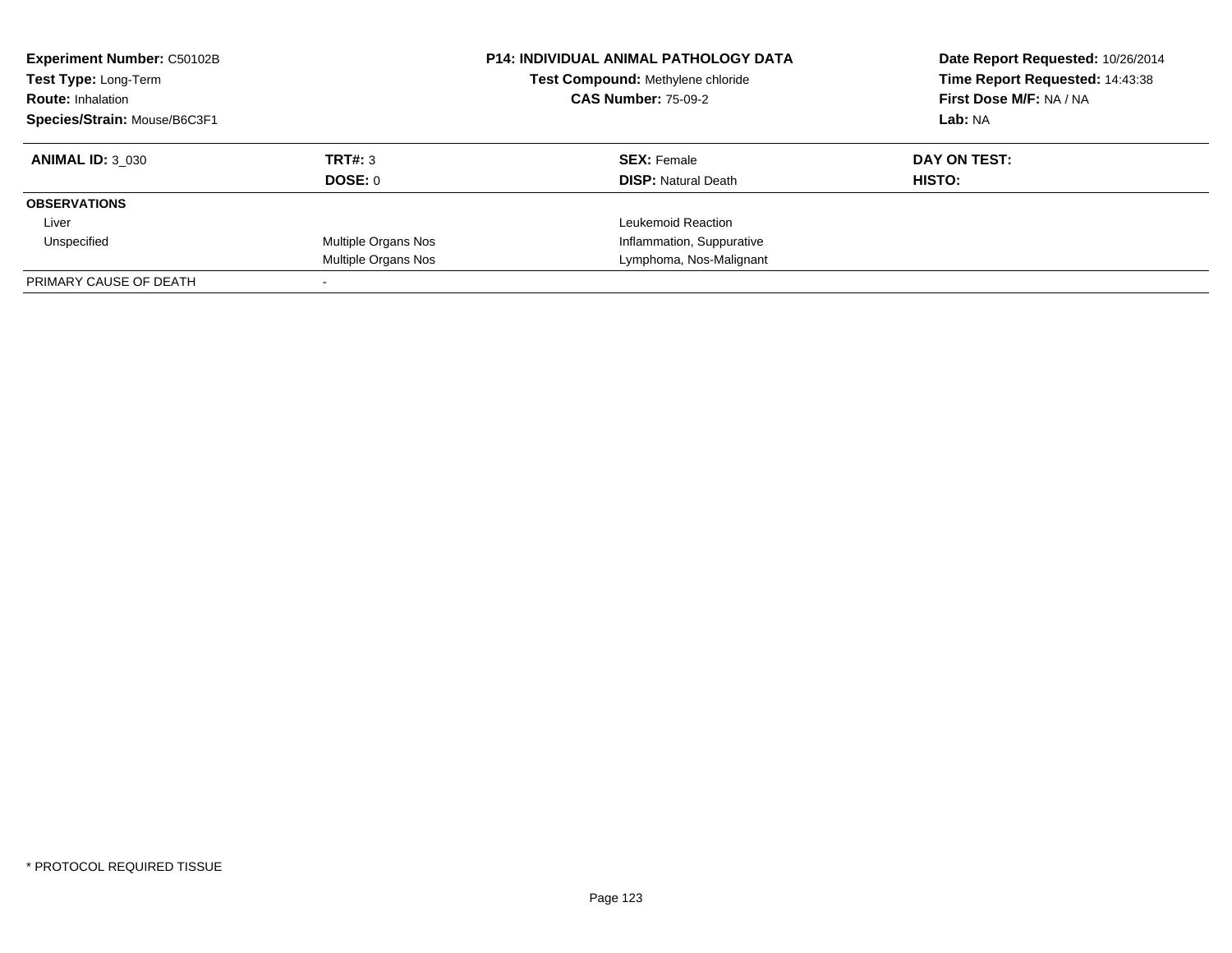| <b>Experiment Number: C50102B</b>                |                     | <b>P14: INDIVIDUAL ANIMAL PATHOLOGY DATA</b> | Date Report Requested: 10/26/2014 |
|--------------------------------------------------|---------------------|----------------------------------------------|-----------------------------------|
| Test Type: Long-Term<br><b>Route: Inhalation</b> |                     | Test Compound: Methylene chloride            | Time Report Requested: 14:43:38   |
|                                                  |                     | <b>CAS Number: 75-09-2</b>                   | First Dose M/F: NA / NA           |
| Species/Strain: Mouse/B6C3F1                     |                     |                                              | Lab: NA                           |
| <b>ANIMAL ID: 3 031</b>                          | <b>TRT#: 3</b>      | <b>SEX: Female</b>                           | DAY ON TEST:                      |
|                                                  | DOSE: 0             | <b>DISP: Natural Death</b>                   | HISTO:                            |
| <b>OBSERVATIONS</b>                              |                     |                                              |                                   |
| Unspecified                                      | Multiple Organs Nos | Lymphoma, Nos-Malignant                      |                                   |
| PRIMARY CAUSE OF DEATH                           |                     |                                              |                                   |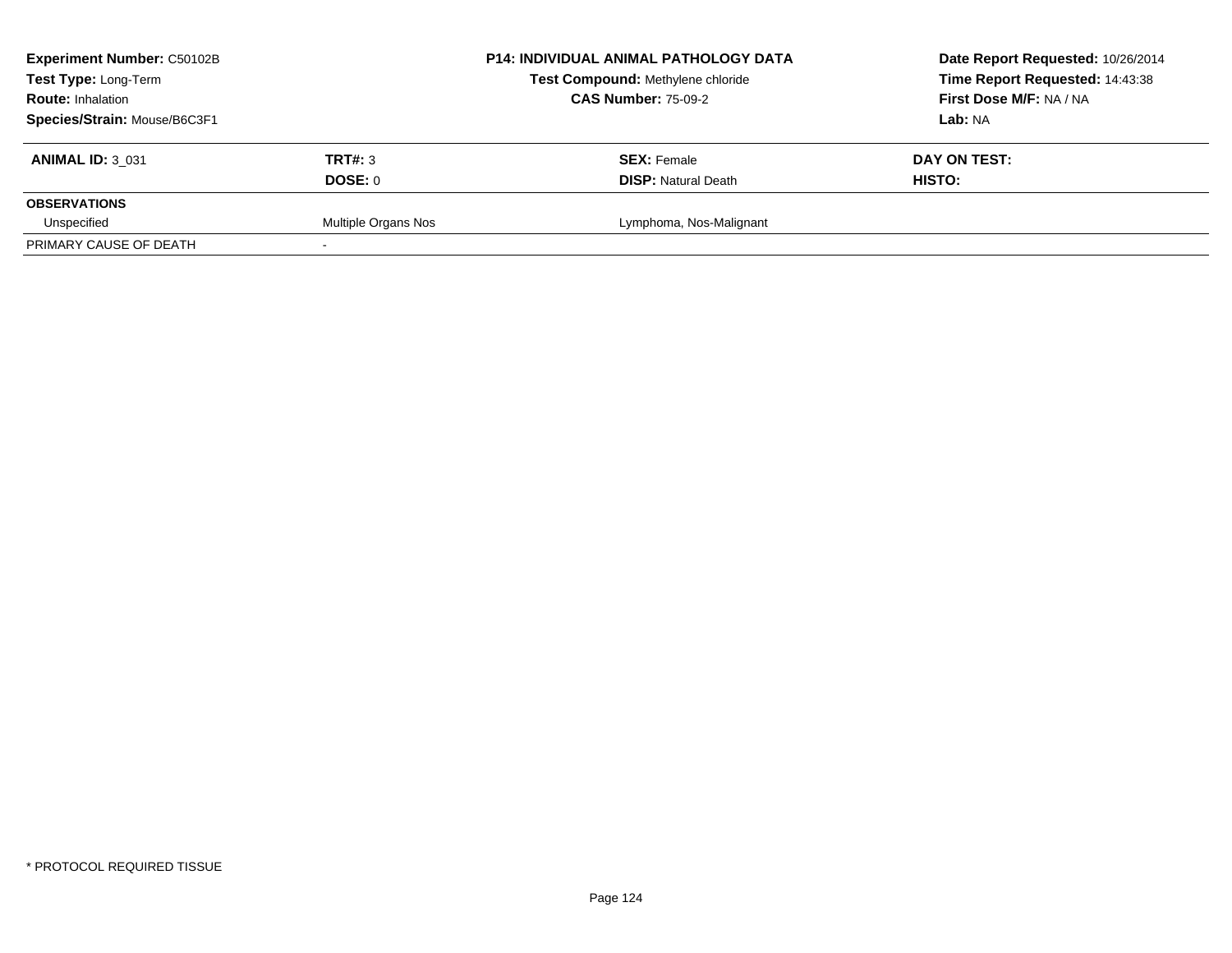| <b>Experiment Number: C50102B</b><br>Test Type: Long-Term<br><b>Route: Inhalation</b><br>Species/Strain: Mouse/B6C3F1 |                            | <b>P14: INDIVIDUAL ANIMAL PATHOLOGY DATA</b><br>Test Compound: Methylene chloride<br><b>CAS Number: 75-09-2</b> | Date Report Requested: 10/26/2014<br>Time Report Requested: 14:43:38<br>First Dose M/F: NA / NA<br>Lab: NA |
|-----------------------------------------------------------------------------------------------------------------------|----------------------------|-----------------------------------------------------------------------------------------------------------------|------------------------------------------------------------------------------------------------------------|
| <b>ANIMAL ID: 3 032</b>                                                                                               | TRT#: 3                    | <b>SEX: Female</b>                                                                                              | DAY ON TEST:                                                                                               |
|                                                                                                                       | DOSE: 0                    | <b>DISP:</b> Moribund Sacrifice                                                                                 | HISTO:                                                                                                     |
| <b>OBSERVATIONS</b>                                                                                                   |                            |                                                                                                                 |                                                                                                            |
| Liver                                                                                                                 |                            | Necrosis, Focal                                                                                                 |                                                                                                            |
| Ovary                                                                                                                 |                            | Cyst, Hemorrhagic                                                                                               |                                                                                                            |
| Spleen                                                                                                                |                            | Hematopoiesis                                                                                                   |                                                                                                            |
| Unspecified                                                                                                           | <b>Multiple Organs Nos</b> | Inflammation, Acute/Chronic                                                                                     |                                                                                                            |
| Uterus                                                                                                                | Endometrium                | Hyperplasia, Nos                                                                                                |                                                                                                            |
| PRIMARY CAUSE OF DEATH                                                                                                |                            |                                                                                                                 |                                                                                                            |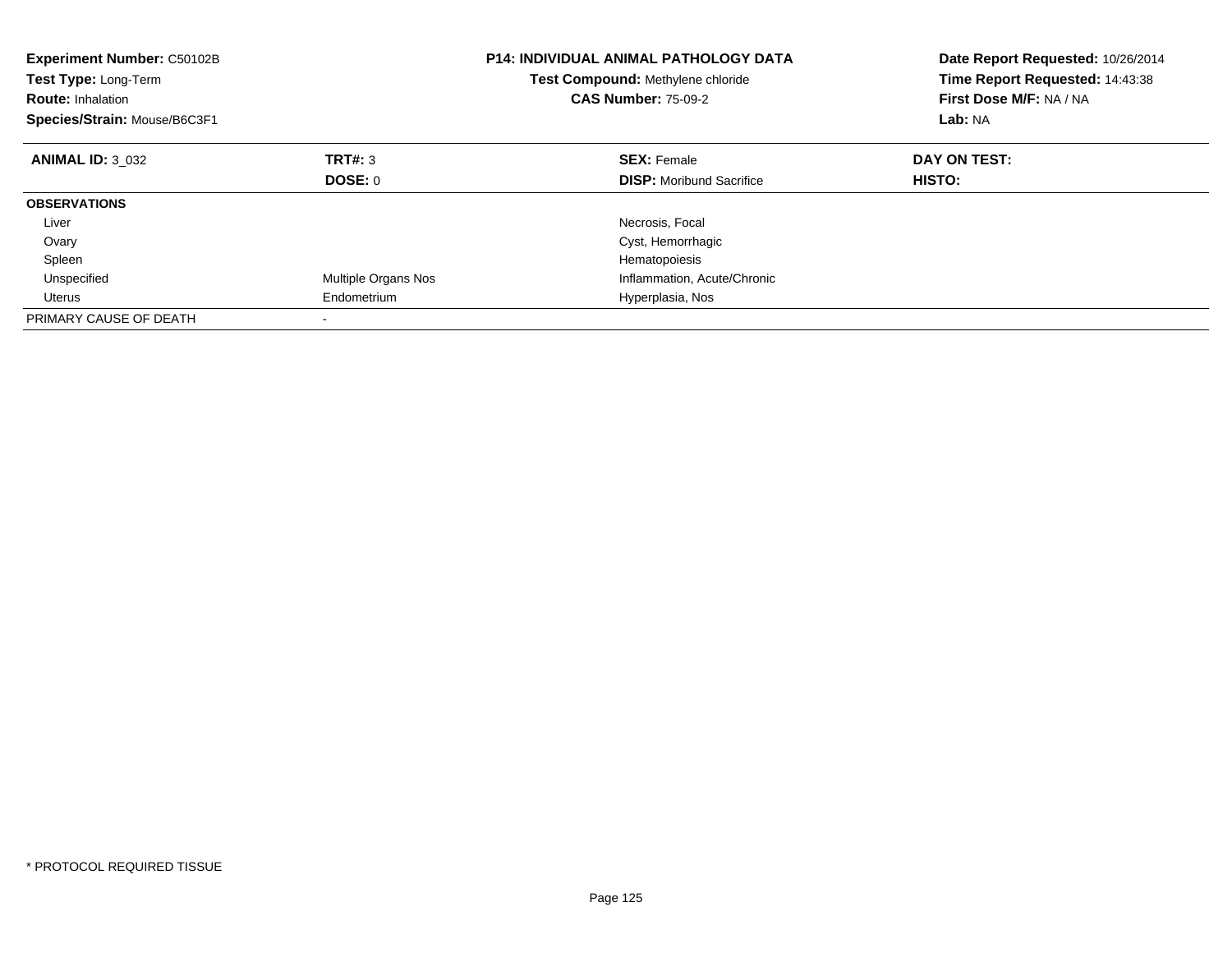| <b>Experiment Number: C50102B</b>                |                     | <b>P14: INDIVIDUAL ANIMAL PATHOLOGY DATA</b> | Date Report Requested: 10/26/2014 |
|--------------------------------------------------|---------------------|----------------------------------------------|-----------------------------------|
| Test Type: Long-Term<br><b>Route: Inhalation</b> |                     | Test Compound: Methylene chloride            | Time Report Requested: 14:43:38   |
|                                                  |                     | <b>CAS Number: 75-09-2</b>                   | First Dose M/F: NA / NA           |
| Species/Strain: Mouse/B6C3F1                     |                     |                                              | Lab: NA                           |
| <b>ANIMAL ID: 3 033</b>                          | <b>TRT#: 3</b>      | <b>SEX: Female</b>                           | DAY ON TEST:                      |
|                                                  | DOSE: 0             | <b>DISP:</b> Terminal Sacrifice              | HISTO:                            |
| <b>OBSERVATIONS</b>                              |                     |                                              |                                   |
| Brain                                            |                     | Mineralization                               |                                   |
| Unspecified                                      | Multiple Organs Nos | Lymphocytic Inflammatory Infiltrate          |                                   |
| PRIMARY CAUSE OF DEATH                           |                     |                                              |                                   |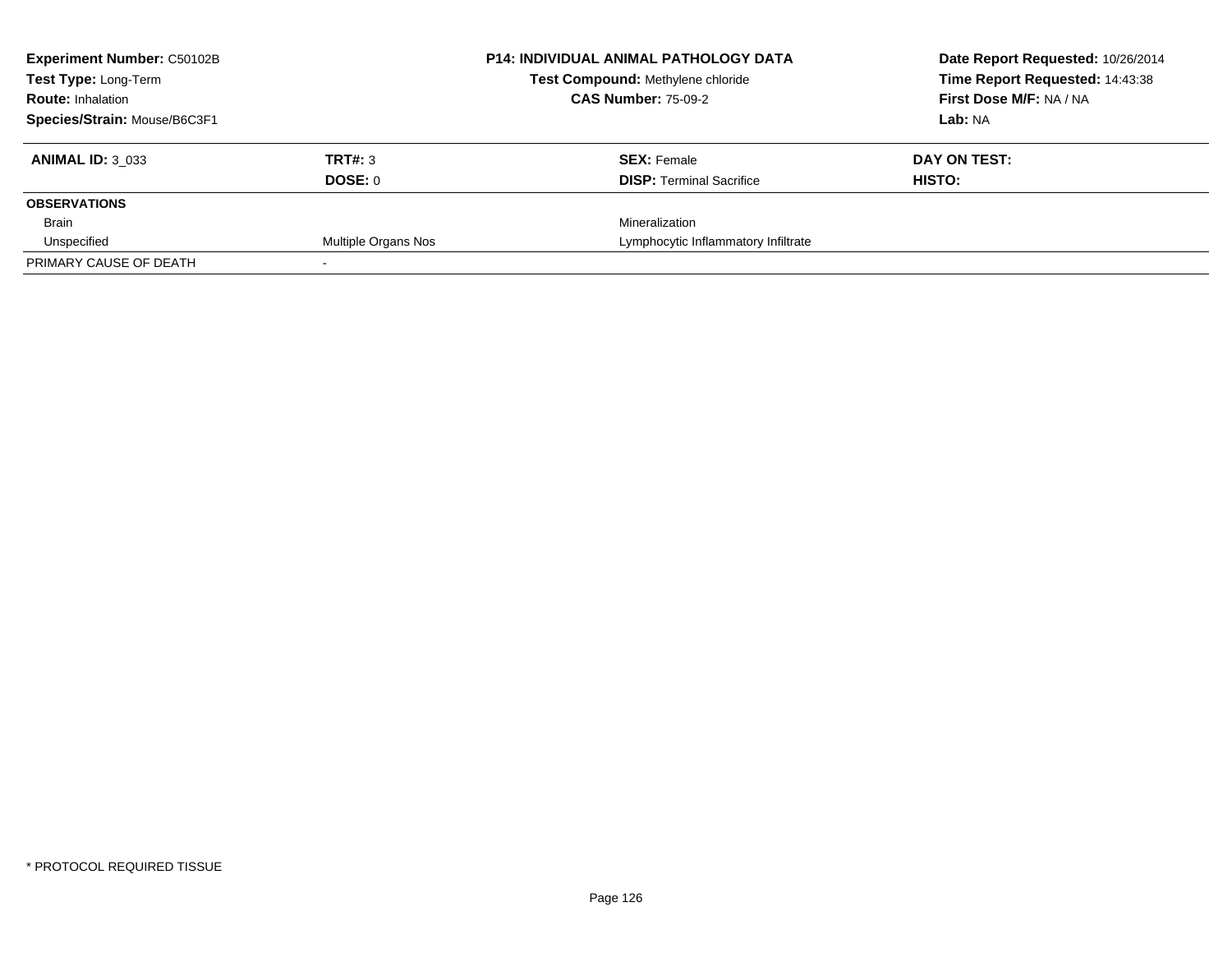**Experiment Number:** C50102B

**Test Type:** Long-Term

**Route:** Inhalation

**Species/Strain:** Mouse/B6C3F1

## **P14: INDIVIDUAL ANIMAL PATHOLOGY DATA**

**Test Compound:** Methylene chloride**CAS Number:** 75-09-2

**Date Report Requested:** 10/26/2014**Time Report Requested:** 14:43:38**First Dose M/F:** NA / NA**Lab:** NA

| <b>ANIMAL ID: 3_034</b> | <b>TRT#: 3</b>              | <b>SEX: Female</b>              | DAY ON TEST: |  |
|-------------------------|-----------------------------|---------------------------------|--------------|--|
|                         | <b>DOSE: 0</b>              | <b>DISP: Terminal Sacrifice</b> | HISTO:       |  |
| <b>OBSERVATIONS</b>     |                             |                                 |              |  |
| Brain                   |                             | Mineralization                  |              |  |
| Kidney                  | Tubule                      | Cast, Nos                       |              |  |
|                         |                             | Glomerulonephritis, Chronic     |              |  |
| Liver                   |                             | Hepatocellular Carcinoma        |              |  |
| Lung                    |                             | Alveolar/Bronchiolar Carcinoma  |              |  |
| Lymph node              | Mesenteric Lymph Node       | Hemorrhage                      |              |  |
|                         | <b>Bronchial Lymph Node</b> | Hyperplasia, Lymphoid           |              |  |
| Ovary                   |                             | Atrophy, Nos                    |              |  |
|                         |                             | Cyst, Nos                       |              |  |
|                         |                             | Mineralization                  |              |  |
| Tooth                   | Pulp Of Tooth               | Abscess, Nos                    |              |  |
| PRIMARY CAUSE OF DEATH  | ۰                           |                                 |              |  |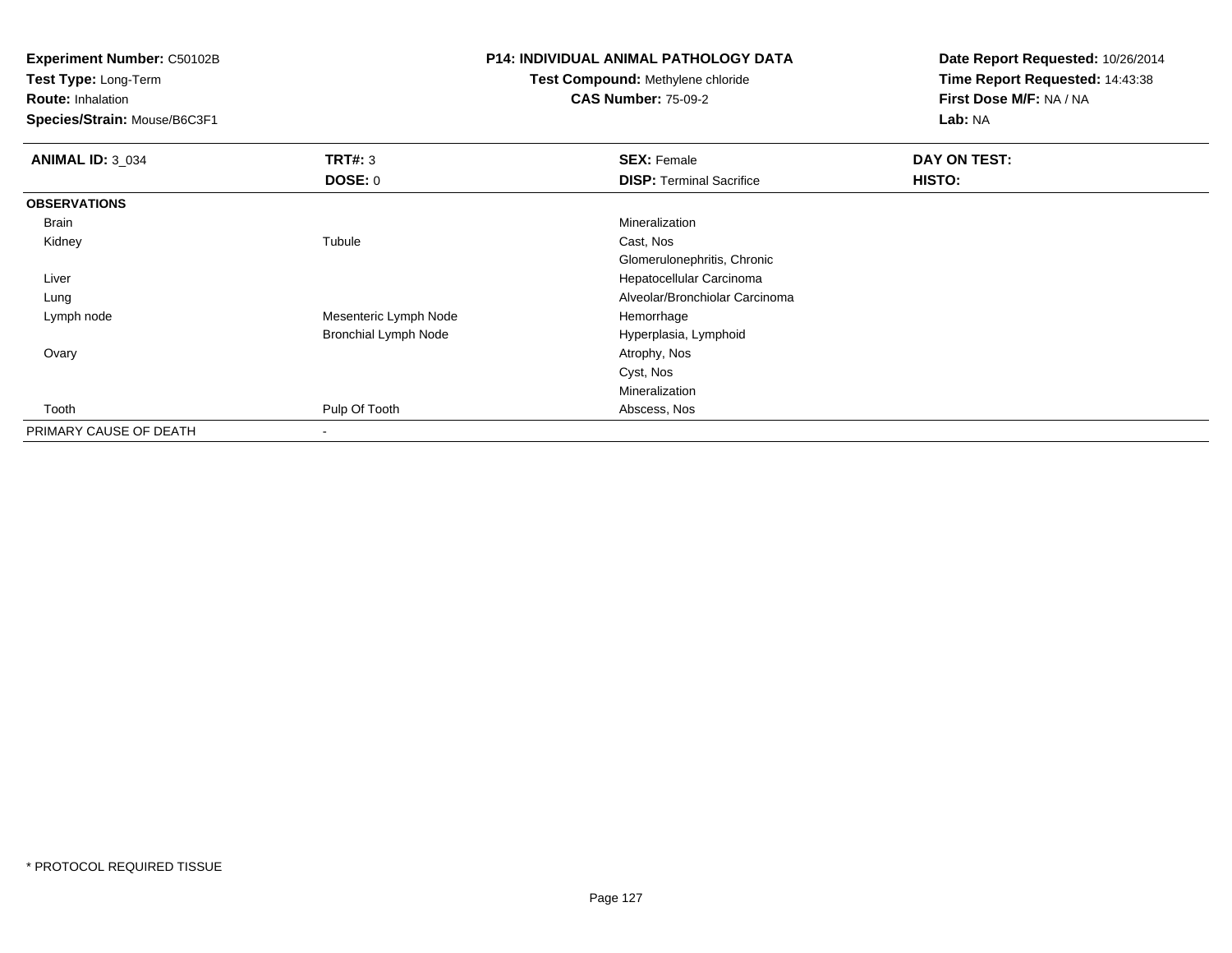| <b>Experiment Number: C50102B</b><br>Test Type: Long-Term<br><b>Route: Inhalation</b><br>Species/Strain: Mouse/B6C3F1 |                           | <b>P14: INDIVIDUAL ANIMAL PATHOLOGY DATA</b><br>Test Compound: Methylene chloride<br><b>CAS Number: 75-09-2</b> | Date Report Requested: 10/26/2014<br>Time Report Requested: 14:43:38<br>First Dose M/F: NA / NA<br>Lab: NA |
|-----------------------------------------------------------------------------------------------------------------------|---------------------------|-----------------------------------------------------------------------------------------------------------------|------------------------------------------------------------------------------------------------------------|
| <b>ANIMAL ID: 3 035</b>                                                                                               | TRT#: 3                   | <b>SEX: Female</b>                                                                                              | DAY ON TEST:                                                                                               |
|                                                                                                                       | DOSE: 0                   | <b>DISP:</b> Moribund Sacrifice                                                                                 | HISTO:                                                                                                     |
| <b>OBSERVATIONS</b>                                                                                                   |                           |                                                                                                                 |                                                                                                            |
| <b>Brain</b>                                                                                                          |                           | Mineralization                                                                                                  |                                                                                                            |
| Lymph node                                                                                                            | Mandibular Lymph Node     | Hyperplasia, Lymphoid                                                                                           |                                                                                                            |
| Ovary                                                                                                                 |                           | Atrophy, Nos                                                                                                    |                                                                                                            |
| Pituitary gland                                                                                                       | <b>Anterior Pituitary</b> | Adenoma, Nos                                                                                                    |                                                                                                            |
| Spleen                                                                                                                |                           | Hyperplasia, Lymphoid                                                                                           |                                                                                                            |
| PRIMARY CAUSE OF DEATH                                                                                                |                           |                                                                                                                 |                                                                                                            |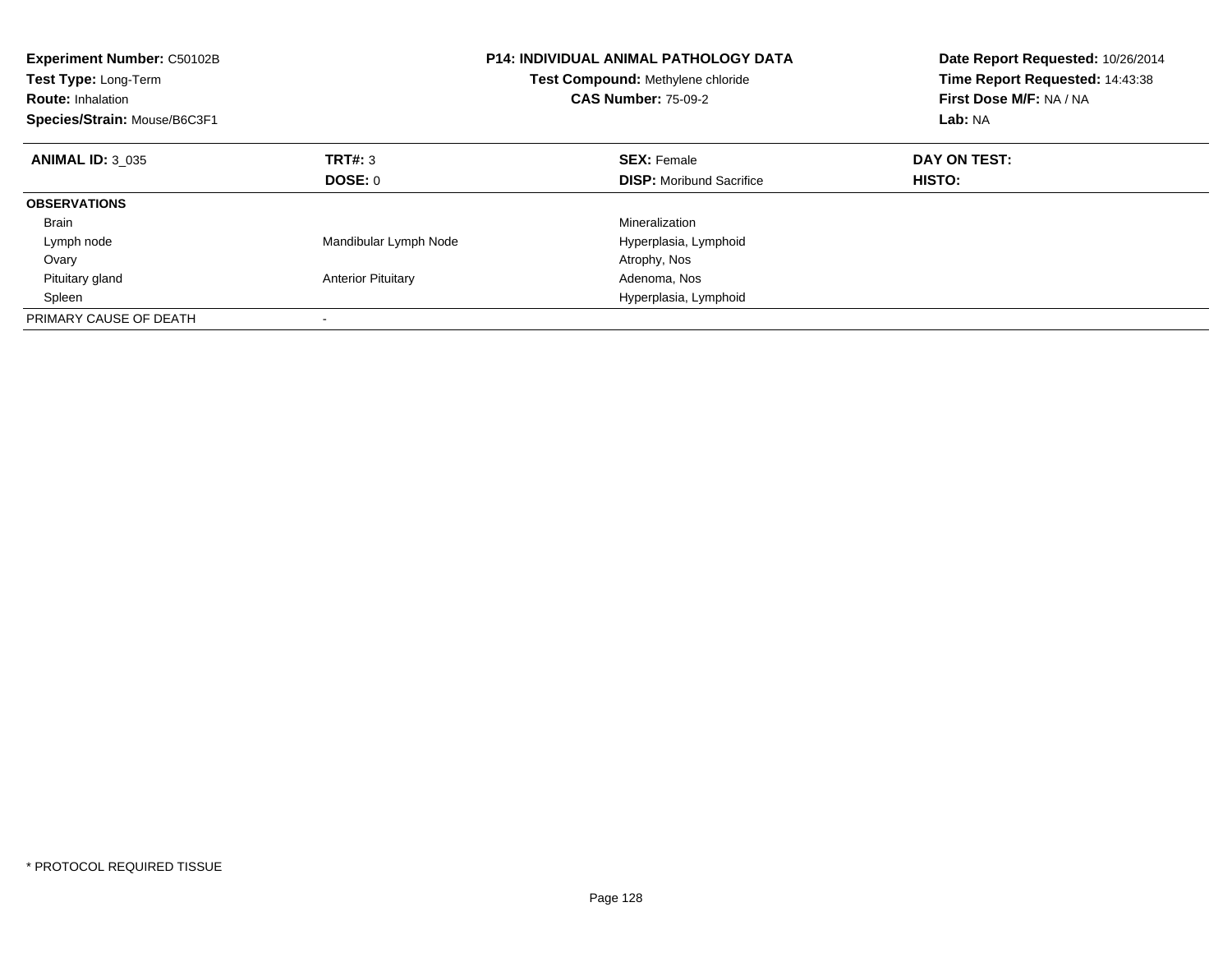| Experiment Number: C50102B<br>Test Type: Long-Term<br><b>Route: Inhalation</b><br>Species/Strain: Mouse/B6C3F1 |                                  | <b>P14: INDIVIDUAL ANIMAL PATHOLOGY DATA</b><br>Test Compound: Methylene chloride<br><b>CAS Number: 75-09-2</b> | Date Report Requested: 10/26/2014<br>Time Report Requested: 14:43:38<br>First Dose M/F: NA / NA<br>Lab: NA |
|----------------------------------------------------------------------------------------------------------------|----------------------------------|-----------------------------------------------------------------------------------------------------------------|------------------------------------------------------------------------------------------------------------|
| <b>ANIMAL ID: 3 036</b>                                                                                        | <b>TRT#: 3</b><br><b>DOSE: 0</b> | <b>SEX: Female</b><br><b>DISP:</b> Terminal Sacrifice                                                           | DAY ON TEST:<br>HISTO:                                                                                     |
| <b>OBSERVATIONS</b>                                                                                            |                                  |                                                                                                                 |                                                                                                            |
| <b>Brain</b>                                                                                                   |                                  | Mineralization                                                                                                  |                                                                                                            |
| Kidney                                                                                                         | Tubule                           | Cast, Nos                                                                                                       |                                                                                                            |
| Ovary                                                                                                          |                                  | Cyst, Nos                                                                                                       |                                                                                                            |
| Pituitary gland                                                                                                |                                  | Hyperplasia, Nos                                                                                                |                                                                                                            |
| Stomach                                                                                                        |                                  | Hyperkeratosis                                                                                                  |                                                                                                            |
|                                                                                                                |                                  | Ulcer, Nos                                                                                                      |                                                                                                            |
| Thyroid                                                                                                        |                                  | Hyperplasia, Follicular Cell                                                                                    |                                                                                                            |
| PRIMARY CAUSE OF DEATH                                                                                         |                                  |                                                                                                                 |                                                                                                            |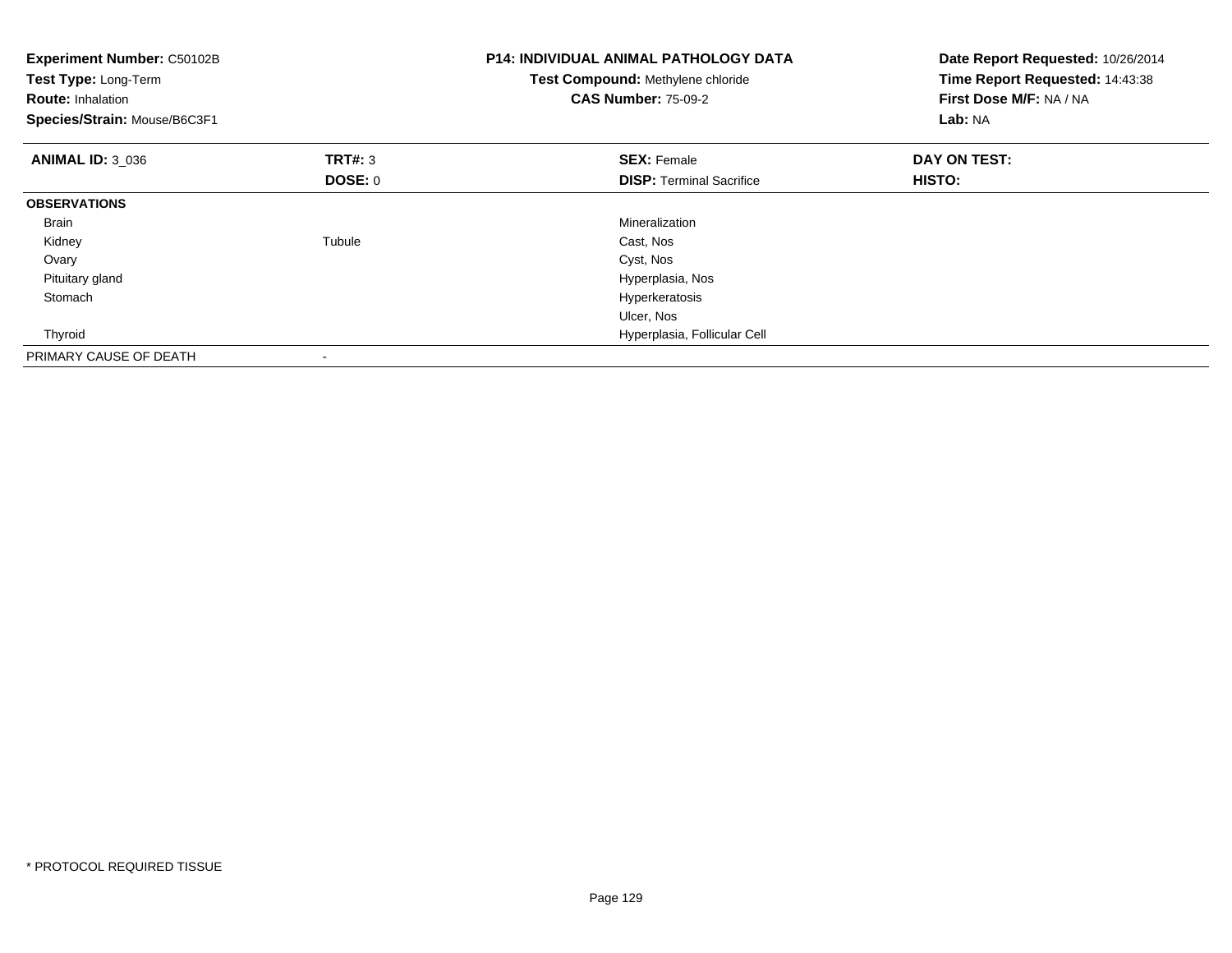| <b>Experiment Number: C50102B</b><br>Test Type: Long-Term<br><b>Route: Inhalation</b> |                     | <b>P14: INDIVIDUAL ANIMAL PATHOLOGY DATA</b> | Date Report Requested: 10/26/2014 |
|---------------------------------------------------------------------------------------|---------------------|----------------------------------------------|-----------------------------------|
|                                                                                       |                     | Test Compound: Methylene chloride            | Time Report Requested: 14:43:38   |
|                                                                                       |                     | <b>CAS Number: 75-09-2</b>                   | First Dose M/F: NA / NA           |
| Species/Strain: Mouse/B6C3F1                                                          |                     |                                              | Lab: NA                           |
| <b>ANIMAL ID: 3 037</b>                                                               | TRT#: 3             | <b>SEX: Female</b>                           | DAY ON TEST:                      |
|                                                                                       | DOSE: 0             | <b>DISP:</b> Terminal Sacrifice              | HISTO:                            |
| <b>OBSERVATIONS</b>                                                                   |                     |                                              |                                   |
| Brain                                                                                 |                     | Mineralization                               |                                   |
| Pituitary gland                                                                       |                     | Hyperplasia, Nos                             |                                   |
| Unspecified                                                                           | Multiple Organs Nos | Inflammation, Acute/Chronic                  |                                   |
| PRIMARY CAUSE OF DEATH                                                                |                     |                                              |                                   |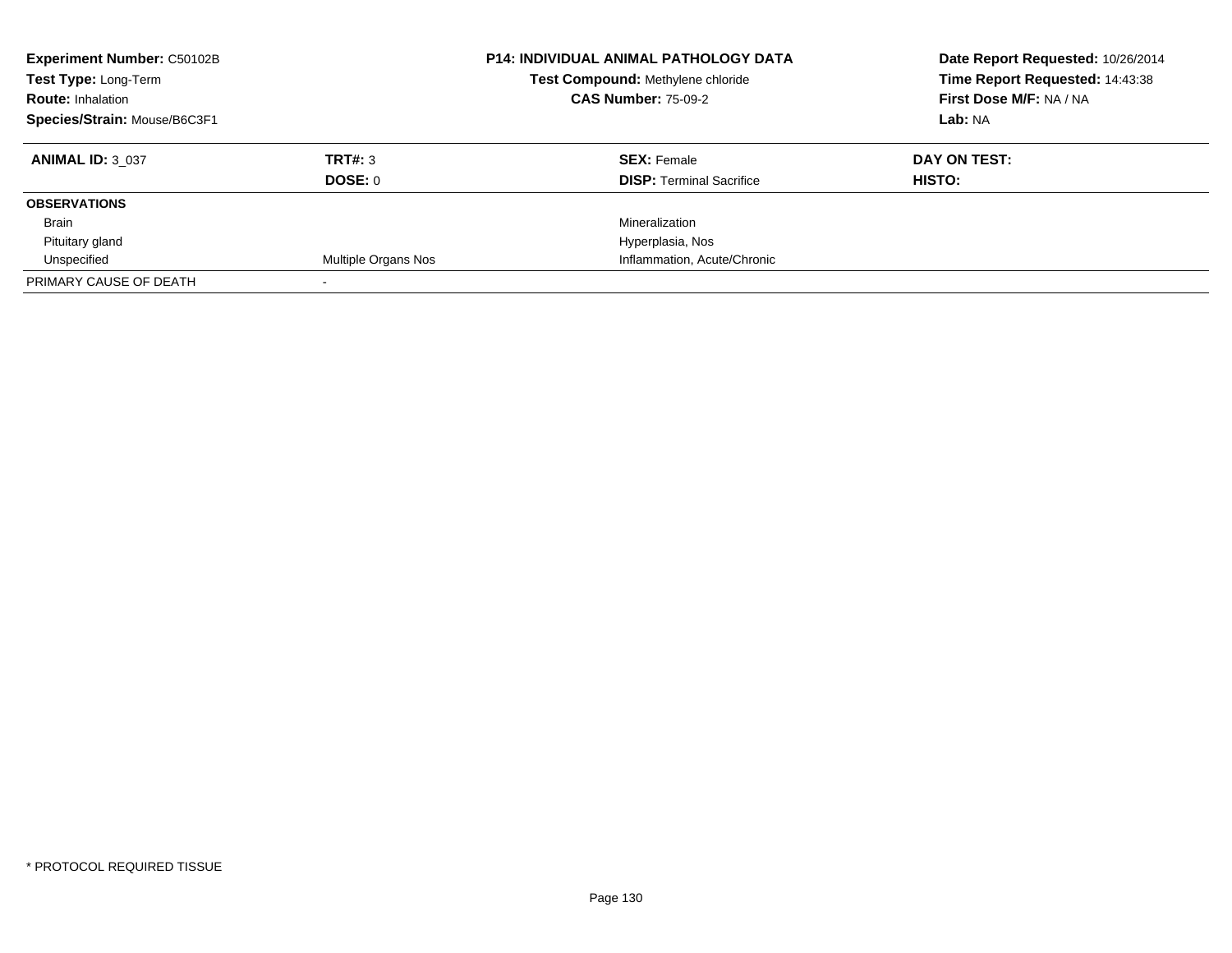| <b>Experiment Number: C50102B</b><br>Test Type: Long-Term<br><b>Route:</b> Inhalation<br>Species/Strain: Mouse/B6C3F1 |                     | <b>P14: INDIVIDUAL ANIMAL PATHOLOGY DATA</b><br>Test Compound: Methylene chloride<br><b>CAS Number: 75-09-2</b> | Date Report Requested: 10/26/2014<br>Time Report Requested: 14:43:38<br>First Dose M/F: NA / NA<br>Lab: NA |
|-----------------------------------------------------------------------------------------------------------------------|---------------------|-----------------------------------------------------------------------------------------------------------------|------------------------------------------------------------------------------------------------------------|
| <b>ANIMAL ID: 3 038</b>                                                                                               | TRT#: 3             | <b>SEX: Female</b>                                                                                              | DAY ON TEST:                                                                                               |
|                                                                                                                       | DOSE: 0             | <b>DISP: Natural Death</b>                                                                                      | <b>HISTO:</b>                                                                                              |
| <b>OBSERVATIONS</b>                                                                                                   |                     |                                                                                                                 |                                                                                                            |
| Kidney                                                                                                                |                     | Pyelonephritis, Acute                                                                                           |                                                                                                            |
| Ovary                                                                                                                 |                     | Abscess, Nos                                                                                                    |                                                                                                            |
| Peritoneum                                                                                                            |                     | Inflammation, Suppurative                                                                                       |                                                                                                            |
| Unspecified                                                                                                           | Multiple Organs Nos | Hematopoiesis                                                                                                   |                                                                                                            |
|                                                                                                                       | Multiple Organs Nos | Inflammation, Acute/Chronic                                                                                     |                                                                                                            |
| Uterus                                                                                                                | Endometrium         | Hyperplasia, Nos                                                                                                |                                                                                                            |
| PRIMARY CAUSE OF DEATH                                                                                                |                     |                                                                                                                 |                                                                                                            |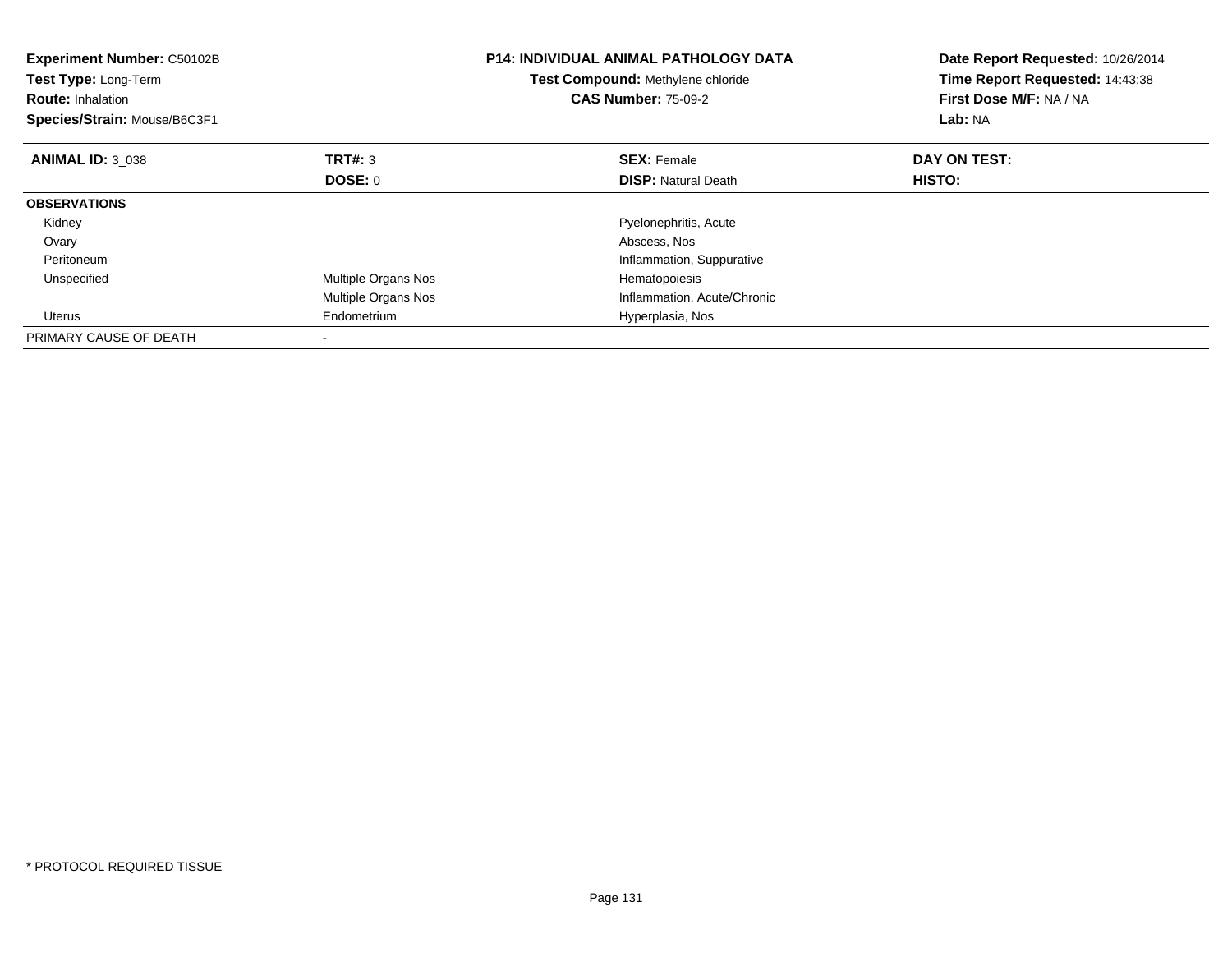| <b>Experiment Number: C50102B</b><br>Test Type: Long-Term<br><b>Route: Inhalation</b> |                | <b>P14: INDIVIDUAL ANIMAL PATHOLOGY DATA</b> | Date Report Requested: 10/26/2014 |
|---------------------------------------------------------------------------------------|----------------|----------------------------------------------|-----------------------------------|
|                                                                                       |                | Test Compound: Methylene chloride            | Time Report Requested: 14:43:38   |
|                                                                                       |                | <b>CAS Number: 75-09-2</b>                   | First Dose M/F: NA / NA           |
| Species/Strain: Mouse/B6C3F1                                                          |                |                                              | Lab: NA                           |
| <b>ANIMAL ID: 3 039</b>                                                               | <b>TRT#: 3</b> | <b>SEX: Female</b>                           | DAY ON TEST:                      |
|                                                                                       | DOSE: 0        | <b>DISP: Natural Death</b>                   | <b>HISTO:</b>                     |
| <b>OBSERVATIONS</b>                                                                   |                |                                              |                                   |
| Liver                                                                                 |                | Necrosis, Focal                              |                                   |
| PRIMARY CAUSE OF DEATH                                                                |                |                                              |                                   |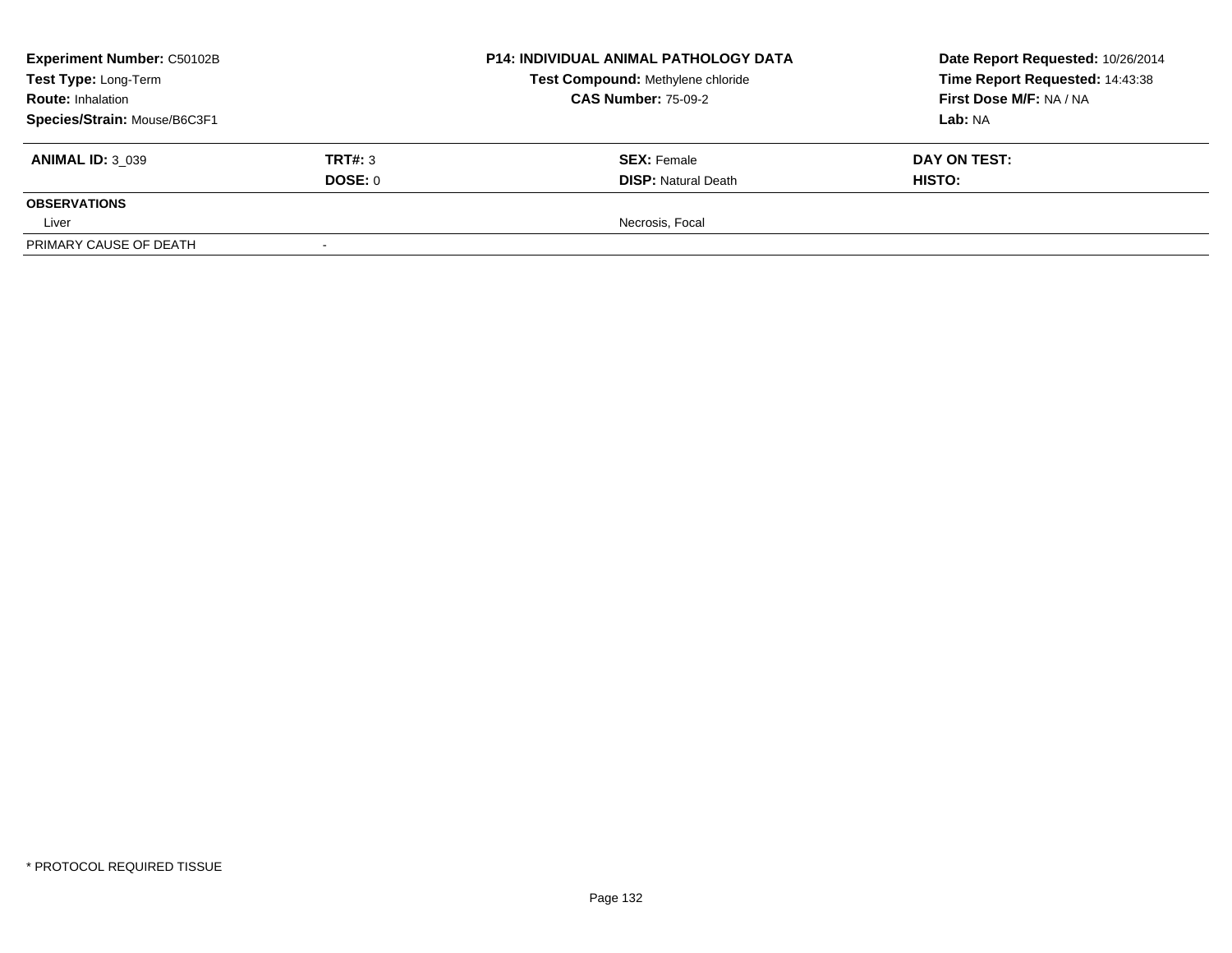| <b>Experiment Number: C50102B</b><br>Test Type: Long-Term<br><b>Route: Inhalation</b><br>Species/Strain: Mouse/B6C3F1 |         | <b>P14: INDIVIDUAL ANIMAL PATHOLOGY DATA</b><br>Test Compound: Methylene chloride<br><b>CAS Number: 75-09-2</b> | Date Report Requested: 10/26/2014<br>Time Report Requested: 14:43:38<br>First Dose M/F: NA / NA<br>Lab: NA |
|-----------------------------------------------------------------------------------------------------------------------|---------|-----------------------------------------------------------------------------------------------------------------|------------------------------------------------------------------------------------------------------------|
| <b>ANIMAL ID: 3_040</b>                                                                                               | TRT#: 3 | <b>SEX: Female</b>                                                                                              | DAY ON TEST:                                                                                               |
|                                                                                                                       | DOSE: 0 | <b>DISP:</b> Natural Death                                                                                      | HISTO:                                                                                                     |
| <b>OBSERVATIONS</b>                                                                                                   |         |                                                                                                                 |                                                                                                            |
| Kidney                                                                                                                |         | Glomerulonephritis, Chronic                                                                                     |                                                                                                            |
|                                                                                                                       |         | Inflammation, Suppurative                                                                                       |                                                                                                            |
| Liver                                                                                                                 |         | Necrosis, Focal                                                                                                 |                                                                                                            |
| Ovary                                                                                                                 |         | Abscess, Nos                                                                                                    |                                                                                                            |
| Spleen                                                                                                                |         | Hematopoiesis                                                                                                   |                                                                                                            |
| PRIMARY CAUSE OF DEATH                                                                                                |         |                                                                                                                 |                                                                                                            |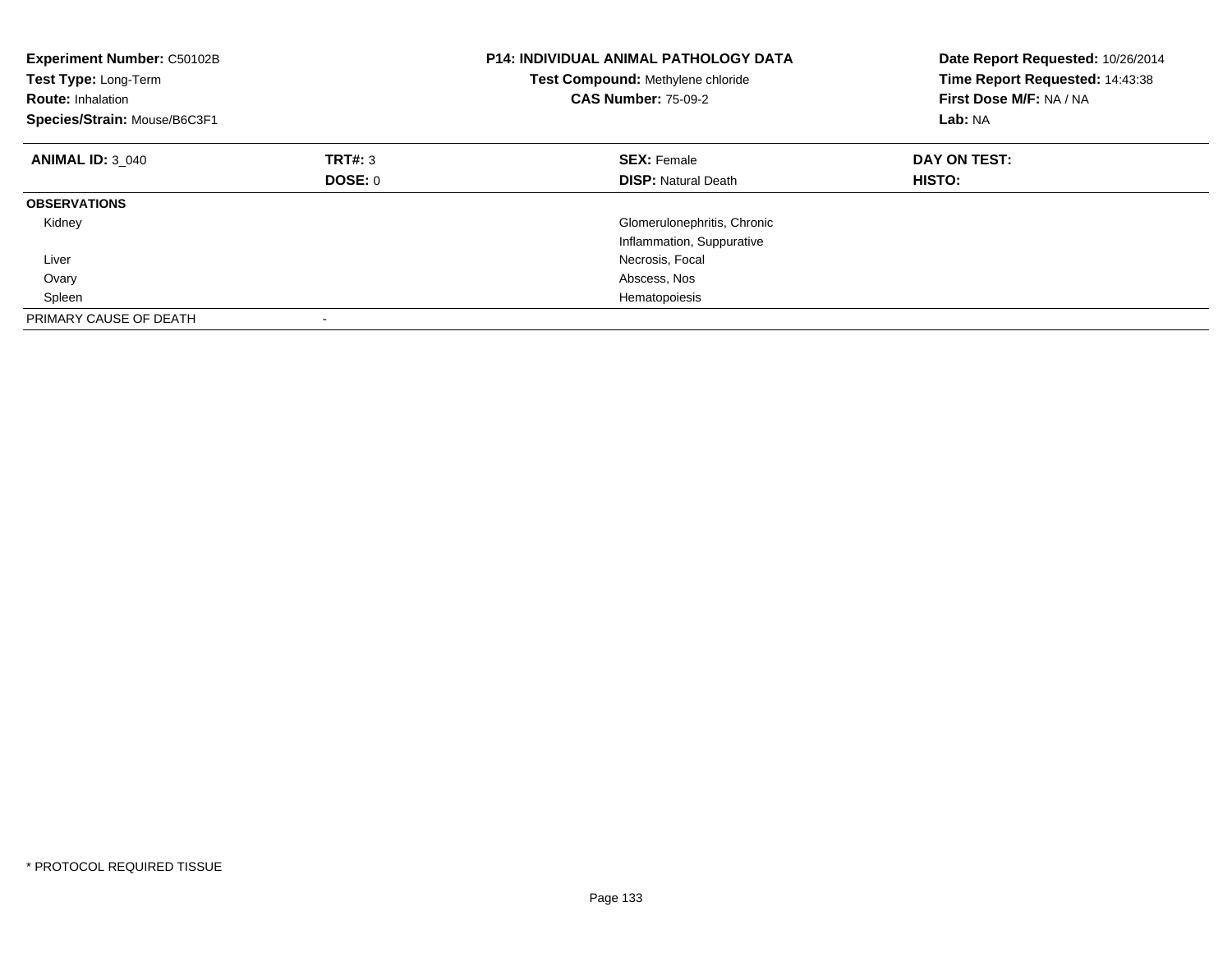| <b>Experiment Number: C50102B</b> |                     | <b>P14: INDIVIDUAL ANIMAL PATHOLOGY DATA</b> | Date Report Requested: 10/26/2014 |
|-----------------------------------|---------------------|----------------------------------------------|-----------------------------------|
| Test Type: Long-Term              |                     | Test Compound: Methylene chloride            | Time Report Requested: 14:43:38   |
| <b>Route: Inhalation</b>          |                     | <b>CAS Number: 75-09-2</b>                   | First Dose M/F: NA / NA           |
| Species/Strain: Mouse/B6C3F1      |                     |                                              | Lab: NA                           |
| <b>ANIMAL ID: 3 041</b>           | <b>TRT#: 3</b>      | <b>SEX: Female</b>                           | DAY ON TEST:                      |
|                                   | DOSE: 0             | <b>DISP: Terminal Sacrifice</b>              | HISTO:                            |
| <b>OBSERVATIONS</b>               |                     |                                              |                                   |
| Unspecified                       | Multiple Organs Nos | Lymphoma, Lymphocytic-Malignant Type         |                                   |
| PRIMARY CAUSE OF DEATH            |                     |                                              |                                   |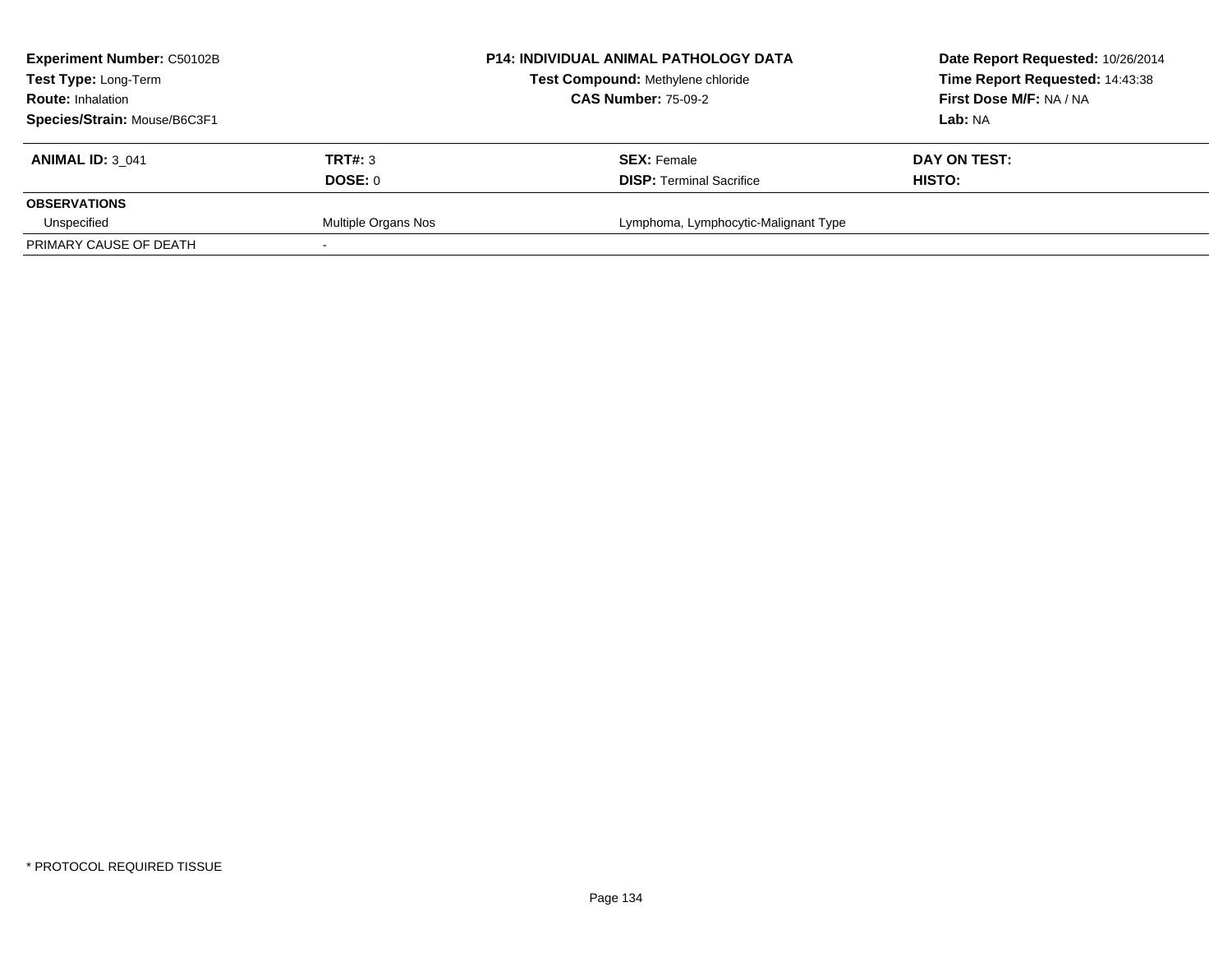| <b>Experiment Number: C50102B</b><br>Test Type: Long-Term<br><b>Route: Inhalation</b><br>Species/Strain: Mouse/B6C3F1 |                     | <b>P14: INDIVIDUAL ANIMAL PATHOLOGY DATA</b><br>Test Compound: Methylene chloride<br><b>CAS Number: 75-09-2</b> | Date Report Requested: 10/26/2014<br>Time Report Requested: 14:43:38<br>First Dose M/F: NA / NA<br>Lab: NA |
|-----------------------------------------------------------------------------------------------------------------------|---------------------|-----------------------------------------------------------------------------------------------------------------|------------------------------------------------------------------------------------------------------------|
| <b>ANIMAL ID: 3 042</b>                                                                                               | TRT#: 3             | <b>SEX: Female</b>                                                                                              | DAY ON TEST:                                                                                               |
|                                                                                                                       | DOSE: 0             | <b>DISP:</b> Natural Death                                                                                      | HISTO:                                                                                                     |
| <b>OBSERVATIONS</b>                                                                                                   |                     |                                                                                                                 |                                                                                                            |
| Adrenal gland                                                                                                         |                     | Inflammation, Fibrinous                                                                                         |                                                                                                            |
| Kidney                                                                                                                | Tubule              | Cast, Nos                                                                                                       |                                                                                                            |
|                                                                                                                       |                     | Glomerulonephritis, Subacute                                                                                    |                                                                                                            |
| Ovary                                                                                                                 |                     | Cyst, Nos                                                                                                       |                                                                                                            |
| Pituitary gland                                                                                                       |                     | Hyperplasia, Focal                                                                                              |                                                                                                            |
| Unspecified                                                                                                           | Multiple Organs Nos | Inflammation, Acute/Chronic                                                                                     |                                                                                                            |
| PRIMARY CAUSE OF DEATH                                                                                                |                     |                                                                                                                 |                                                                                                            |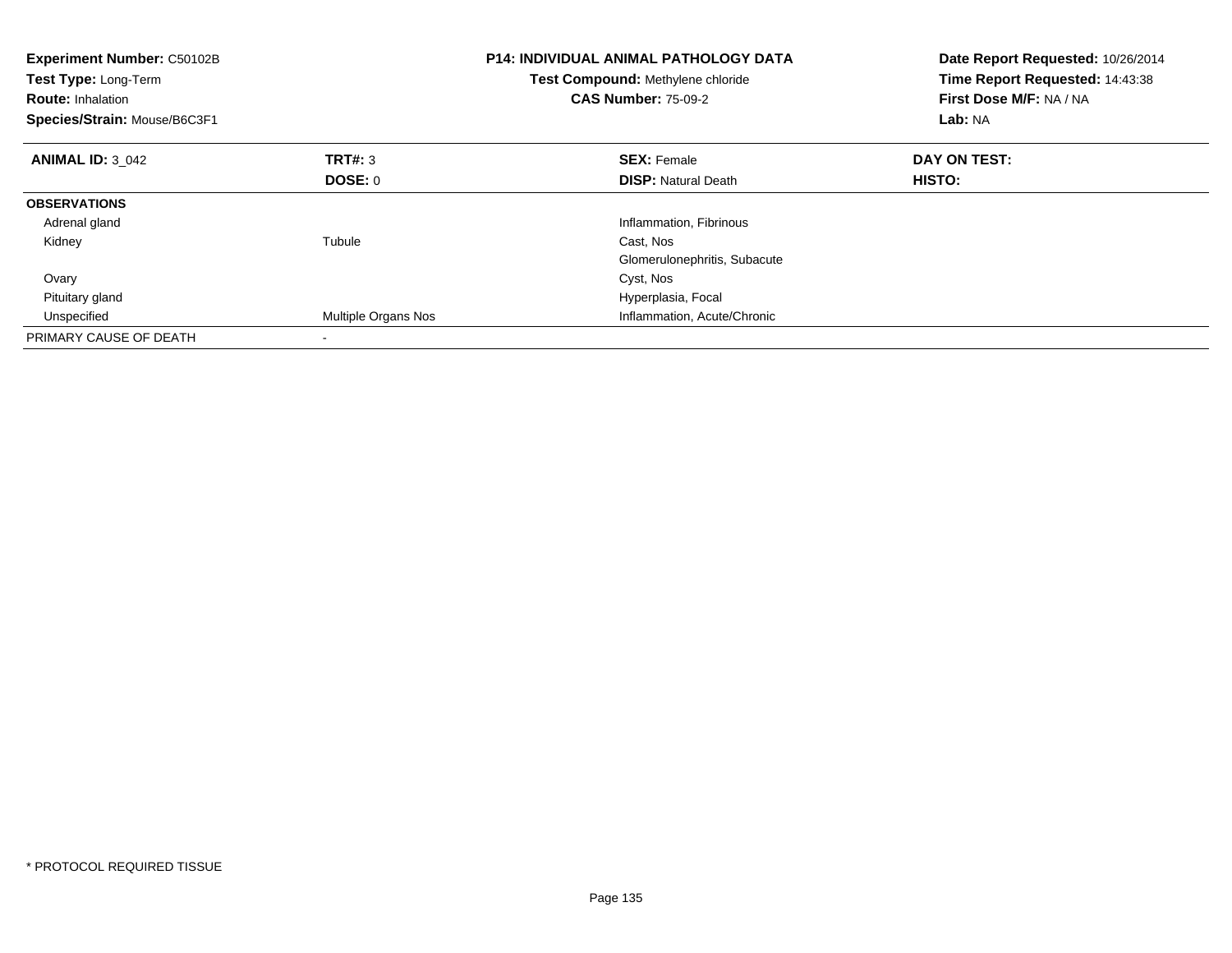| <b>Experiment Number: C50102B</b><br>Test Type: Long-Term<br><b>Route: Inhalation</b><br>Species/Strain: Mouse/B6C3F1 |         | <b>P14: INDIVIDUAL ANIMAL PATHOLOGY DATA</b><br>Test Compound: Methylene chloride<br><b>CAS Number: 75-09-2</b> | Date Report Requested: 10/26/2014<br>Time Report Requested: 14:43:38<br>First Dose M/F: NA / NA<br>Lab: NA |
|-----------------------------------------------------------------------------------------------------------------------|---------|-----------------------------------------------------------------------------------------------------------------|------------------------------------------------------------------------------------------------------------|
| <b>ANIMAL ID: 3 043</b>                                                                                               | TRT#: 3 | <b>SEX: Female</b>                                                                                              | DAY ON TEST:                                                                                               |
|                                                                                                                       | DOSE: 0 | <b>DISP:</b> Terminal Sacrifice                                                                                 | <b>HISTO:</b>                                                                                              |
| <b>OBSERVATIONS</b>                                                                                                   |         |                                                                                                                 |                                                                                                            |
| <b>Brain</b>                                                                                                          |         | Mineralization                                                                                                  |                                                                                                            |
| Liver                                                                                                                 |         | Hepatocellular Adenoma                                                                                          |                                                                                                            |
| Lung                                                                                                                  |         | Lymphocytic Inflammatory Infiltrate                                                                             |                                                                                                            |
| Nasal cavity                                                                                                          |         | Inflammation, Serous                                                                                            |                                                                                                            |
| Ovary                                                                                                                 |         | Papillary Cystadenoma, Nos                                                                                      |                                                                                                            |
| PRIMARY CAUSE OF DEATH                                                                                                |         |                                                                                                                 |                                                                                                            |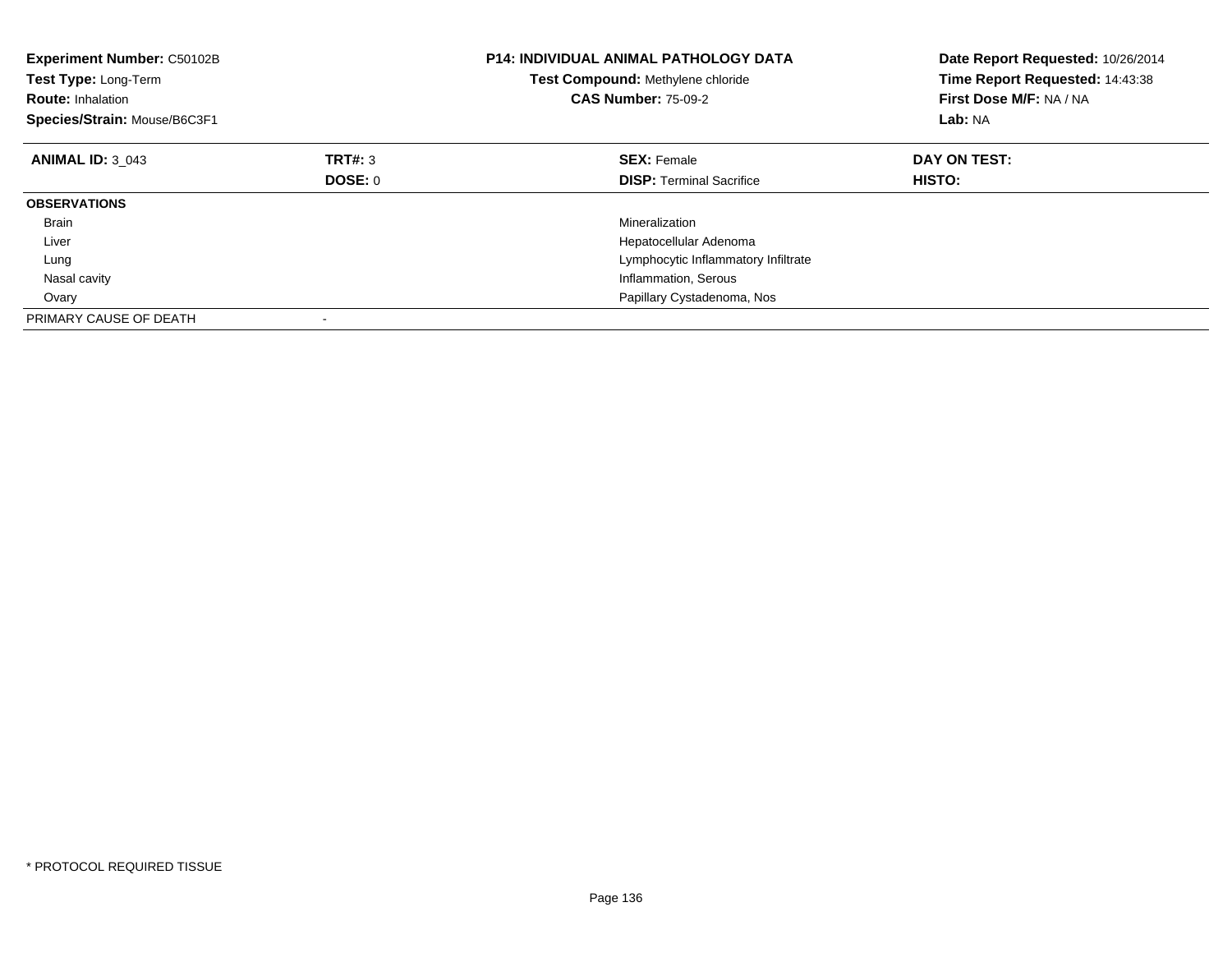| <b>Experiment Number: C50102B</b><br>Test Type: Long-Term<br><b>Route: Inhalation</b><br>Species/Strain: Mouse/B6C3F1 |             | <b>P14: INDIVIDUAL ANIMAL PATHOLOGY DATA</b><br>Test Compound: Methylene chloride<br><b>CAS Number: 75-09-2</b> | Date Report Requested: 10/26/2014<br>Time Report Requested: 14:43:38<br>First Dose M/F: NA / NA<br>Lab: NA |
|-----------------------------------------------------------------------------------------------------------------------|-------------|-----------------------------------------------------------------------------------------------------------------|------------------------------------------------------------------------------------------------------------|
|                                                                                                                       |             |                                                                                                                 |                                                                                                            |
| <b>ANIMAL ID: 3 044</b>                                                                                               | TRT#: 3     | <b>SEX: Female</b>                                                                                              | DAY ON TEST:                                                                                               |
|                                                                                                                       | DOSE: 0     | <b>DISP: Natural Death</b>                                                                                      | <b>HISTO:</b>                                                                                              |
| <b>OBSERVATIONS</b>                                                                                                   |             |                                                                                                                 |                                                                                                            |
| Kidney                                                                                                                |             | Inflammation, Chronic                                                                                           |                                                                                                            |
| Uterus                                                                                                                | Endometrium | Hyperplasia, Nos                                                                                                |                                                                                                            |
|                                                                                                                       |             | Inflammation, Suppurative                                                                                       |                                                                                                            |
| PRIMARY CAUSE OF DEATH                                                                                                |             |                                                                                                                 |                                                                                                            |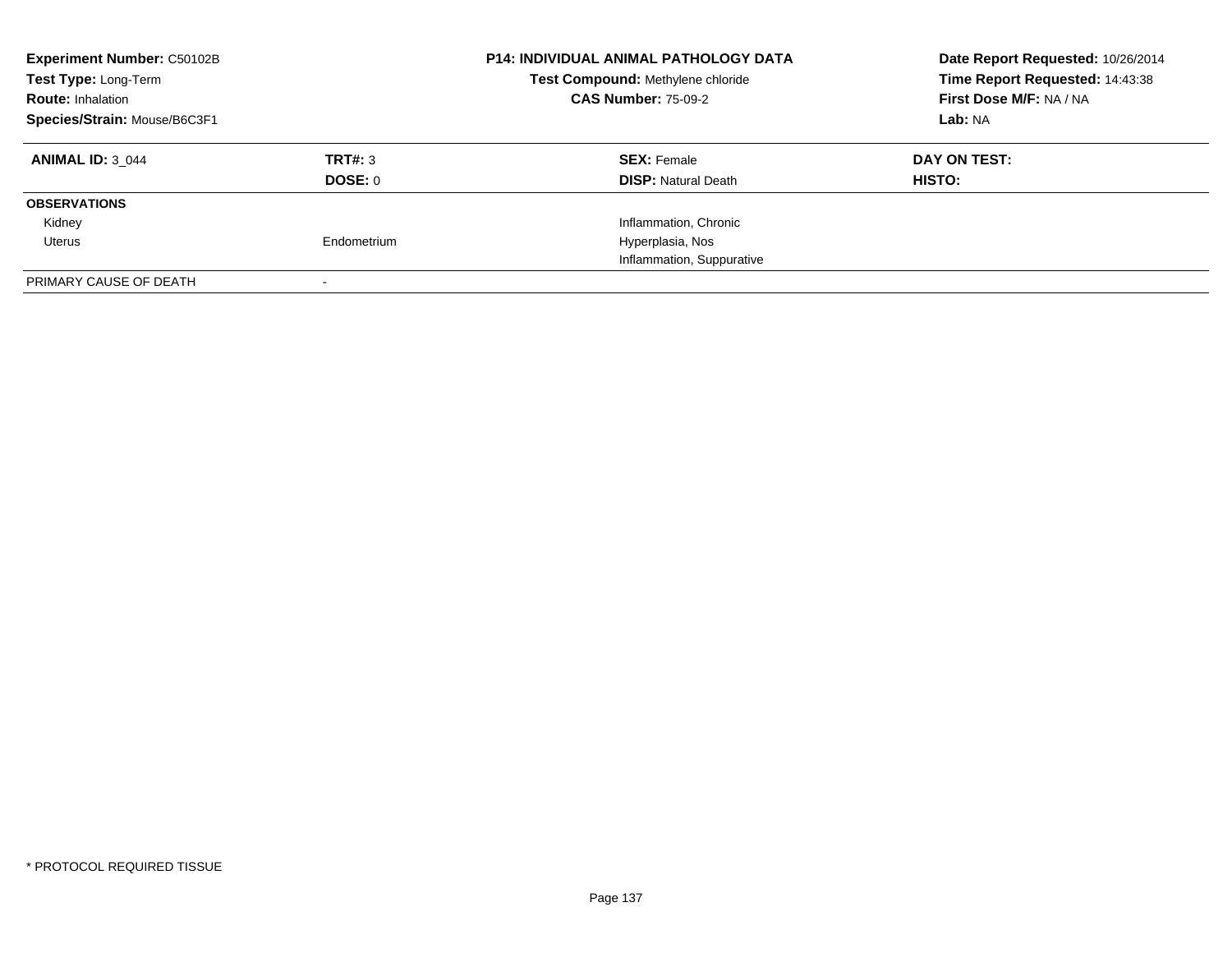| <b>Experiment Number: C50102B</b><br>Test Type: Long-Term<br><b>Route: Inhalation</b><br>Species/Strain: Mouse/B6C3F1 |         | <b>P14: INDIVIDUAL ANIMAL PATHOLOGY DATA</b><br>Test Compound: Methylene chloride<br><b>CAS Number: 75-09-2</b> | Date Report Requested: 10/26/2014<br>Time Report Requested: 14:43:38<br>First Dose M/F: NA / NA<br>Lab: NA |
|-----------------------------------------------------------------------------------------------------------------------|---------|-----------------------------------------------------------------------------------------------------------------|------------------------------------------------------------------------------------------------------------|
| <b>ANIMAL ID: 3 045</b>                                                                                               | TRT#: 3 | <b>SEX: Female</b>                                                                                              | DAY ON TEST:                                                                                               |
|                                                                                                                       | DOSE: 0 | <b>DISP:</b> Natural Death                                                                                      | <b>HISTO:</b>                                                                                              |
| <b>OBSERVATIONS</b>                                                                                                   |         |                                                                                                                 |                                                                                                            |
| <b>Brain</b>                                                                                                          |         | Mineralization                                                                                                  |                                                                                                            |
| Liver                                                                                                                 |         | Pigmentation, Nos                                                                                               |                                                                                                            |
| Nasal cavity                                                                                                          |         | Inflammation, Serous                                                                                            |                                                                                                            |
| Ovary                                                                                                                 |         | Inflammation, Necro Granulomatous                                                                               |                                                                                                            |
| Spleen                                                                                                                |         | Hematopoiesis                                                                                                   |                                                                                                            |
| PRIMARY CAUSE OF DEATH                                                                                                |         |                                                                                                                 |                                                                                                            |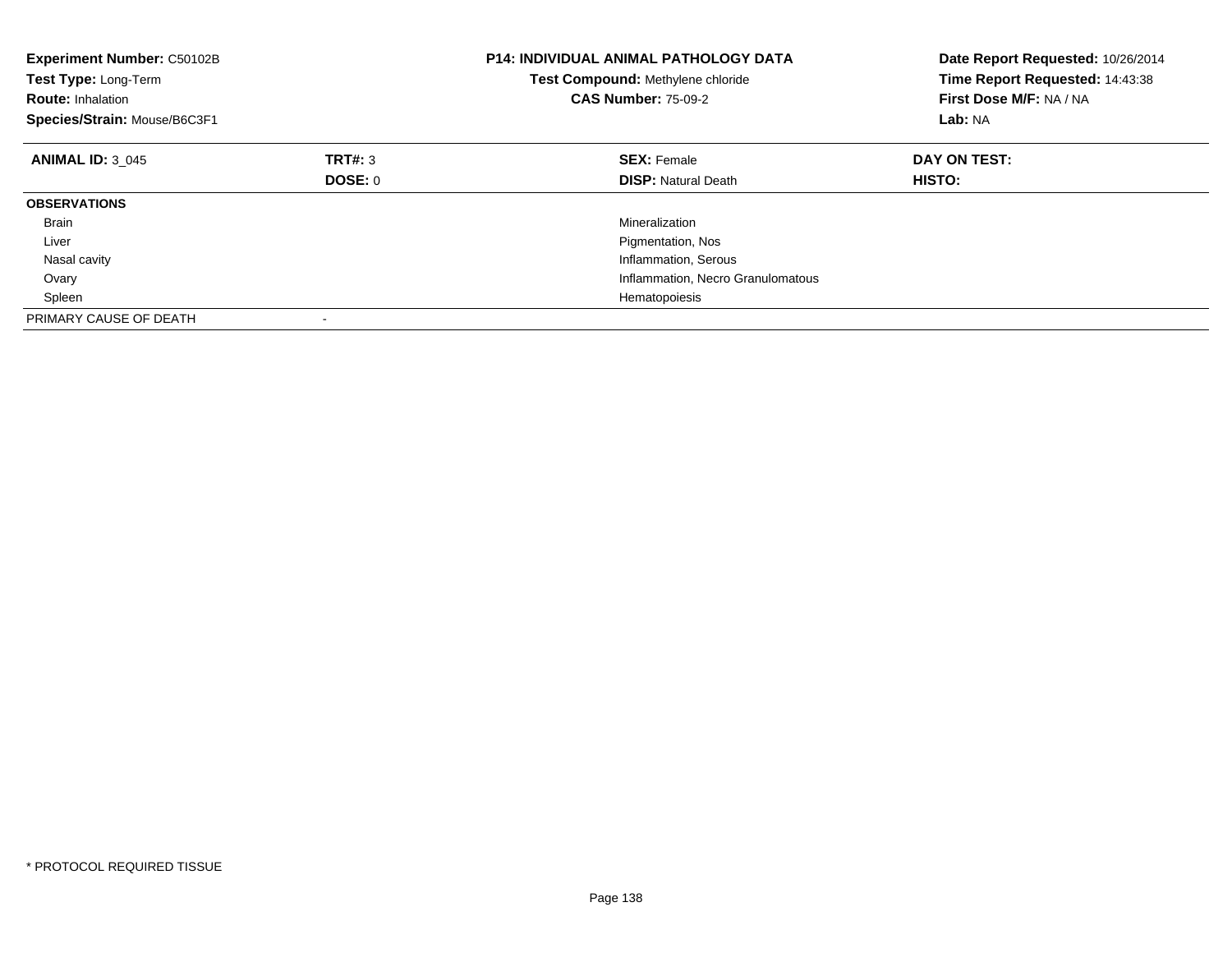| <b>Experiment Number: C50102B</b> |         | <b>P14: INDIVIDUAL ANIMAL PATHOLOGY DATA</b> | Date Report Requested: 10/26/2014 |
|-----------------------------------|---------|----------------------------------------------|-----------------------------------|
| Test Type: Long-Term              |         | Test Compound: Methylene chloride            | Time Report Requested: 14:43:38   |
| <b>Route: Inhalation</b>          |         | <b>CAS Number: 75-09-2</b>                   | First Dose M/F: NA / NA           |
| Species/Strain: Mouse/B6C3F1      |         |                                              | Lab: NA                           |
| <b>ANIMAL ID: 3 046</b>           | TRT#: 3 | <b>SEX: Female</b>                           | DAY ON TEST:                      |
|                                   | DOSE: 0 | <b>DISP:</b> Natural Death                   | HISTO:                            |
| <b>OBSERVATIONS</b>               |         |                                              |                                   |
| Kidney                            |         | Glomerulonephritis, Nos                      |                                   |
| Uterus                            |         | Abscess, Nos                                 |                                   |
| PRIMARY CAUSE OF DEATH            |         |                                              |                                   |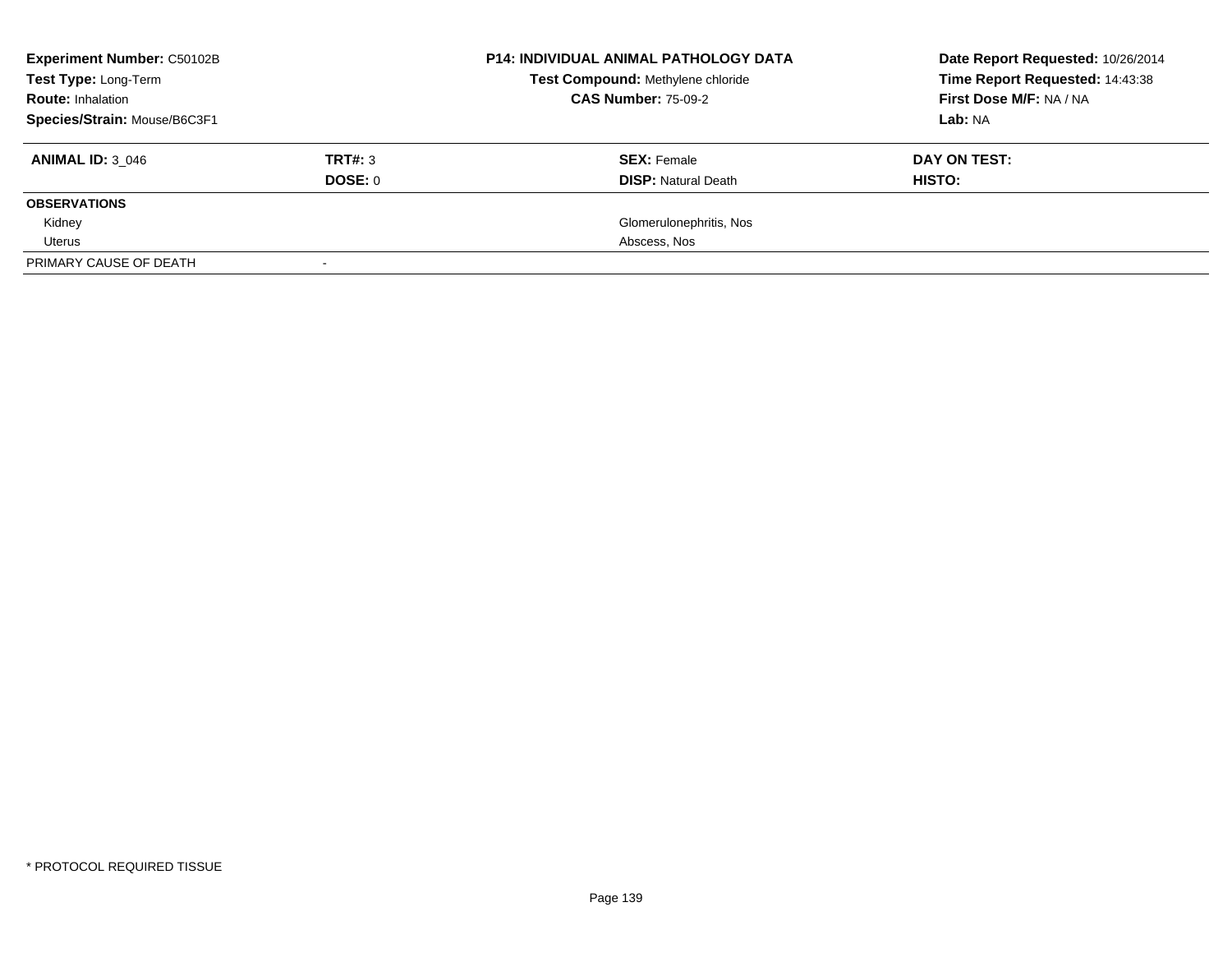| Experiment Number: C50102B<br>Test Type: Long-Term<br><b>Route: Inhalation</b><br>Species/Strain: Mouse/B6C3F1 |                     | <b>P14: INDIVIDUAL ANIMAL PATHOLOGY DATA</b><br>Test Compound: Methylene chloride<br><b>CAS Number: 75-09-2</b> | Date Report Requested: 10/26/2014<br>Time Report Requested: 14:43:38<br>First Dose M/F: NA / NA<br>Lab: NA |
|----------------------------------------------------------------------------------------------------------------|---------------------|-----------------------------------------------------------------------------------------------------------------|------------------------------------------------------------------------------------------------------------|
| <b>ANIMAL ID: 3 047</b>                                                                                        | TRT#: 3             | <b>SEX: Female</b>                                                                                              | DAY ON TEST:                                                                                               |
|                                                                                                                | DOSE: 0             | <b>DISP:</b> Natural Death                                                                                      | HISTO:                                                                                                     |
| <b>OBSERVATIONS</b>                                                                                            |                     |                                                                                                                 |                                                                                                            |
| <b>Brain</b>                                                                                                   |                     | Mineralization                                                                                                  |                                                                                                            |
| Liver                                                                                                          |                     | Hepatocellular Adenoma                                                                                          |                                                                                                            |
| Lung                                                                                                           |                     | Osteosarcoma, Metastatic                                                                                        |                                                                                                            |
| Unspecified                                                                                                    | Multiple Organs Nos | Inflammation, Acute/Chronic                                                                                     |                                                                                                            |
|                                                                                                                | Pelvis Nos          | Osteosarcoma                                                                                                    |                                                                                                            |
| PRIMARY CAUSE OF DEATH                                                                                         |                     |                                                                                                                 |                                                                                                            |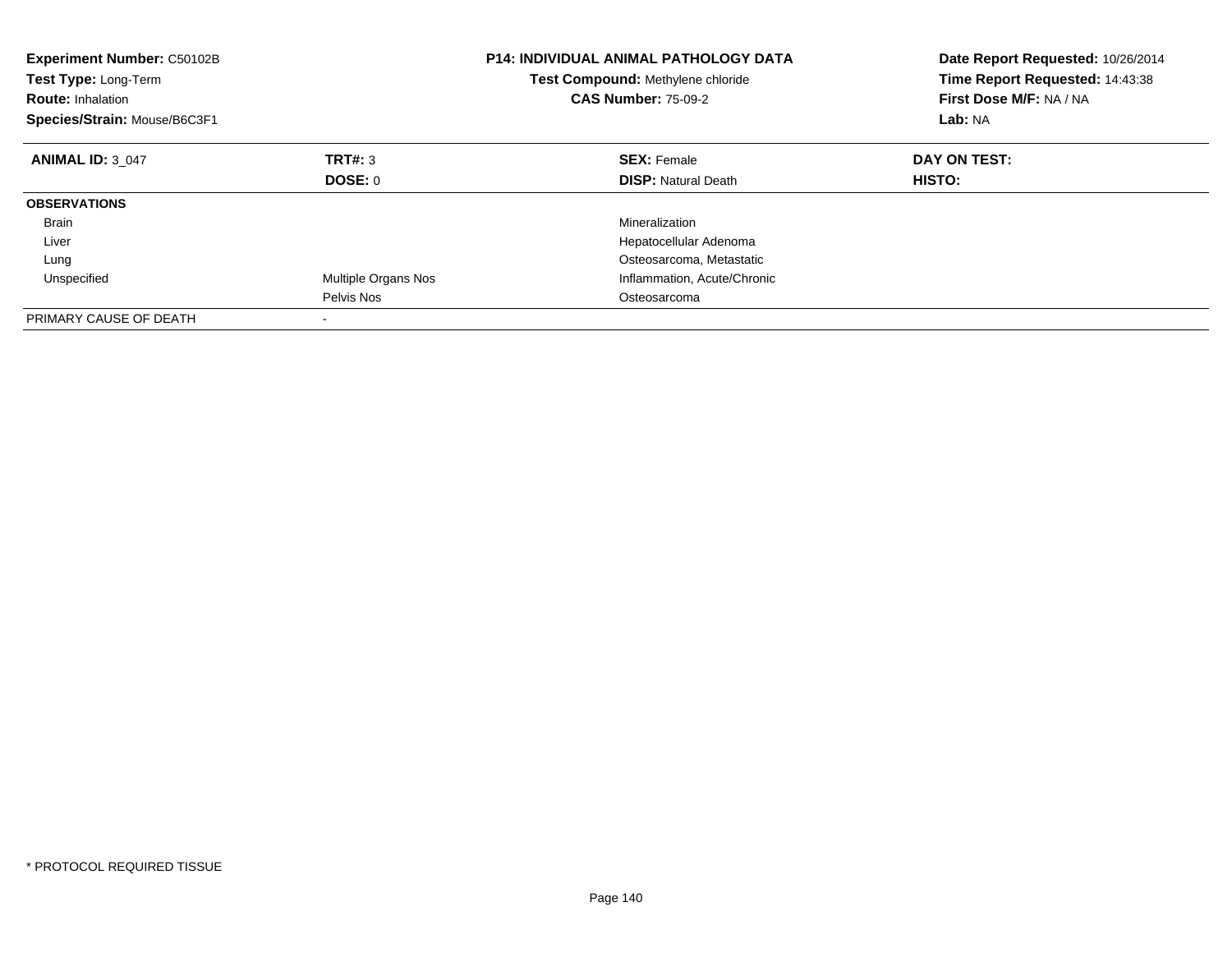| <b>Experiment Number: C50102B</b><br><b>Test Type: Long-Term</b><br><b>Route: Inhalation</b><br>Species/Strain: Mouse/B6C3F1 |                             | <b>P14: INDIVIDUAL ANIMAL PATHOLOGY DATA</b><br>Test Compound: Methylene chloride<br><b>CAS Number: 75-09-2</b> | Date Report Requested: 10/26/2014<br>Time Report Requested: 14:43:38<br>First Dose M/F: NA / NA<br>Lab: NA |
|------------------------------------------------------------------------------------------------------------------------------|-----------------------------|-----------------------------------------------------------------------------------------------------------------|------------------------------------------------------------------------------------------------------------|
| <b>ANIMAL ID: 3 048</b>                                                                                                      | TRT#: 3<br>DOSE: 0          | <b>SEX: Female</b><br><b>DISP:</b> Terminal Sacrifice                                                           | DAY ON TEST:<br>HISTO:                                                                                     |
| <b>OBSERVATIONS</b>                                                                                                          |                             |                                                                                                                 |                                                                                                            |
| Brain                                                                                                                        |                             | Mineralization                                                                                                  |                                                                                                            |
|                                                                                                                              |                             |                                                                                                                 |                                                                                                            |
| Lung                                                                                                                         |                             | Lymphocytic Inflammatory Infiltrate                                                                             |                                                                                                            |
| Lymph node                                                                                                                   | <b>Bronchial Lymph Node</b> | Hyperplasia, Lymphoid                                                                                           |                                                                                                            |
| Nasal cavity                                                                                                                 |                             | Inflammation, Serous                                                                                            |                                                                                                            |
| PRIMARY CAUSE OF DEATH                                                                                                       |                             |                                                                                                                 |                                                                                                            |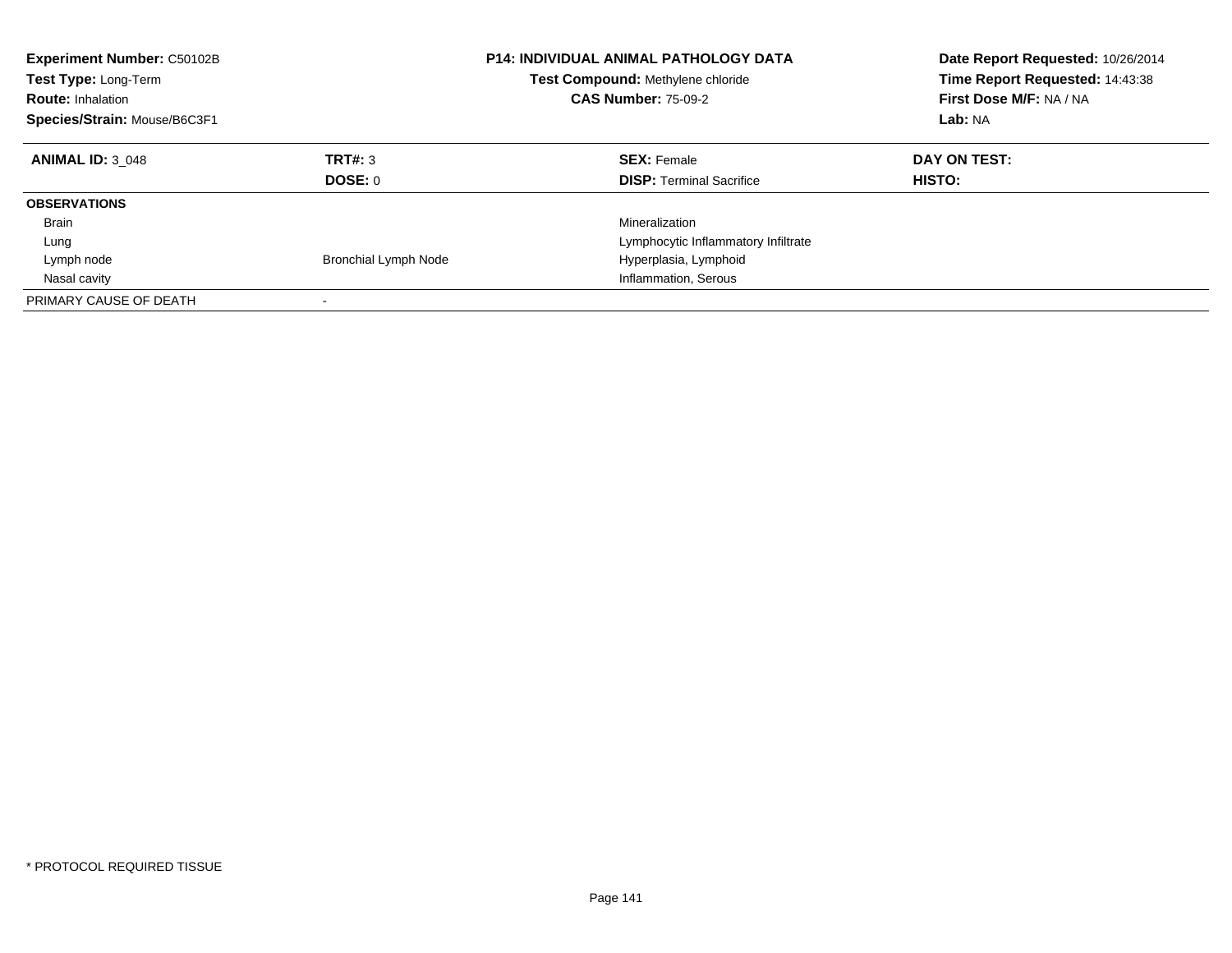| <b>Experiment Number: C50102B</b><br><b>Test Type: Long-Term</b><br><b>Route: Inhalation</b><br>Species/Strain: Mouse/B6C3F1 |                       | <b>P14: INDIVIDUAL ANIMAL PATHOLOGY DATA</b><br>Test Compound: Methylene chloride<br><b>CAS Number: 75-09-2</b> | Date Report Requested: 10/26/2014<br>Time Report Requested: 14:43:38<br>First Dose M/F: NA / NA<br>Lab: NA |
|------------------------------------------------------------------------------------------------------------------------------|-----------------------|-----------------------------------------------------------------------------------------------------------------|------------------------------------------------------------------------------------------------------------|
| <b>ANIMAL ID: 3 049</b>                                                                                                      | TRT#: 3               | <b>SEX: Female</b>                                                                                              | DAY ON TEST:                                                                                               |
|                                                                                                                              | DOSE: 0               | <b>DISP:</b> Moribund Sacrifice                                                                                 | HISTO:                                                                                                     |
| <b>OBSERVATIONS</b>                                                                                                          |                       |                                                                                                                 |                                                                                                            |
| Lung                                                                                                                         |                       | Alveolar/Bronchiolar Adenoma                                                                                    |                                                                                                            |
| Lymph node                                                                                                                   | Mandibular Lymph Node | Hyperplasia, Reticulum Cell                                                                                     |                                                                                                            |
| Nasal cavity                                                                                                                 |                       | Inflammation, Suppurative                                                                                       |                                                                                                            |
| Ovary                                                                                                                        |                       | Abscess, Nos                                                                                                    |                                                                                                            |
| Unspecified                                                                                                                  | Multiple Organs Nos   | Inflammation, Acute/Chronic                                                                                     |                                                                                                            |
| Uterus                                                                                                                       | Endometrium           | Hyperplasia, Nos                                                                                                |                                                                                                            |
|                                                                                                                              |                       | Inflammation, Suppurative                                                                                       |                                                                                                            |
| PRIMARY CAUSE OF DEATH                                                                                                       |                       |                                                                                                                 |                                                                                                            |